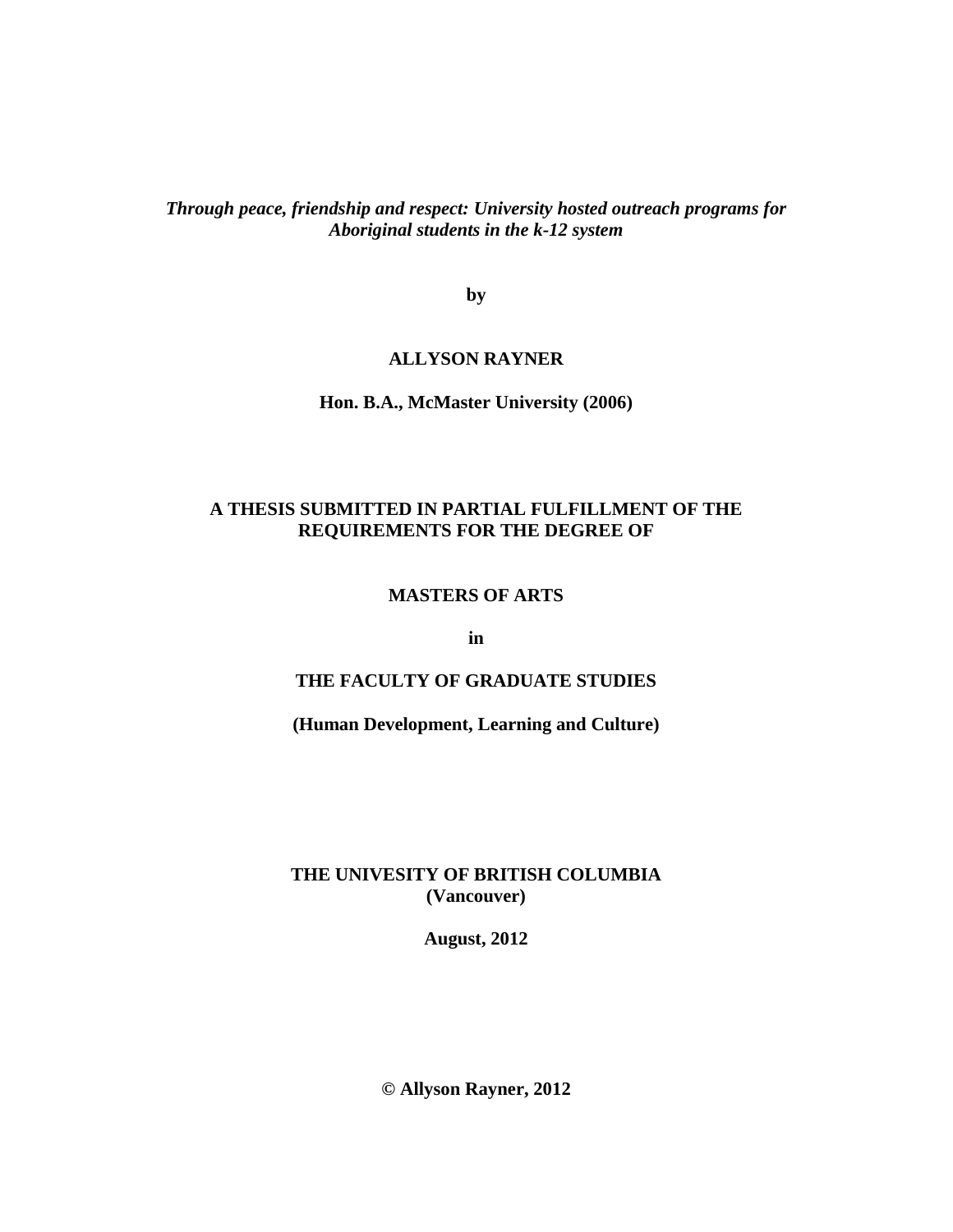### **Abstract**

In 2010, UBC had six outreach programs for Aboriginal students at the elementary and high school levels, three of which have been included in this research study. A total of seven staff from these three programs were interviewed. Of these seven, three were full time program staff, three were PhD students in addition to being program staff, and one was a faculty member; four were Aboriginal, and three were not. The interview transcripts were thematically analyzed to understand: why outreach programs are offered at UBC; how their philosophical frameworks are conceptualized; and what the drawbacks and benefits of these program are. This study is rooted in an Indigenous Knowledge framework, and draws upon the Guswentha treaty to help assay concepts which are typically relegated to critical theory frameworks, such as social justice, systemic change, and educational inequities. The Guswentha treaty redirects conversations of justice to relationships of respect, peace, and friendship.

The analysis of the interviews shows that the outreach programs are said to exist at UBC in order to introduce more Aboriginal students to post-secondary schooling, to get more Aboriginal students enrolling in post-secondary schooling, to create more space at UBC for Aboriginal students, and to improve the health of Aboriginal people and communities. As well, these programs were said to exist due to the work of a few dedicated people.

The philosophical frameworks of these programs are discussed using a wholistic framework, at the level of both the individual students and the larger university institution. The student is: physically supported through such amenities as scholarships and nutritious food; emotionally supported by stimulating an excitement for learning; and intellectually supported by providing access to superior science learning. The institution is: physically affected through the physical presence of more Aboriginal students; emotionally affected by more connections being made between faculty volunteers and the visiting students; and intellectually affected through the professional development of the faculty volunteers. The spiritual realm of both the student and the university was underserved.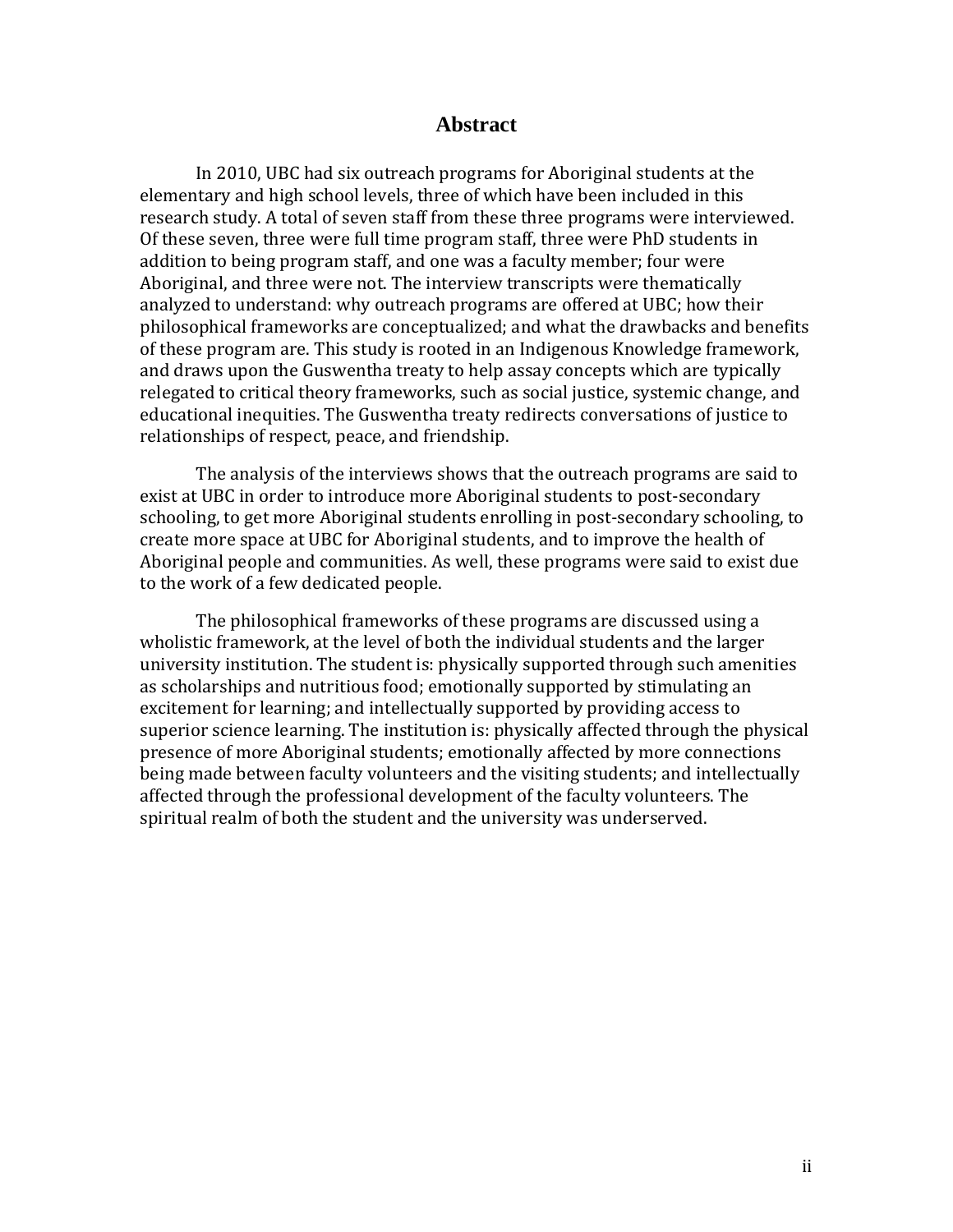# **Preface**

This research has been approved by the UBC Behavioural Research Ethics Board. The certificate number is: H09-03049.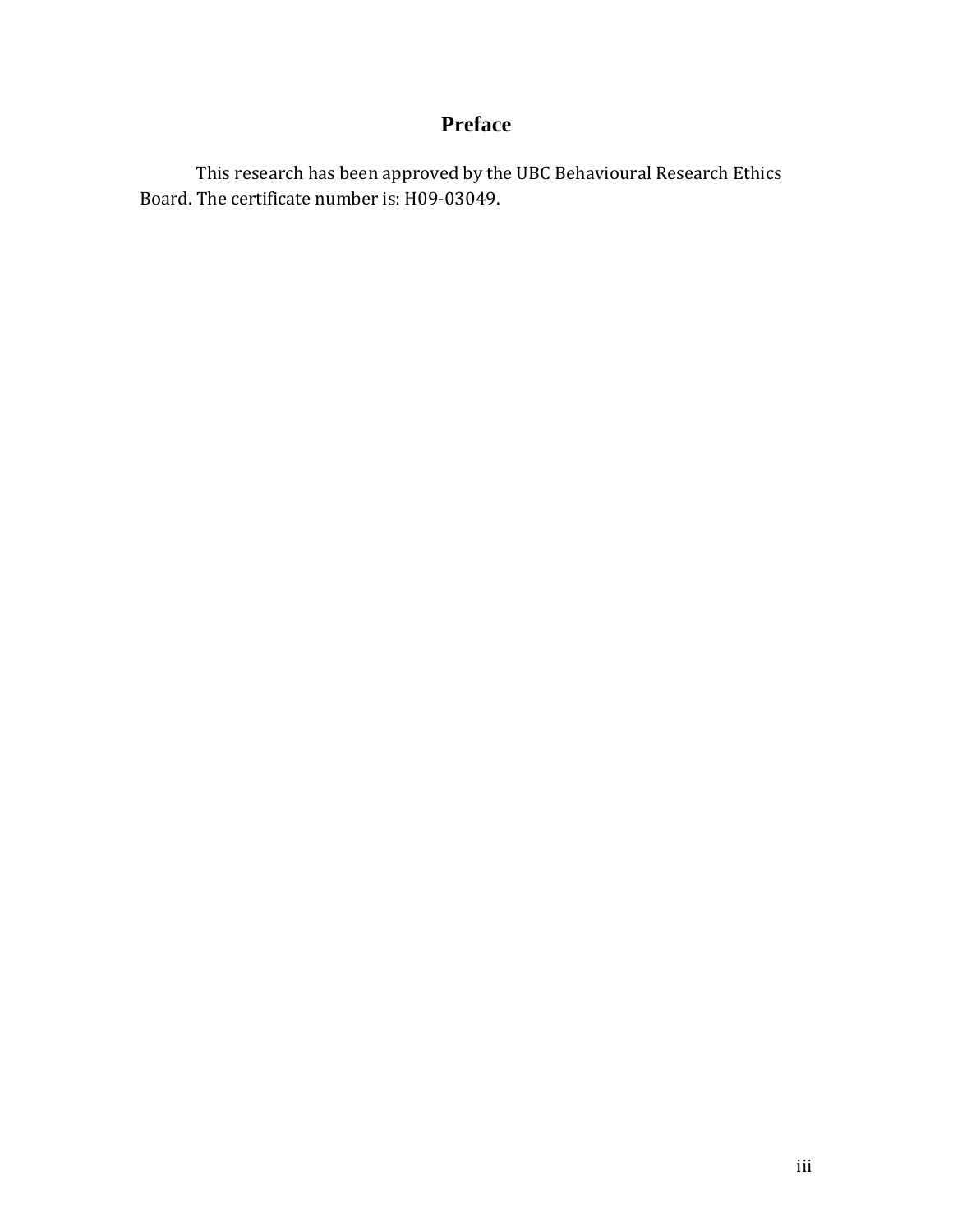| <b>Chapter 2 LITERATURE REVIEW AND PURPOSE OF THIS RESEARCH  8</b>                                                                                             |  |
|----------------------------------------------------------------------------------------------------------------------------------------------------------------|--|
| How Indigenous Knowledges will be used in my theoretical positioning 41                                                                                        |  |
|                                                                                                                                                                |  |
|                                                                                                                                                                |  |
|                                                                                                                                                                |  |
|                                                                                                                                                                |  |
| Research Question #1: Why are Aboriginal outreach programs offered at UBC?  49<br>To introduce more Aboriginal students to post-secondary school, specifically |  |

# **Table of Contents**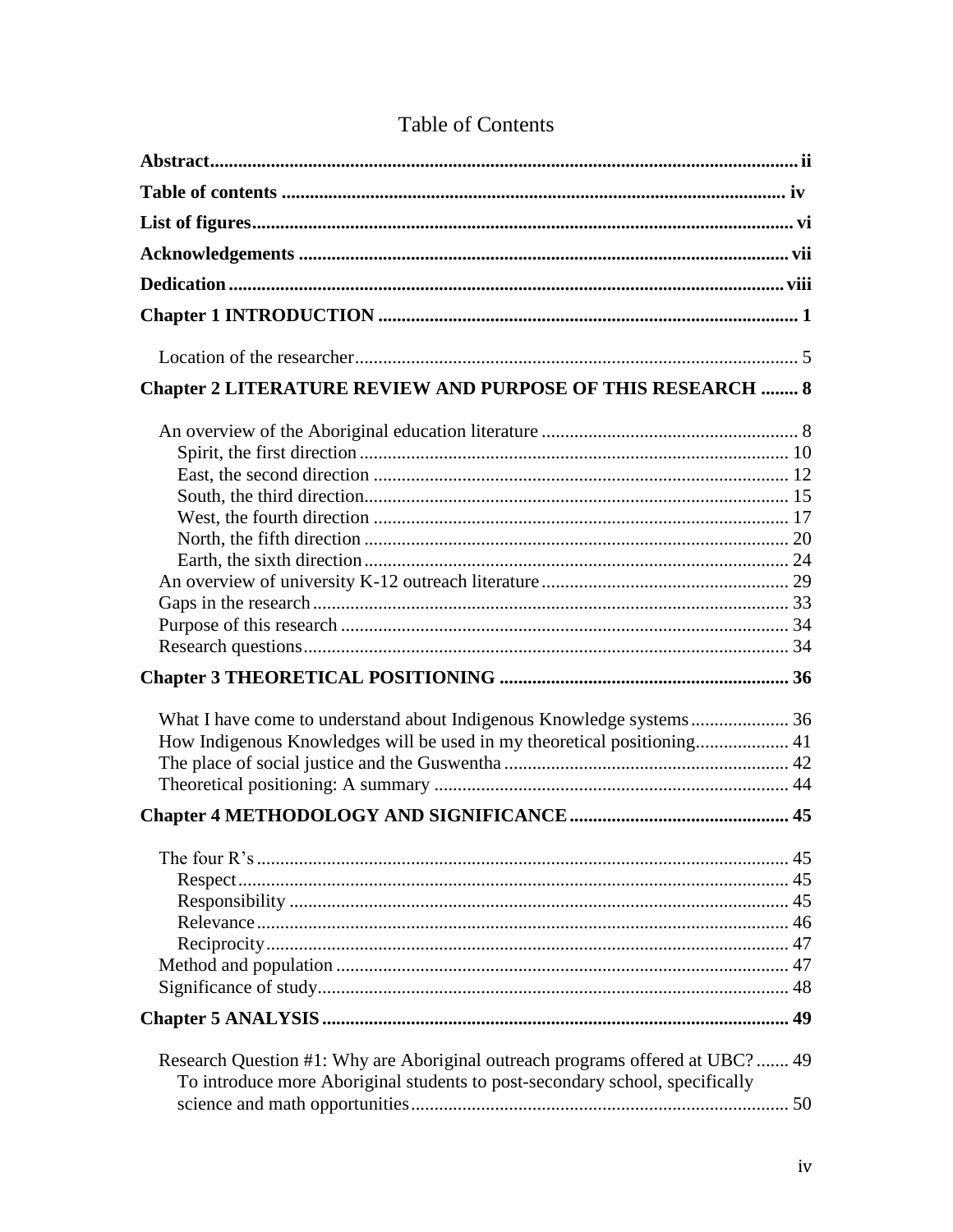| To get more Aboriginal students enrolled at UBC, and other post-secondary       |  |
|---------------------------------------------------------------------------------|--|
|                                                                                 |  |
|                                                                                 |  |
|                                                                                 |  |
|                                                                                 |  |
| Research Question #2: How do the programs' operating philosophies get           |  |
|                                                                                 |  |
|                                                                                 |  |
|                                                                                 |  |
| Both the student and institution focused levels are couched within a network of |  |
|                                                                                 |  |
| Research Question #3: What are the perceived benefits and drawbacks of these    |  |
|                                                                                 |  |
|                                                                                 |  |
|                                                                                 |  |
|                                                                                 |  |
|                                                                                 |  |
|                                                                                 |  |
|                                                                                 |  |
|                                                                                 |  |
|                                                                                 |  |
|                                                                                 |  |
|                                                                                 |  |
|                                                                                 |  |
|                                                                                 |  |
|                                                                                 |  |
|                                                                                 |  |
|                                                                                 |  |
|                                                                                 |  |
|                                                                                 |  |
|                                                                                 |  |
|                                                                                 |  |
|                                                                                 |  |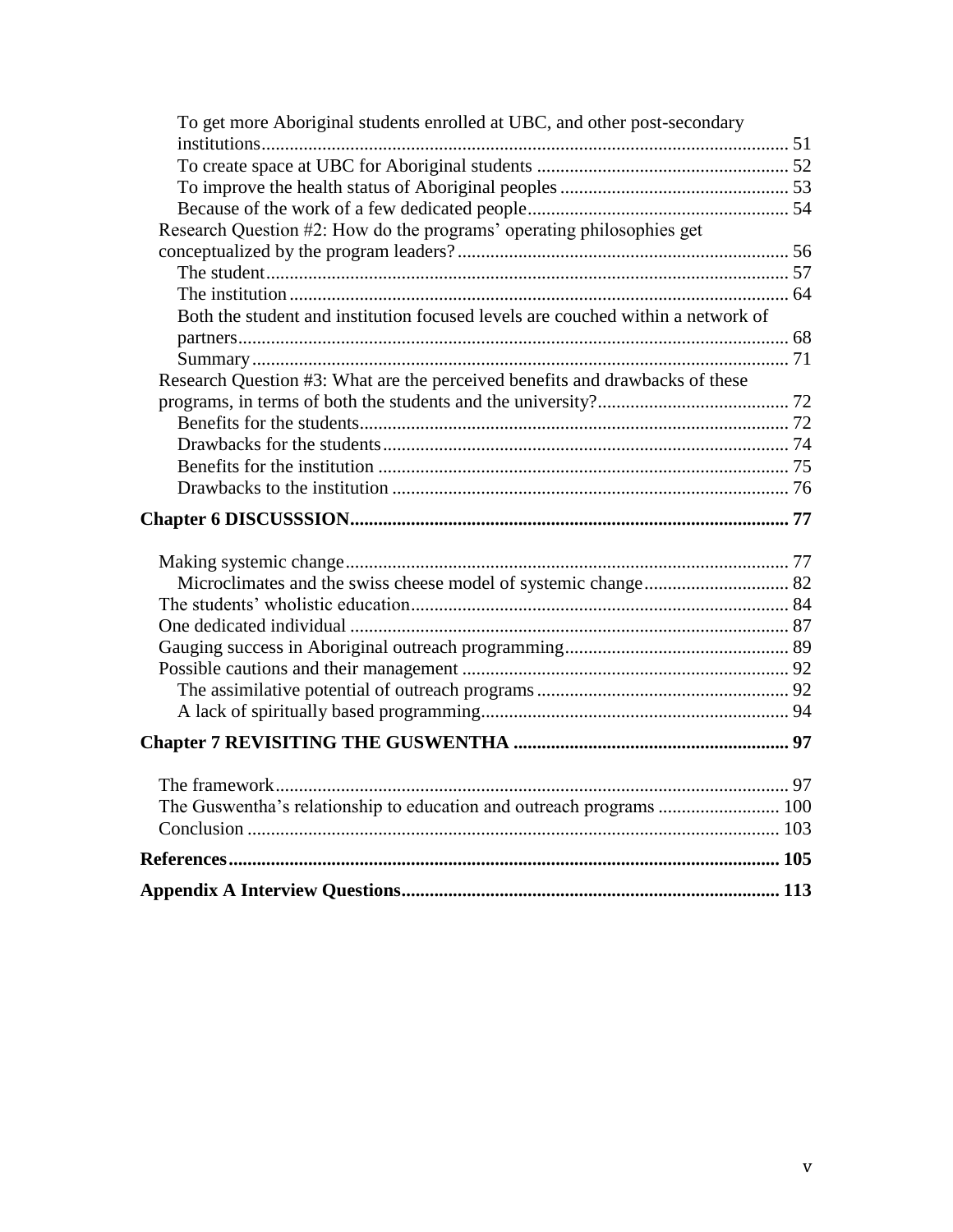# **List of figures**

| Figure 1 A modified version of Hampton's (1995) original depiction $(p.17)$ of the six |  |
|----------------------------------------------------------------------------------------|--|
| Figure 2 A replica of the framework for the Guswentha Belt, also called the Two Row    |  |
| Figure 3 A replica of the framework for the Guswentha Belt, also called the Two Row    |  |
| Figure 4 How the Guswentha structure may apply to education, with the outreach         |  |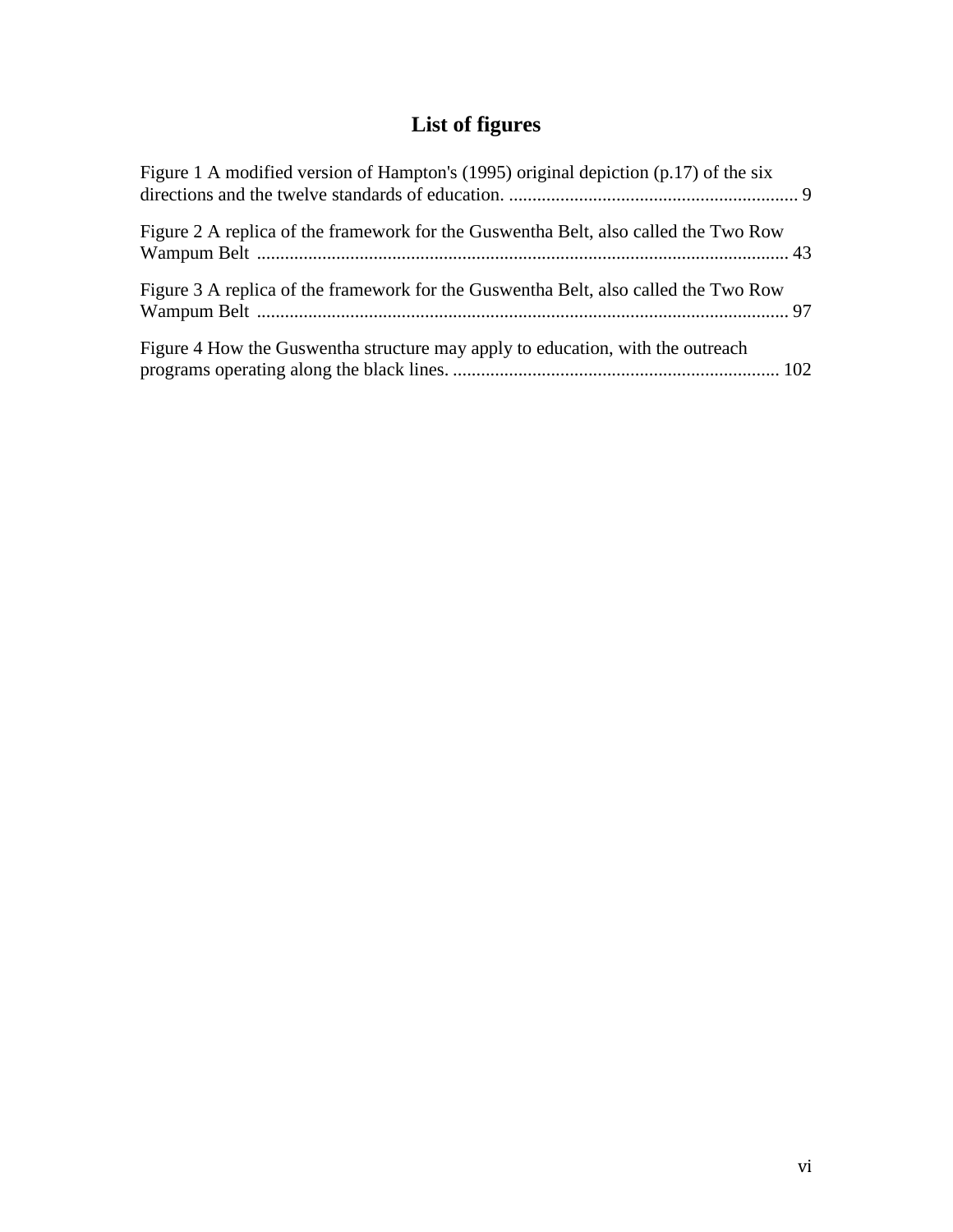# **Acknowledgements**

I would first like to acknowledge the Musqueam people and their unceded territory on which UBC currently sits. I hope that one day your land is returned to you.

I would like to acknowledge my supervisor, Jo-ann Archibald, and my committee members, Mary Bryson and Tracy Friedel, for their guidance in this graduate school adventure. You have helped me to think in new ways and have made me a better student.

My acknowledgements also go to the participants in this study. Your expertise, life experience, and perseverance makes UBC a better place and offers visiting students opportunities to enrich their learning. Thank you for taking the time to talk to me.

I would also like to acknowledge my partner in time, you make life beautiful and you make everything I do better. To my mom, dad, sister and Elaine: thanks for all the Starbucks cards, they made it possible for me to write this! And to my friends: thanks for re-energizing me during all of those in-between times.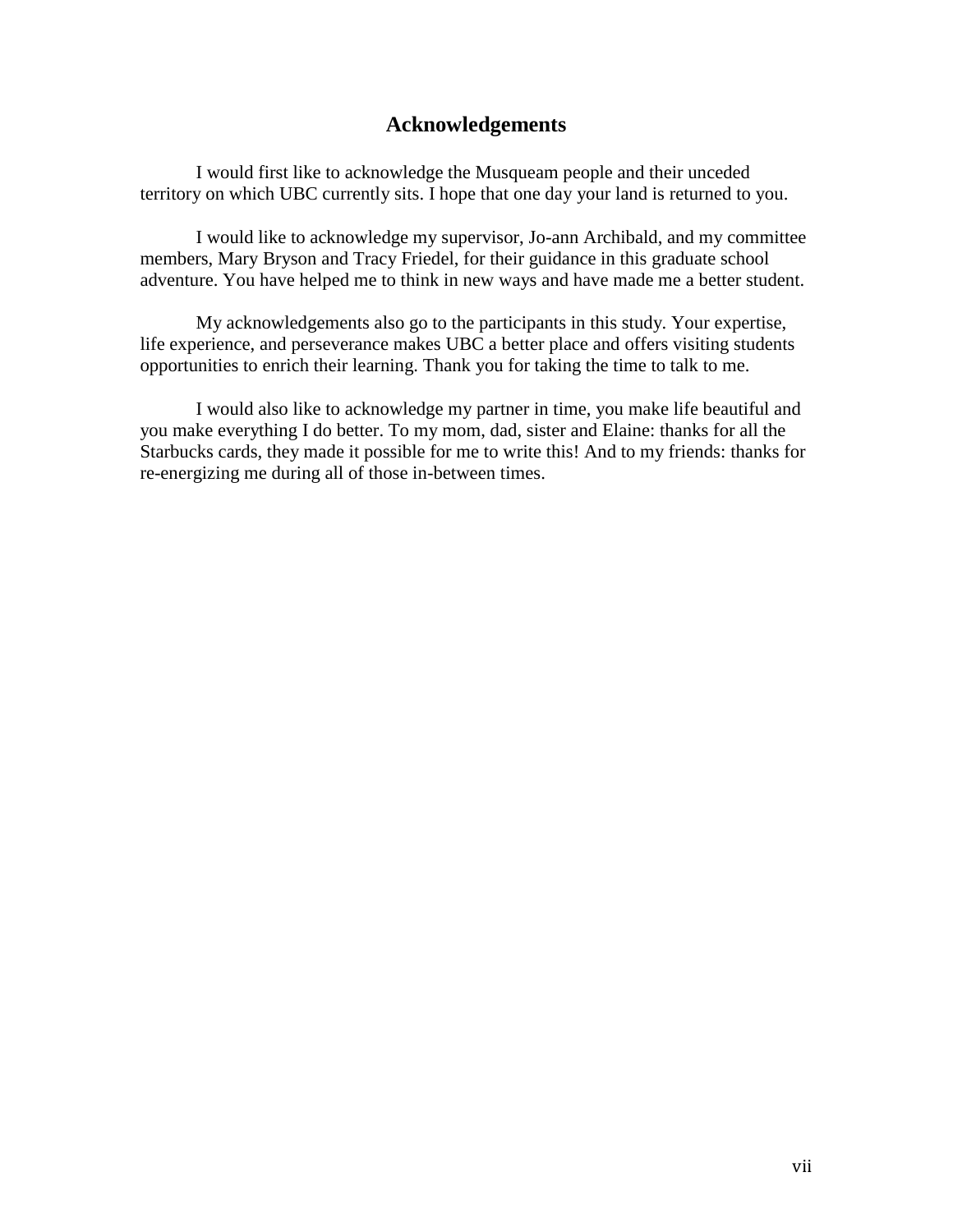# **Dedication**

Curtis, you're better than Batman in my books. I hope universities are better places by the time you get here.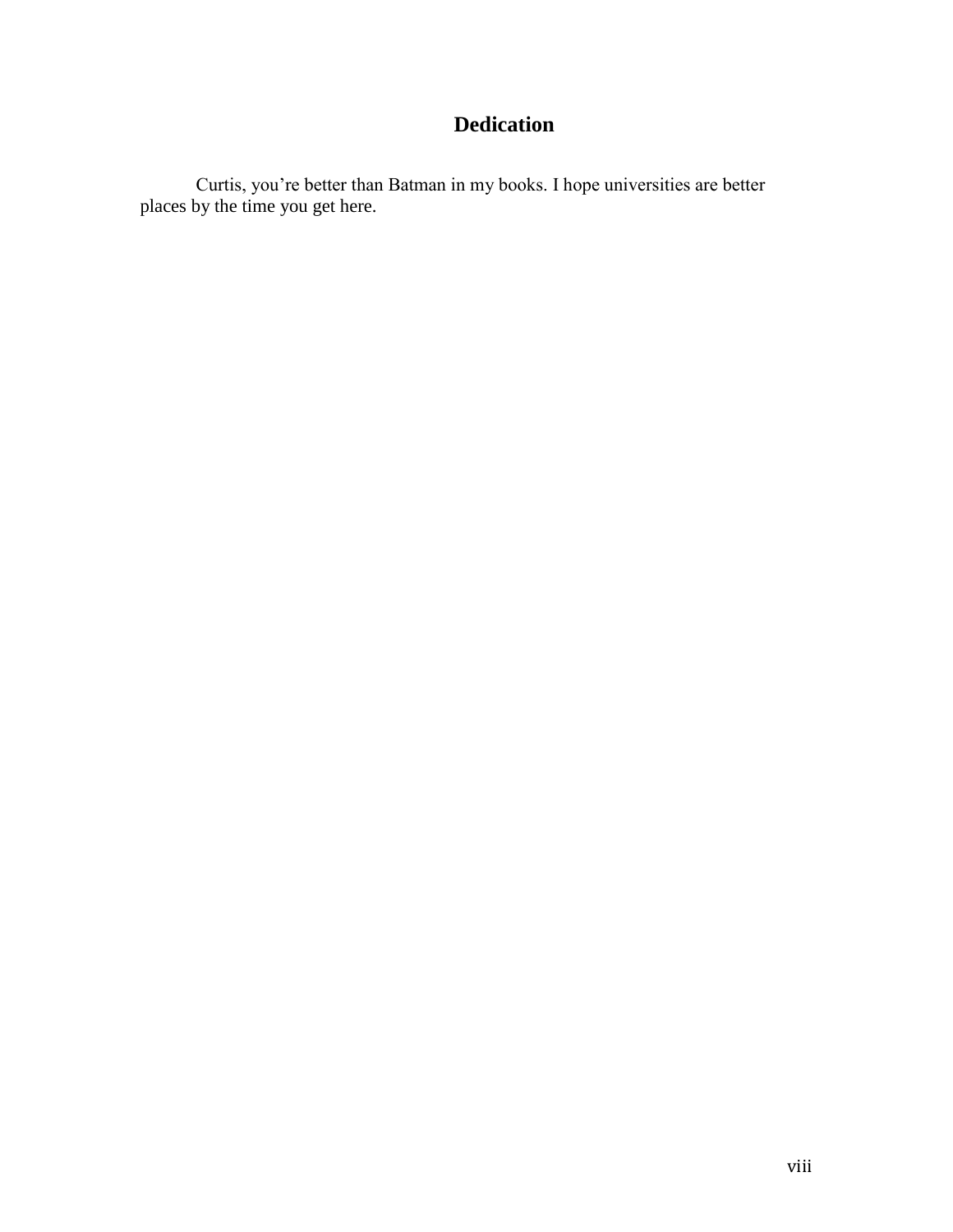# **Chapter 1**

# **INTRODUCTION**

okay we said to this teacher you tell us you are teaching us we see us and we see you but we don't see the teaching and we don't hear it or smell it or feel it where is the life of it (Cole and O'Riley, 2002, p. 146)

The education system has repeatedly been found to disproportionately fail Indigenous students. In terms of retention, for example, of the total number of Indigenous students enrolled in grade eight classes in British Columbia in the 2002/03 school year, 97% continued to grade nine, 92% continued to grade ten, 81% continued to grade eleven, 67% continued to grade twelve, and only 47% actually completed grade twelve (BC Min of Ed, 2009). These statistics are daunting and become exposed as a gross inequity when compared to their non-Indigenous counterparts: of the non-Indigenous students enrolled in grade eight during the 2002/03 school year, 100% moved on to grade nine, 100% moved on to grade ten, 97% moved on to grade eleven, 91% moved on to grade twelve, and 81% completed grade twelve (BC Min of Ed, 2009). Furthermore, only 58% (of the 47%) of Indigenous students *who graduated* high school in 2002/03 transitioned to postsecondary education; this can be compared to 71% (of the 81%) of non-Indigenous students (BC Min of Ed, 2009). Retention rates are just one symptom of Canada's inequitable education system. Other symptoms include: internalized racism, feelings of low self-worth, cultural disconnectedness, high unemployment rates and high suicide rates.

Indeed, the education system is rife with inadequacies, and their remediation has become a core issue in Indigenous people's reclamation of control over their lives, communities, and nations (Castellano, Davis, and Lahache, 2000). There is no "cure-all,"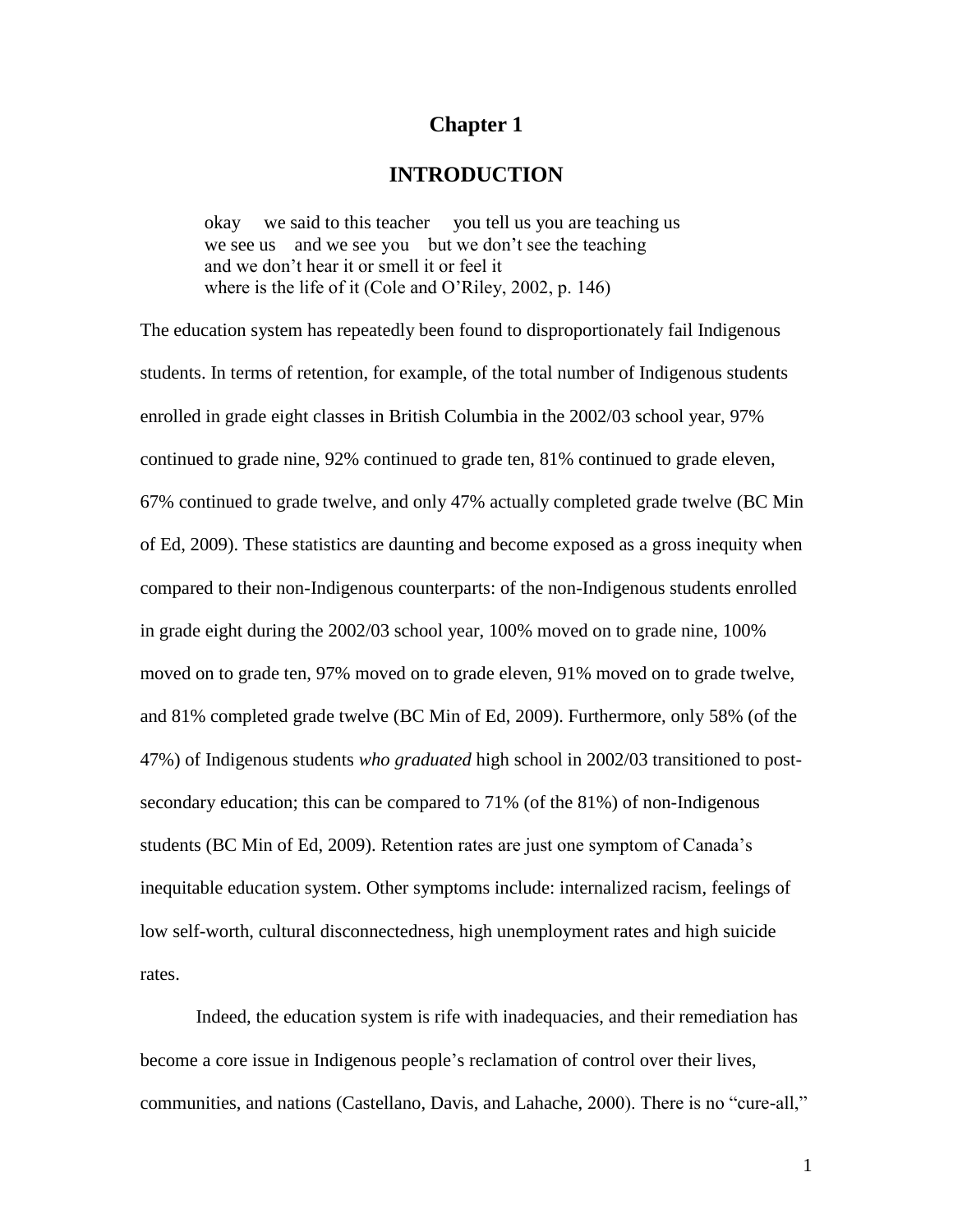however, for the myriad problems that exist in the education system (Battiste  $\&$ Henderson, 2000, p. 92). Instead, creating an equitable education system will be the result of multimodal efforts - top-down, bottom-up, preschool foci, university foci, community foci, self-determination efforts, history curricula, math curricula, pedagogical styles, teacher education initiatives, administrative support - the list is near endless. Ball and Simpkins (2004), for example, focus on preschool and state that building a positive cultural identity in early years will have long lasting effects like improving the chances of future academic success, decreasing high school drop-out rates, decreasing clinical symptoms, and improving personal behaviours. Lipka, Sharp, Adams, and Sharp (2007), as another example, revamp math curricula and pedagogy by connecting local Indigenous knowledges to the Western schooling system, creating a complex math space that is cognitively demanding, instead of back to basics. Additionally, Elkins, Elkins and Hemmings (2008), report on Geojourney, an interdisciplinary university semester spent on the road, incorporating and focusing on geology, Indigenous studies, and environmental studies, by visiting national parks, industrial sites, Indigenous communities, and having campfire lectures (Elkins, Elkins & Hemmings, 2008). Indeed, the strategies used to address educational inequities are numerous.

One of the ways that people at the University of British Columbia (UBC) have been involved in remedying the educational inequities that exist for many Indigenous students, is by creating and hosting a variety of kindergarten to grade 12 (k-12) outreach programs for Indigenous students. Below is a brief description of the six outreach programs currently in operation at UBC.

1. Cross-Cultural Education through Demonstration, Activity, and Recreation (CEDAR) began in 2004, with the help of the Faculties of Science and Land and Food Systems. It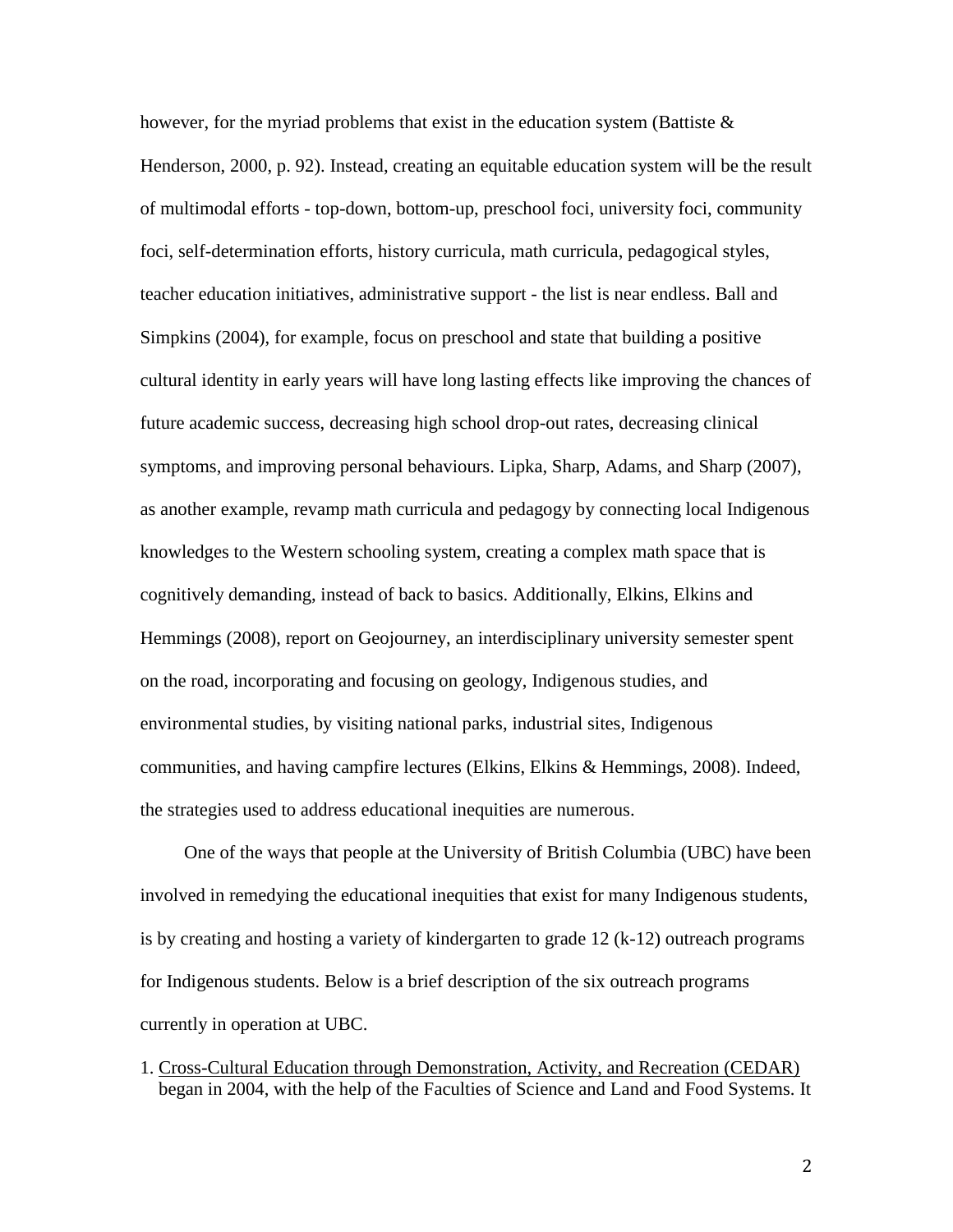offers a two week long summer day camp program for Indigenous youth aged 8-12 in the Vancouver area, and its primary focus is science-related programming; however, it also includes Fine Arts, Education, and Applied Science. Topics and activities included in the 2009 summer day camp were: kiwi fruit DNA, fungus growth, socceer workshops, traditional Indigenous fishing methods, electricity and robot heads, dairy farming, a trip to the museum of anthropology, a trip to science world, carnivorous plants, math learning, and forest ecosystems.

- 2. Summer Science is a one weeklong program for Indigenous students in grades 8 to 12. It began in 1988 and is hosted in partnership by the Institute for Aboriginal Health and the First Nations House of Learning. It focuses on cultivating an interest in the health sciences and hopefully post-secondary schooling.
- 3. Ch'nook Cousins is run as part of the larger Ch'nook Aboriginal Business Education program at UBC, a partnership program between the First Nations House of Learning and the Sauder School of Business. It introduces Indigenous high school students to UBC by bringing them to campus and partnering them with Aboriginal university students currently studying business. Together they collaborate to work on a businessrelated problem. In 2009, for example, they developed television ads for Tim Hortons and Starbucks.
- 4. Indigenous Math outreach programming is offered to both elementary and high school students in partnership with the Faculty of Math and the Pacific Institute for Mathematics and Sciences (PIMS). This program provides opportunities for Indigenous students, aged 10 to 18, to (a) work one-on-one with faculty members and graduate students, (b) attend after school workshops, and (c) attend math focused summer camps [\(UBC Science, n.d.\)](http://www.science.ubc.ca/support/giving/math). In 2008, Britannia Secondary saw three Indigenous math outreach graduates enter grade 12 mathematics; something that "no aboriginal student in recent memory has made it to" (Britannia doing, 2008).
- 5. The Native Youth Program began in 1979 and is run in partnership with the Museum of Anthropology, the First Nations House of Learning, and the Aboriginal Career Community Employment Services Society (ACCESS). The program employs six high school students to work at the museum for seven weeks during the summer. The student-employees get a chance to work with the collections, meet artists and Elders, work with researchers, develop their leadership and team building skills, and learn more about their own cultural heritage. Many graduates go on to attend college, university or gain employment related to their summer work.
- **6.** The Intergenerational Farm Project was started in the Spring of 2009 as part of the Aboriginal Community Kitchen Gardens program at the UBC Farm. It brings grade 7 and 8 students from an inner-city, eastside elementary school to the UBC farm to learn about plants and biology from Elders, volunteers and each other. With the guidance of Elders and community volunteers the students work together to plant a garden, cultivate it and harvest it.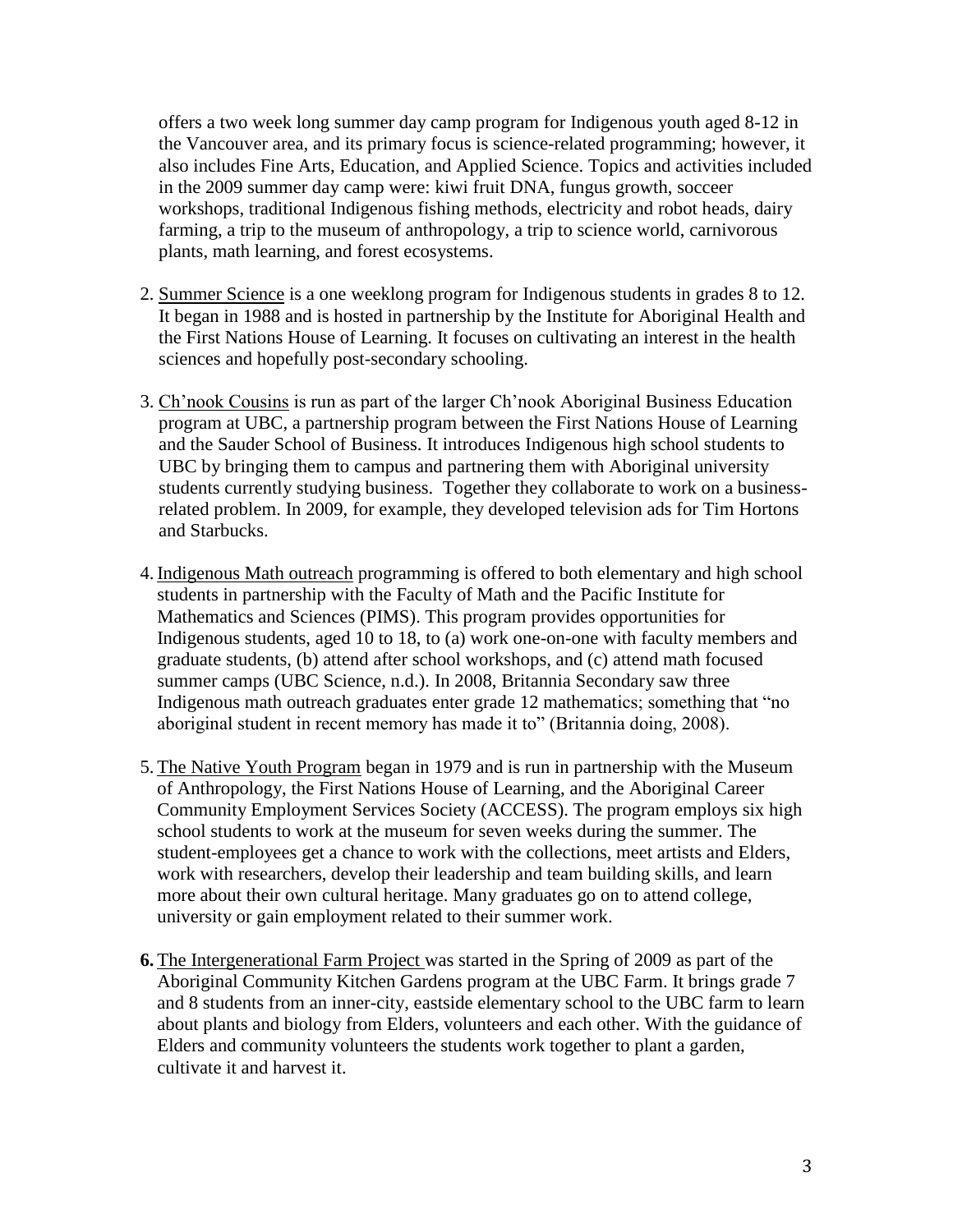In addition to these six program, there are several programs that formally existed at UBC: the PESKA Shad Valley Program which provided intensive science and entrepreneurship programming for exceptional grade 10 and 11 Indigenous students (Enns & Rayner, 2009); the Synala Honours Program which was a six week summer program for grade 11 students who demonstrated post-secondary potential (Enns  $\&$ Rayner, 2009); and, Forestry summer camps which offered on-campus lessons and field research experiences to grade 8 and 9 students (Enns & Rayner, 2009).

Indeed, there are a number of innovative educational outreach programs for Indigenous students at UBC, all of which have been specifically created to cultivate positive educational experiences. The importance of these innovations are potentially immense, for education has been called "the most powerful institution in any society" (Williams, 2000, p. 145). It has the ability to be incredibly destructive or constructive, for it grooms students to assume a future place in the world (Williams, 2000, p. 145). These programs, however, should not be couched within the benevolence of UBC, but instead within an image of UBC that positions it as not living up to its obligation to provide equitable education for Indigenous peoples and nations. Up until the past decade or two, for example, UBC did not exude any feelings of responsibility for changing the way it relates to priorities in Aboriginal education or Indigenous Knowledges. In this research I wish to explore the positionality and constructiveness of the k-12 outreach innovations at UBC.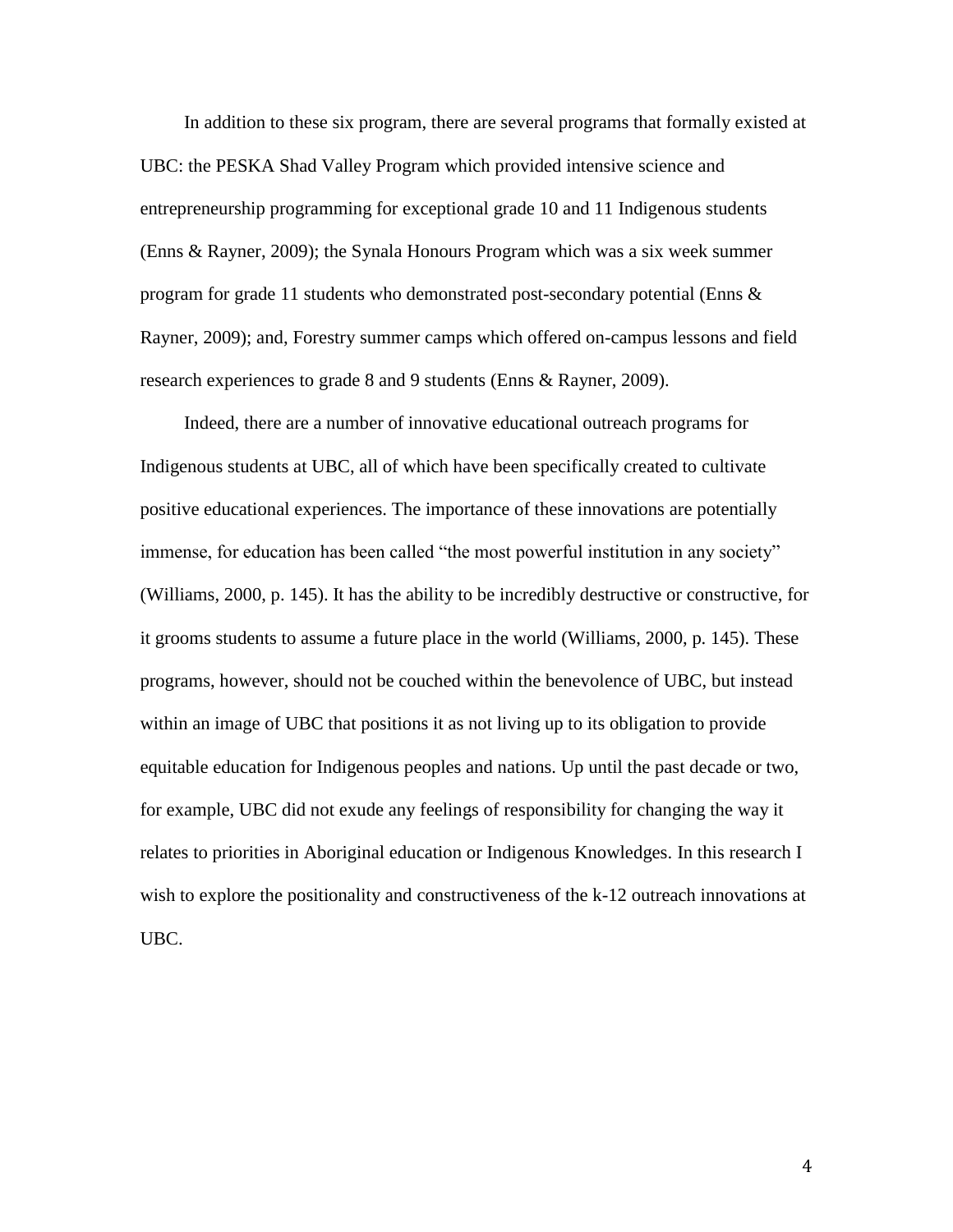# **Location of the researcher**

I am a 31 year old, third generation white Canadian on my father's side and a fourth generation white Canadian on my mother's side. Both families immigrated to Canada from England. My ancestors were and are the colonizers of this land. I grew up similar to how many other colonizer-descendants grew up: in the suburbs, ignorant of the heaps of privilege I carried. My mother was a stay-at-home mom, my father was a high school geography teacher, and I played in little-league baseball every Tuesday and Thursday. My peers and I grew up with school curricula that Battiste (2004) states is "sanitized to ensure that the picture of the government, the settlers, and their policies ... are not clouded with dispirited facts" (p. 12). I became "educated" (became ignorant) within this curriculum. Cole and O'Riley state (2002) that "we [they are speaking as two Indigenous adults] only want our children to have a better chance than we got" (p. 146); similarly, I would also like the future generations of Aboriginal and non-Aboriginal children to receive a better education than the colonial, ignorance-laden one that I and my peers received.

I am a queer white woman. One who performs her gender in a way that deviates from the hegemonic femininity that is the norm in North American society. I have short short hair, walk with a swagger, and love bowties. My gender-performance is not for shock-value which many people believe; but instead is who I am, and is typical of the queer culture of which I am a part. People stare. Children ask me intimate and inappropriate questions about my gender and sexuality. Elderly people are often dismissive. It is not rare for me to be the recipient of homophobic taunts shouted from within passing cars. When seated in large lecture theatres, it is also not uncommon for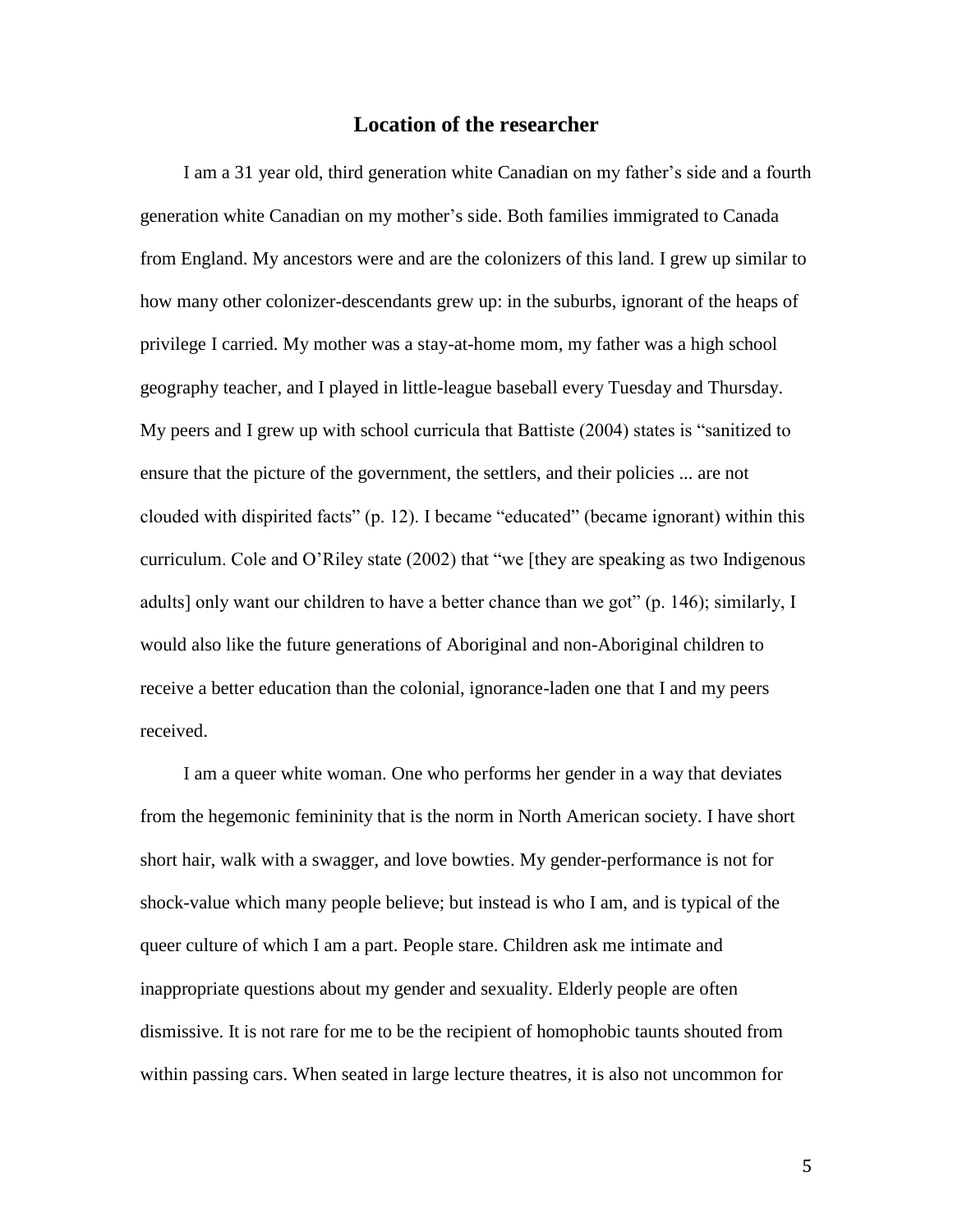there to be at least two seats free on either side of me no matter what row I sit in, or on what side of the lecture theatre. I embody an internalized homophobia, constantly trying to monitor feelings of embarrassment and shame about looking "too much like a lesbian." Societal discrimination is indeed prevalent in my life, and as a result I am able to relate to feelings of social marginalization.

I am a queer, white, ally who has been working in Indigenous academia and organizations for several years. I am a graduate of McMaster's Indigenous studies program, which Dr. Dawn Martin-Hill created in partnership with her community, Six Nations, and McMaster. It was there, in 2002, that I really first learned of Turtle Island's colonization and the attempted genocide: (a) the cultural oppression of Indigenous peoples by the Canadian government (e.g. the outlawing of Indigenous ceremonies and customs); (b) the assimilative tactics of residential schools that existed to 'kill the Indian and save the man'; and, (c) the racist views of missionaries and European settlers that placed Indigenous cultures as inferior and savage (Wesley-Esquimaux & Smolewski, 2004). I operate from a place that recognizes that these historical acts of colonization have created a situation that forces Indigenous peoples and communities to not only have to cope with institutional and entrenched racism, but also with a disproportionate rate of physical and mental illnesses associated with the "unfavourable economic and social conditions that are inextricably linked to native peoples' history of oppression" (Macmillan et al., 1996, p. 1577).

I locate myself in this thesis as an ally and strive to adopt what Bishop (as cited in Class Action, 2001) refers to as one of the keys to becoming an ally: "understanding oppression, how it came about, how it is held in place and how it stamps its pattern on the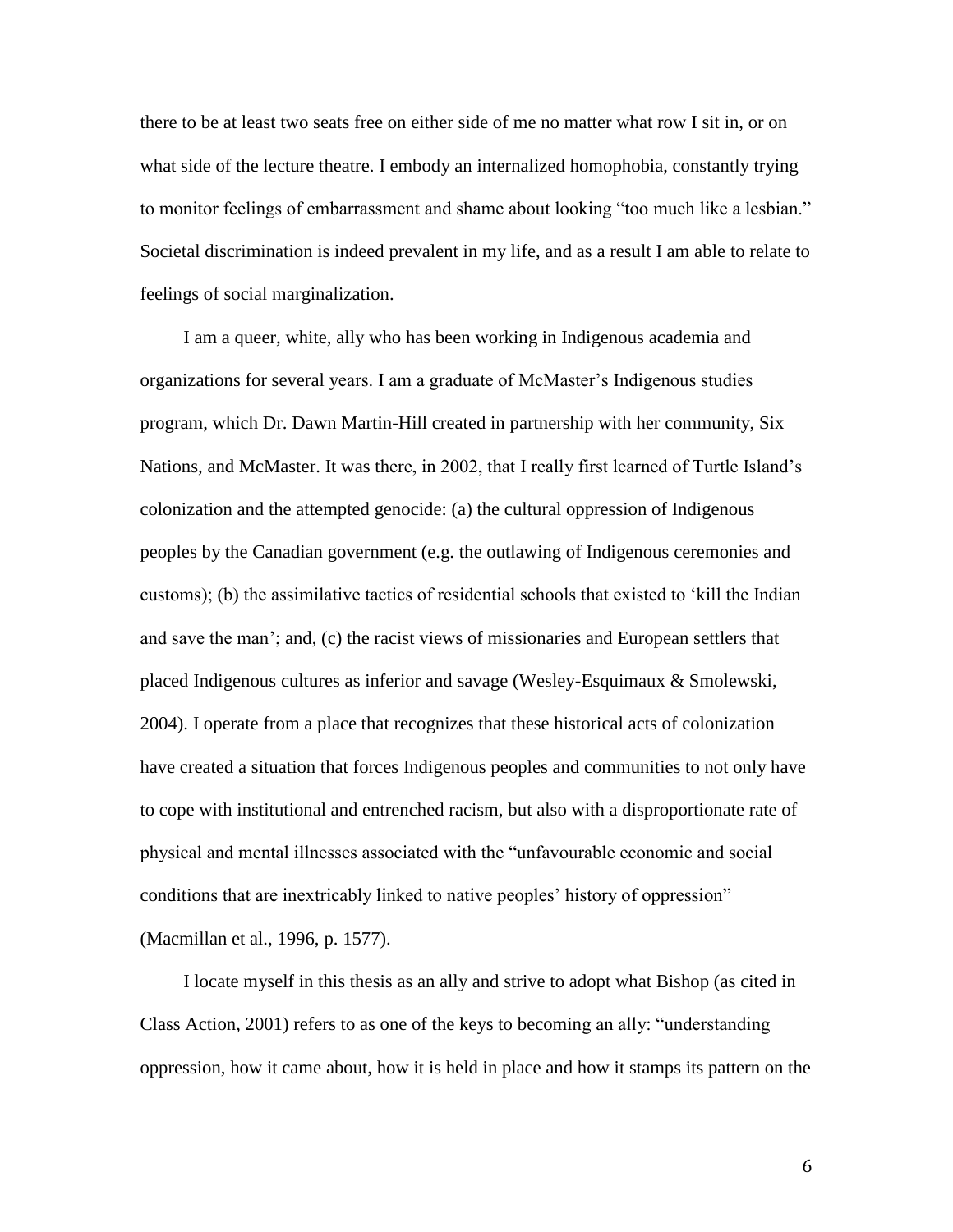individual and institutions that continually recreate it" (p. 1). Helping me to understand oppression and how it stamps its pattern on an individual and society is 1) an education from Indigenous academics -- Dawn Martin-Hill, Theresa McCarthy, Rick Monture, Chris Anderson, Sadie Buck, Jo-ann Archibald, Madeliene MacIvor, Tracy Friedel -- not white anthropologists, and 2) personally understanding discrimination as a queer woman with a queer gender that violates and destabilizes dominant notions of gender, one of society's most pervasive norms.

Peter Cole (2004) states that:

nonaboriginal indian experts cannot decolonize they cannot aboriginalize they can only do another white rewrite (p. 27)

and

research by outsiders disempowers us colonizes us assimilates us (p. 28) With this as a reference point, I approach this research very cautiously. I approach this research even with these damning words as I feel it would be equally problematic to not actually *do* anything with all of the teachings I have heard and the perspective I have acquired over the past several years. I approach this research believing that white people actively attempted to dispossess Indigenous peoples of their rights, nationhood, cultures, and land, and were/are the creators of the systems that create the problems currently being experienced by Indigenous communities, and thus need to be part of the "solution," as long as we approach it with a good mind and a good heart. "This journey [the healing journey] cannot be achieved by Indigenous peoples alone, but has to be collective collaborative work" (Battiste, 2004, p. 9).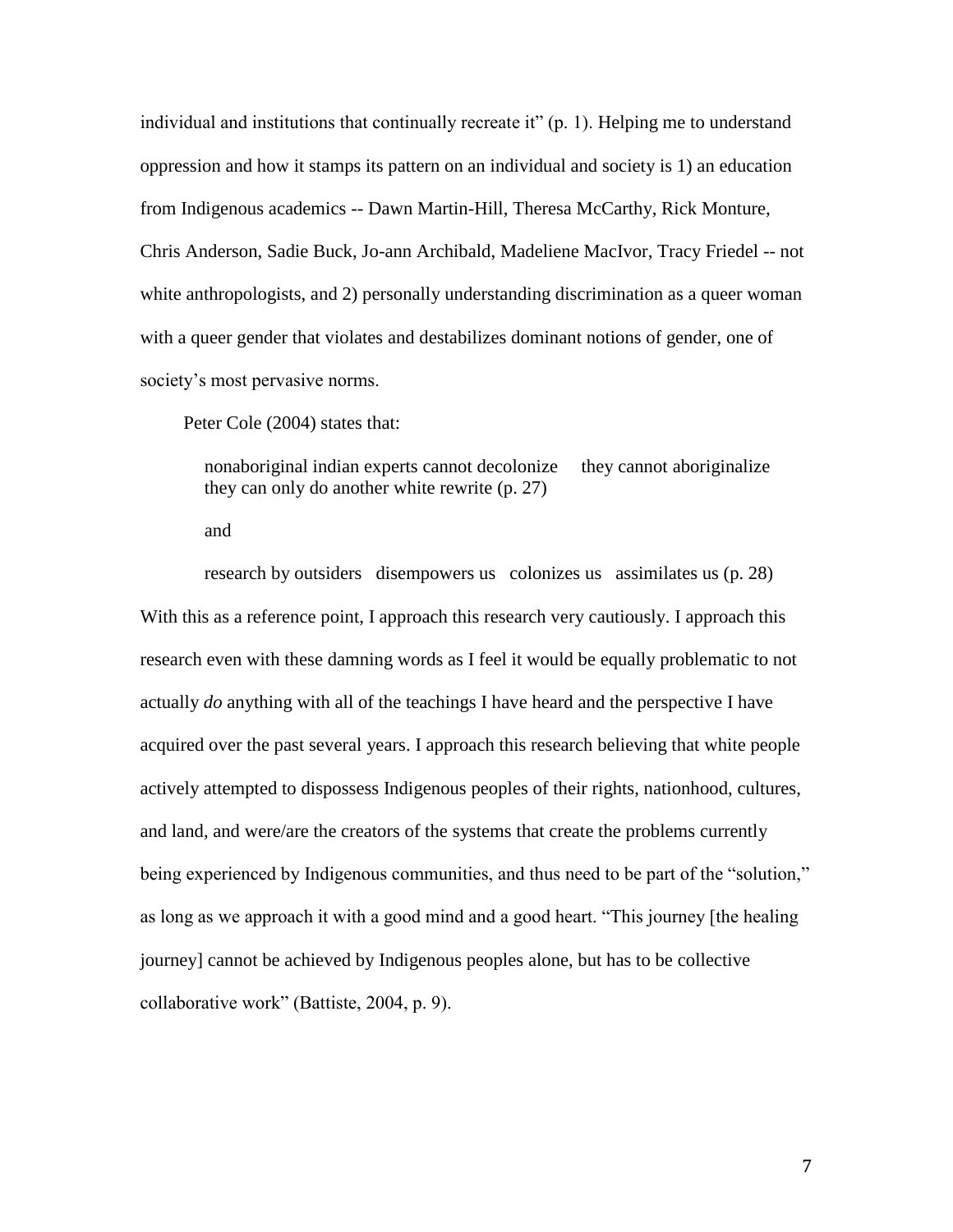# **Chapter 2**

# **LITERATURE REVIEW AND PURPOSE OF THIS RESEARCH An overview of the Aboriginal education literature**

The literature is vast with regards to Aboriginal education and so too are the suggestions for addressing the education system's inequities and inadequacies. The best framework I have come across to help organize and clarify my understandings of Indigenous Education is Hampton's (1995) pattern of *The Six Directions*. Hampton's (1995) framework, a copy is depicted below in Figure 1, is an organizing principle that helps to understand a variety of characteristics of Indigenous Education.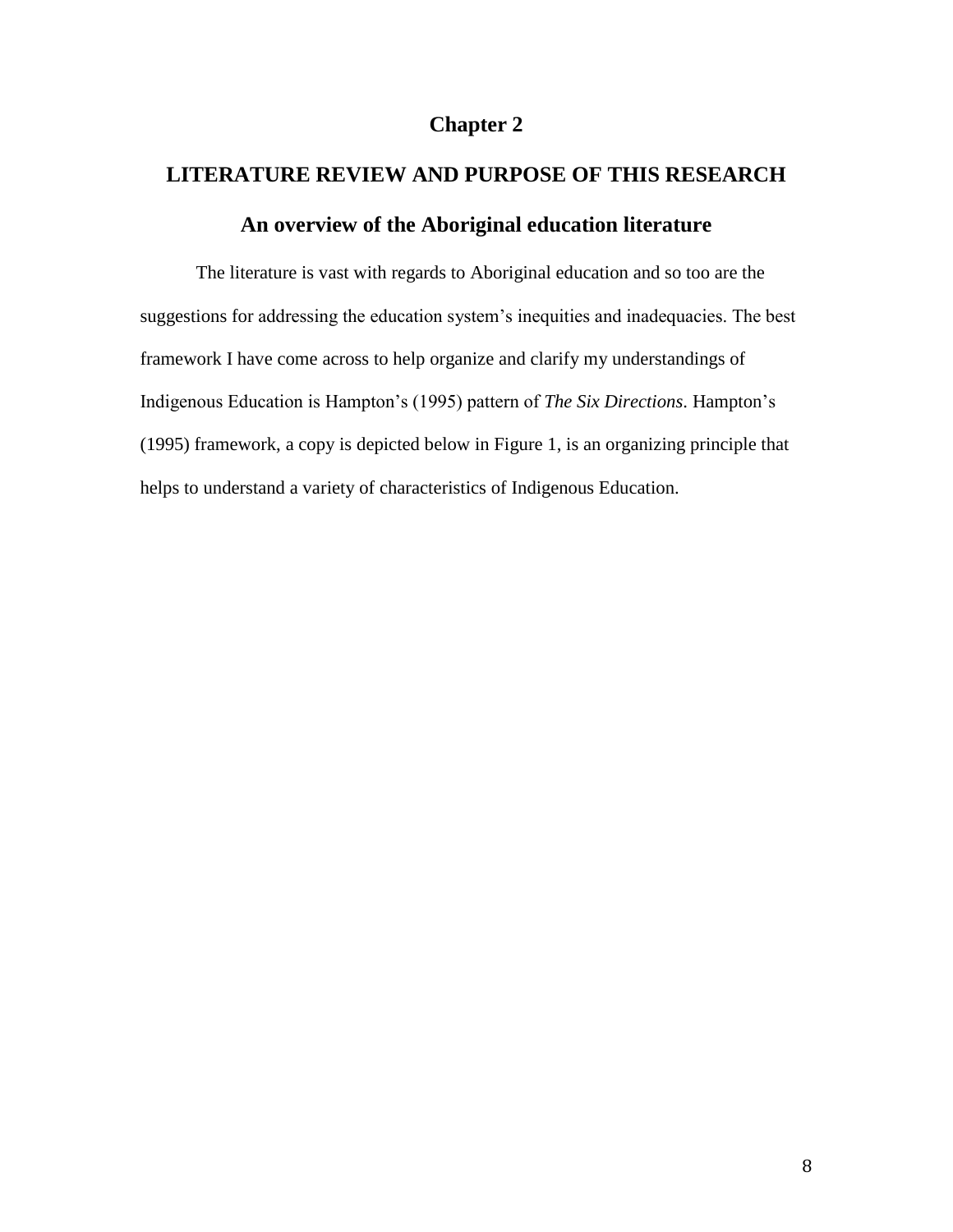

Figure 1

 $\overline{a}$ 

A modified version of Hampton's (1995) original depiction (p.17) of the six directions and the twelve standards of education.<sup>1</sup>

Hampton's framework describing characteristics of Indigenous education cycles through the six directions: 1) beginning with a connection to the spirit, followed by, 2) the springtime of origin in the east, 3) the summertime of prosperity in the south, 4) the

<sup>&</sup>lt;sup>1</sup> The ways in which my depiction differs from the original is that Hampton includes extra descriptor words for each direction, more than just the 12 standards. I omitted these extra descriptors as I wanted to clearly focus on the twelve standards.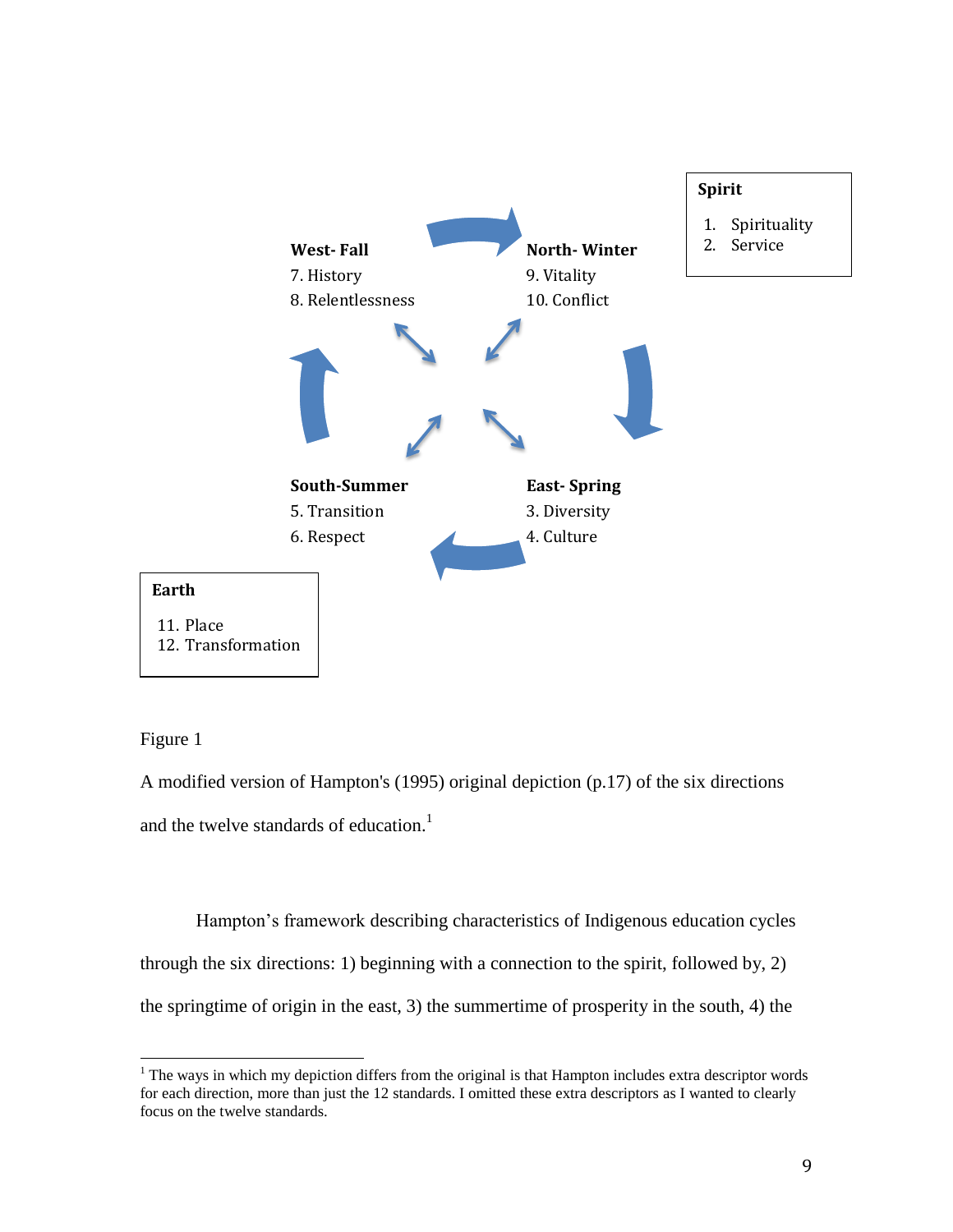autumn-time of struggle in the west, 5) the wintertime of conquest and subjugation in the north, and finally 6) a transformational connection to the earth. Within each of these six directions Hampton describes two elements of Indigenous Education, altogether describing twelve characteristics of Indigenous education. These twelve elements characterize Indigenous education as: 1) having a spiritual core, 2) having a purpose of servicing its people, 3) recognizing the plurality of knowledges, 4) coming from a cultural place, 5) continuing from, but not duplicating, historical traditions, 6) emphasizing a notion of respect between autonomous, yet interconnected, individuals, 7) recognizing the contemporary and intergenerational repercussions of colonization, 8) being relentless in its fight for wanting healthy Aboriginal children, 9) having a vitality that is evident in the myriad of new educational programming, 10) recognizing that there is a conflict or dissonance between Indigenous education and mainstream/white education, 11) emphasizing the importance of an Indigenous sense of place and land, and finally, 12) recognizing a need for a transformation in the relationships between Aboriginal peoples/communities and white peoples/governments. Each of these twelve characteristics of Indigenous education is expanded upon below, providing a solid and comprehensive context from which to proceed with this research study on Aboriginal outreach programming.

#### **Spirit, the first direction**

Spirit, Hampton (1995) states, is related to "the great mystery - the ultimate source," and is where the process of understanding Indigenous education should begin. It includes the first two standards of Indigenous education: spirituality and service.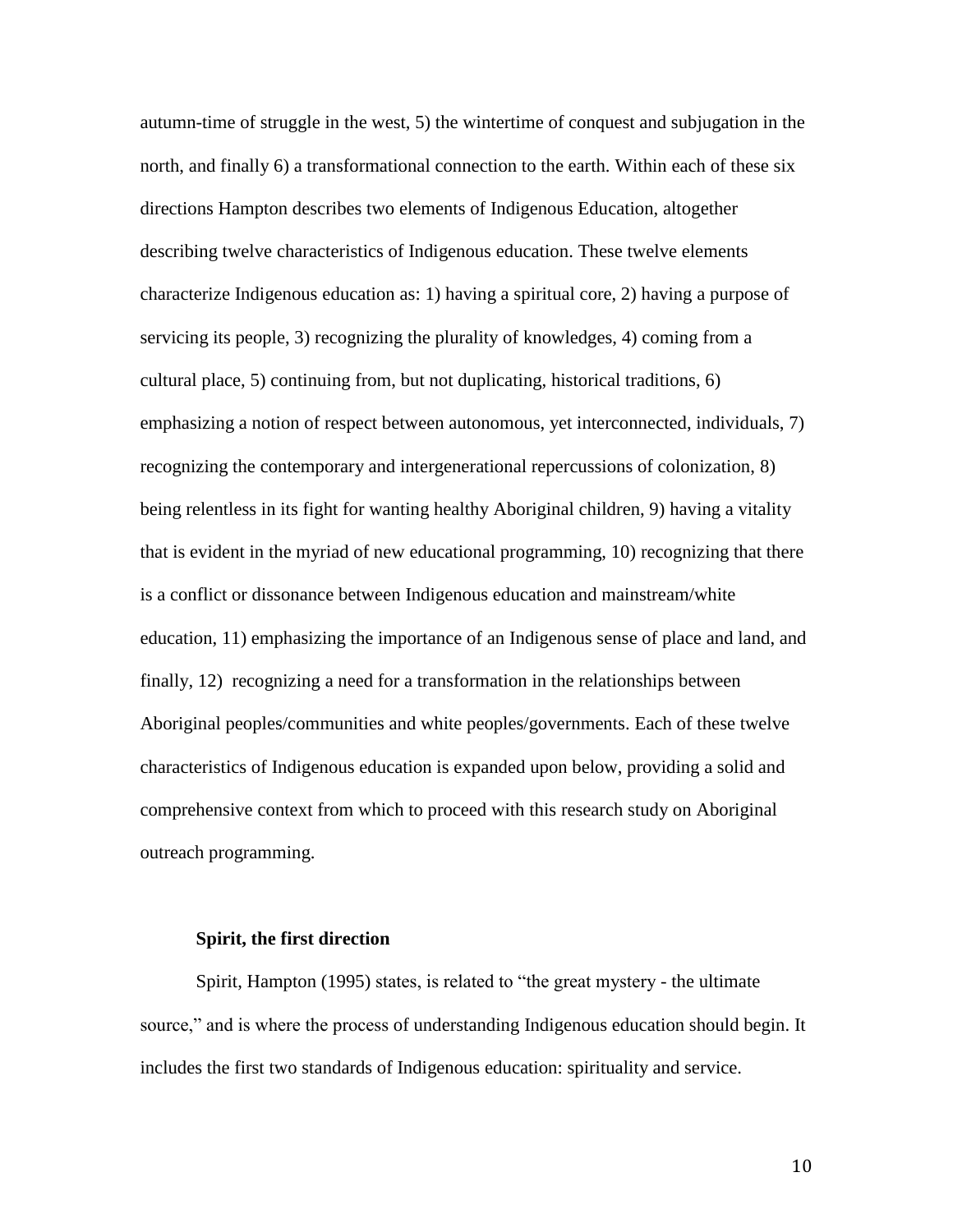#### Spirituality, the first characteristic of Indigenous education

Hampton (1995) states that Indigenous education has at its centre a "respect for the spiritual relationships that exist between all things" (Hampton, 1995, p. 19). At this spiritual centre, Hampton (1995) continues, are individuals who recognize that they are related to all that exists. He discusses education in terms of recognizing that every being is "related to all that is," and recognizing that everyone is an "autonomous individual in union with and able to work for [her/his] people" (p 19). This interrelatedness, and the recognition of it, is what Hampton places as the spiritual centre of Indigenous education.

Cajete (2005) echoes this recognition of spirituality in Indigenous education, for he lists "the spiritual" as one of his seven foundations for traditional Indigenous education. Spirituality, as Cajete (2005) asserts, is both "a foundational process and a field through which" Indigenous education occurs (p. 76). The intense neoliberalism and secularism that is found in many contemporary schools and their curricula is out of sync with this notion of spirituality being at the core of Indigenous education. Twylah Hurd Nitsch (1999), a Seneca Elder, speaks of how contemporary "city schools … are not quite connected to the Earth, they are more connected to a physical feeling than to a spiritual feeling," and there needs "be a balance of both to become whole" (p. 87). Striving to achieve this balance that Twylah Hurd Nitsch emphasizes, is centralized in Hampton's (1995) notion of Indigenous education.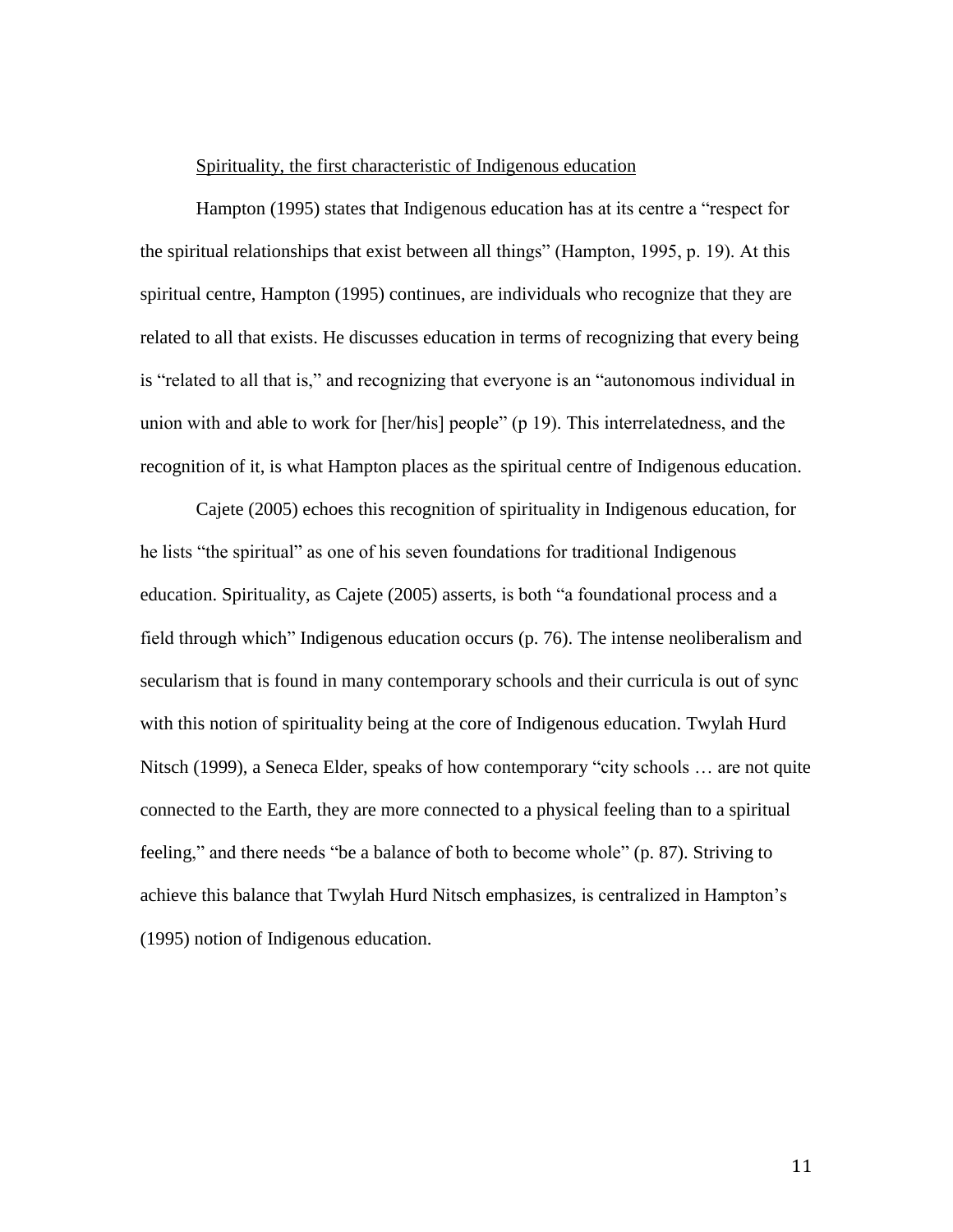#### Service, the second standard of Indigenous education

Hampton (1995) states that Indigenous education should "serve the people" and not be for "individual advancement or status" (p. 21). Indeed, Indigenous education is typically not described as an individualist project, but is instead one that emphasizes communality and reciprocity. LaFrance (2000), for example, asserts that "for us [she is speaking as a Mohawk woman], the final success of education is the production of socialized citizens *who meet the needs of the community*" (p. 103; emphasis added). Additionally, as Pidgeon (2008) relays, one indicator of success used by many Indigenous university students is how their degrees and university experiences enable them to give back to the larger Indigenous community: "As [one] female student from Central-U believed, 'I know I'm successful when I'm helping' [to] improve the health not just of her own community but also of all Aboriginal peoples" (Pidgeon, 2008, p. 153). Another example of service can be found in MacIvor (1995), who calls for a redefinition of science education because Indigenous communities are in *need* of Indigenous peoples to steward their resources as opposed to always having to outsource to white or non-Indigenous people; that is to say, science education for the sake for service, not science education just for the sake of education. Indeed, this notion of "giving back" and "service to" is evident in much research on Indigenous education.

#### **East, the second direction**

The second direction in Hampton's (1995) framework is the east, which symbolizes the "time of origin" or "a time when the world was young" (Hampton, 1995, p. 16). It connotes a beginning, springtime, greenery, and growing things (Hampton,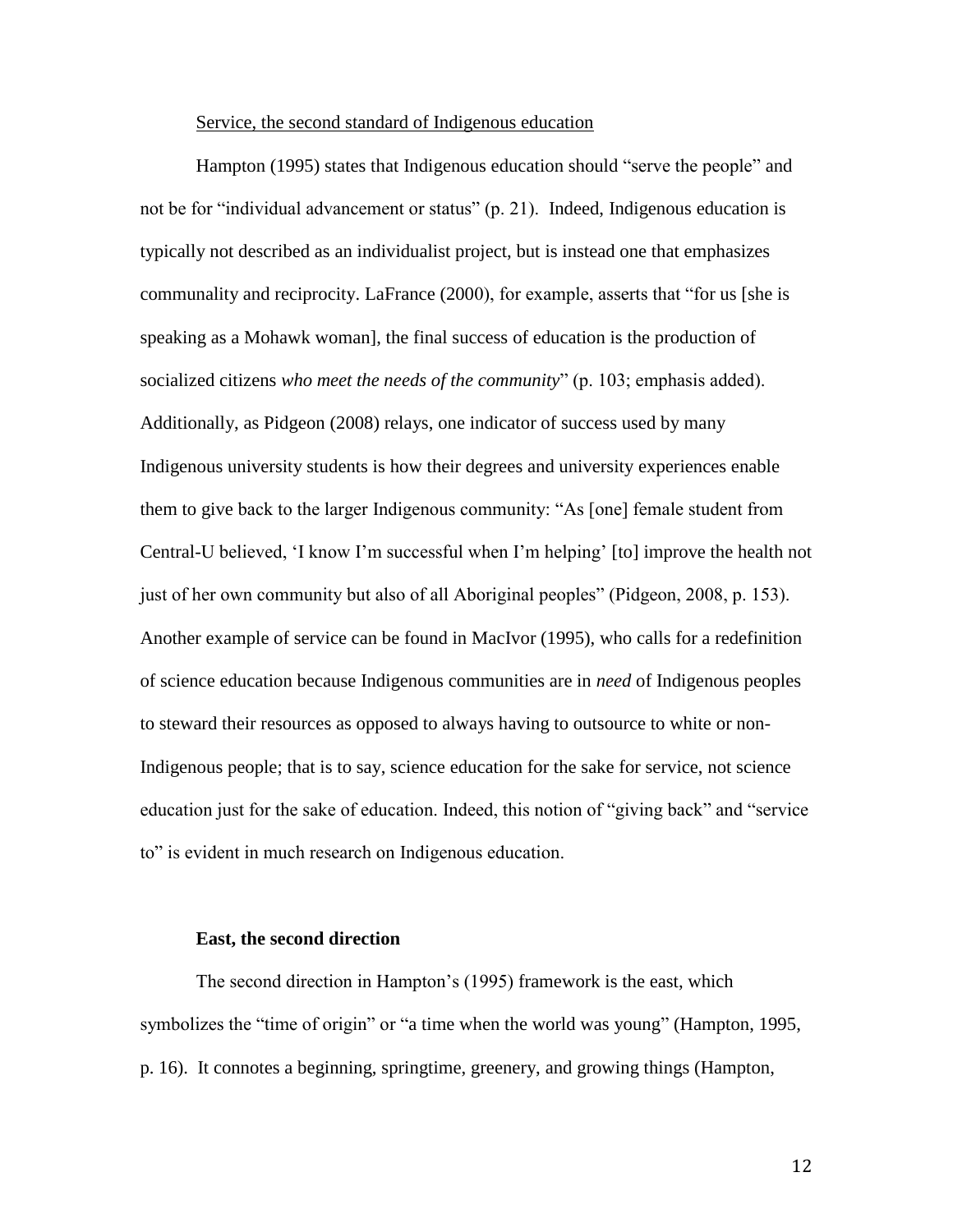1995). The two standards of Indigenous education that this direction embodies are diversity and culture.

#### Diversity, the third standard of Indigenous education

The recognition of the diversity and plurality of Indigenous nations and knowledges can be traced "to the dawn of time" (Hampton, 1995, p. 24). There is no one, objective, positivistic, truth that Indigenous Knowledge systems and Indigenous education are trying to uncover and teach. Instead, there are multiple perspectives. Indeed, each Indigenous nation has developed a different knowledge system over the centuries of living with their land and its ecology (Barnhardt and Kawagley, 2005). Education is not separate from this plurality of knowledges, for epistemological and philosophical beliefs guide educational practices, both in the teacher's pedagogy and in the students' learning (Hodgson-Smith, 2000). Indigenous education does not often strive for discovering a universal best, but instead finding out what particular practices work best for a particular group of students at a specific moment in time when taking into consideration their nations and past experiences.

#### Culture, the fourth standard of Indigenous education

Hampton (1995) states that Indigenous "cultures have ways of thought, learning, teaching and communicating that are different from, but as valid as, those of white cultures" (p. 28). "These thought-ways," Hampton (1995) continues, "stand at the beginning of Indian time and are the foundations for our children's lives" (p. 28). Some of the ways the Elders in the book *In the words of Elders* described how their nation's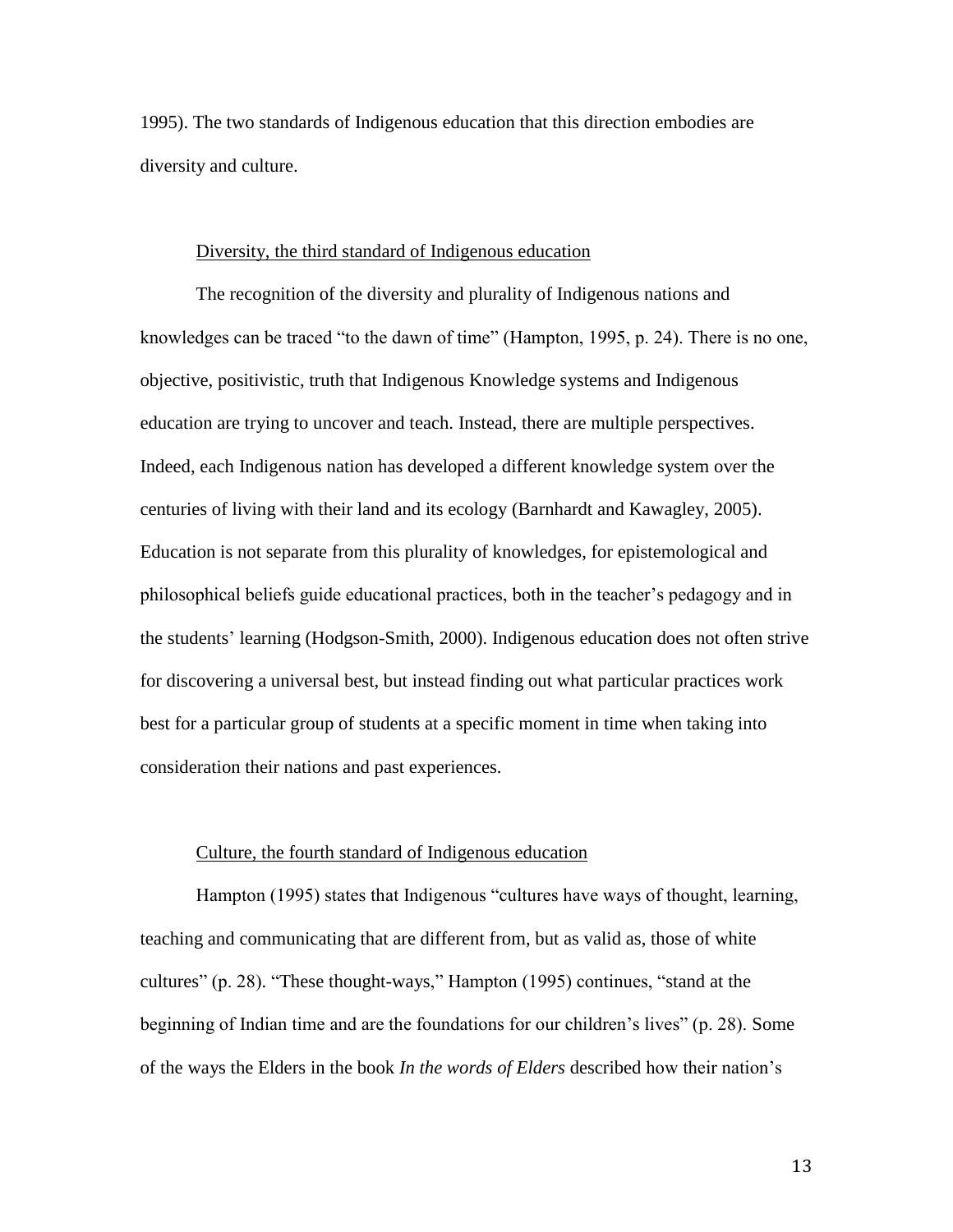traditional education took place was: through storytelling (George Blondin, from Slavey/Dogrib, p. 394); by Elders sitting "around maybe outside with a fire … tell[ing] stories … for hours and hours just to learn their kids" (Albert Ward, Micmac, 1999, p. 59); by accompanying parents on different activities (Pauloosi Angmarlik, Inuit, 1999, p. 274); by imitating parents through play (Elizabeth Penashue, Innu, p. 207); and by sitting with grandparents (Liza Mosher, Odawa, 1999). Kulchyski, McCaskill, and Newhouse (1999), the editors of the same book in which all of the above Elders are included, characterize traditional teaching as: being personal, humorous and involving intuition; stressing respectful listening, observing and waiting; looking for the hidden meaning of experiences; emphasizing personal awareness and responsibility; and ensuring that the learning is of a good mind (p. xv).

How Aboriginal cultural practices are reflected in Canada's contemporary formal education system seems to be through two ways. The first is through the creation of "cultural-survival schools" which "function as alternatives to [Canada's] public schools and are based on an Aboriginal philosophy of teaching and learning to provide students with an affirmation of their traditional and spiritual roots" (Kulchyski, McCaskill, and Newhouse, 1999, p. xxiii). Mohawk Elder, Ernest Benedict (1999), speaks of the "cultural-survival school" in his community and talks about how important these schools will be for the survival of Aboriginal languages specifically. The second way Aboriginal cultures seem to be reflected in Canada's contemporary formal education system is through what is called "culturally responsive curricula": "a perspective of education that is based on the students' culture, language, and traditions, validating who they are and at the same time offering solid basis for further education" (Athie-Martinez, 2010).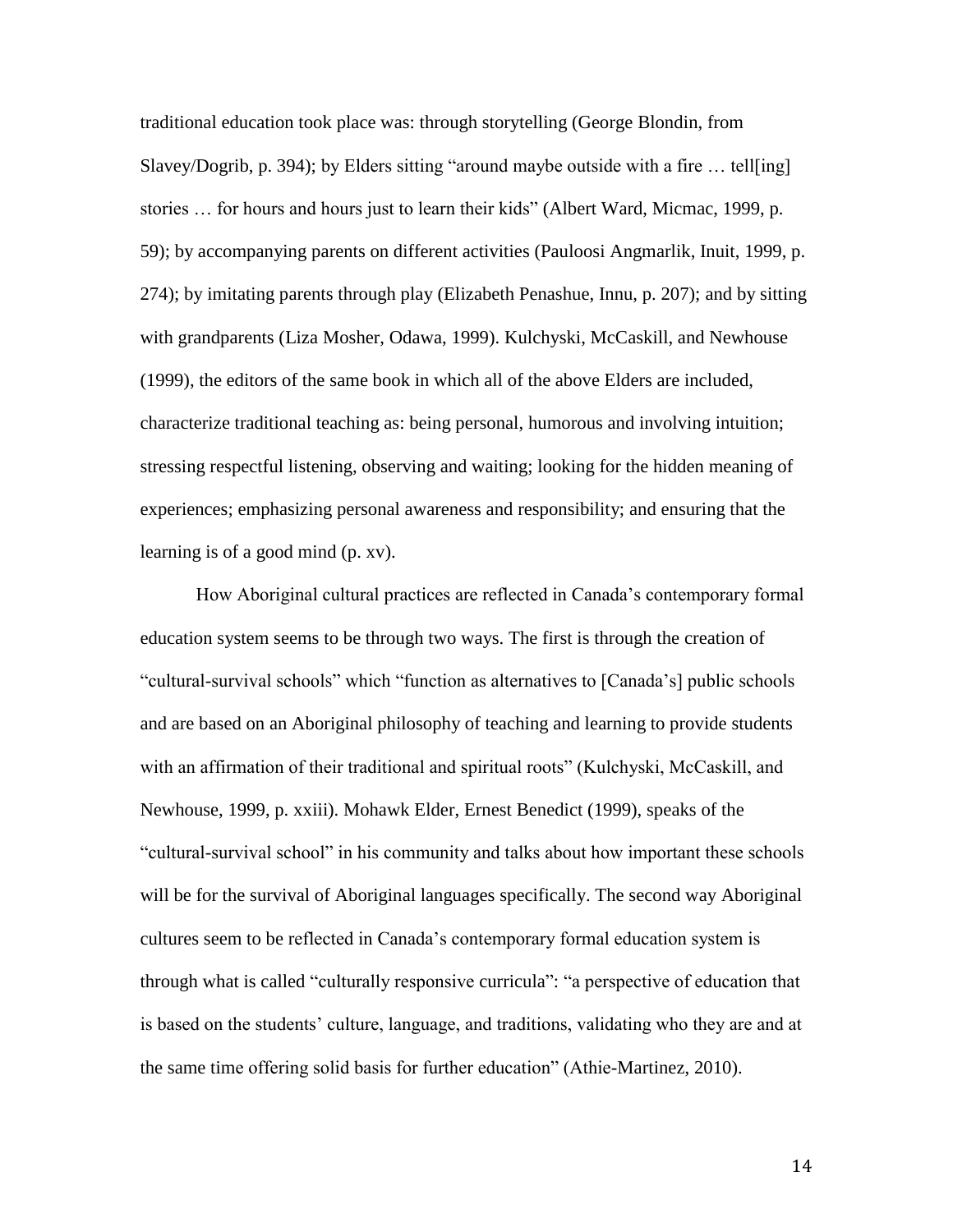One example of how culture can guide education is found in LaFrance (2000). She implemented a science curriculum that was guided by the Haudenosuanne Thanksgiving Address. The Thanksgiving Address is the central prayer for the Haudenosuanne people which: asks for the people to come together with peaceful thoughts and a good mind; acknowledges the earth and all of her gifts; talks of the beings above - the birds, the four winds, the thunders; thanks the Creator; and, calls for people to remain peaceful between ourselves, in our minds, and to help and protect all of creation (Thomas, 1992, p. 10-11). LaFrance (2000) has used this rubric in her science education class, qualitatively shifting her science education to something different than the typical Eurocentric one. Indeed, many Indigenous education initiatives and conceptualizations incorporate and rely on culturally specific ways of "thought, learning, teaching, [and] communicating" (Hampton, 1995, 28).

#### **South, the third direction**

The southern direction of Indigenous education is understood in terms of summertime characteristics: a time of flourishing for Indigenous cultures and education, the time before the colonizers came to Turtle Island (Hampton, 1995). The two Indigenous education standards this direction includes are: tradition and respect.

#### Tradition, the fifth standard of Indigenous education

Indigenous education is often rooted in tradition. However, as Hampton (1995) states, although Indigenous education "maintains a continuity with tradition," this does not mean that Indigenous education is static and frozen in history (p. 29). It is not an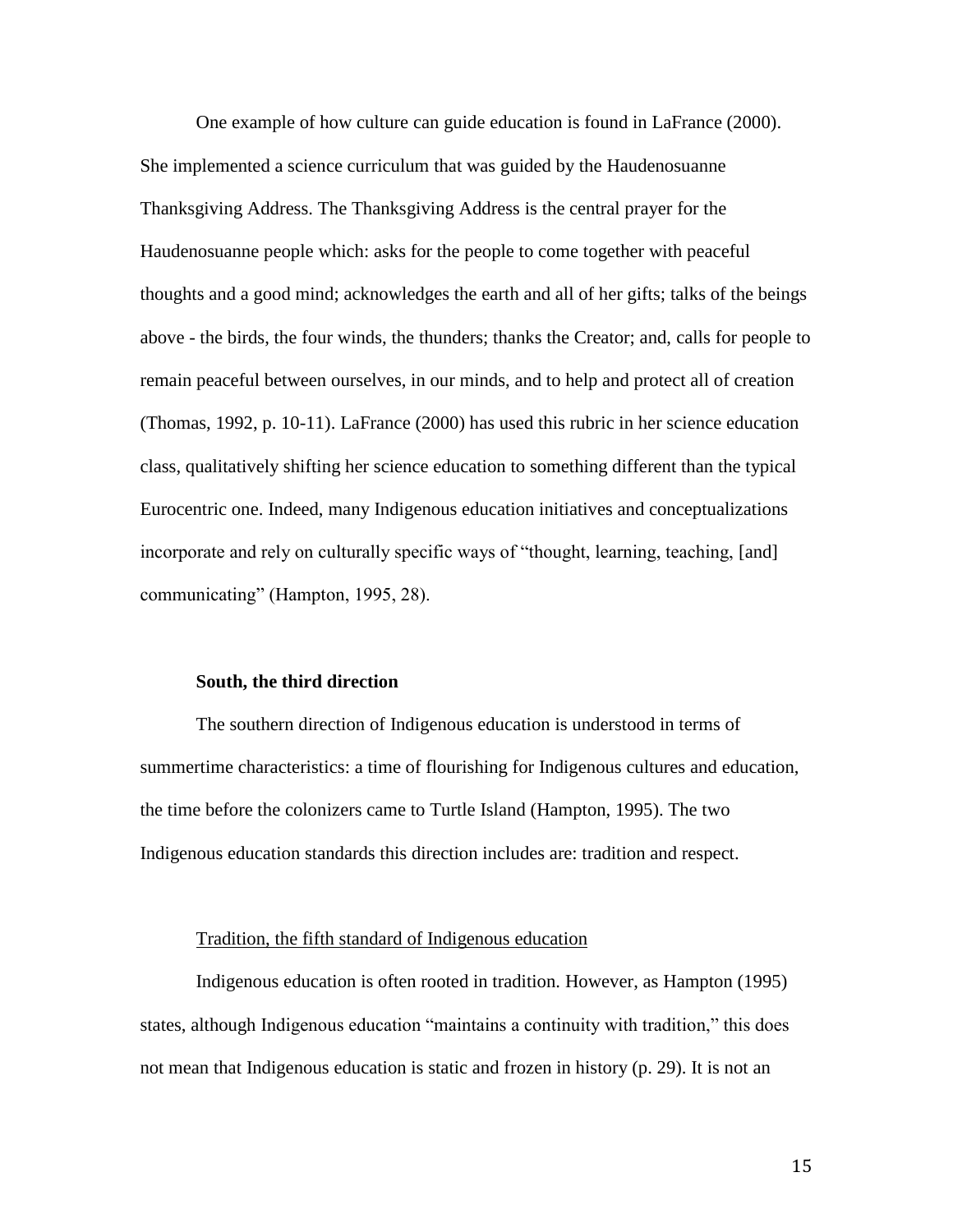exact duplicate of historical tradition, but instead continues from it and is a contemporary manifestation of it. "It is the continuity of a living culture that is important to Indian education, not the preservation of a frozen museum specimen" (Hampton, 1995, p. 29). McConnell (2002), discusses this theme in her article:

Where are the roots I rise from? How do they hold me as I teach? Whose past am I connected to in this present moment in this future moment How do I respect the season of planting the phase of the moon the climate of my classroom? What violence am I performing on understanding when I do not hear/smell/feel/remember these? (p. 149)

Indeed, Indigenous education is mindful of whose traditions are being honoured in the

classroom and in the larger educational system.

#### Respect, the sixth standard of Indigenous education

Hampton (1995) states that Indigenous education "demands relationships of

personal respect," respectful relationships between autonomous, yet connected,

individuals. As Cole (2002) describes:

and how did the conversation get shifted into the western category of "rights" including aboriginal rights we never had "rights" before contact we had relationships we had community talking about aboriginal rights is a way of moving an aboriginal relation al conversation away into a western legal discourse give me relationships mr prime minister and the opportunity to practice my culture on my own land and you can keep your native rights (p. 456)

Participating in and honoring these relationships of respect, Cajete (2005) states, is where

"true learning occurs" (p. 71). Indigenous children, parents, and Elders, however, have

not typically been able to partake in a respectful relationship with the education system;

non-Aboriginal teachers, curriculum writers and administrators usually dominate the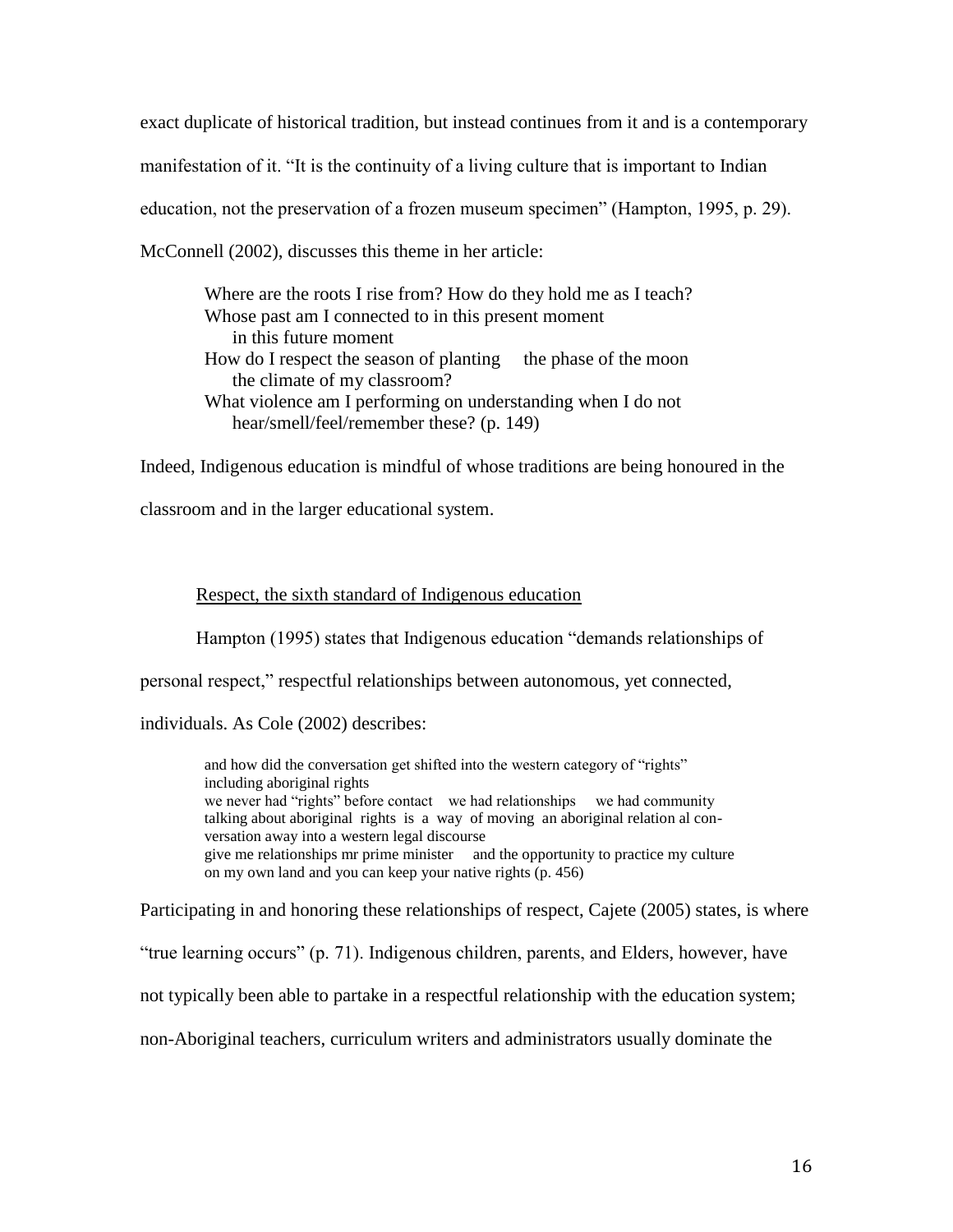relationship between education and families, one-sidedly determining the workings of the educational system (MacIvor, 1995).

#### **West, the fourth direction**

The fourth direction, West, is symbolic of autumn, the precursor to the winter (Hampton, 1995). The invasion of the explorers and the introduction of western forms of education is the autumn of traditional Indigenous education (Hampton, 1995). The two Indigenous education standards this direction includes are history and relentlessness.

#### History, the seventh standard of Indigenous education

Hampton (1995) states that Indigenous education "has a sense of history and does not avoid the hard facts of the conquest of America" (p. 32). Colonization has had severe physical, mental, and spiritual effects, such as high rates of fetal alcohol spectrum disorder and material poverty (physical), erosion of self-concept and denial of self worth (mental), and the imposition of Christianity and the outlawing of Indigenous ceremonies (spiritual) (Hampton, 1995). Felicity (2006), a participant in Cole's (2006) doctoral dissertation, discusses some of the "hard facts of the conquest of America":

F: Why are our people in jails, on the streets, on drugs and alcohol? Why are our people abusing? They learned it from the system - abuse you are not born withyou are taught it.

F: Civilize us? You can change the way we dress; act, and talk, but you can't change the color of our skin and hair. You may beat the language right out of us. You took the traditions away, stole and raped our children. Did we beat you for speaking your language? Did we molest your children when they were helpless and nowhere to go. Did we force you to learn our language?

P: fat chance of that

...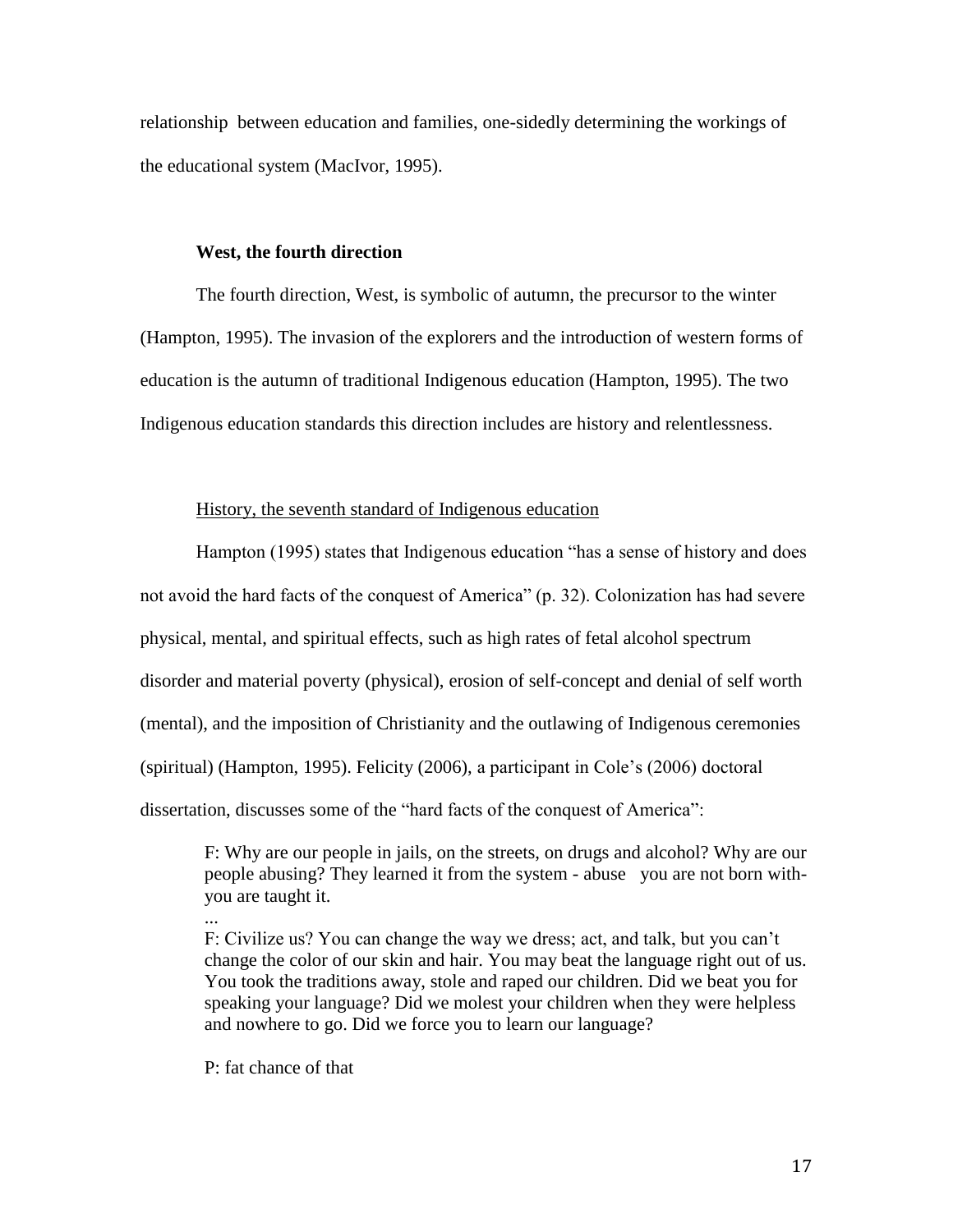F: did we force you to learn our culture, do we shove an eagle feather into your faces, and force you to pray our way? Is this how you teach your children to live? Now we must try and pick up our people. Must we be afraid when we see a shadow in the night; must we fret when we try to speak our language? Do we run with embarrassment when our relatives come with a buckskin hand drum? (as cited in Cole, 2006, p. 208-9)

All of these repercussions of colonization have impacted and continue to impact the current state of Indigenous students and the education to which they have access. Colonization and its severe repercussions is not just a thing of history, but instead it is very much alive. Martin-Hill (2008), for example, states that Indigenous peoples often "live in the shadow of colonization" (p. 6). Indigenous education, as Hampton (1995) asserts, does not try to ignore this history, but instead recognizes it.

The role that education has played in colonization has been significant. Smith (1999) asserts that education was the most prominent agent for "imposing positional superiority over knowledge, language and culture" (p. 64). Education was one of the primary vehicles through which Canada tried to enforce Aboriginal children to adopt a Eurocentric culture and to sever the people's relationships to each other, to the spirits, to the land, to their languages, and to their memories of home (Battiste, 2004; Smith, 1999). Indeed, schools are often seen to be continuing on this trajectory:

What I am concerned about is whether these distinct nonwhite cultures are becoming assimilated in public schools and universities forced to become white on the inside is the role of publicly funded education to bleach fabric soften tumbledry and press people who do not fit a white straight 'able-bodied' preshrunk mold to make them write think act feel white/euro white/canuck privileging western everything" (Cole, 2004, p. 23)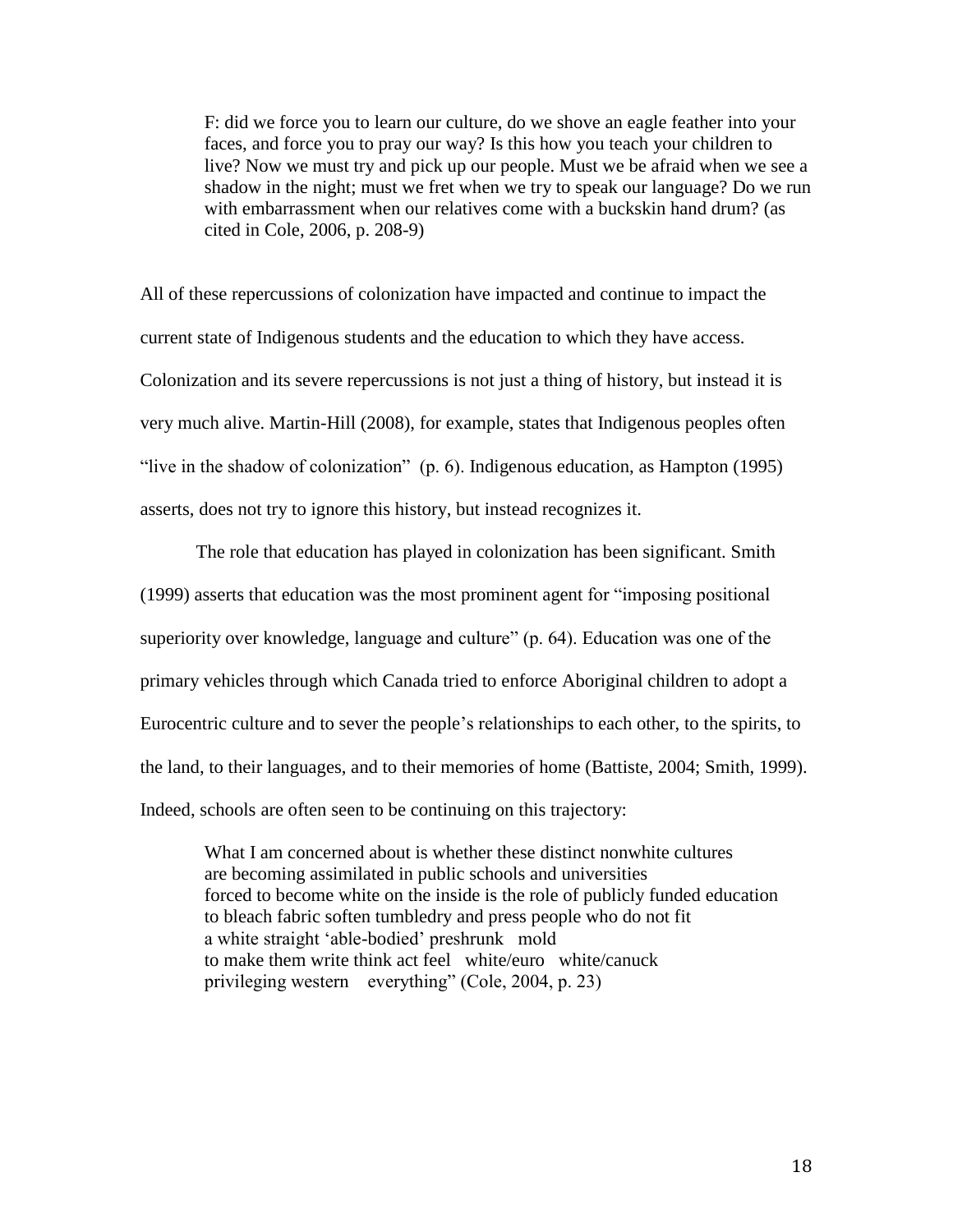The hidden Eurocentric curriculum of contemporary schools is still a component of North American culture: individualistic, competitive, secular, hierarchical, assimilative, and separate from nature (Grande, 2004).

#### Relentlessness, the eighth standard of Indigenous education

Hampton (1995) states that Indigenous education "is relentless in its battle for

Indian children" (p. 32). It always struggles "against attacks on identity, intelligence, way

of life, [and] essential worth" (Hampton, 1995, p. 35). The fact that Indigenous

innovations in education persist after decades and centuries of assimilative tactics is a

testament to the relentless commitment of Aboriginal Elders, parents, educators, and

community leaders (Castellano et al., 2000). As Cole asserts:

Even now, my ideas and those of my relations are queued, waiting re/lease rather than manufacture by other (Cole and O'Riley, 2002, p.141)

First Nations people do not need to be empowered by others we can empower ourselves we are not deficient in knowings needing filling of a laconian lack we have 15,000 years of knowings with this land now we have to know both their and our knowings to live in the world (Cole and O'Riley, 2002, p. 147)

Colonization and its myriad repercussions, Martin-Hill (2008) states, "is not what we [Indigenous peoples, Mohawk peoples] are but what we must overcome" (p. 7). The relentlessness found in Indigenous education is palpable, especially considering the examples of the innovative educational programming described below in the ninth standard of Indigenous educational: vitality.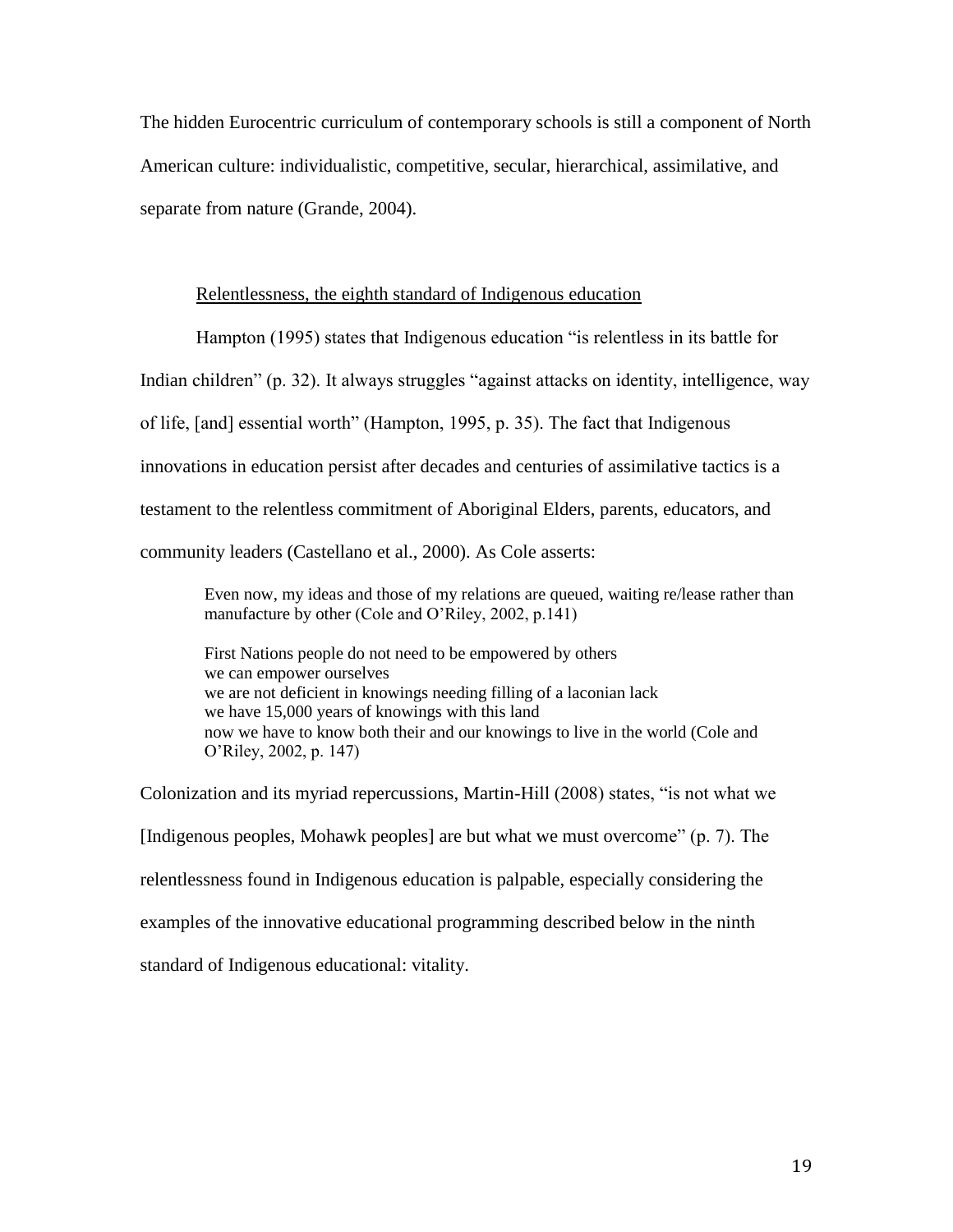#### **North, the fifth direction**

North, the fifth direction, is symbolic of the winter. It refers to the continuance of the "conquest and subjugation" of Indigenous nations (Hampton, 1995, p. 33). The north connotes survival, endurance and wisdom (Hampton, 1995). Its lessons can be hard and it is not enough to be good, or smart. The north demands knowledge (Hampton, 1995, p. 33). The two Indigenous education standards this direction includes are vitality and conflict.

#### Vitality, the ninth standard of Indigenous education

Hampton (1995) states that Indigenous education "cultivates what lies hidden within personal and tribal suffering and oppression." He asserts, that "suffering begets strength" and no measure of infant mortality or alcoholism captures the vitality of Indigenous nations and education. The best way I can find to explain the vitality of Indigenous education is to describe some examples of the currently existing innovative programs: Alaska Native Science and Engineering Program (ANSEP), Native Access to Engineering Program (NAEP), and Innovative Learning Centre (ILC). Below I explain each briefly.

ANSEP is affiliated with Fairbanks University in Anchorage, Alaska and was created in order to begin addressing the systemic problems faced by Alaskan Indigenous students in science, technology, engineering and mathematics (STEM) education. The program's stated objective "is to effect a systemic change in the hiring patterns of Indigenous Americans in the fields of science, technology, engineering and mathematics (STEM) by increasing the number of individuals on a career path to leadership in STEM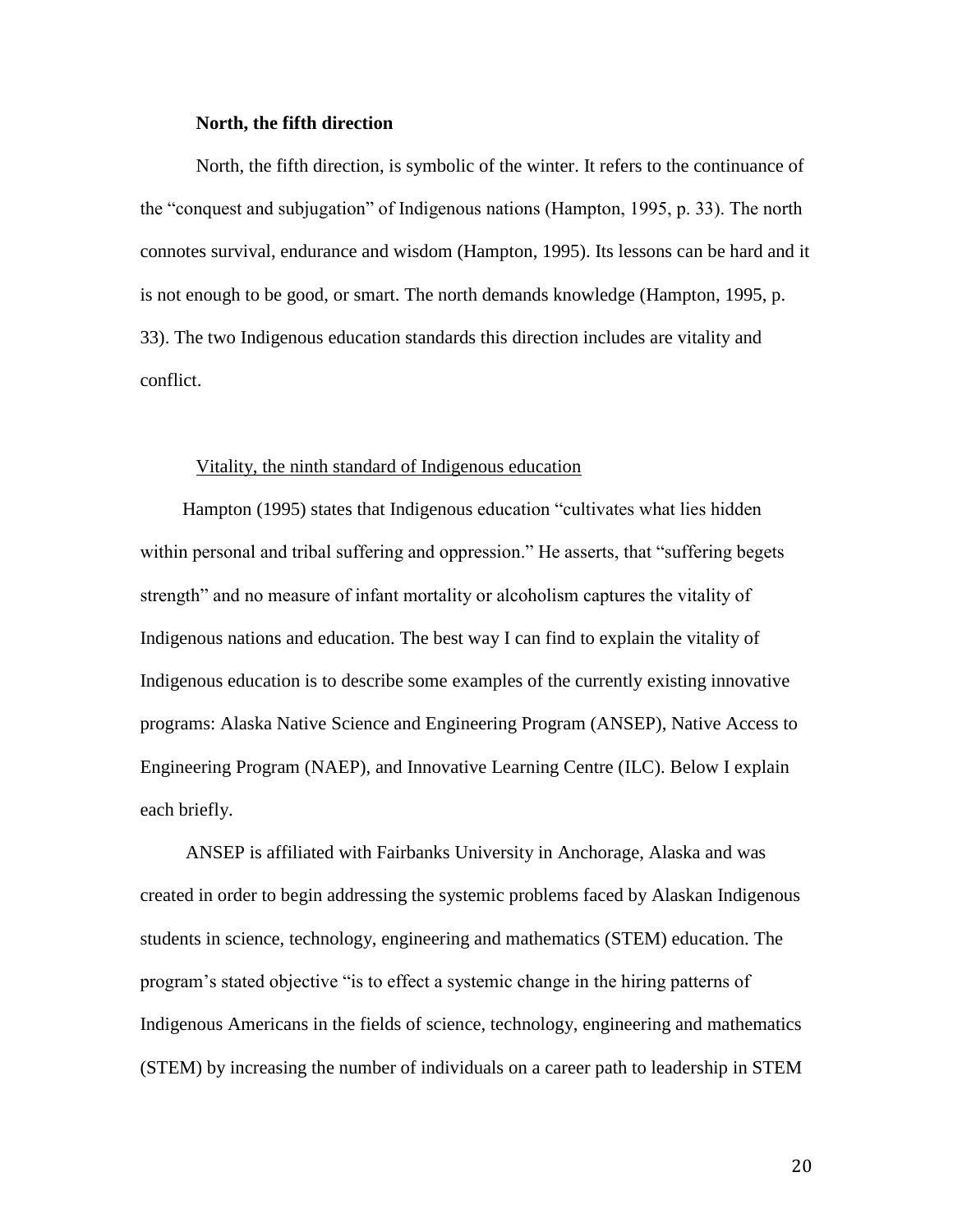fields" (ANSEP, n.d.). Its programming is multidimensional in the sense that they offer programs at several different access points: high school, the summer before starting university, and at the university level. There are four high school components - Computer Assembly, Tablet Tutoring, Junior Academy, and Engineering Jump Start. Below, I will elaborate on one, the computer assembly program, as it is an outreach type program like the programs included in this study.

The Pre-College Computer Assembly program begins in the sophomore and freshmen years of high school and gives students a chance to own their own computer by participating in a "build-your-own" program. All participating students must enroll *and complete* chemistry, physics, and trigonometry high school courses, as well as enrolling in the lab where they do the actual assembling of their computer and learn how to use STEM software such as GIS, giving them a head start for university level classes. This program "catalyzes an interest in high school trigonometry, chemistry, and physics; connects students with professionals in industry and academia; provides industrial partners with a technologically trained workforce; and develops the enabling infrastructure necessary to sustain the effort long term" (ANSEP, n.d.). Currently, 62% of the 540 students who have enrolled in the Computer Assembly program have successfully completed the STEM courses and the computer-building lab " (ANSEP, n.d.).

NAEP is affiliated with Concordia University in Montreal. It started in 1993 with the goal of increasing the number of Indigenous students in engineering undergraduate programs by offering university level courses (NAEP, n.d.). Since 1993, they have changed to focus on K-12 science education for Indigenous students in order to catch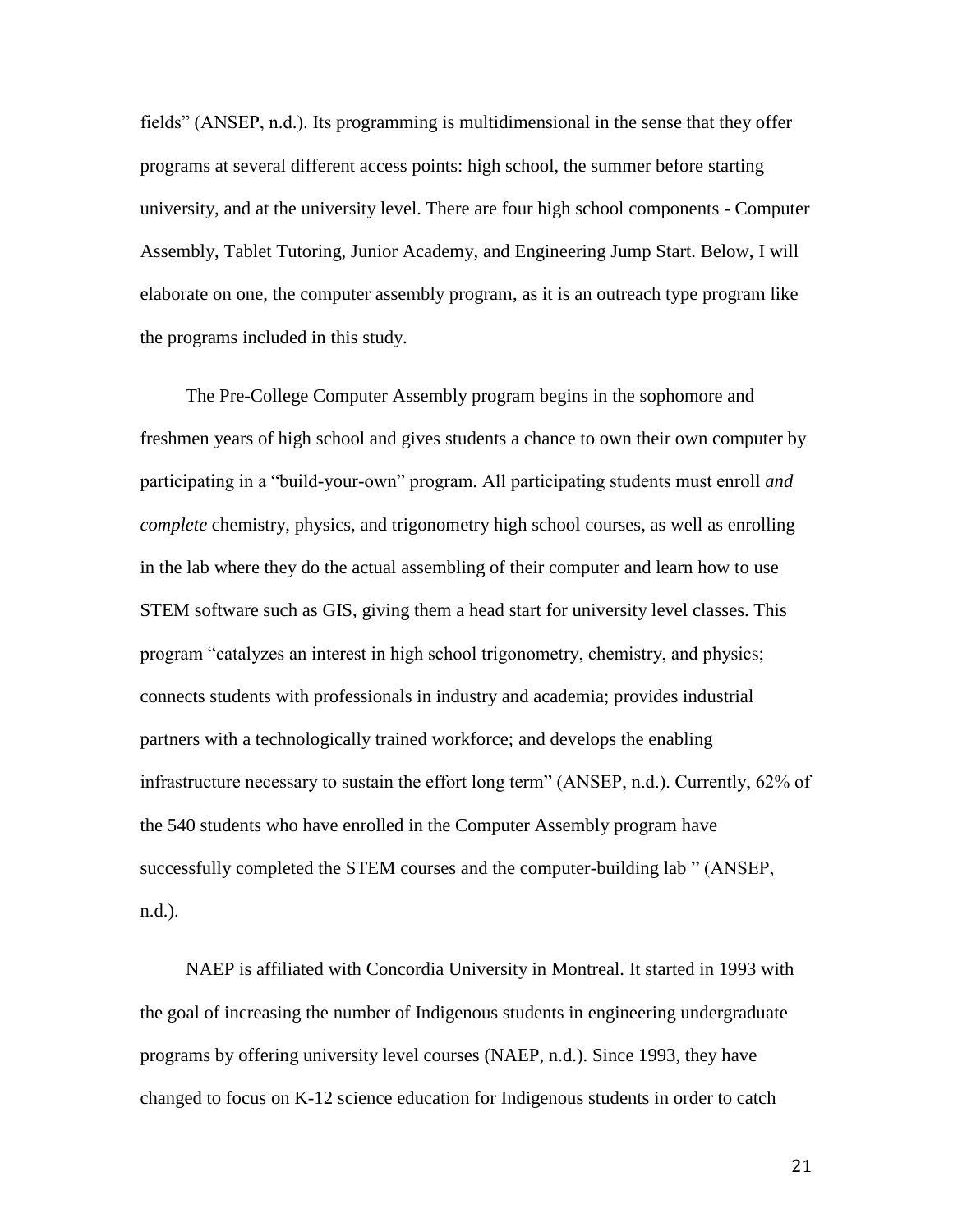students before they fall too far behind. NAEP runs summer camps, career days, developed curriculum resources, and have hosted professional development conferences for math and science teachers (NAEP, n.d.).

In 1998, NAEP began creating and distributing science curricula that were intended to engage, and be relevant to, Indigenous students (NAEP, n.d.). Every three months NAEP published a newsletter, worksheet and teacher guide for their subscribers. Currently there are 25 available teacher guides which are intended to engage Indigenous students specifically, topics include geomatics, water, energy, flight, agriculture, and sound (NAEP, n.d.). No statistics or testimonies were available regarding the usage of these curricula materials, but the decade long continuance of producing these resources might imply that they are being downloaded and used.

The ILC is affiliated with the University of Winnipeg. It offers elementary and secondary level programming for Aboriginal students, new Canadians, and inner city students. All levels of their programming incorporate and are built upon the Annishnabek's seven sacred teachings and are designed to nurture and respect Indigenous sciences (ILC, n.d.). The elementary level programs they offer are: Eco-U Summer Kids Camp, Eco-Kids on Campus, and Eco-Kids after school. The highschool level programming is: Enviro-Tech, Shine On, and Model School. Eco-U Summer Kids Camp and the Enviro-Tech programs are explained below as two examples.

1. Eco-U Summer Kids Camp is a day camp for Aboriginal and inner-city students that has offered approximately 1700 students the chance to learn science by tending a community garden, participating in ceremonies, and listening to storytellers (ILC, n.d.).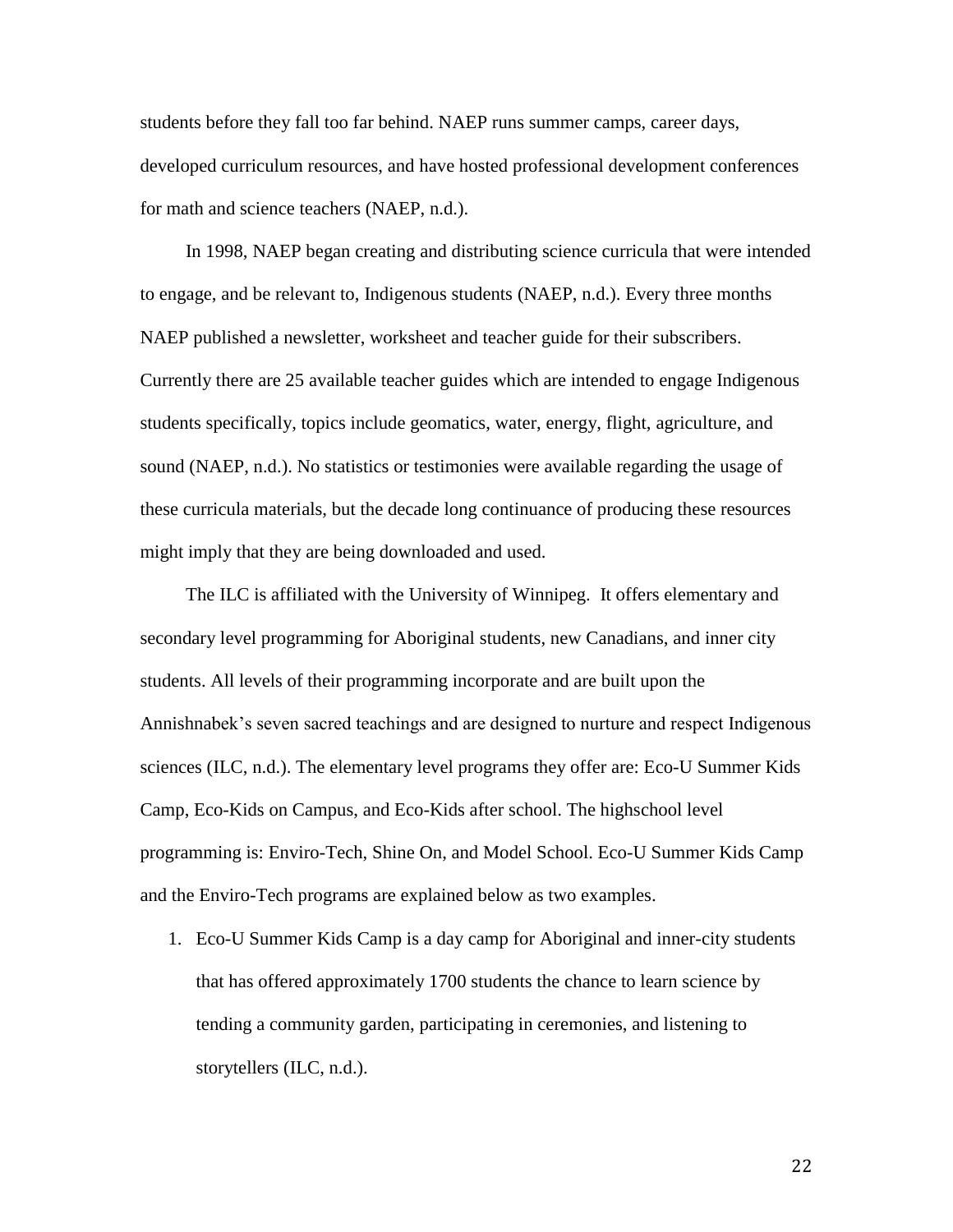2. The Enviro-Tech program is offered to grade 10 students for high school credit. The course promotes Indigenous science and "a shared responsibility for caring for people and our planet" (ILC, n.d.). So far approximately 50 students have successfully completed this course, and some of these graduates have given back to the ILC by working with and mentoring the participants in the Eco-U Summer Kids Camp.

These above three examples are just a few of the many currently existing programs for Indigenous students, which demonstrates the vitality of Indigenous education that Hampton (1995) discusses in his framework.

#### Conflict, the tenth standard of Indigenous education

Hampton (1995) states that Indigenous education "recognizes the conflict, tensions, and struggles between itself and white education as well as with education generally" (p. 35). Canada's mainstream education system is steeped in Eurocentric ideologies. As Battiste and Henderson (2000) state, "schools still represent the hegemony of dominant Eurocentric knowledges, values, and expectations" (p. 91). The system suffers from systemic racism and is rooted in Eurocentrism which denigrates Indigenous Knowledges, and privileges positivism, neoliberalism, and meritocracy. The repercussions of being entwined within this system for many Indigenous students is one of invisibility:

For most Indigenous students in Eurocentric education, realizing their invisibility is like looking into a still lake and not seeing their reflections. They become alien in their own eyes, unable to recognize themselves in the reflections and shadows of the world (Battiste & Henderson, 2000, p. 89).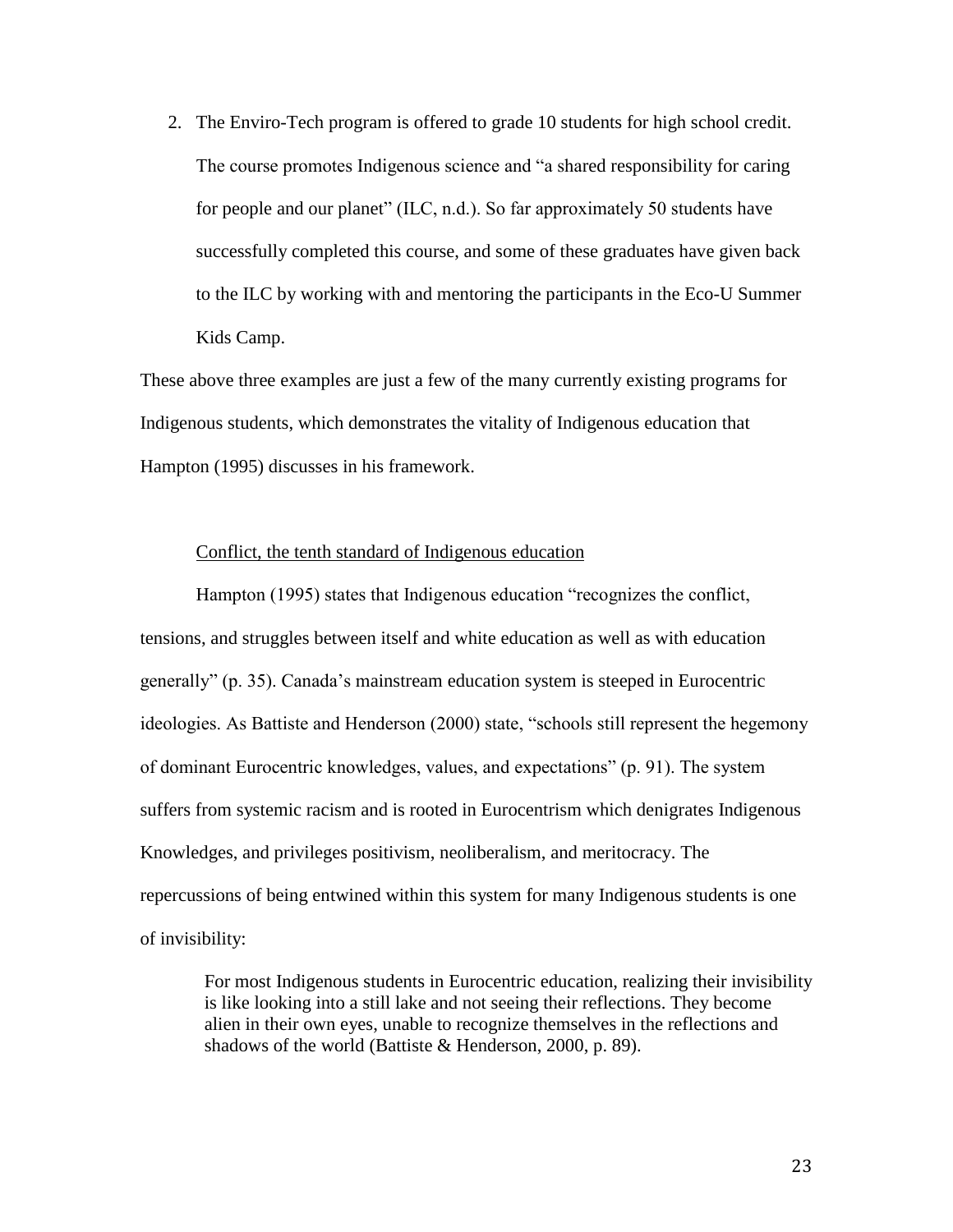"The self doubt, inferiority complexes, and confusion created by public and federal schooling" are indicative of the conflict Hampton (1995) discusses (Battiste  $\&$ Henderson, p.91).

Similarly, many of the characteristics that Indigenous education implicates may be seen as threatening to mainstream education. The spiritual and interrelatedness that is central to Indigenous education, for example, is particularly problematic for a neoliberal system which fashions itself to be staunchly secular, "aspiritual." Additionally, wrestling with notions of education for service sake is in conflict with "knowledge for knowledge" sake" which has typically characterized Canada's and North Americans system. The plurality of knowledges which Indigenous Education recognizes, is also in opposition to the objectivist, positivistic truth that Canada's system often promulgates. Finally, recognizing Canada's historical acts of colonization is fundamentally incompatible with the notions of manifest destiny and naturalized "settling" which are usually taught in classrooms. Indeed, there is a fundamental conflict between the characteristics of Indigenous education as outlined by Hampton (1995) and the many elements which typically characterize Canada's mainstream system of education.

#### **Earth, the sixth direction**

Earth, Hampton's (1995) final direction, is the "sustainer and source of rebirth" (Hampton, 1995, p. 19). There is a sense of belonging tied to the land which in-turn creates an "intensely personal relationship" (Hampton, 1995, p. 39). Cole (2006) states:

oh yes we had our frameworks and they were mostly temporary like us except in the long run we returned to the earth we never left (p. 14)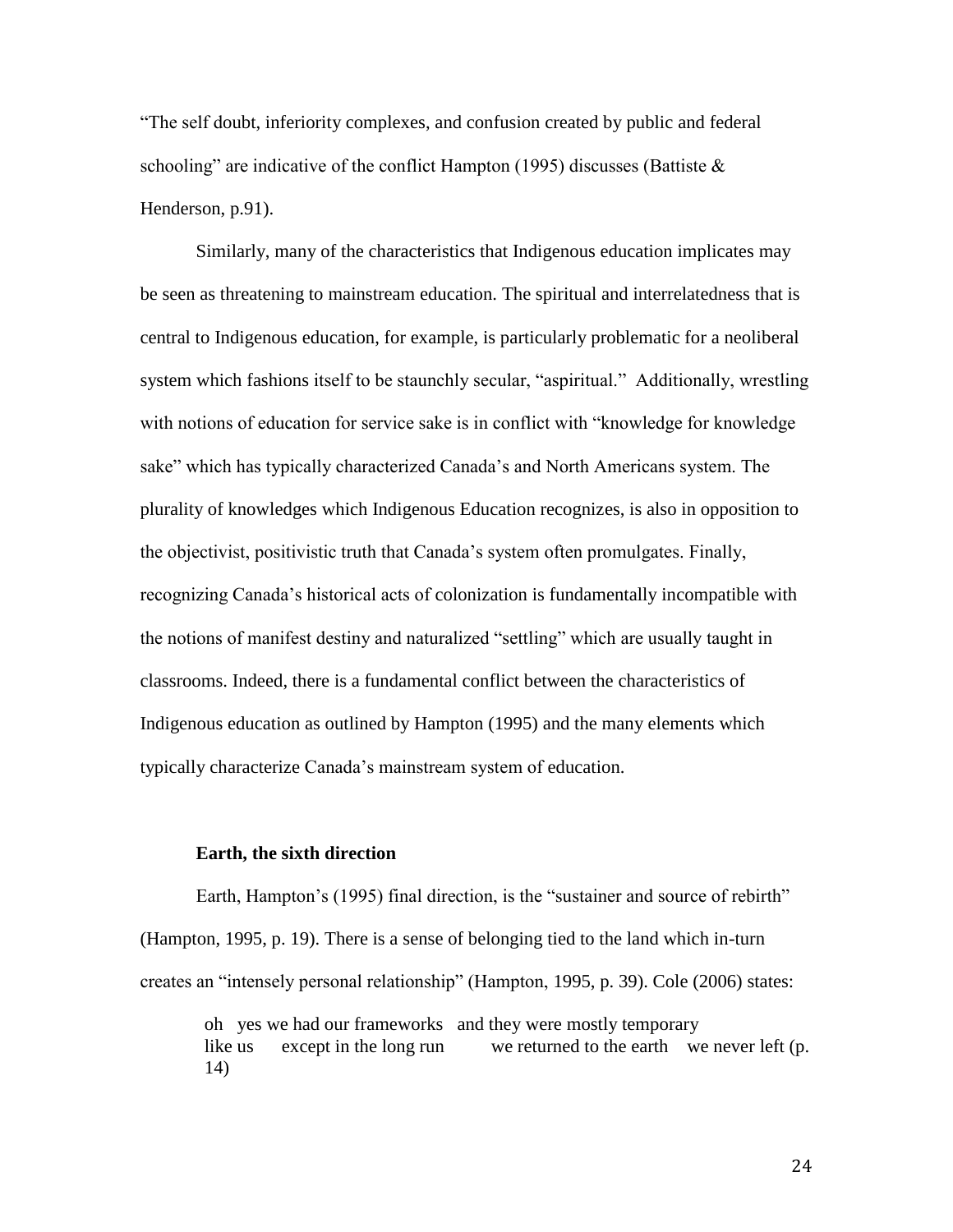The two standards of Indigenous education this direction includes are place and transformation.

#### Place, the eleventh standard of Indigenous education

Indigenous education, Hampton (1995) states, "recognizes the importance of an [Indigenous] sense of place, land, and territory" (p. 40). "[T]here are some things that can only be said from an [Indigenous] place": "a place where one is free to relax from the conventions of white society and be one's Native self, [which] is essential to well-being" (Hampton, 1995, p. 39). Pidgeon (2008) discusses this idea in her dissertation, stating that the First Nations Centres (FNCs) at universities act as safe spaces for Indigenous university students. FNCs are "places of resistance to assimilation and facilitators of agency across the institution"; they resist assimilation "by fostering the cultural integrity of students" (Pidgeon, 2008, p. 100). One student in Pidgeon's (2008) study stated that:

It is necessary for an institution to ensure that the Aboriginal students that attend here have a place and a venue for everyone to be comfortable and to celebrate their different cultures and identity. I think that is really important -- because that really promotes the strength and integrity of the individual, and I think we really need that support and development in an academic world. (Student, Northern-U as cited in Pidgeon, 2008, p. 166)

Indigenous place allows for Indigenous education. They are not spaces of segregation, as Hampton asserts (1995), but safe, comfortable, supportive spaces that foster and cultivate educational endeavors.

#### Transformation, the twelfth standard of Indigenous education

Indigenous education "recognizes the need for transformation in relations between

Indian and white as well as in the individual and society" (Hampton, 1995, p. 41). Both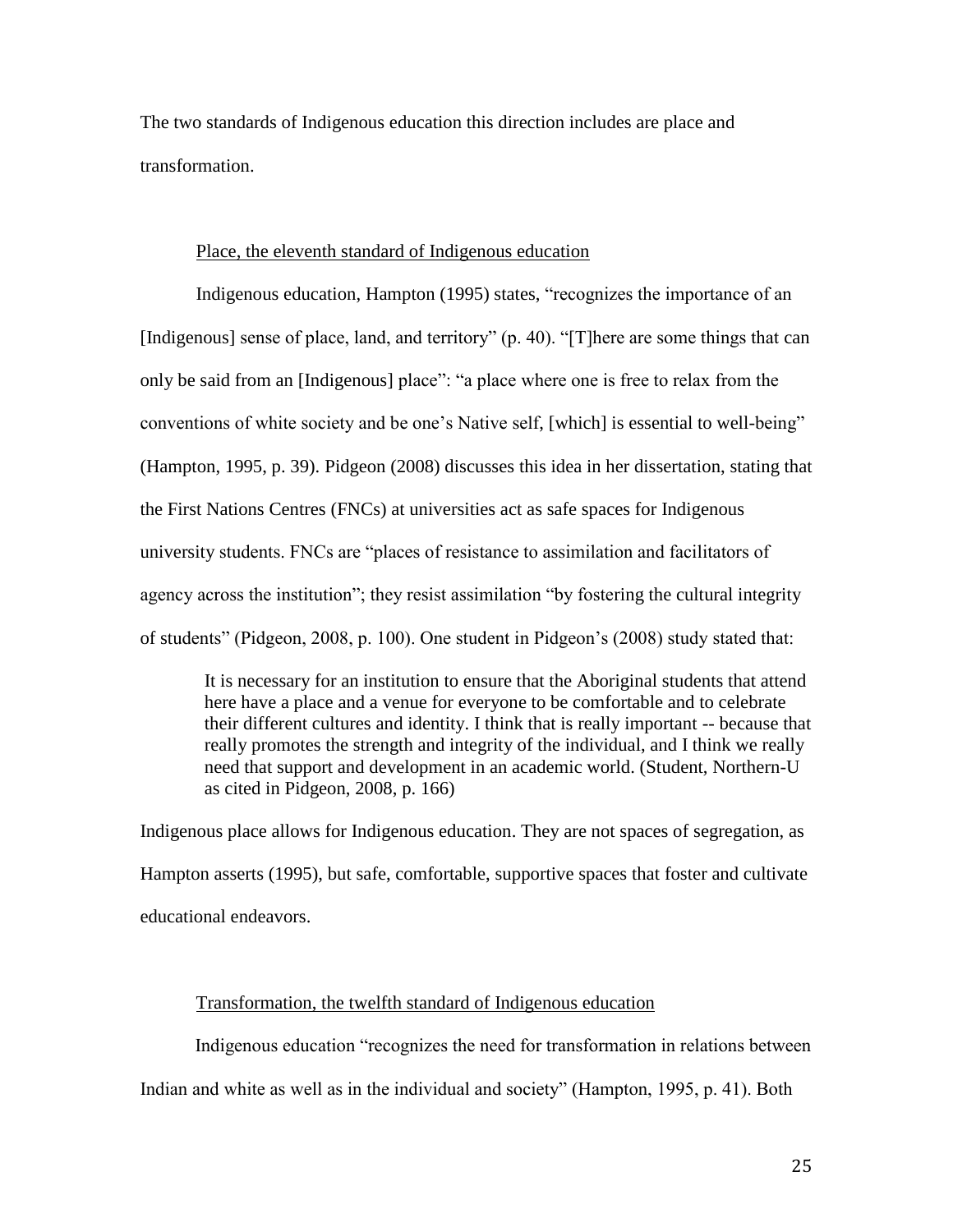Indigenous and non-Indigenous students "need a place to stand," need to accept each other's "right to be," and need to recognize past and current misunderstandings (Hampton, 1995, p. 41). Below are some of the recommendations with regard to the transformation of education found in the literature:

- 1. Schools must acknowledge their own Eurocentrism and their own role in the dehumanizing history of Indigenous peoples (Battiste 2008; Battiste, 2004).
- 2. Schools must respect and connect to Indigenous languages, heritages, communities, Elders, and wholistic learning (Battiste, 2000).
- 3. Schools must "make a conscious decision to nurture Indigenous Knowledge, dignity, identity, and integrity by making a direct change in school philosophy, pedagogy, and practice" (Battiste, 2002, p. 30).
- 4. Schools need to "force the general population to engage with realities other than their own, to increase their capacity to empathize with others" (Alfred, 1999, p. 132).
- 5. Schools must "re-establish family connections to learning and reconnect the child to who he or she is as a native person" (Armstrong, 2000, p. 38).
- 6. Schools must ground education in "the ecology of place," by understanding that education must be considered across generations, that knowledge is context-bound, the interrelatedness of all things, that education must change appropriately with respect to fitting times and places, and that "the whole is greater than the sum of its parts" (Kawagley and Barnhardt, 1998, p. 12-3).
- 7. Education must be acknowledged as "a core area for the exercise of Aboriginal selfgovernment" (RCAP, 1996, 3.5.1).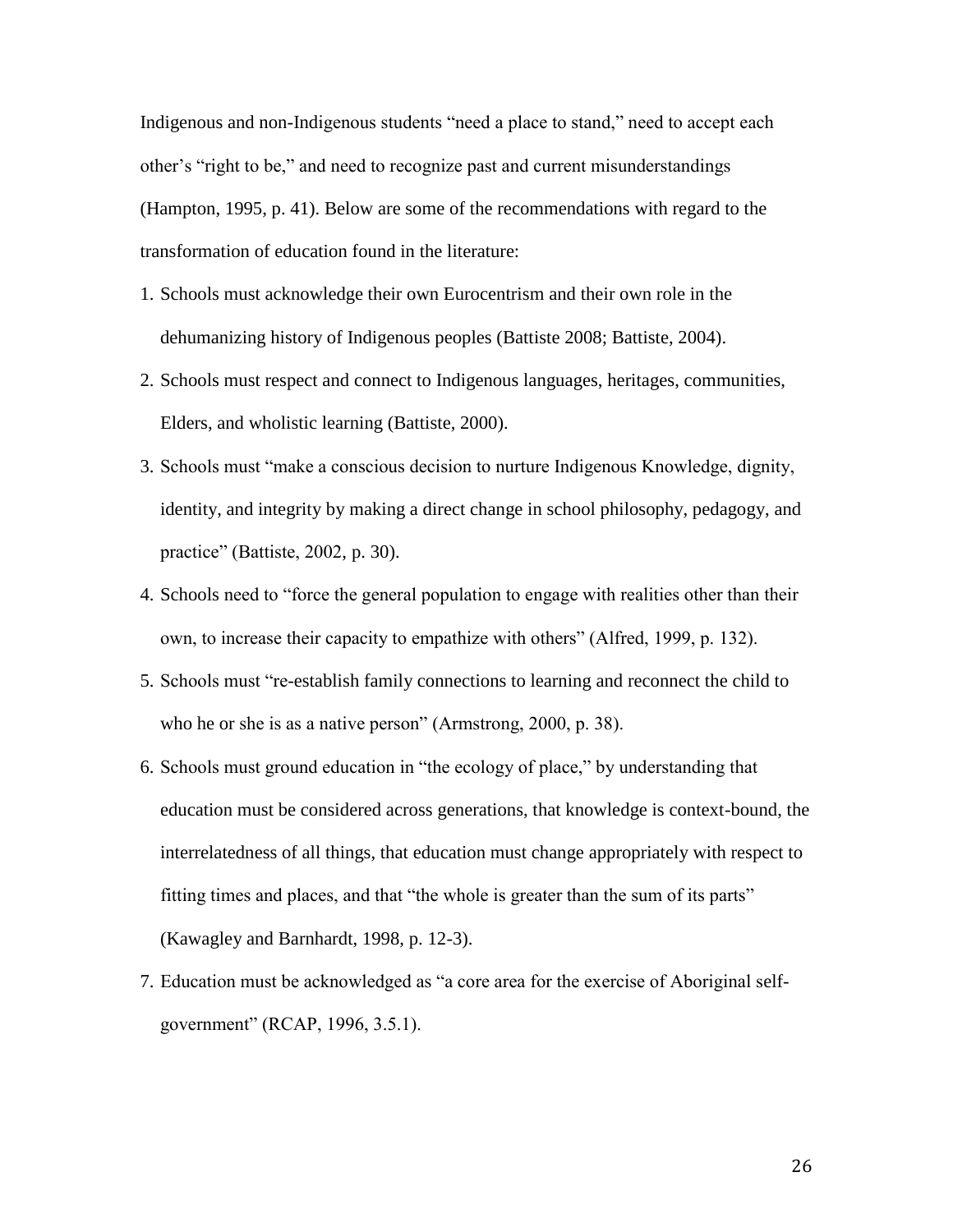- 8. Innovative curricula which reflects "Aboriginal cultures and community" needs to be developed in collaboration with "Aboriginal governments, organization and educators" (RCAP, 1996, 3.5.5).
- 9. Elders need to be reinstated "to an active role in the education of Aboriginal children and youth in educational systems under Aboriginal control and in provincial and territorial schools" (RCAP, 1996, 3.5.28).

#### **Summary of the six directions and twelve standards of education**

Hampton's (1995) framework indeed helps to elucidate the myriad of characteristics of Indigenous education: it has a *spiritual centre* which recognizes the interconnectness of all things; it exists in order to *service* Aboriginal peoples; it recognizes a *plurality* of knowledges; it comes from a place of *culture*; it grows out of *tradition*, but does not replicate them; it holds a high level of *respect* for each learner; it does not ignore the *history* of colonization and its repercussions; it is *relentless* in its advocacy for Aboriginal children; it has a *vitality* which is evident in the myriad of innovative programming; it recognizes the *conflict* between it and mainstream education; it requires an Indigenous sense of *place*; and it recognizes a need for a *transformation* in the relationships between Aboriginal communities/people and white government/peoples. Understanding Indigenous education at this broad sense provides a solid base for the ensuing research on outreach education.

Several of the twelve standards of Indigenous education uniquely implicate university hosted outreach programs. Universities are entrenched in white, non-Aboriginal ways of conceptualizing knowledge and have a long racist history of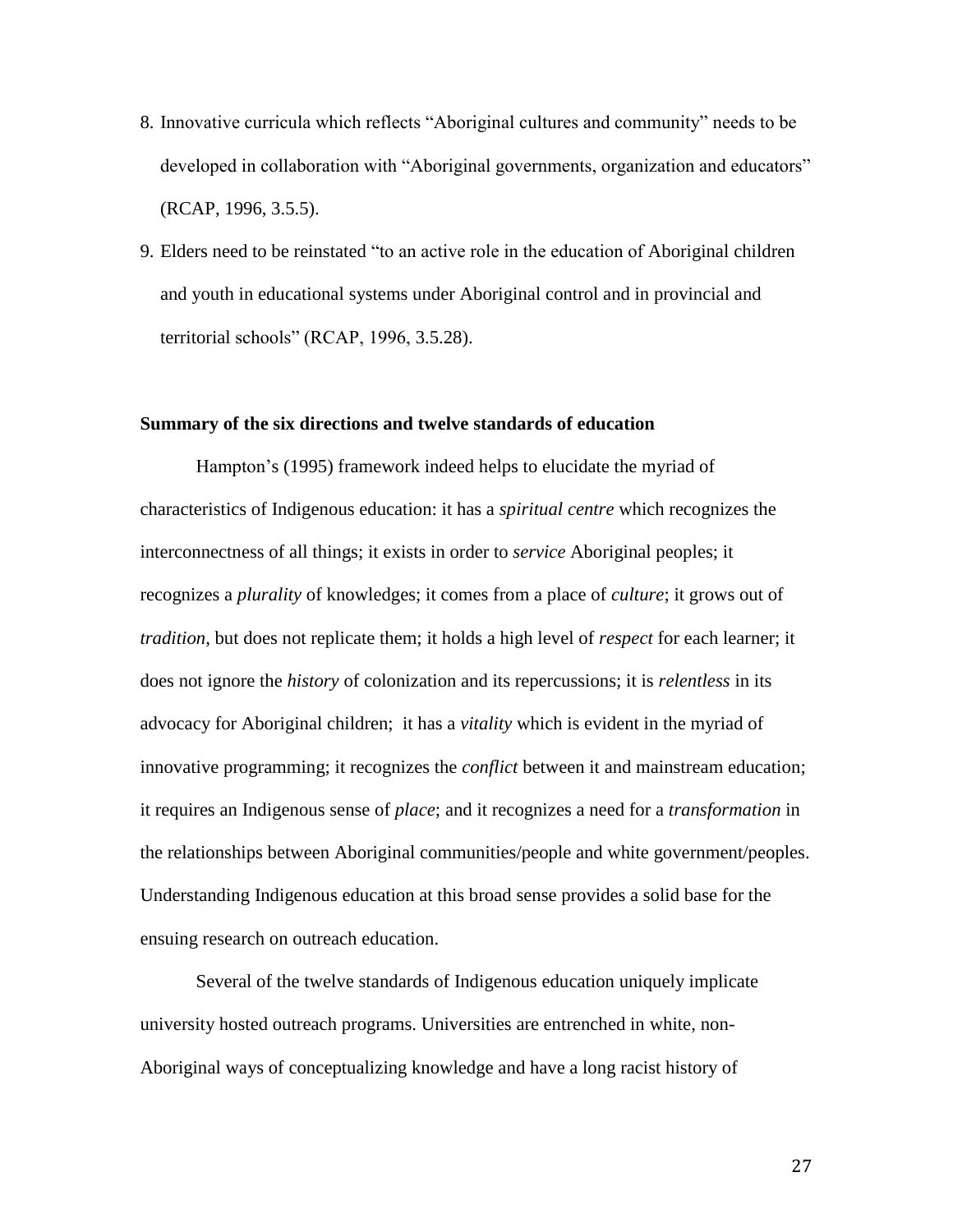constructing "others"; thus, outreach programs might be particularly implicated by the tenth standard of Indigenous education, conflict. The third standard of Indigenous education - paying reverence to the plurality of knowledges - may particularly invoke intense conflict as universities typically revere objectivist and positivistic ways of constructing knowledge. Similarly, including or referencing a spiritual centre may also be particularly conflictual within a university setting, specifically for science related departments, as they typically tout themselves to be secular and laud empirical evidence which can often exclude and belittle spiritual processes and reference points.

University outreach programs may, however, be particularly well situated to focus on the twelfth standard of Indigenous education, the transformation of relationships. By their very location *within* universities, they are in a relationship with a white/non-Indigenous education system, and therefore, can work from inside the system to transform the way relationships between Aboriginal and non-Aboriginal systems/people are enacted. Uniquely aiding these transformations in a university system may be an Indigenous sense of place, the eleventh standard. At UBC, this sense of place would probably be the First Nations House of Learning, and by utilizing this place as a retreat from White culture, where the garnering of a critical mass for transformation may take place.

One of the problems with Hampton's (1995) framework, or how I have interpreted it, is that it seems to be useful in describing or thinking about Indigenous education, but it does not provide a solid rubric for *enacting* Indigenous education, or fostering instances of Indigenous education. It provides the theory, but does not provide the practical considerations for translating these standards into actions. For instance it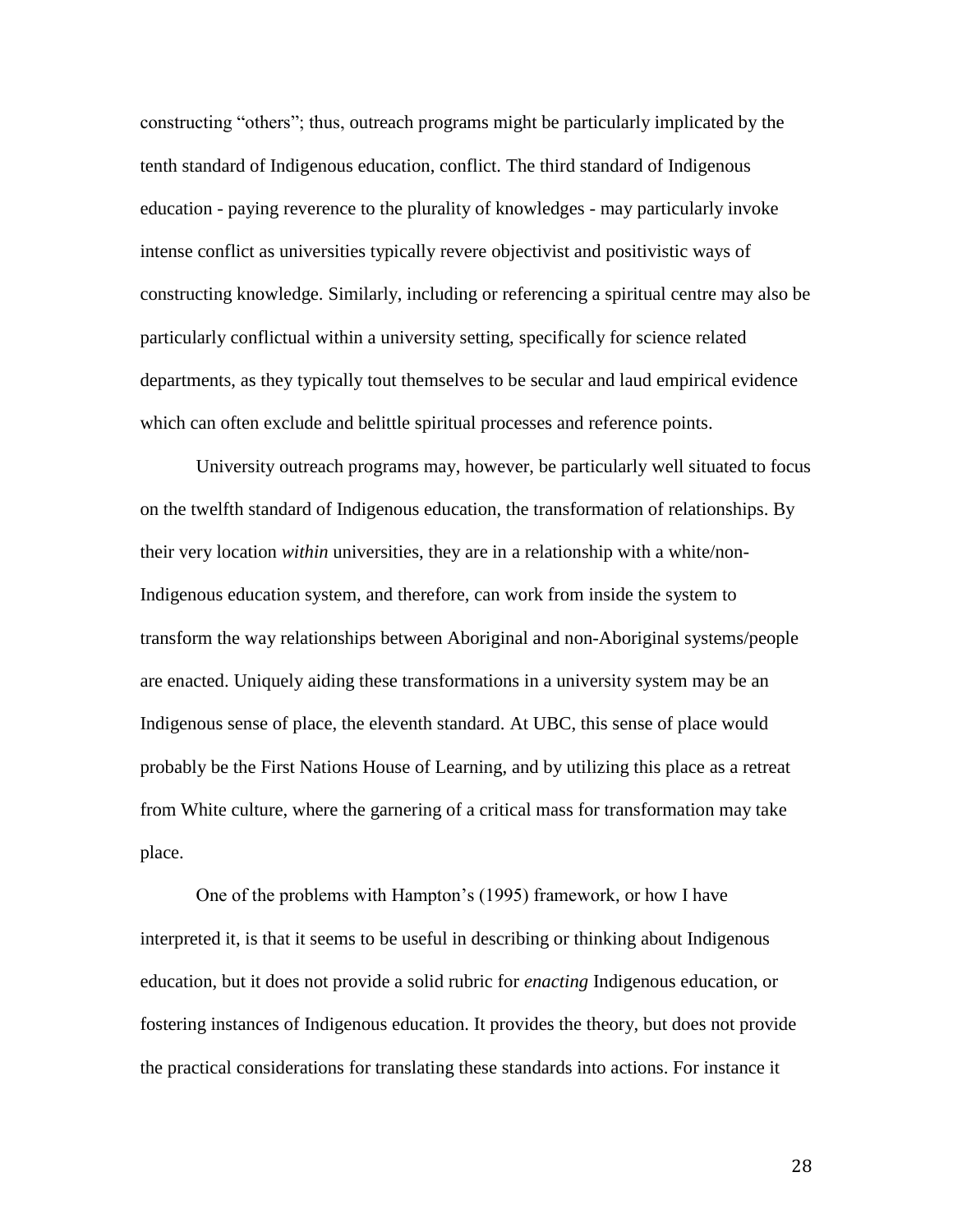does not discuss how to think about curricula, or rather if a formal curricula should be included at all; it also does not discuss how Aboriginal education programs can negotiate the expectations created by dominant modes of thinking regarding education -- that it happens in a school, with a teacher, with only one age group of children, one subject at a time, etc. The how-to's of enacting concrete educational activities that consider the twelve standards of education are not addressed by Hampton (1995). It is a good rubric to couch a literature review, but it may not be an ideal rubric for developing an outreach program. The literature review below on K-12 outreach programming may provide more context regarding the how-to's of educational programming. Accumulating a knowledge base in both the Aboriginal education literature and the outreach literature should provide a rich context to ground this research project.

# **An overview of university K-12 outreach literature**

K-12 outreach programs, typically hosted by universities, have been created because of the existing gaps in the mainstream schooling system. Swail (2000) calls it the "finger in the dike" method: providing programming which fills the holes in the educational system where certain populations of students typically flow out of. These programs are not usually able to effect systemic change directly, but they can serve to point out ways in which mainstream schooling could be modified to better cultivate the success of the students it usually fails (Gandara, 2001; Hagedorn & Tierney, 2002; Swail & Perna, 2002).

Outreach programs can start as early as grade seven or as late as grade twelve, and they typically supplement and/or complement the mainstream schooling system (Tierney,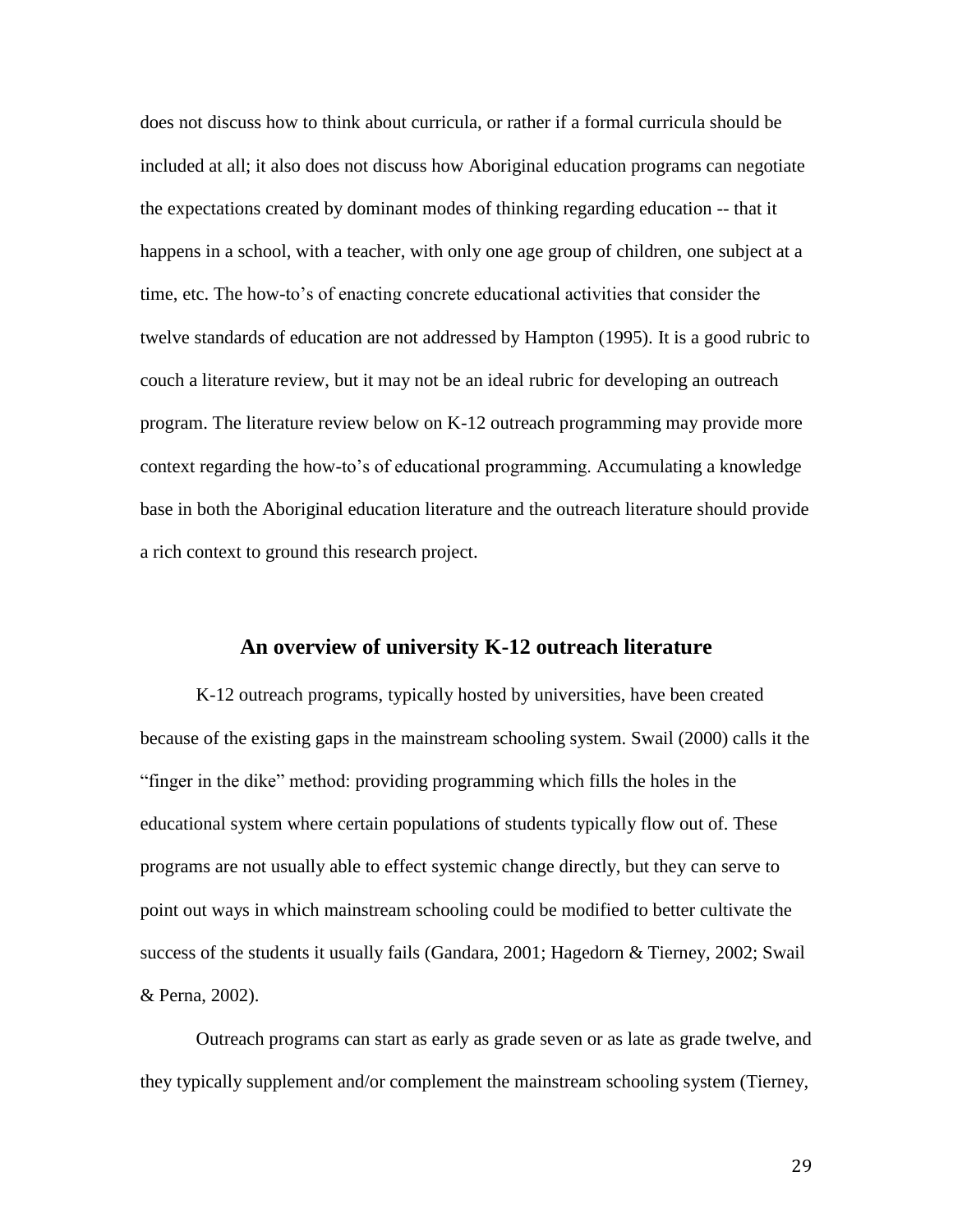Colyar, & Corwin, 2003). They can focus on academic and/or social programming, emphasize any subject area, and occur during either the summer months, after school hours, or school hours (Tierney, Colyar, & Corwin, 2003). They usually cultivate college-related skills, knowledge, and aspirations by focusing on a variety of smaller goals (Perna & Cooper, 2006). In fact, a list of programs' most common goals was developed from a large national survey in the United States; the most prominent goals being college attendance, college awareness, improving academic skills, and building student's self esteem (Swail & Perna, 2002).

Outreach programming, with their myriad goals, is needed at both the high school and elementary school levels, however, if one wishes to effect long term change, intervention is recommended to begin at the late elementary school levels (Gandara, 2001; Perna & Cooper, 2006; Swail & Perna, 2002). Most of the "educational damage" has already been done by grade eight, thus, one must begin outreach programming before this stage, the earlier the better (Tierney, Colyar & Corwin, 2003). Additionally, students' goals for their future, such as college aspirations or otherwise, are usually formed at an early age due to a number of factors, such as familial encouragement, teacher expectations, self-efficacy, and peer attitudes, therefore early intervention is again highly recommended (Tierney, Colyar & Corwin, 2003). Rigorous academic preparation, for example, should be offered to students no later than middle school (Tierney, Colyar  $\&$ Corwin, 2003).

There are numerous access points universities can use to create educational programming that address systemic inequities, a few of which are articulated by Patricia Gandara (2002, p.94):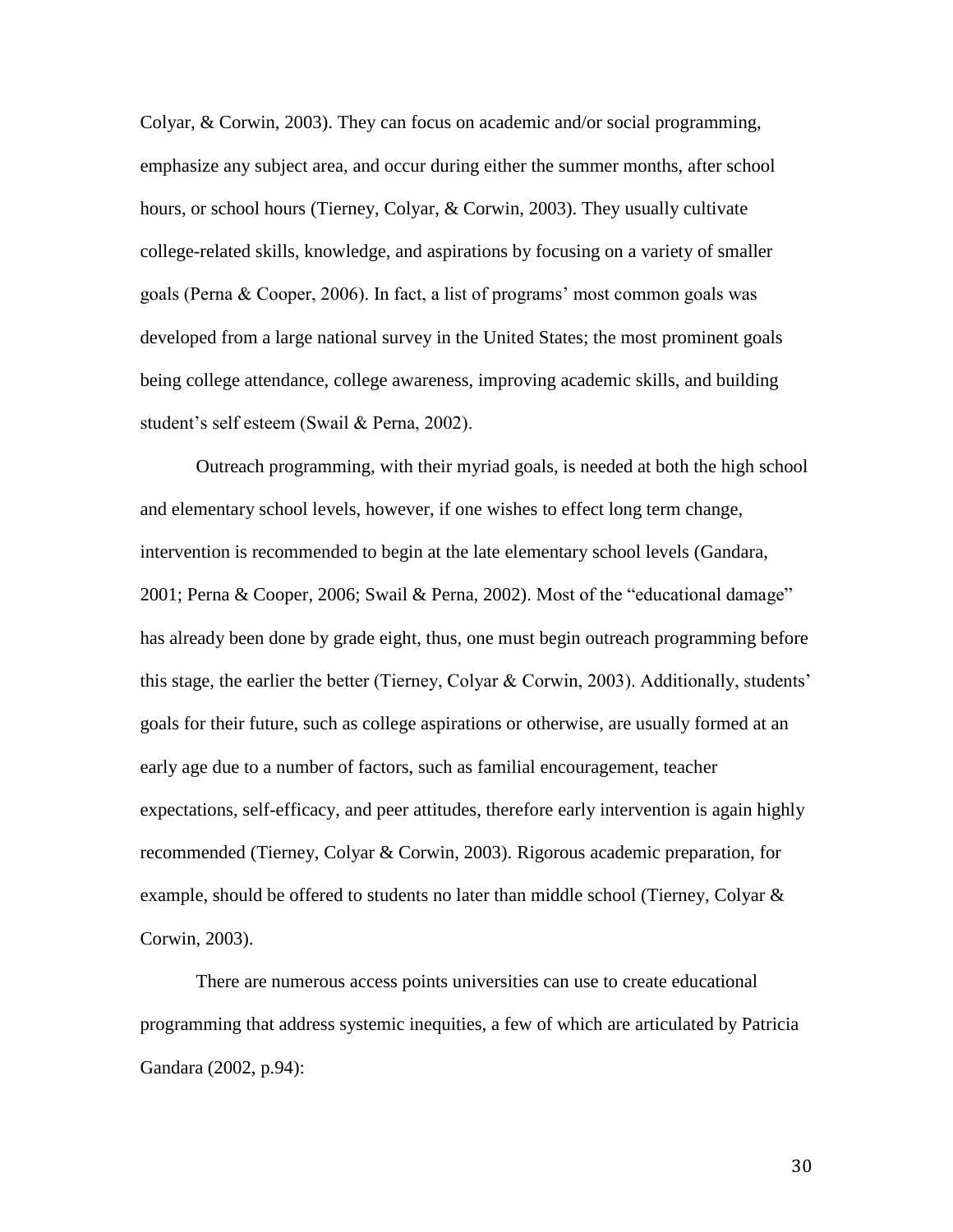- 1. "After-school and weekend programs geared to academics, tapping community "funds of knowledge," stimulating pride in home culture."
- 2. "Access to high tracked courses, academic enrichment before and after school, weekends and summers; intensive counseling focused on college."
- 3. "Provisions of high achieving peer groups and activities with students that build bonds; send cohorts of students to college together."
- 4. "Parent involvement programs; parent workshops to provide information about postsecondary options, mentors to supplement the parent role, scholarships or financial counseling."

The most relevant to UBC's current programming seems to be the offering of academic enrichment programs and the stimulation of cultural pride.

Regardless of the chosen access point however, good programs have been said to be ones that "help students raise their aspirations, maximize their assets, and expand their goals" (Gandara, 2002, p. 96). The most effective programs begin early and provide: a mentor-like figure, high quality and student-centered instruction, long-term investments and opportunities, financial assistance, culturally specific and cultural strengths-based programming, opportunities to build a peer group that supports academic aspirations, opportunities for family involvement, and opportunities to network with other outreach programs (Gandara, 2001; Perna & Cooper, 2006; Wilder Research, 2007). The most crucial factor is said to be the mentor-like figure who regularly interacts with the student throughout their journey in the educational pipeline, providing one-on-one guidance and motivation (Perna & Cooper, 2006). Areas of weakness and concern are listed to be: attrition rates, low male enrollment rates, the small number of participants that each program is able to include due to programs being labor intensive, the lack of continuous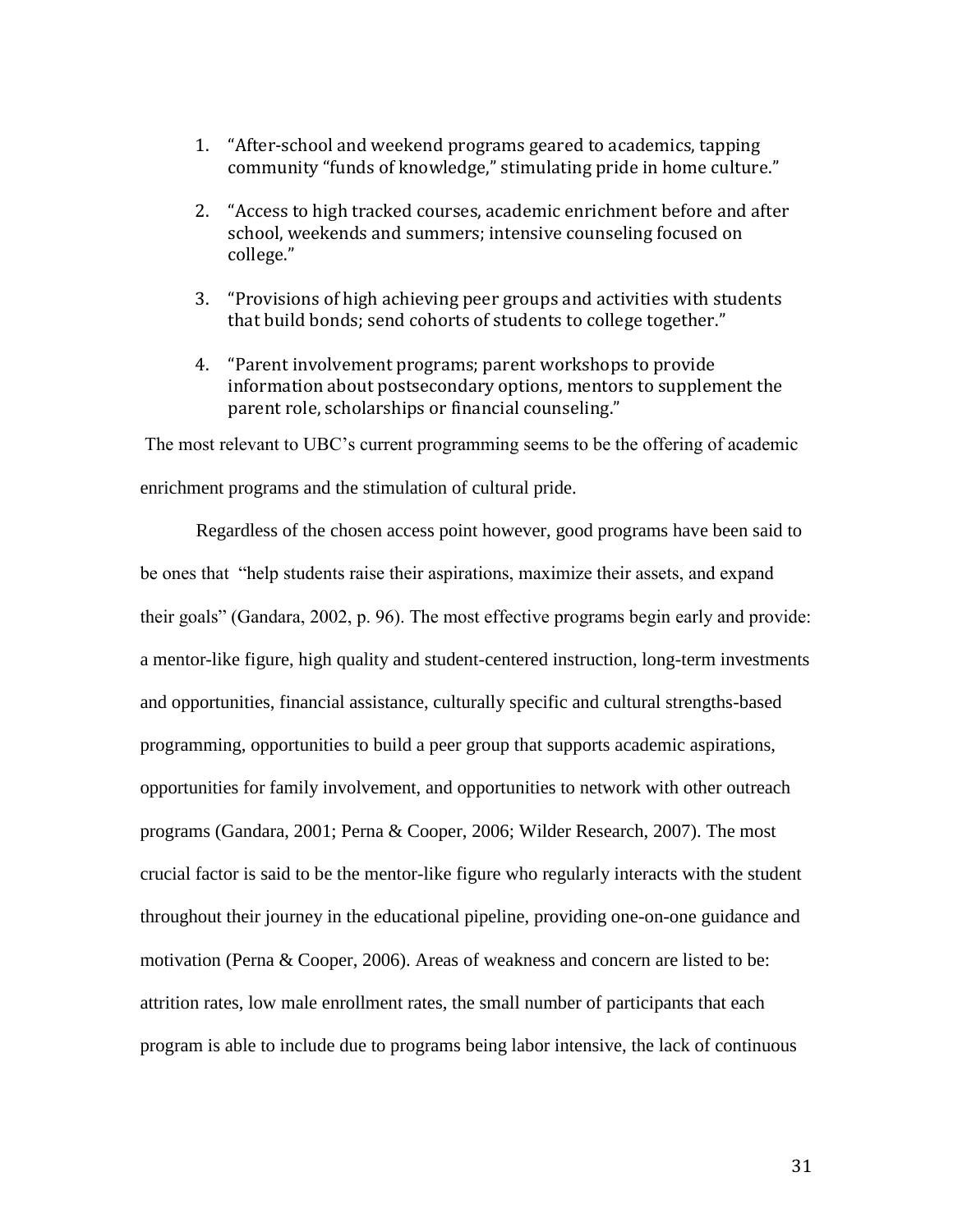programming due to each programs isolation from each other, and the lack of longitudinal record keeping (Gandara, 2001).

Even though the above strengths and weaknesses are touted in the literature, there is scant empirical research/evaluations supporting the general effectiveness of these programs (Hagedorn & Tierney, 2002). From the few evaluation studies that have been conducted, however, several individual successes can be identified. The rate of outreachprogram-participants attending post-secondary education, for example, increases, most drastically for those participants who: 1) have low educational expectations upon their admittance, and 2) come from both low-income families and be a first-generation college student (Perna & Cooper, 2006). For example, one high school focused outreach program was found to specifically increase the rate of student-participants going on to attend four year college programs<sup>2</sup>, as opposed to two year college programs (Myers et al., 2004 as cited in Perna & Cooper, 2006). The same program was also reported to increase the number of completed high school credits and the rate of enrollment in honors and advanced courses for their student-participants (Myers et al., 2004 as cited in Perna & Cooper, 2006). Additionally, students from another science focused outreach program indicated that it had a positive influence on their grades in advanced science classes and their decision to pursue a career in a science related field (Markowitz, 2004). Indeed, outreach programs prove to be promising, specifically in closing the university/college access gap.

When examining Indigenous related k-12 early interventions projects, there is even less "evidence/research" in these areas, yet cultural considerations are far from

<sup>&</sup>lt;sup>2</sup> This study was conducted in the United States, where four year college programs are analogous to Canadian universities, and two year college programs are analogous to Canadian community colleges.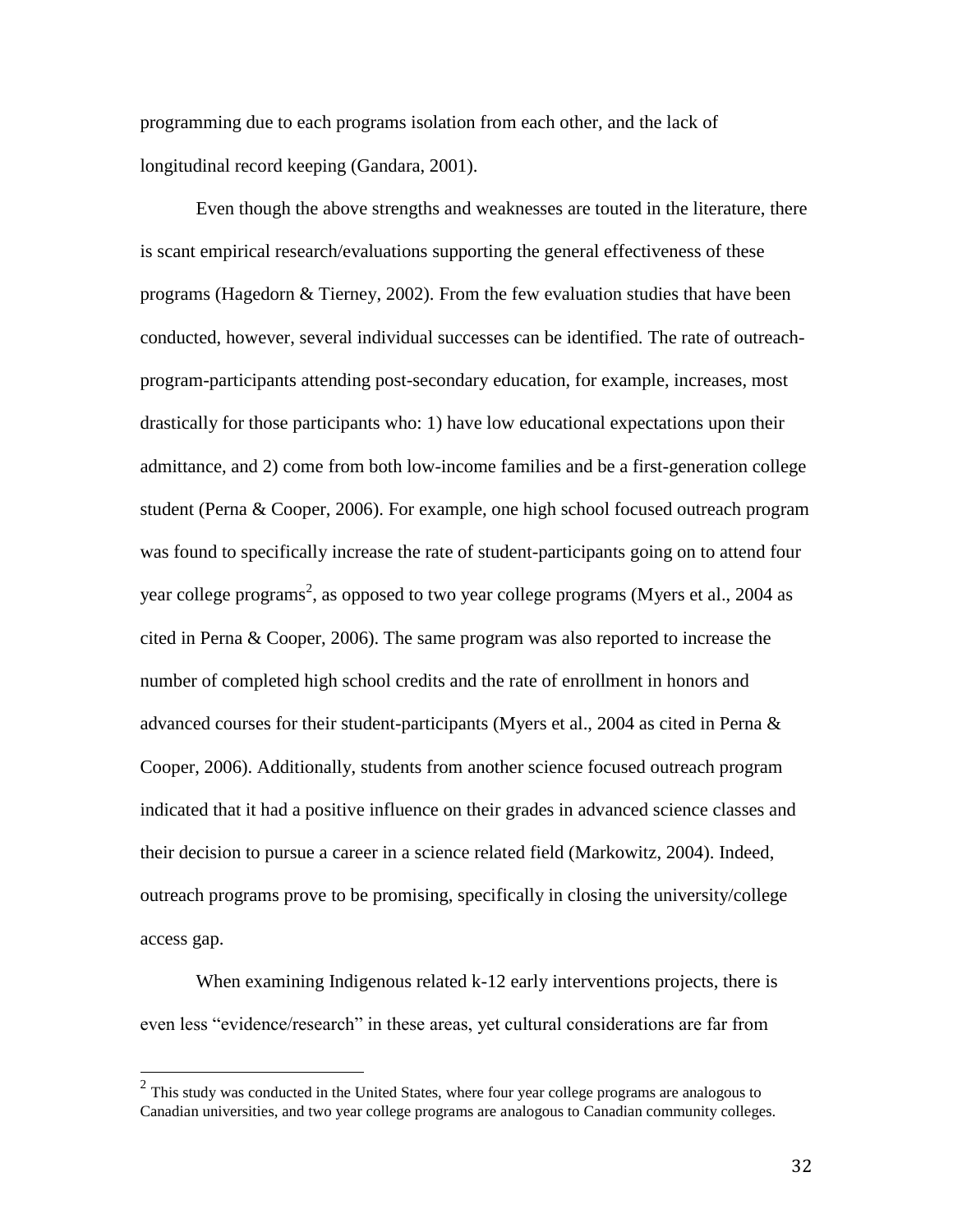negligible. Jun and Colyar (2002), state that academic success hinges on a program's ability to affirm their students' culture and identity. Students' learning takes place on three levels - academic, cultural, and personal - and students will continually strive to improve in all three areas (Jun & Colyar, 2002). If the program is void of "cultural integrity," - that is, if the program does not reflect the students' culture in the development of the programs' pedagogy or learning activities - the students are likely to not respond positively as they may feel as though the program was not actually designed for them or to meet their needs (Hagedorn & Tierney, 2002; Jun & Colyar, 2002; Tierney with Jun, 1999). A program's focus on cultural integrity allows the students' culture to become recognized as a critical component for their being successful, not a negative or neutral factor (Tierney with Jun, 1999, p. 14). Culturally specific programming is not a nominal consideration.

# **Gaps in the research**

From the resources used above, there are several gaps mentioned in the literature for both Indigenous and non-Indigenous outreach programming.

- 1. The lack of empirical evaluations of outreach programs (Perna & Cooper, 2006; Swail & Perna, 2002; Tierney, Colyar & Corwin, 2003)
- 2. How programs implement individual components and strategies effectively, such as familial involvement (Perna & Cooper, 2006)
- 3. How partnerships can develop between individual programs to provide more continuous programming (Perna & Cooper, 2006; Swail, 2000)
- 4. What theories of action "the relationship between what [programs] do and the kinds of problems they are attempting to amerliorate" - individual programs adopt (Gandara, 2002, p.86)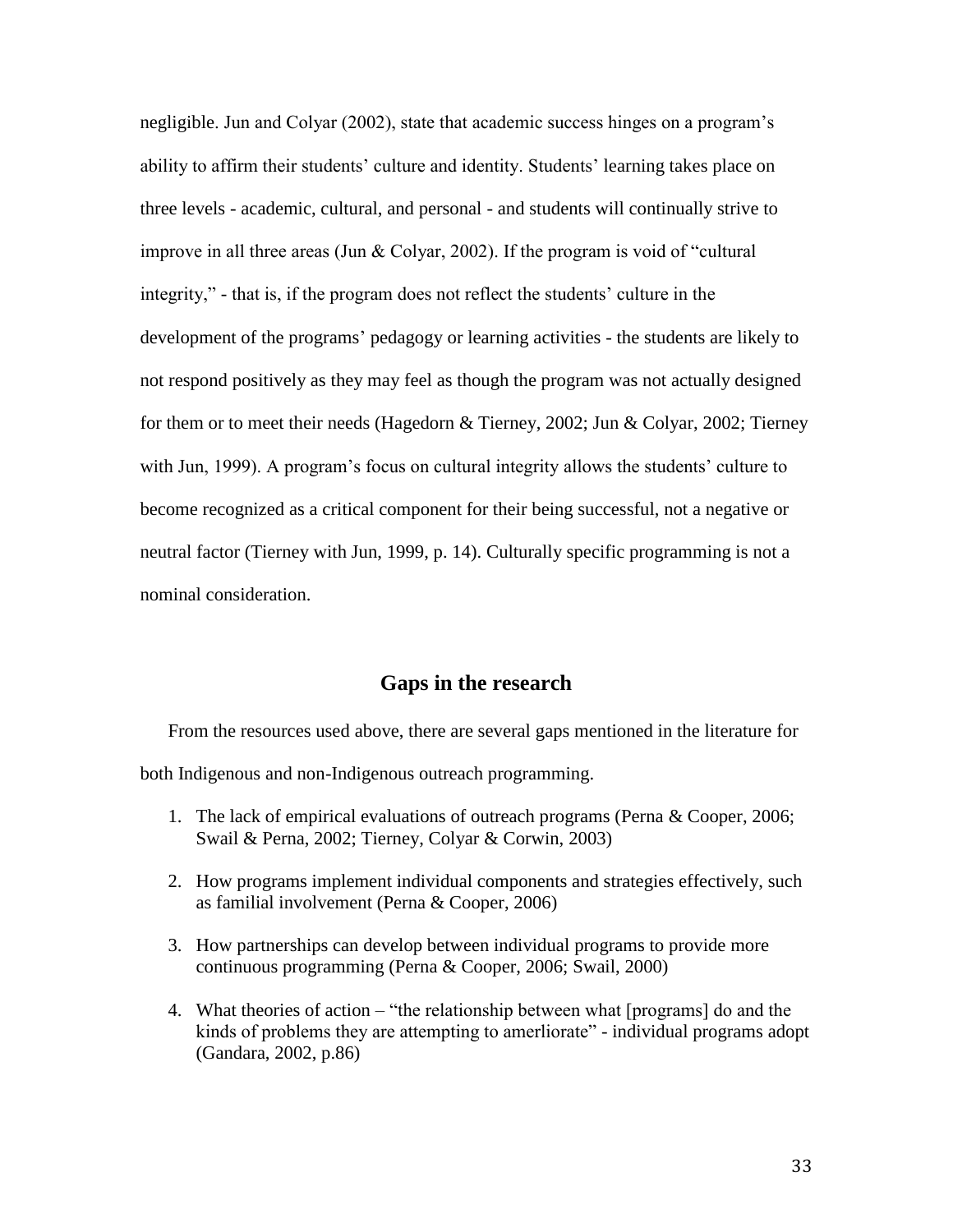5. The lack of research with culturally specific, or in this case Indigenous, outreach programs (Niles, 2007).

In this study, I will explore the second, forth, and fifth gaps mentioned above.

# **Purpose of this research**

The larger problem that this research attempts to address is how the people at the University of British Columbia address the educational gap that many Indigenous students experience in the k-12 system. My proposed research seeks to explore and develop an understanding of some of the educational outreach opportunities that UBC hosts for Indigenous k-12 students. It will consider the underlying philosophies and ideologies from which these programs operate; and it will try to understand the educational gaps these programs are intended to fill and how they fill them. In undertaking this research I hope to begin creating an understanding of the spectrum of programming UBC provides for Indigenous k-12 students, and how these programs complement or differ from the suggestions in the literature. University hosted programs, are becoming increasingly common, -- two years ago Ch'nook Cousins was created, last year the UBC Farm project was created, and next year one is to be created in UBC Forestry -- thus, creating a better understanding of existing programs will possibly benefit both their future development and the creation of any new programs.

# **Research questions**

Why are k-12 Indigenous student outreach programs offered at UBC? How are the philosophical frameworks and practices of these programs conceptualized by the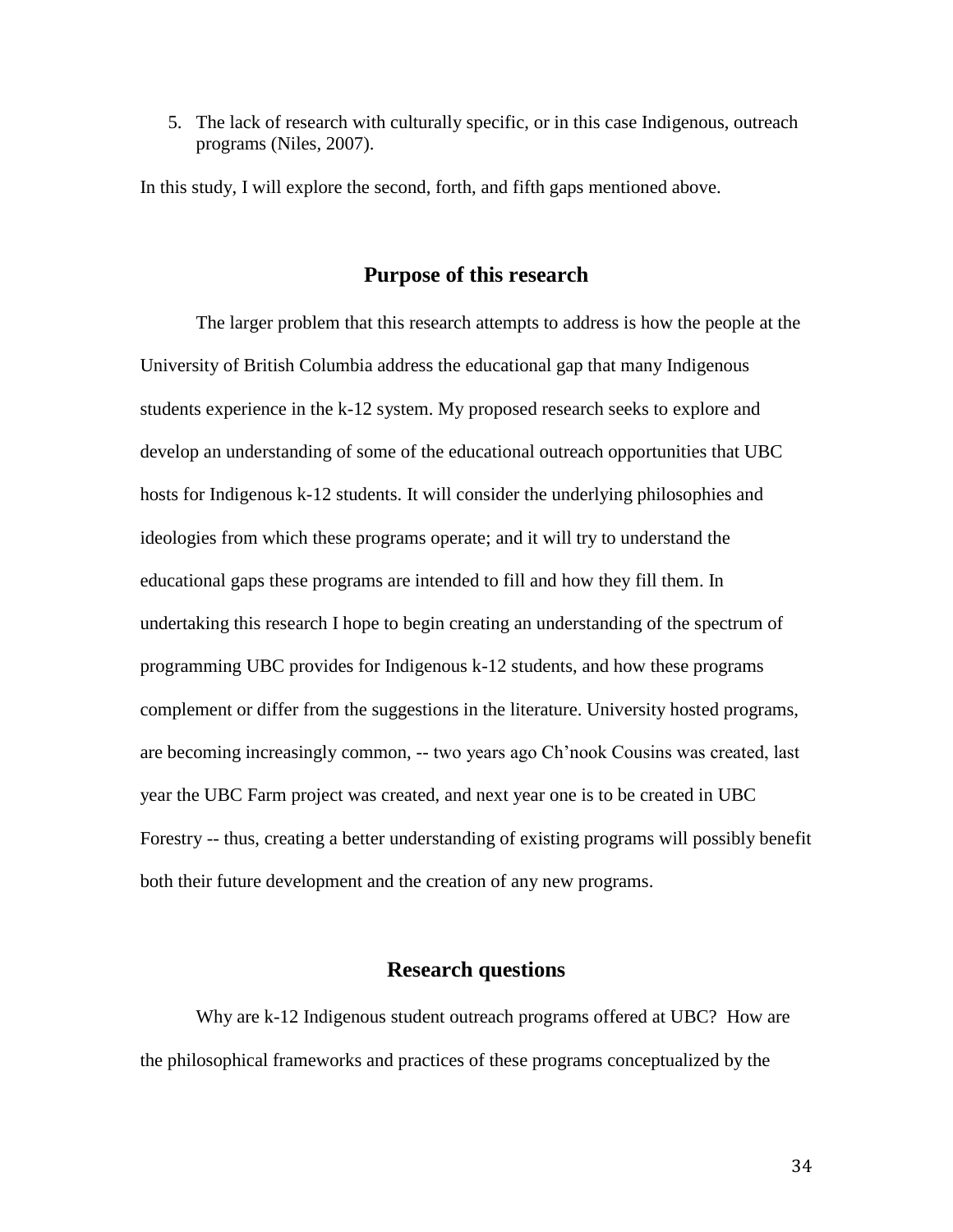programs leaders? What do the programs' leaders perceive as the benefits and drawbacks for the student-participants and UBC as an institution?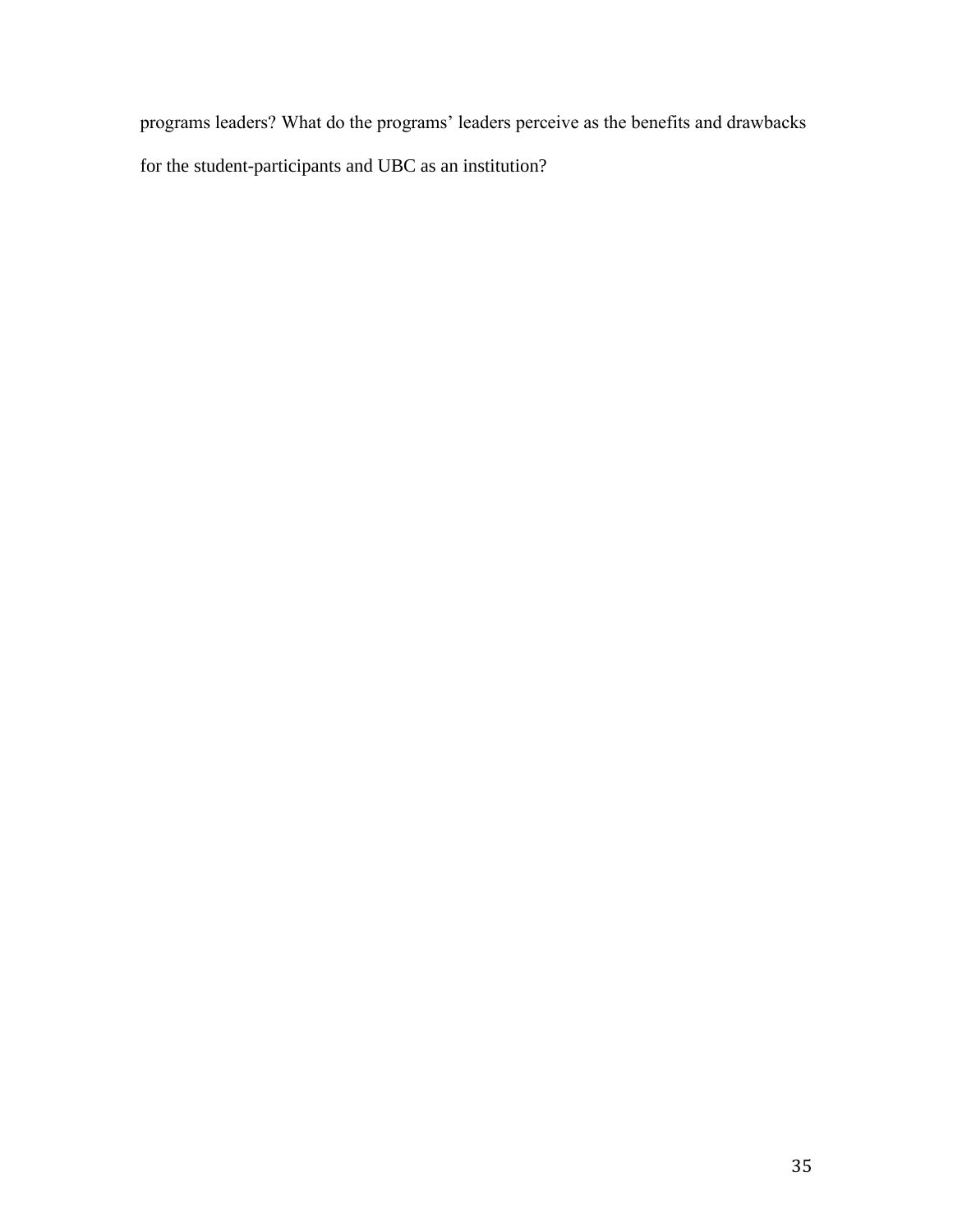# **Chapter 3**

# **THEORETICAL POSITIONING**

I know you will be respectful to the shapes and textures scents resiliences resonances zoning bylaws stones native flora 'driftwood' mores ethics of the places we visit I know that you know how to act in someone else' s home (Cole, 2002, p. 448)

I begin my theoretical positioning chapter with the above quote from Cole, as I see how

one positions herself theoretically as the origins of being a respectful researcher and

being cognizant of the "zoning", "bylaws," and "stones" of the "places we visit." My

theoretical positioning is based on Indigenous Knowledge systems and I articulate below:

1) what I have come to understand about Indigenous Knowledge systems; 2) how

Indigenous knowledge systems will be used in my theoretical positioning; 3) the place of

social justice in this research; and, finally, 4) a summary.

# **What I have come to understand about Indigenous Knowledge systems**

the framework then - is not identical from nation to nation to nation nor the rituals involved including the means of harvesting our relations the willow if indeed it is the willow we speak of (some employ other members of the tree nations especially as willow is not universally present in all geographies ) on the willow grow ofttimes our spiritual sisters and brothers our relations the fungus nations we do not take for granted that we can dislodge these spiritual medicines from their home (Cole, 2002, p. 452)

In the above quote, Peter Cole (2002) embeds notions of plurality, spirituality, the land, interrelatedness, and respect, all of which are significant aspects of Indigenous Knowledge systems. In this research I centre Indigenous Knowledge systems, and their accompanying values and principles, as I have come to understand them from the lectures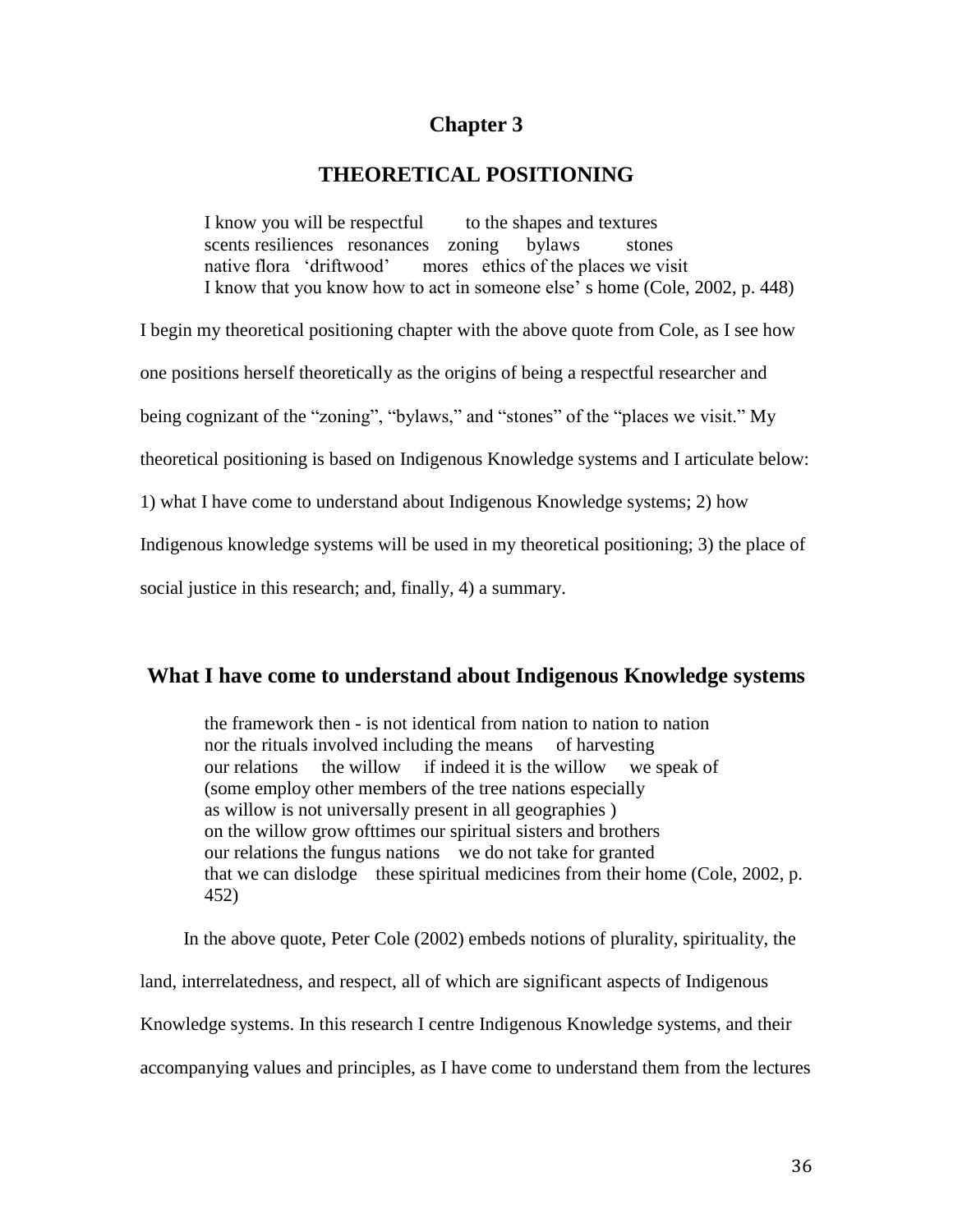and guest speakers to which I have listened, the conversations in which I have engaged, and the books and papers I have read. I do this with reference to Pidgeon (2008), who states that one of the ways research and researchers become decolonized is by privileging Indigenous ways of knowing and centering Indigenous Knowledge systems in the research process.

Marie Battiste (2004), a renowned Indigenous scholar who focuses on Indigenous Knowledges, states that little is actually understood about Indigenous Knowledges. It is an exceedingly complex "concept," for there is no one definition; each Indigenous nation, as separate and distinct people, will manifest and develop different Indigenous Knowledges (Battiste  $\&$  Henderson, 2000). In fact, the need for defining Indigenous Knowledges, Battiste and Henderson (2000) state, is a Eurocentric demand. It is the western systems of analyses that necessitate a universalizing, precise, and reliable definition, which does not correspond with the plurality of Indigenous Knowledges (Battiste & Henderson, 2000).

Many Indigenous scholars operating within academia recognize and pay homage to this incongruity, and proceed to offer *their* conceptualization of Indigenous Knowledge systems. There are a number of different scholars who attempt to explicate Indigenous Knowledges, but the two that I rely most heavily on are Marie Battiste and Dawn Martin-Hill. To extend my understanding of Indigenous Knowledges, however, I also draw from the writings of Gregory Cajete, Peter Cole, Angayuqaq Oscar Kawagley, and Ray Barnhardt.

Aspects of Indigenous Knowledges that are repeatedly highlighted in the resources I use are: the centrality of land and one's relationship to the land (Battiste,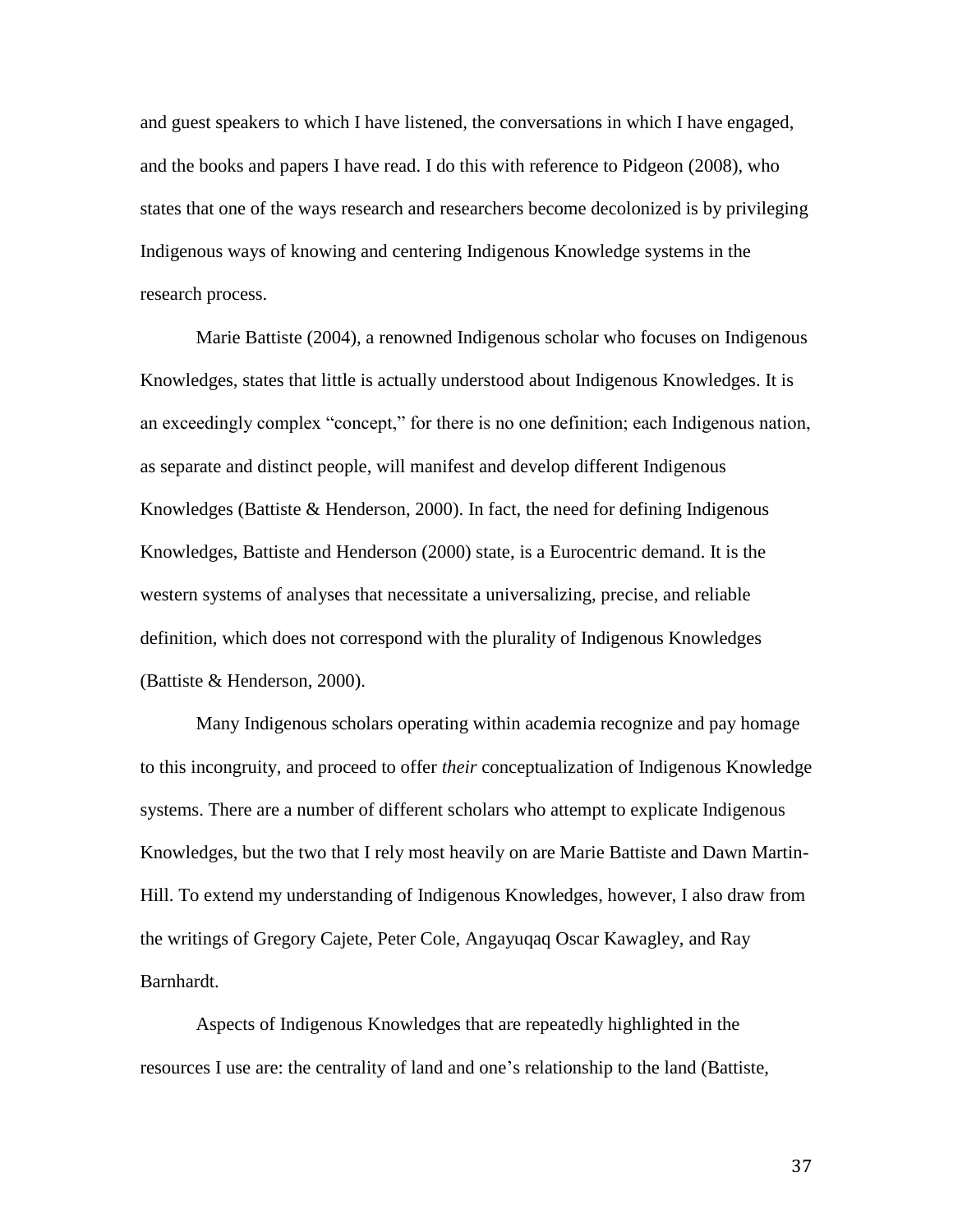2002; Cajete, 2000; Kawagley & Barnhardt, 1998; Martin-Hill 2008); spirituality, and the notion that Indigenous Knowledges are not secular (Battiste, 2004; Martin-Hill, 2008; Kawagley & Barnhardt, 1998); and holism, the notion that everything in the world is interconnected and interrelated (Battiste, 2002; Kawagley & Barnhardt, 1998; Martin-Hill, 2008). I explore these facets below.

# The centrality of the land and one's relationship to the land

Indigenous Knowledges, as Kawagley and Barnardt (1998) explain, are founded upon a group's "long inhabitation of a particular place," for knowledge develops as a result of a people's long interaction and relationship with a specific geographical landscape. Indigenous Knowledges' inseparability from a particular landscape is the reason why they do not necessarily transcend nation boundaries. For example, traditional medicine will change from place to place for the plants and ecology will differ between locales; ceremonies will also vary in different landscapes, for different places and spaces will demand different rituals; additionally, different landscapes will demand different food gathering practices — relatively immobile agrarian customs, for example, or relatively transient hunting practices — which will in turn grossly affect a nation's social ways of being. Indigenous Knowledge systems are indeed inextricably linked to the land, and in particular, specific landscapes that peoples have developed a deep, entrenched relationship with over the centuries.

The utmost importance of land to the survival of Indigenous nations can be seen in the myriad land claims with which Canada is currently contending. Chief Bernanrd Ominayak of the Lubicon Cree, a nation which has been fighting for their land claim for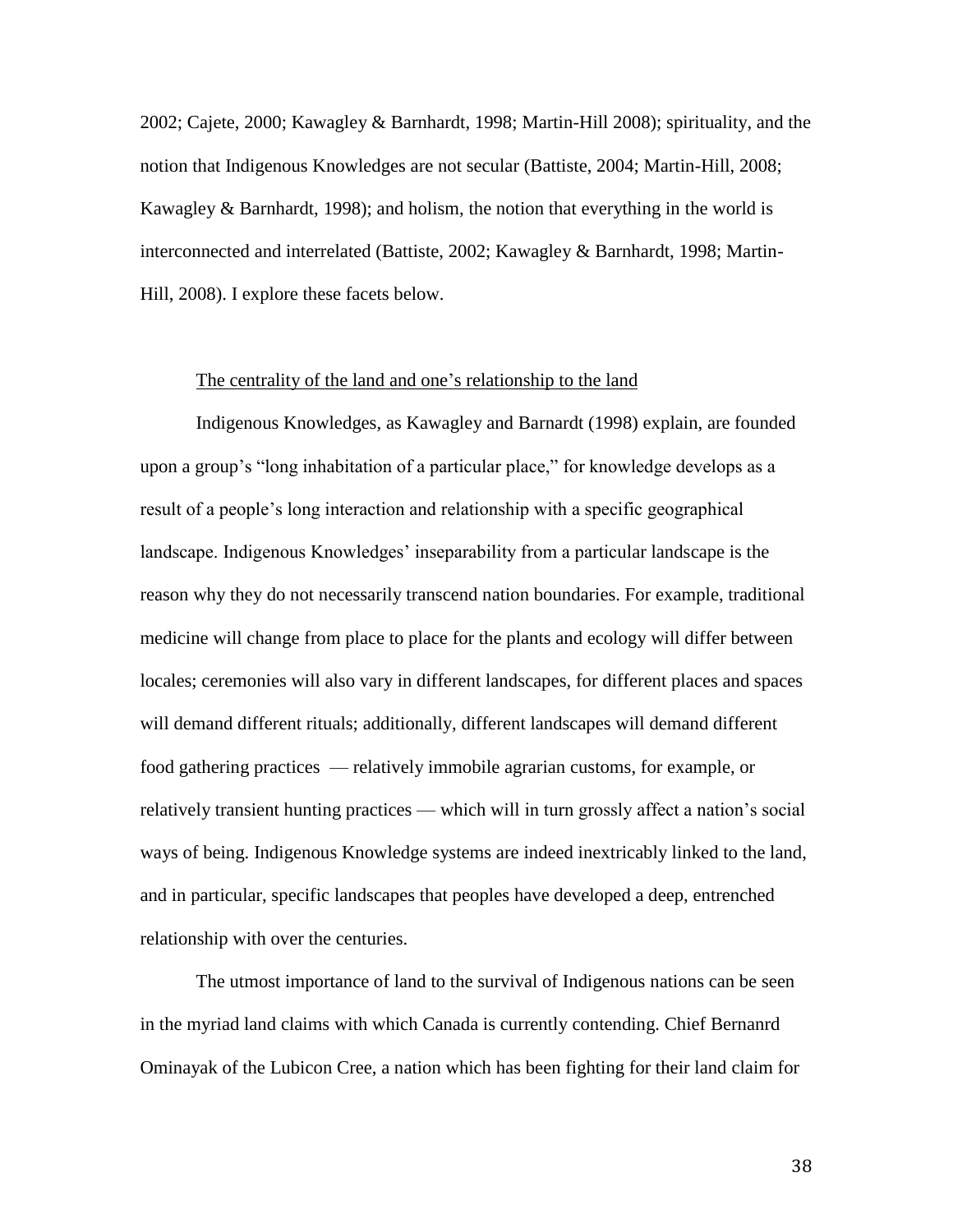over thirty years, states that "everything is tied back to the land" and without the land, Indigenous nations are like a baby without her mother (as cited in Martin-Hill, 2008, p. 90). Similarly, the council of the Chiefs of the Haudenosuanne, Grand River territory (2006) state that the "land is sacred to [them]" and that "it defines [their] identities, belief system, languages, and way of life" (as cited in Martin-Hill, 2008, p. 37-8). As Cole (2002) asserts: "the land languaged us" (p. 455).

### Spirituality, and the notion that Indigenous Knowledges are not secular

Within Indigenous Knowledge systems, spirituality is directly related to the land. Deloria (1992), states that spirituality and sacredness is embodied in particular landscapes. He continues to say that through a group's interaction with a respective landscape, the people come to know its inherent sacredness, which in-turn, prompts the adoption of certain ceremonies which reaffirm that sacred relationship to the land (Deloria, 1992). This is very different from western conceptions of spiritual places, for in western societies, places and spaces are often deemed spiritual not because of any inherent quality, but because someone has placed a statue upon it, built a church or synagogue upon it, or appointed a religious meaning to it in some way (Deloria, 1992). Sacredness, in terms of Indigenous Knowledges, however, is inherent and rooted in specific landscapes, which Indigenous nations have come to discover (Martin-Hill, 2008). Land and spirituality are entangled together, just as they are with Indigenous Knowledge systems. In fact, Martin-Hill (2008) asserts that removing spirituality from Indigenous Knowledges is akin to the "destroy[ing] its very soul" (p.10). Indigenous Knowledge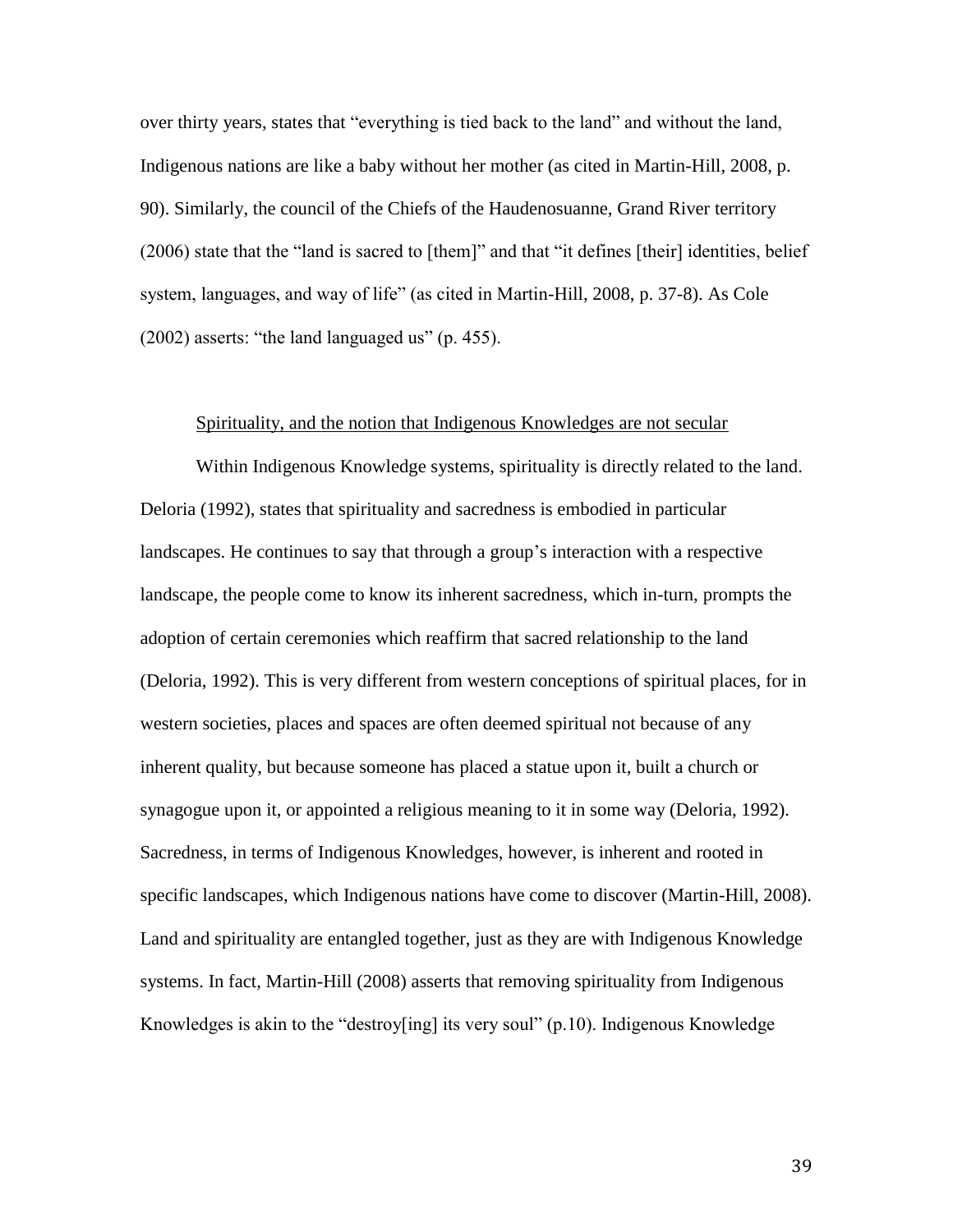systems, indeed, construct one's entire life to be a sacred ceremony, infusing spirituality throughout everyday practices (Kawagley & Barnhardt, 1998).

## Wholism and reciprocity the notion that everything in the world is interconnected

Indigenous Knowledges' foundation in spirituality and specific landscapes leads to the next pervasive characteristic of Indigenous Knowledge systems: the interconnectedness and holistic nature of all things. As Kawagley and Barnhardt (1998) state, Indigenous Knowledge systems view the universe as "a holistic, integrative system with a unifying life force"; very different from Western forms of compartmentalization, where objects are "reduced to progressively smaller conceptual parts" (p. 4). Indigenous Knowledges view people as fundamentally interconnected with each other, with the land and its animals, and with the spirit world and ancestors. Cole states (2002), for example,

we were and are not speci/c/ally different from salmon steelhead rainbow silver trout oolichan sturgeon dolly varden (p. 455) As such, reciprocity becomes a fundamental principle of Indigenous Knowledge systems, for maintaining reciprocal relationship with everything better ensures that the land and its people remain healthy.

#### Further considreations regarding Indigenous Knowledge systems

Indigenous Knowledges, although rooted in a long historical relationship with the land, are not static, but are indeed dynamic. They "have been adapting to the contemporary world since contact with 'others' began, and [they] will continue to change" (Bielawski, 1990 as cited in Kawagley & Barnhardt, 1998). As Cole and O'Riley (2005) state,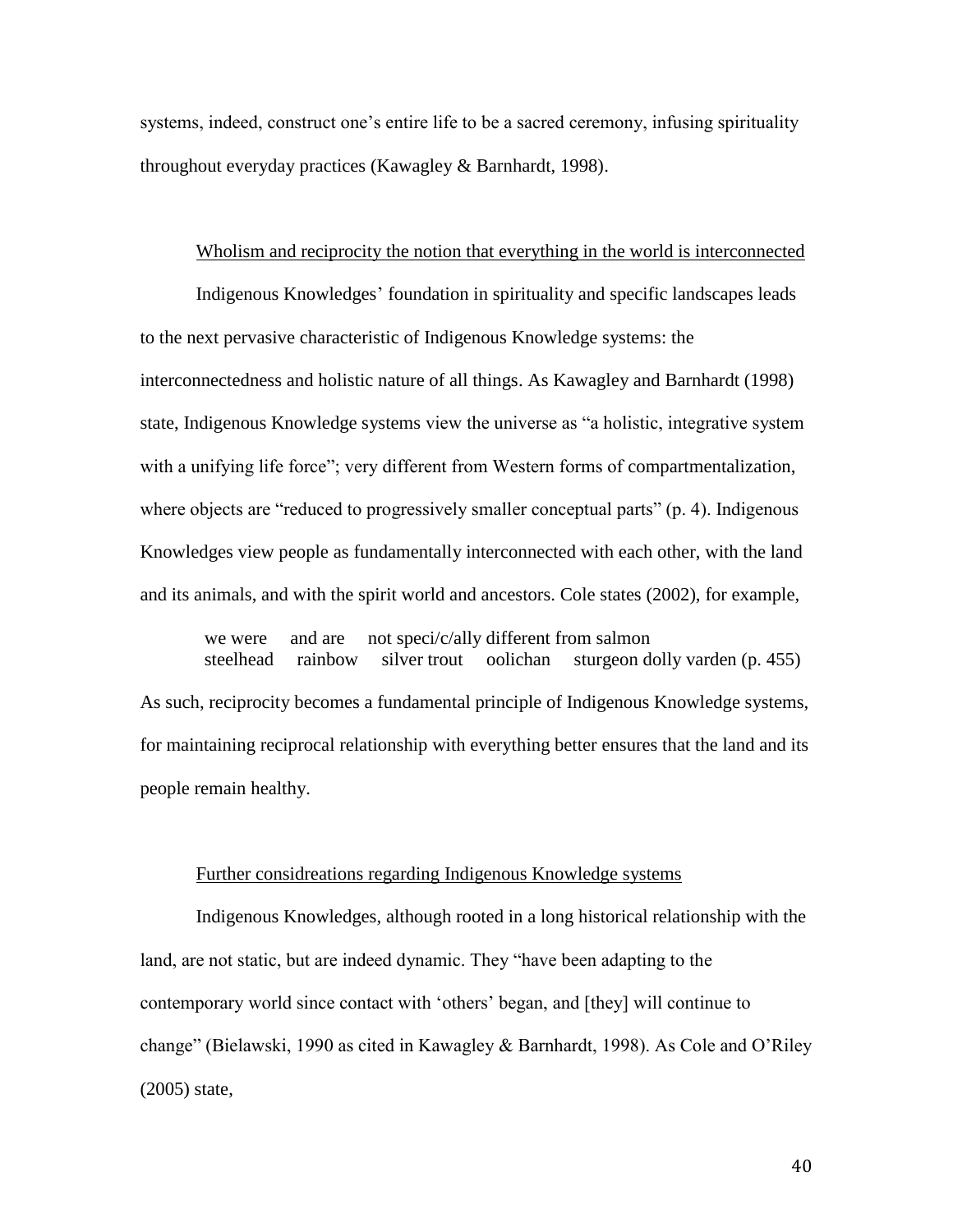we have always been traditional we have always been modern it's what happens when you only have a present tense until it gets translated into english (p. 19)

One must note here that the keeping of Indigenous Knowledges is not done in libraries or in academia to age and become out of date, or to become too old to reference. They are "embedded in the cumulative experiences and teachings of Indigenous peoples" (Battiste, 2008, p.87). They are kept in Indigenous languages, in ceremonies, in stories, in one's relationship to the land, and by Elders and other knowledge keepers such as Clan Mothers or Medicine People. They are passed on to the next generation through: the language, the oral tradition, modeling, ceremonies, problem-solving, and animation (Battiste, 2008, p. 87). Indigenous Knowledges are lived.

# **How Indigenous Knowledges will be used in my theoretical positioning**

Theory, Smith (1999) states, helps to identify priorities, make predictions, and it also contains methods for arranging, selecting, and legitimating what we see and do. In this research I will rely on Indigenous Knowledge systems to identify priorities, make predictions and guide my method of arranging, selecting and legitimating the "data." I place Indigenous Knowledge systems as the theoretical core that will guide, build, inform and transform this research on educational outreach opportunities. Scholars who draw upon Indigenous Knowledge systems often forefront a variety of its values and principles in their theory and theoretical positioning. Archibald (2008) highlights respect, responsibility, reciprocity, reverence, wholism, interrelatedness and synergy in her discussion of Indigenous storywork; Hampton (1995) uses spirituality, service, diversity, culture, tradition, respect, history, relentlessness, vitality, conflict, place, and transformation when discussing Indigenous education; and Parent (2009) emphasizes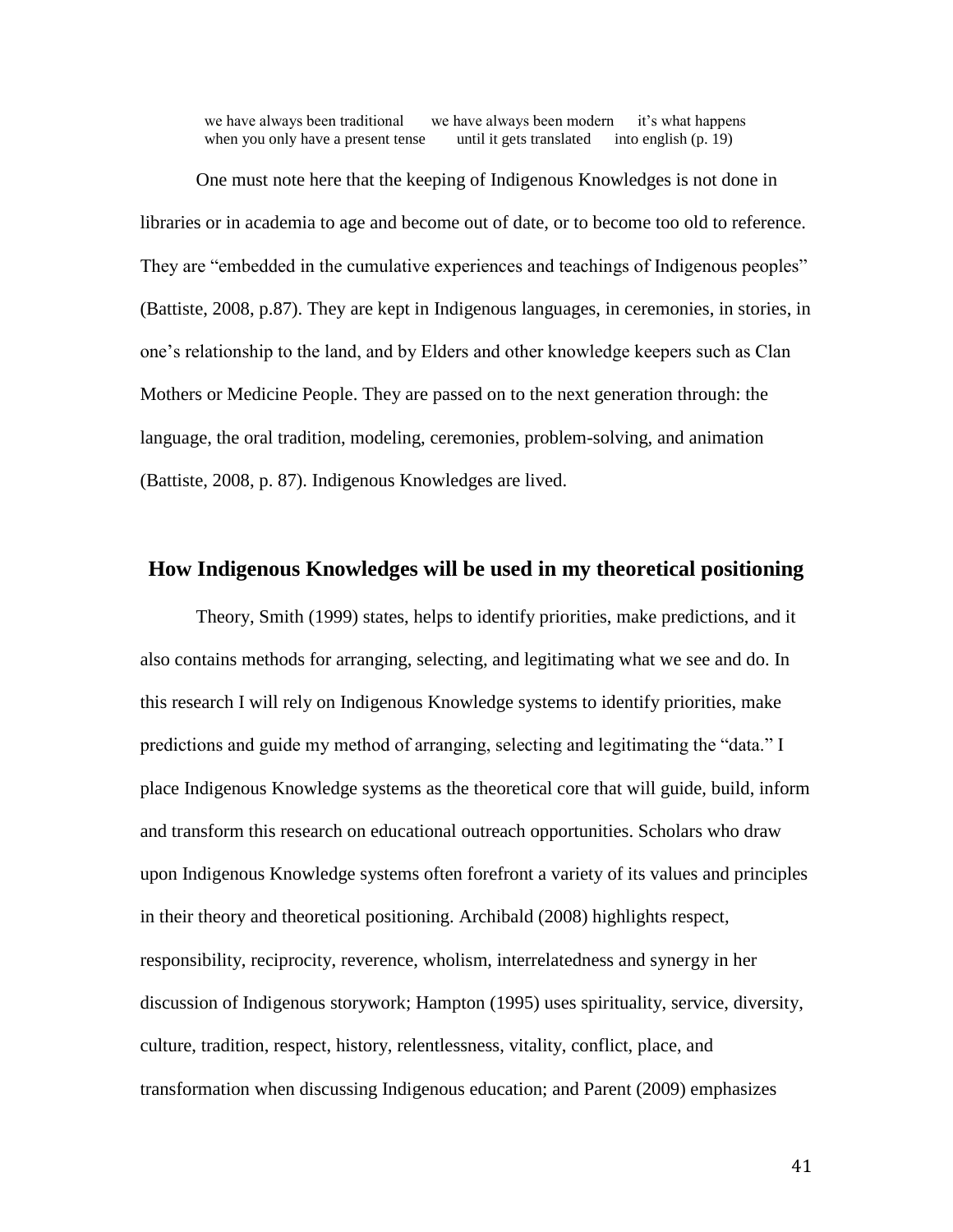transformation and wholism in her examination of youths' conceptualization of Indigenous Knowledges. The primary aspect of Indigenous Knowledge systems that is forefronted in this research is wholism, attending to the physical, emotional, intellectual, and spiritual dimensions of the students and UBC as an institution.

# **The place of social justice and the Guswentha**

In addition to Indigenous Knowledge systems, I also found the lure of using critical theory very compelling, for I found the inequities experienced by many Aboriginal students in the education system to demand an investigation of power and inequities. Research focusing on Indigenous education often draws upon both critical theory and Indigenous Knowledge systems in its theoretical framework (e.g. Cochrane, 2008; Parent, 2009; Pidgeon, 2008), and I considered drawing on both as well. In fact, critical theory has many complimentary elements to Indigenous centered research, including: its struggle for the emancipation of oppressed groups, its focus on power imbalances, its ideological critiques (such as that laid on positivism), its understanding that knowledge and values are intimately related, and its perspective that "*emic"* research is both valuable and valid (Bredo & Feinberg, 1982; Smith, 1999).

Although there are all of these commonalities, using critical theory in conjunction with Indigenous Knowledges is problematic. Critical theory's goal may be social justice, but it still has its roots in western theories and western ideologies. It is, for example, as Grande (2004) asserts individualistic, anthropocentric, rational, progressive, secular, and is rooted in a western approach to literacy (Grande, 2004). Relying on critical theory predetermines a goal of greater and more equitable access to the power structure of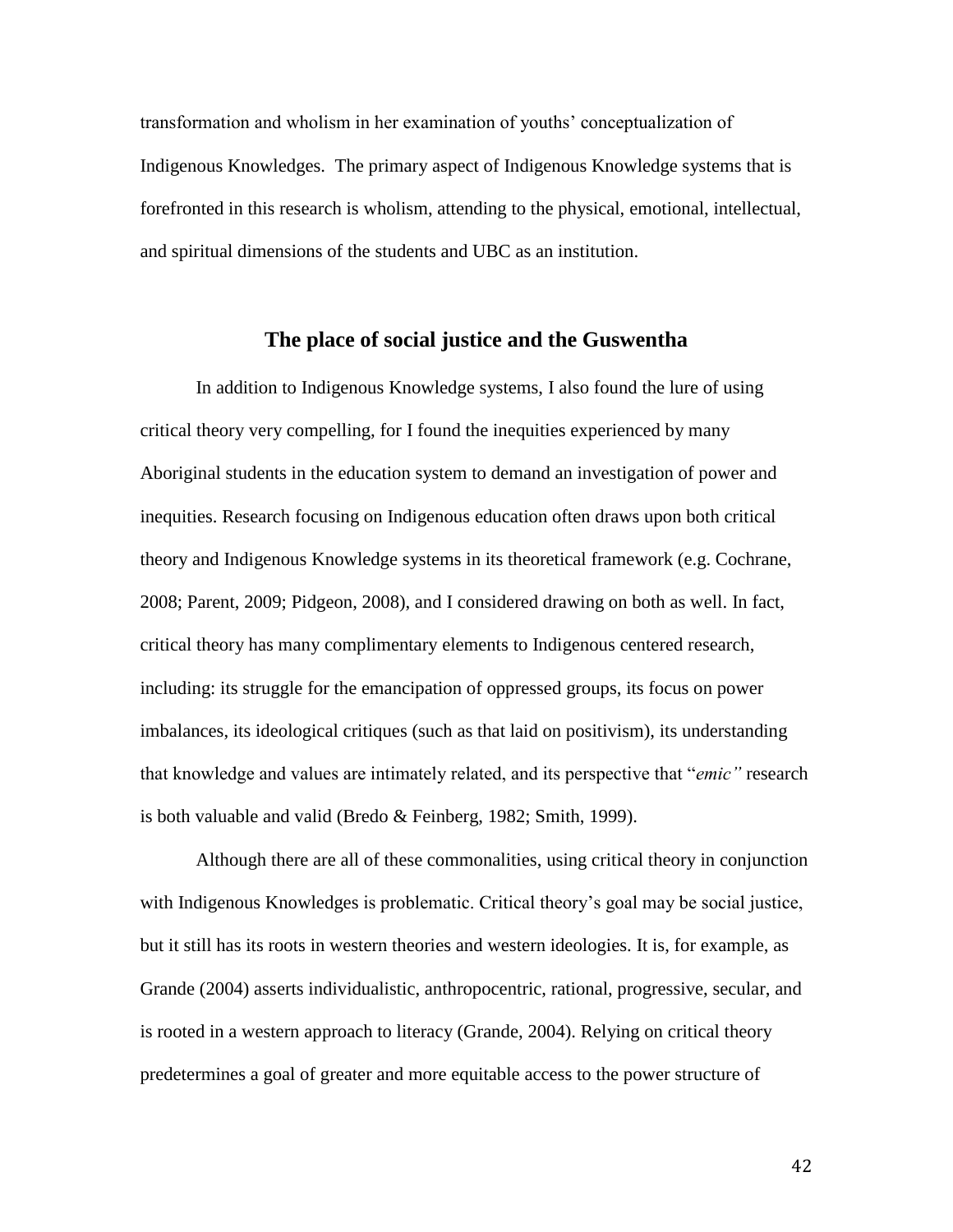contemporary society. In this struggle, Indigenous Knowledges' centrality of the land, spirituality, and interconnectedness becomes extraneous instead of the driving force. Other significant factors of Indigenous Knowledges, such as orality and communality, would also move to the background. Critical theory seeks a transformation through equity, whereas Indigenous theorizing seeks transformation by centering Indigenous Knowledge systems, and all the values and principles they implicate.

To help me negotiate the terrain of equity, power and social justice within an Indigenous Knowledge framework, I have used the Guswentha treaty/belt, also called the Two-Row Wampum, Figure 3, and all of the values and principles it encapsulates.



# Figure 2

A replica of the framework of the Guswentha Belt, also called the Two Row Wampum Belt. An exact image of the belt could not be inserted due to copyright issues.

I first learned of the Guswentha treaty in my undergraduate degree within McMaster's Indigenous Studies program; a program that draws heavily upon Haudenosuanne philosophies and experiences as most of the program's professors are from the nearby Six Nations, Huadenosuanne reserve. In this program I learned that the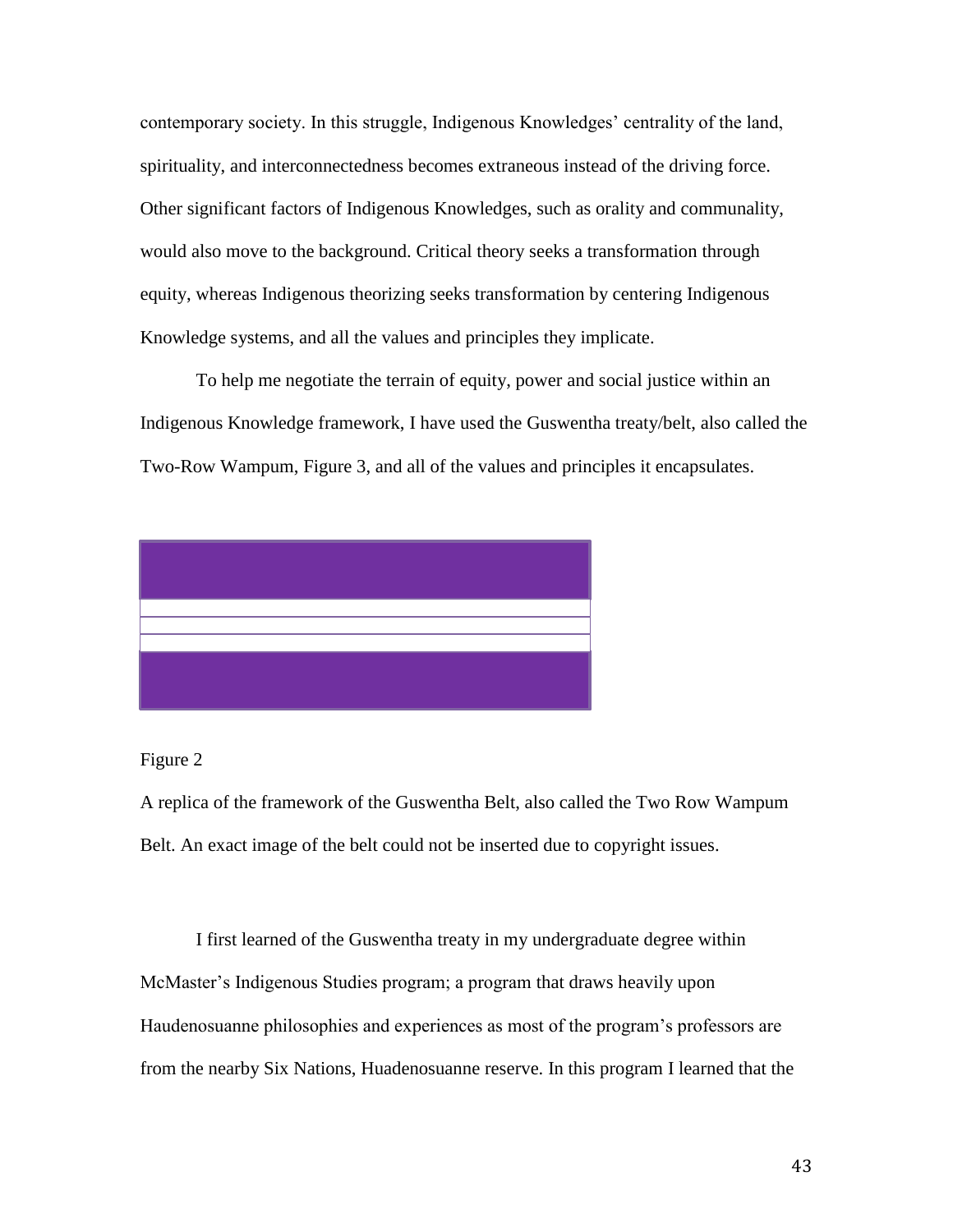Two Row Wampum belt was a treaty established in the 1600's between the Haudenosuanne nation and the European visitors. Just as critical theory emphasizes social justice and power, so too does the Two Row Wampum treaty by laying out a framework for just relationships. The Guswentha positions peace, friendship and respect as being the roots of justice and just relationships. Articulating and understanding this approach to justice from an Indigenous Knowledge framework such as this, allows me to ground social justice in a place that does not implicate the individualistic, anthropocentric, rational, progressive, and secular roots of critical theory. Instead, the reciprocal, respectful, and relational roots of Indigenous Knowledges remain. The Guswentha framework will be described more in-depth in the Discussion section of the thesis.

Although the Guswentha is typically constructed as belonging to the Haudenosuanne people, I use it here because I also see it as being my treaty. The treaty was made between the Haudenosuanne people and the European peoples of that area, and that is where my family and I are from. As such, I see it and the values entrenched in it as also being my treaty.

# **Theoretical positioning: A summary**

I adopt a perspective that acknowledges my position as a white researcher, and I begin with and centralize an understanding of Indigenous Knowledge systems so they can be used to inform, build and transform contemporary educative realities for Indigenous students. I also include notions of social justice as understood through the principles relayed in the Guswentha, in order to better analyze the inequities between Aboriginal students and non-Aboriginal students in the educational system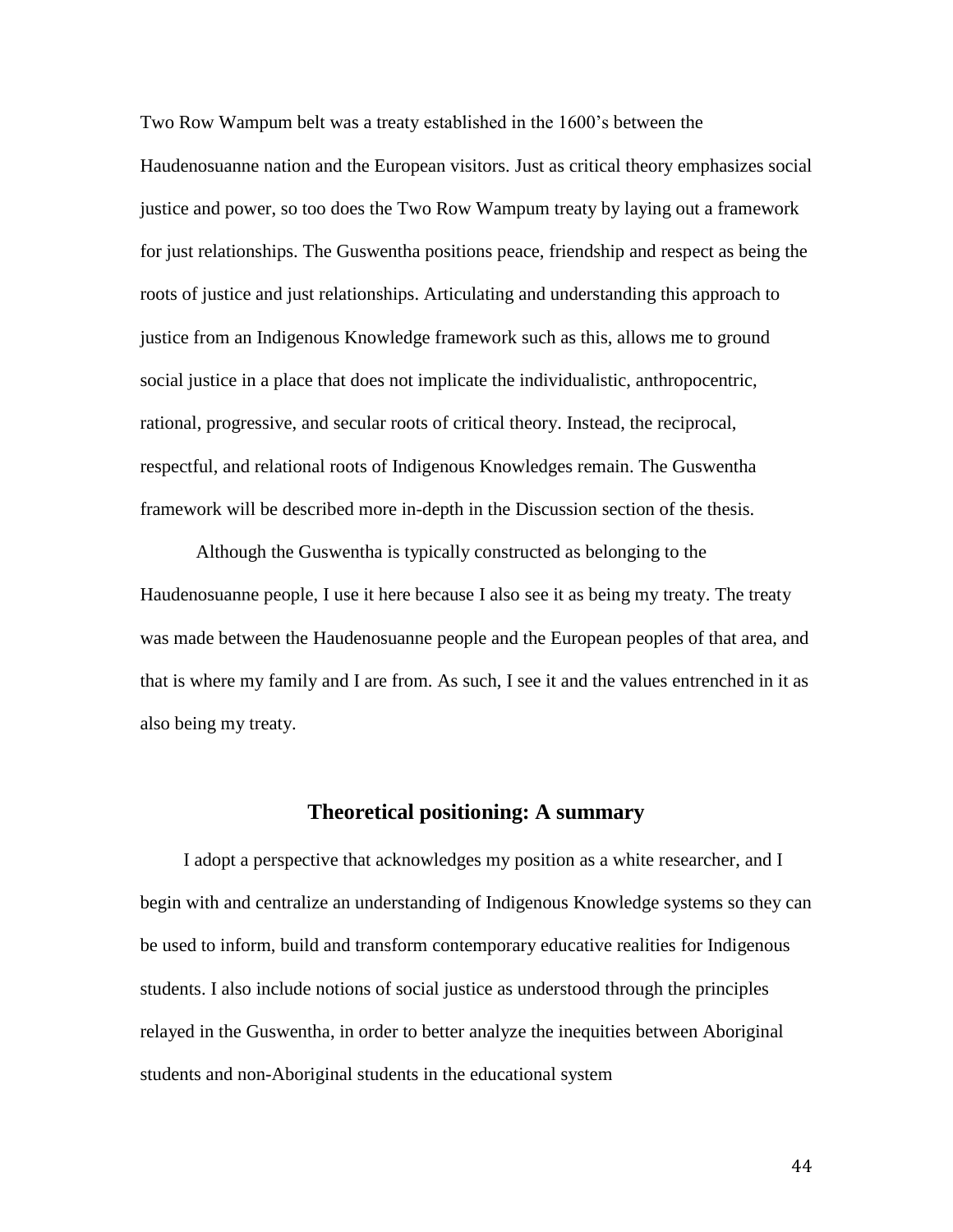# **Chapter 4**

# **METHODOLOGY AND SIGNIFICANCE**

I have approached this research by utilizing Indigenous methodologies for research, relying upon the four R's of research to guide the process: respect, relevance, reciprocity, and responsibility (Kirkness and Barnhardt 1991). My reference point for translating these research ideals into actual research protocols is grounded in Pidgeon's (2008) dissertation. I discuss each of the R's below.

# **The four R's**

## **Respect**

Pidgeon (2008), states that respect in Indigenous research is actualized when a) Indigenous Knowledges are made to be a critical component of the research itself; and b) researchers are reflective and non-judgmental of what they are seeing and hearing. In this research I have centralized Indigenous Knowledges, thus making them a critical component of this research. Additionally, I have continually strived to be nonjudgmental, by being an attentive listener and being attuned to my own biases throughout the research process. If any judgment does enter the discussion, it is considered within the context of structural and historical inequities. Thus, the overarching emphasis on respect remains.

#### **Responsibility**

Researchers have a responsibility to: a) be ever aware of the dynamics of power and their personal role in these dynamics and orient "themselves toward effecting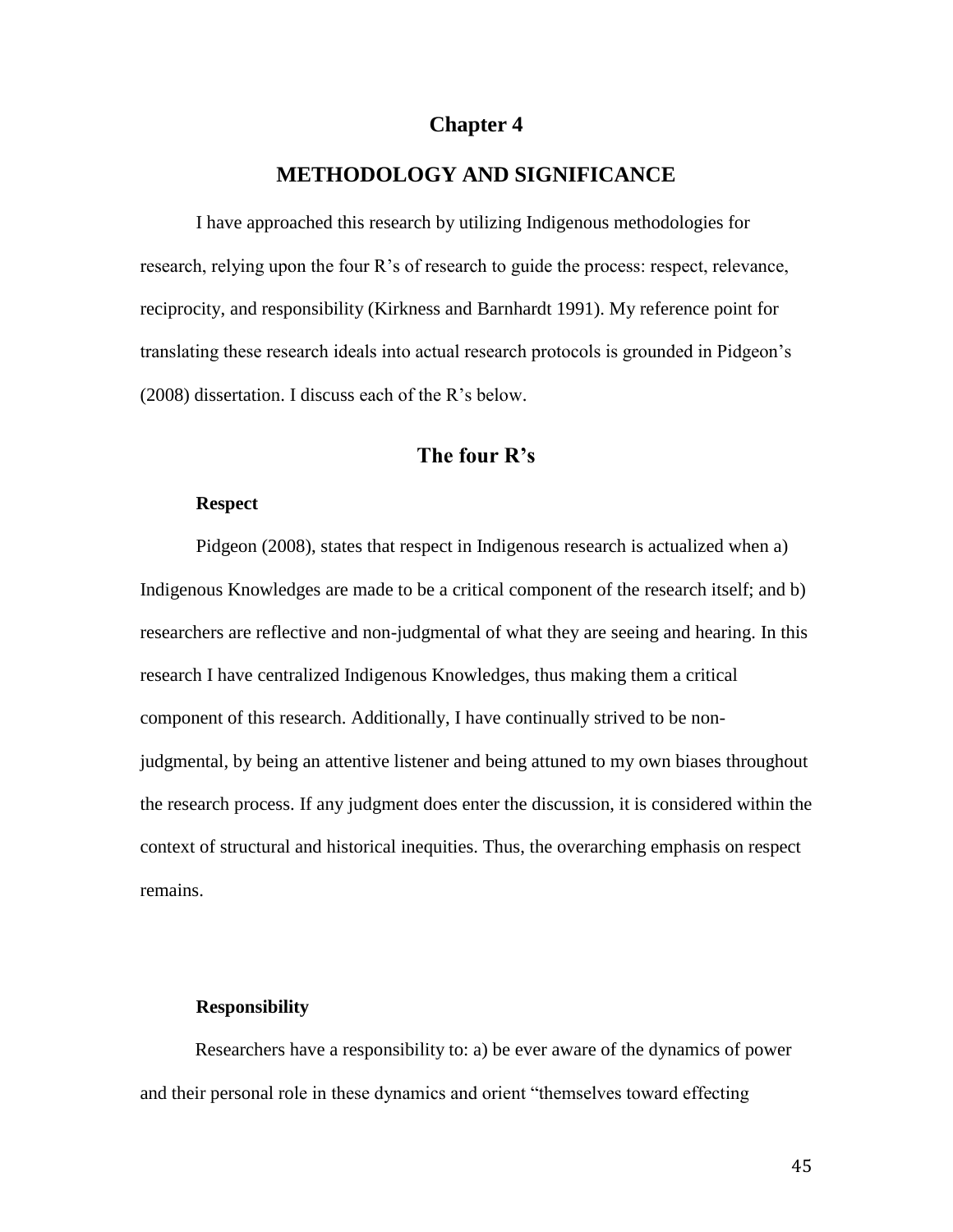progressive change"; b) ensure that their conclusions are supported by Indigenous Knowledge systems; and c) make sure that any lessons learned and related training opportunities are brought back to the community with which the researcher worked. Additionally, the lessons learned should not be just those learning opportunities that can be considered superficial "pamphlet knowledge," but also those "which inform the way knowledge and information are constructed and represented" (Pidgeon 2008, p. 72). This research is rooted in trying to affect change by articulating how UBC outreach programs support Indigenous K-12 students and what this may offer other programs for enhancing learning opportunities for Indigenous students. Additionally, the lessons learned, both in "pamphlet" or deeper form, will be communicated to other programs through this thesis as well as "community reports"<sup>3</sup> sent to each program.

## **Relevance**

Research is relevant when the community with which the researcher works contributes to the overarching goals of the research (Pidgeon 2008). The initial impetus for this research came from two directions: 1) an Aboriginal Forestry project, with whom I worked as a research assistant for about a year, wanted to start an Indigenous k-12 Forestry program; and, 2) Jo-Ann Archibald, the Associate Dean for Indigenous Education at UBC mentioned that there had been a keen interest articulated (at a Deans' meeting) for research on UBC's k-12 programs for Indigenous students. Indeed, the overall trajectory of this research seems to be needed. Additionally, I also met with key

<sup>&</sup>lt;sup>3</sup> "Community reports" was a method that Archibald and Pidgeon (2010) used to communicate the core findings of their Aboriginal Transitions project to their participants and anyone else in a non-academic setting wishing to know more about the project. Each report was about four pages and length, and consisted of plain language descriptions of their findings. I will use these as a template for the community reports I will write after the completion of my thesis.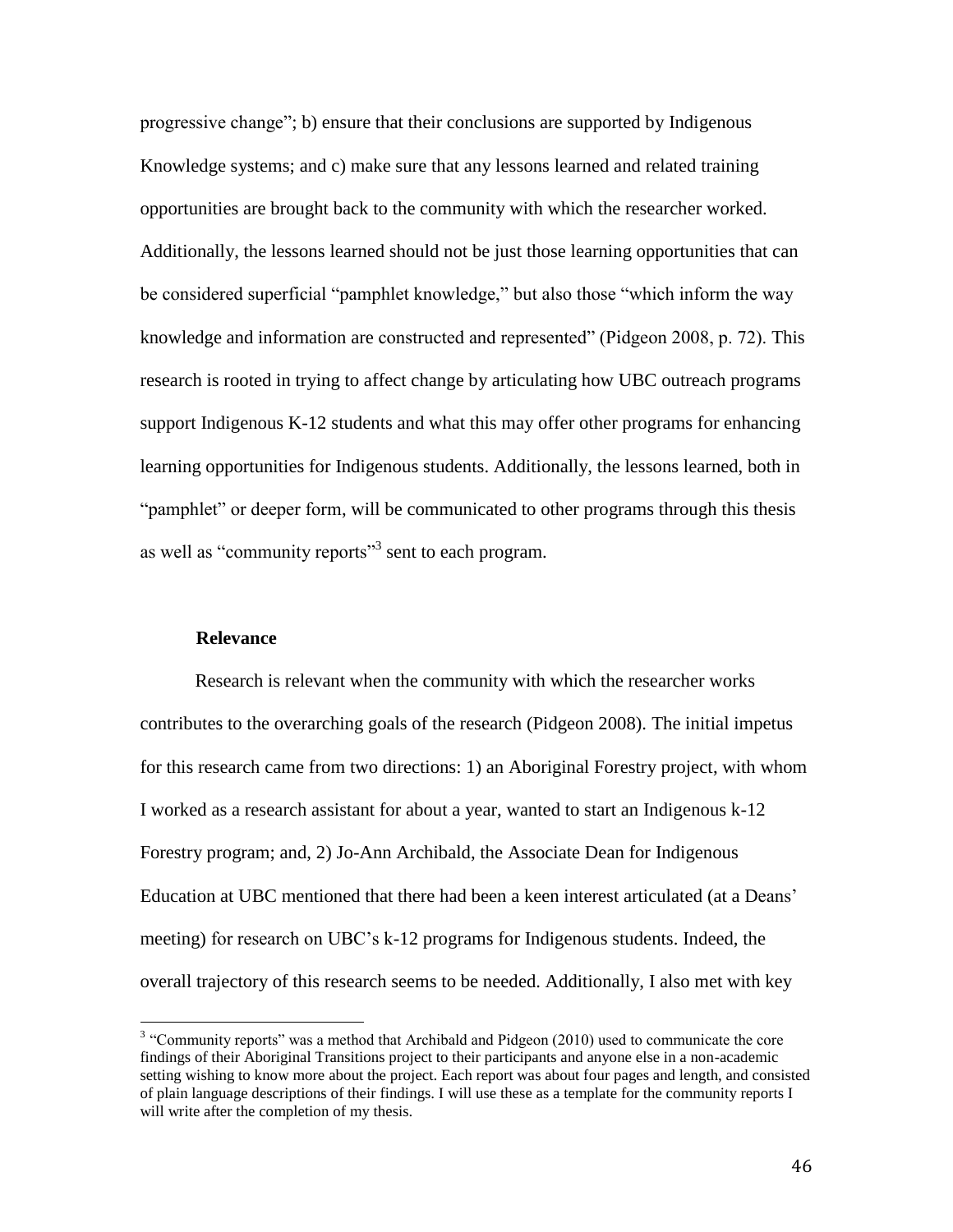people from the First Nations House of Learning (Madeleine MacIvor, Associate Director and Linc Kessler, Director) to better ensure that the trajectory of this research will be relevant.

#### **Reciprocity**

Research that is reciprocal is something that 1) benefits everyone involved in the research process; and 2) reciprocates for the teachings that the community has shared (Pidgeon 2008). This research has been reciprocal in the sense that as a "pay-it-forward" thank-you, I donated \$150 dollars in the name of the participants to an inner-city grade 6/7 class fieldtrip in which over 50% of the attending students were Aboriginal. Furthermore, I sought approval and feedback from each participant for the quotes (both direct and paraphrased) that I borrowed from their interviews, and I have also kept each participants apprised of the different stages of my thesis.

# **Method and population**

I asked three programs to participate in this research: Summer Science, CEDAR, and the Math project. These three programs provided an ideal cross section of programs that are related in subject area, but have varied ways of focusing on learning in this area, and these programs have existed for varying lengths of time, thus providing a diversity of perspectives.

I used a semi-structured format (Richards & Morse, 2007) to interview a total of 7 participants: three were from program-1, two from program-2, and two from program-3. For each of the three programs I interviewed the Director, and then one other primary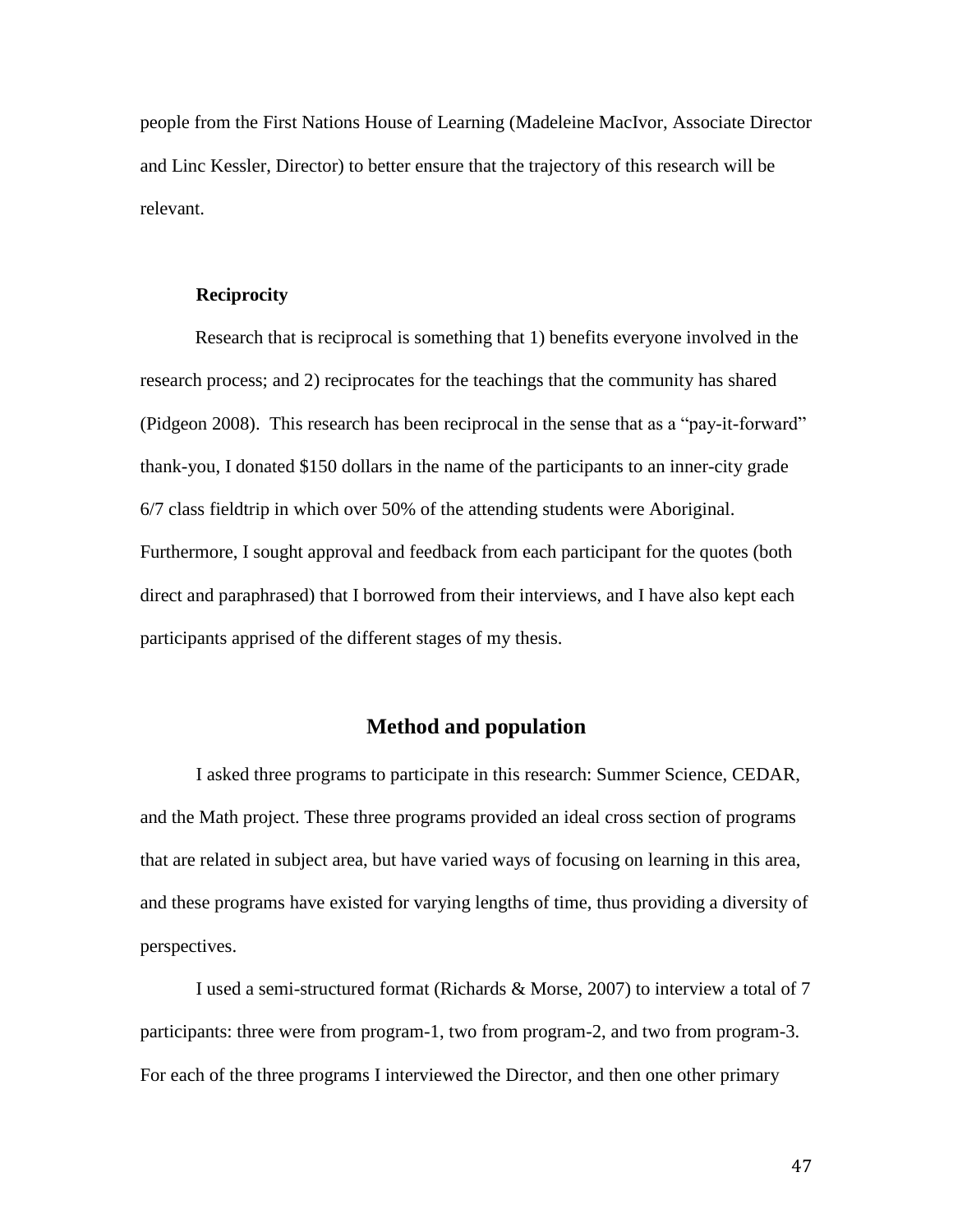collaborator referred to me by the Director. For program-1, three participants were interviewed because the first two interviewees were relatively new to their position, and I wanted to gain a longer-term perspective. I therefore interviewed one of the past directors for that program. Of these seven people who participated in this study, three were full time program staff, three were PhD students and part-time program staff, and one was a tenured faculty member; four were Aboriginal, and three were not. Additionally, one of the full-time program staff had their PhD.

The ethical considerations for this research were fairly standard as everyone involved in the research process was over 18; additionally, all participants were UBC employees and therefore were familiar with the context of inquiry, and also somewhat familiar with research protocols. Furthermore, the information I gathered was not of a nature that would cause participants deeply personal or emotional harm.

# **Significance of study**

This study contributes to a small literature base on Indigenous k-12 outreach programs, therefore, broadening the base from which existing and future outreach programs can draw from to develop to improve upon programs for Indigenous students is important. This study might be particularly useful to UBC, as it provides much needed research and information specific to their programs. Most importantly, however, it provides the outreach programs themselves with research, the results of which they see fit.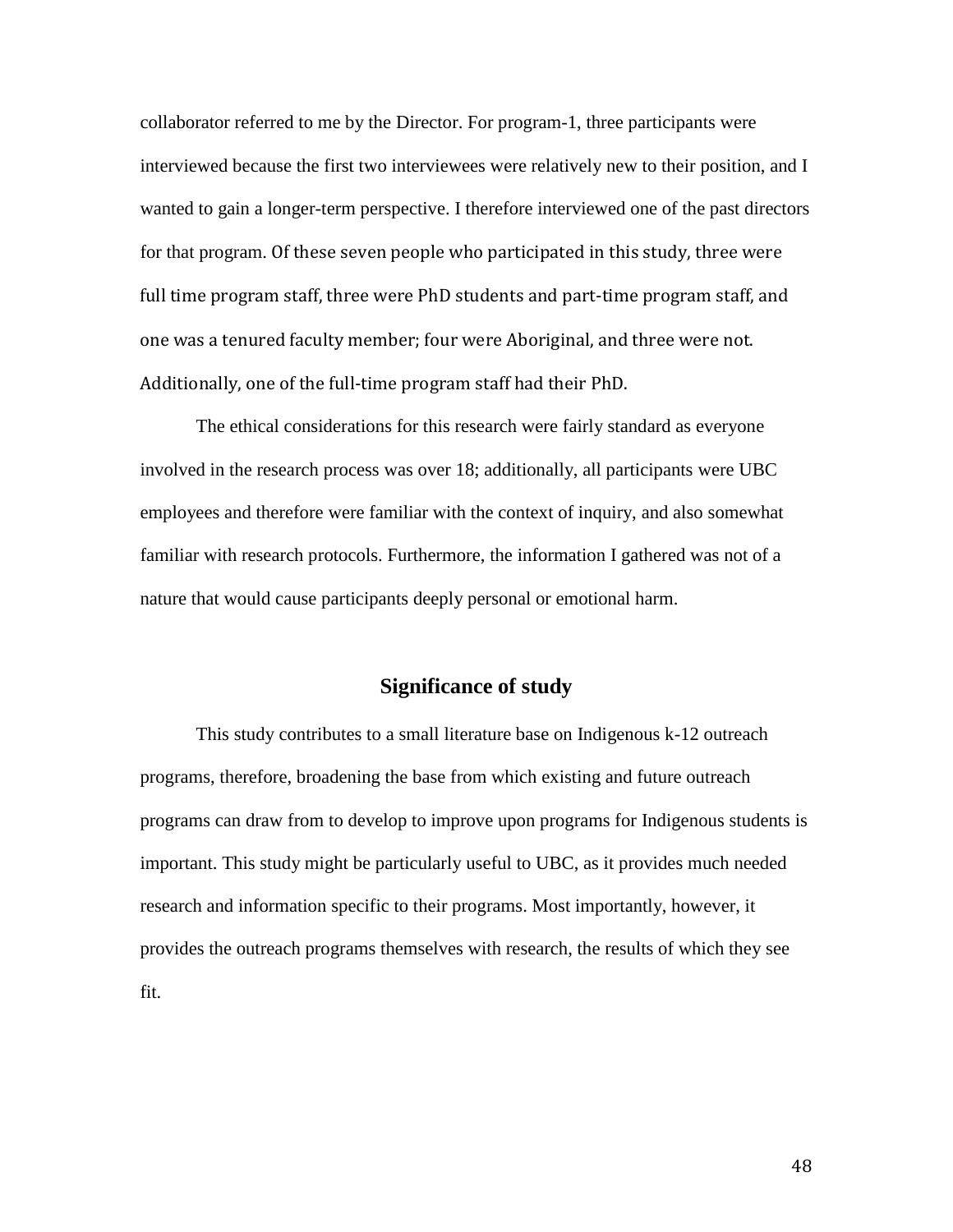# **Chapter 5**

# **ANALYSIS**

The key findings from the interview data are organized below in terms of the three research questions. Of note with regards to what is described below, is that most of what is said is of a positive nature, which may be a remnant of the methods and questions used in this study: only proponents of the outreach programs were included in this study, and the interview questions were not from a critical lilt.

# **Research Question #1: Why are Aboriginal outreach programs offered at UBC?**

The interviewees<sup>4</sup> described five prominent reasons for why Aboriginal outreach programs are offered at UBC. Four of these reasons are goal oriented: 1) to introduce more Aboriginal students to post-secondary education, specifically science and math opportunities; 2) to get more Aboriginal students enrolling at UBC or other postsecondary institutions; 3) to create more space at UBC for Aboriginal students, and 4) to improve the health status of Aboriginal peoples. In addition to these four goal-oriented reasons explaining why these programs exist here at UBC, there is one additional underlying reason: because of the work of a few dedicated people at UBC who were unsatisfied with the educational opportunities that Aboriginal students in the k-12 system receive. More detail with regards to how the participants discussed these five reasons is provided below.

<sup>&</sup>lt;sup>4</sup> Each participant was assigned a pseudonym instead of a participant number. The decision to use pseudonyms was made after the completion of the interviews, therefore, the participants were not able to choose their own pseudonyms.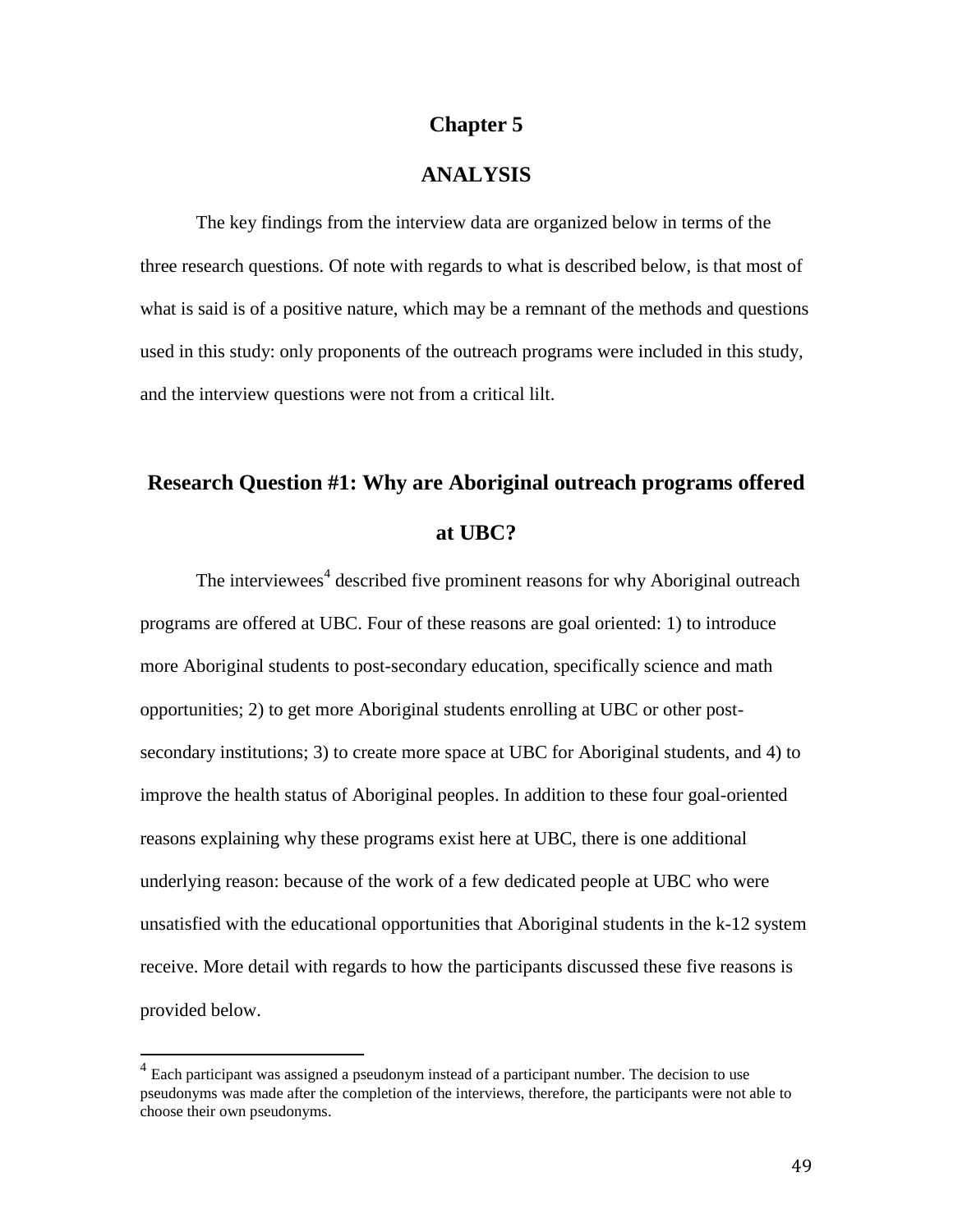# **To introduce more Aboriginal students to post-secondary school, specifically science and math opportunities**

Many of the interviewees stated that K-12 outreach programs, like the ones included in this study, are created in order to get the visiting Aboriginal students to "see the institution and become comfortable with it" (John). Many interviewees did not see post-secondary schooling as typically being part of the visiting students' "lifeworlds" (Ryan). One participant said that "a lot of them [the students] don't even think about universities or colleges … [so] for them to get the experience to come here and experience it first hand, it kind of opens up a world for them" (Dan). Another participant thought that too many Aboriginal students grow up not thinking about university and post-secondary school, and outreach-type programs help "to familiarize kids with university, especially for those kids who don't have a family history with university" (Mike).

The programs included in this study are all science and math focused and work to introduce their students to a variety of different sciences and maths. As one participant said, she wants her students "to see the reality, the concreteness of science, and [to] what it is applicable" (Susan). Another participant stated that he hopes his program "get[s] Aboriginal youth interested in possible health science careers" (John). However, although the direction of these programs is aimed at science and math education, they do not proselytize science and math:

Is it actually getting students into the sciences? I always say that it doesn't have to be that way. The whole idea is … to try to open a whole new world. So sometimes I hear students saying, "well I went to [program-1], and I realized science isn't for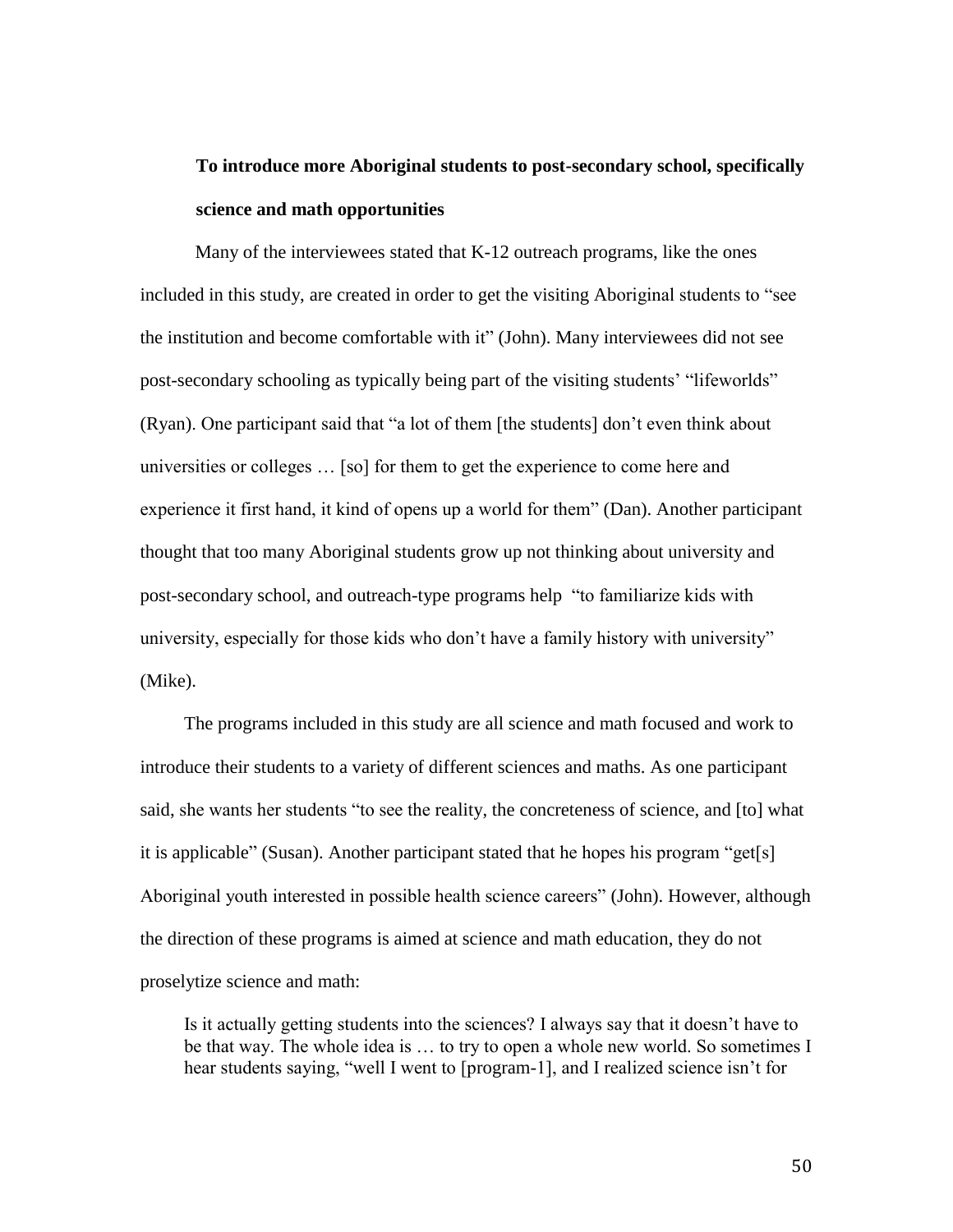#### me. (Dan)

[One of our program's goals is to get Aboriginal students to graduate from high school] with the requirements to do whatever they want to go into, it doesn't necessarily need to be science. Some of them, even though they are here and are checking it out, they might go into film-making. And some may come in here thinking I'm not really into science, but I'm in to checking it out, and Health too. (Susan)

The idea of focusing on science and math is not to discourage students from becoming interested in another discipline, but is instead intended to inhibit students from "turning off" sciences and maths: "If we can help them [Aboriginal students] get to the age of 12 with not turning off from the sciences or academics, then we have a fighting chance of them returning to math and science classes the next year, and the next after that" (Ryan). Sarah, for example, attempts to help Aboriginal students not turn-off from mathematics by creating math curricula which is infused with mathematics found in Aboriginal artifacts and cultural traditions.

# **To get more Aboriginal students enrolled at UBC, and other post-secondary institutions**

Associated with introducing more Aboriginal students to post-secondary school as discussed above, is actually getting more Aboriginal students enrolling at UBC and other post-secondary institutions. Ryan discussed and lamented the extremely low-enrollment rate of Aboriginal students in university level math and science degrees; he stated that "what we are trying to do with most of the outreach programs that are targeting K-12 is to increase those numbers" (Ryan). George said as well that with his program he hopes "to find ways to basically ensure that Aboriginal students will be graduating with principles of math 12 at a sufficient level to be admitable to the Faculty of Science of Applied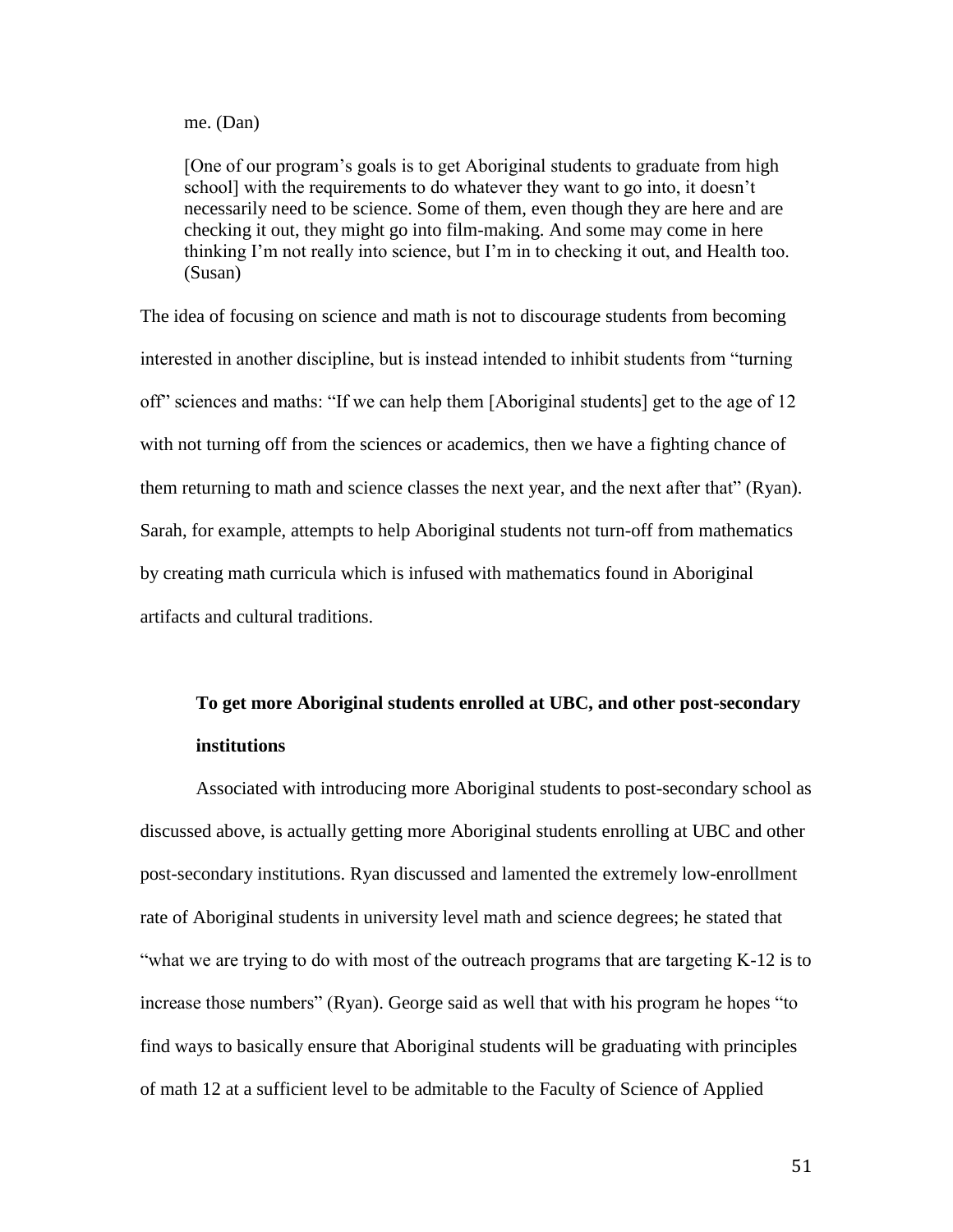Science" (George). However, just as these programs do not proselytize science and math, they also do not proselytize UBC: "We are not holding onto each student we touch and saying, 'you've got to come to UBC.' We want them to have that experience where they keep on telling their relatives, 'yeah, UBC is great'" (Ryan). Another participant, similarly, said

ideally we want to recruit students here to UBC, but the reality is, for various reasons, that students might not want to or decide to come to UBC … they might go to community college [instead], we just want them to go to post-secondary. (Susan)

The programs delicately balance the recruitment of Aboriginal students to UBC science

and math, with a broader goal of recruitment of Aboriginal students to any post-

secondary institution in any field.

# **To create space at UBC for Aboriginal students**

These programs are also offered here at UBC in order to create more space<sup>5</sup> for

Aboriginal students at the university. Ryan states that

we work with a lot of volunteers that come in from undergraduate and graduate programs, and we want them to rub shoulders with these [Aboriginal] kids. … [The undergraduate and graduate student volunteers] are going to be the future profs and the future administrators in universities and its business, and we want them to see that, "hey these [Aboriginal] kids are smart, I'm involved with this program, and they are Aboriginal kids, and there isn't a lot to choose from [between] them [the Aboriginal students] or other kids..." . We want to colonize their [the volunteers] minds and worldviews with this idea that they can now include Aboriginal people as potential colleagues. (Ryan)

Ryan adds that the contact between UBC personnel and the visiting Aboriginal students

"leads to [the] UBC personnel getting to know Aboriginal people as people."

<sup>&</sup>lt;sup>5</sup> "Space" and "place" were never clearly defined by participants, and as such, I have used the literature and the rest of the interviews to understand "creating space and a sense of place" for Aboriginal students to mean: welcoming Aboriginal students, Indigenous knowledges, Indigenous values, and Indigenous methodologies into the university and allowing them to flourish there in ways that are congruent with relevant communities. I discuss this topic further in Chapter 6.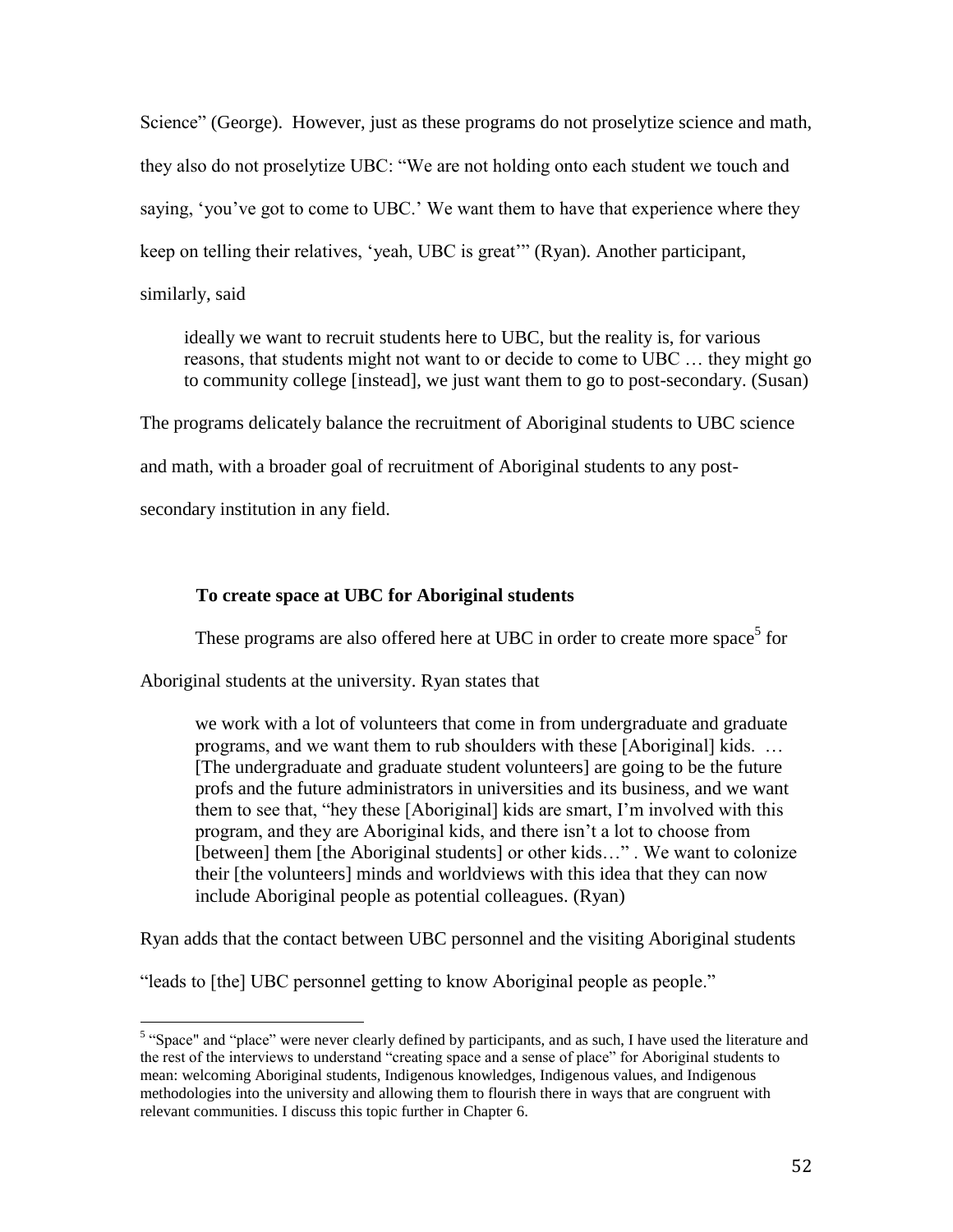Additionally, Ryan asserts that "these programs create a place for students within UBC"; the visiting students "feel like they belong – they begin to relate to UBC students, staff and faculty as human beings who embrace them at some level" and "UBC becomes a place that is open to them and they feel like space is being created where they can feel comfortable within."

These programs are not "working on a deficit model" Ryan states, "so it's not all being put on the kids." "We're not saying," he continues, that "we'll bring these kids in and we'll fire them up, and they will become these marketing units that will bowl through school and end up in university. We are [not] going to change those kids and make them little university students," although he admits, "to some degree that, sure, is part of the case." However, the point is, is that these outreach programs are not just intended to introduce the visiting Aboriginal students to post-secondary schooling and encourage their enrollment, but they also work to make Aboriginal students part of the university's worldview. It is about "creating space for these kids, and developing a sense of place. Not just for the kids that we are bringing in, but for the university itself … " (Ryan).

### **To improve the health status of Aboriginal peoples**

The interviewees constructed their own programs, as well as outreach programming for Aboriginal students in general, to be part of a bigger context, one which Aboriginal peoples, communities, and allies strive to achieve social justice for Aboriginal peoples. One participant, for example, stated that "we [the outreach programs] are part of a bigger movement in Aboriginal communities to have more Aboriginal care-providers and to have better health" (Susan). She continued to say that outreach programs endeavor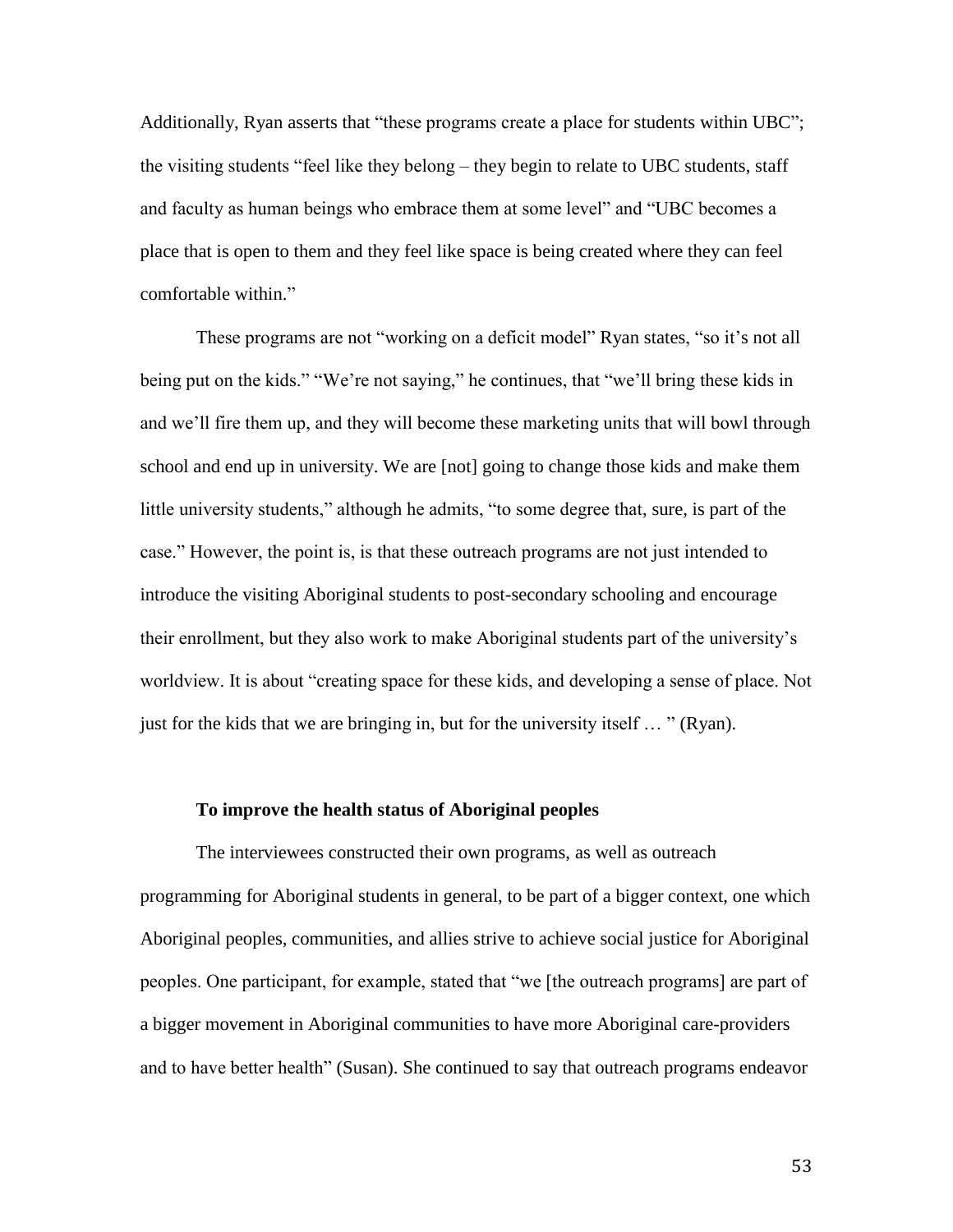to "get more Aboriginal people as health-care providers working in Aboriginal communities so our health care and our health status will improve" (Susan). John echoed this sentiment when discussing his work in terms of "rais[ing] the health status of Indigenous peoples." Indeed, these programs are not in operation just for interest sake, or for any negligible, inconsequential reason; they exist in reference to a larger system of inequities and in reference to a larger network of initiatives striving to achieve social justice for Aboriginal peoples and communities.

#### **Because of the work of a few dedicated people**

Perhaps the most poignant reason underlying the programs' existence at UBC is because of the work of a few dedicated people who cared about improving the educational opportunities for Aboriginal students. For example, one program came to exist, not because resources had been previously allocated to outreach work, or because the faculty had a particular mandate, but instead because of an informal meeting where Ryan thought out-loud and said, "wouldn't it be nice if [we could offer a summer day camp to Aboriginal students]." Before Ryan knew it, he was committed to running a camp for which he did not have resources, nor a developed program plan. Something similar also happened to Sarah; she had an idea about starting a camp and mentioned it to someone else, who "immediately started contacting people saying, '[Sarah] was doing the summer camp'." "I didn't even have the money and I started to stress out," Sarah continued, but the camp eventually came together and was offered that summer.

This willingness to get involved in the programs' creation seems to come from a place of personal connection. One participant stated that he got involved in the creation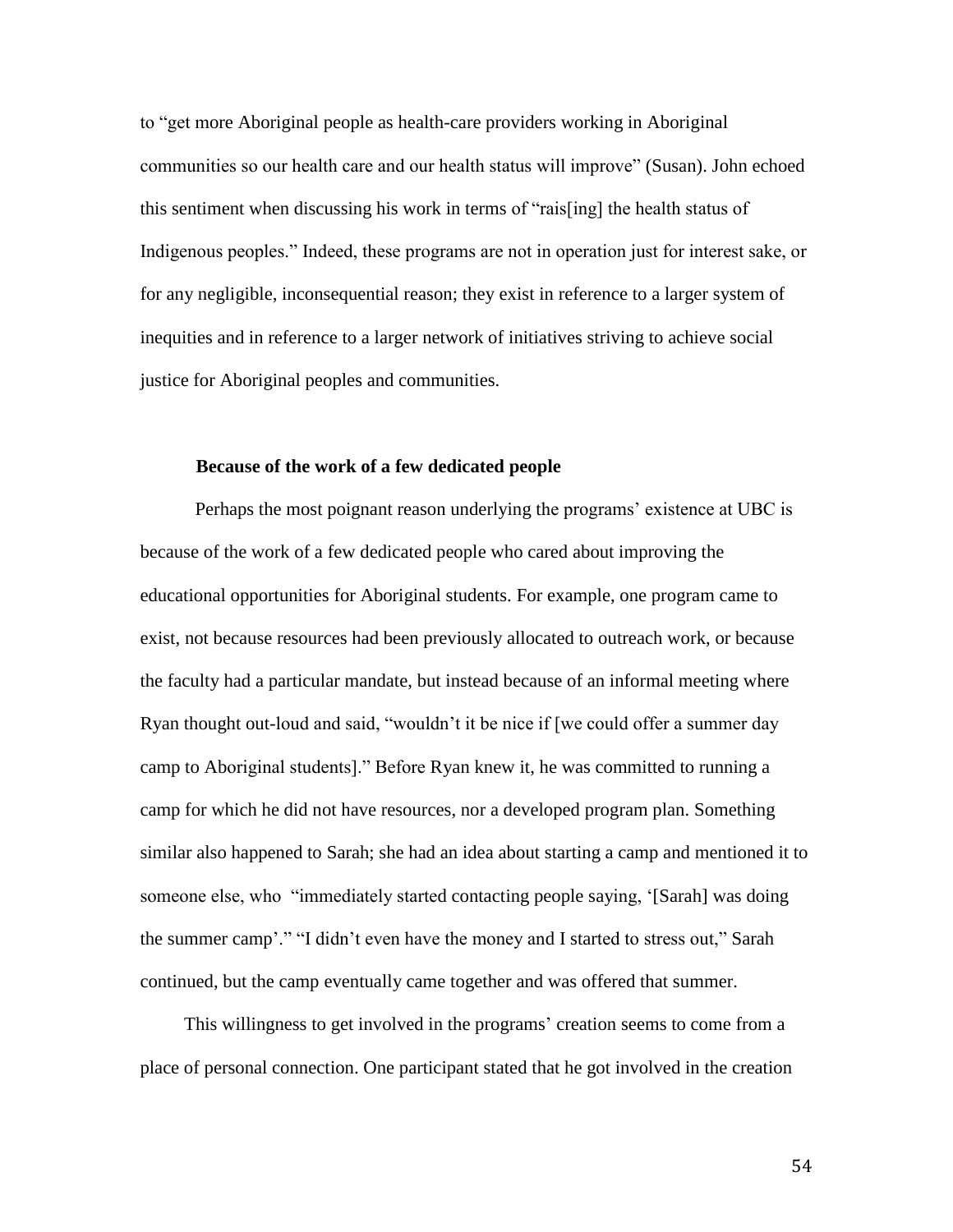of his respective program because "the issue was close to [his] heart," which changed his typical "academic response" from "no, I don't have time," to "yes, what is the next step" (Mike). Another participant said that he gets involved because "[he] is interested in doing these types of things" (George). "Parts of these issues," he continues, "come at me from [different] parts of my life, so it just becomes important to me" (George). Another participant said about her involvement: "this was not my career of choice, this is something that happened because I saw that there was some issues with my kids going to school" (Sarah). Without that original emotional connection to the larger issues it is possible that many of these programs would not have been created, as no one would have been driven enough to invest all the energy required to start an outreach program.

The energy and effort it sometimes takes to establish one of these programs is demonstrated in the actions of a few of the program creators. One, for example, volunteered her time for years, and donated scholarship money from her own bank account, because she believed in the program's work (George). Another participant said she went to the level of knocking on peoples doors, waiting outside classrooms, and visiting other Aboriginal organizations in order to start her program. Another participant organizes professional development dinners with a few teachers he works with during his evenings (George). As well, another interviewee, when describing some of his prior work, stated how he used to go to road shows to talk to Aboriginal students about his line of work, and even went so far as to secure scholarship money for students, all of which fell outside his job description (Mike).

Regarding this willingness to get involved, one participant said:

if we just imagine that [low Aboriginal university enrollment] isn't our problem, then we are just going to sit here forever and all philosophically talk about the place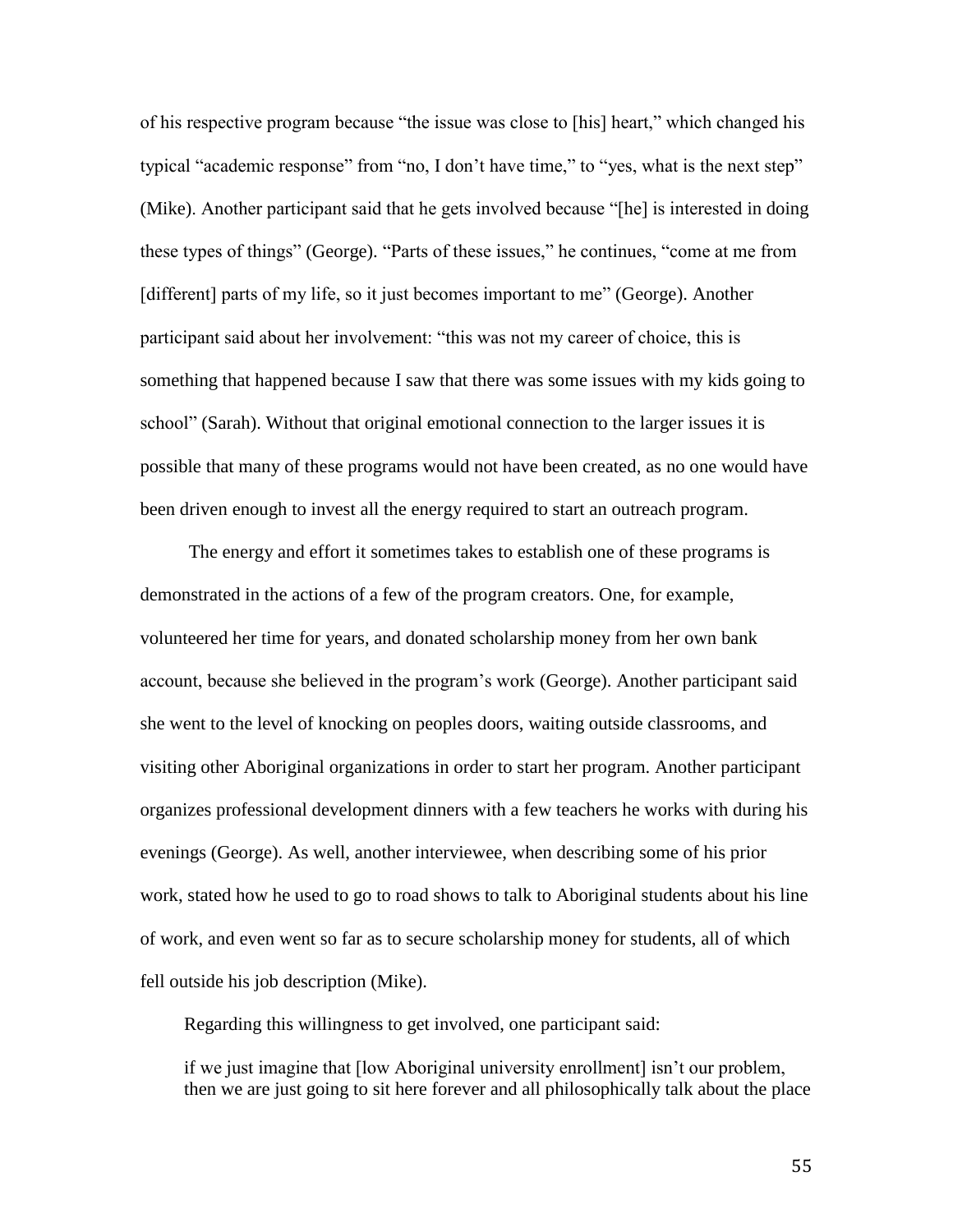of Aboriginal peoples in this province and in this country, and I don't find that acceptable. (George)

He paralleled the inclination to not get involved with the "tragedy of the commons"<sup>6</sup> (George). He stated that it is all too easy for people not to get involved by saying "oh we have a department that does that, who is labeled as having that responsibility," however, he said, "it is all of our responsibility" (George). "We have these issues that we have to be able to deal with, and it is not just that these are issues for the guys down the road" (George). And, in fact, when you look to the programs here at UBC, you find that they exist because a few dedicated people did not say "oh that is not our responsibility, that is for the people down the road"; they became accountable for creating them, sometimes even before all the resources were in place.

# **Research Question #2: How do the programs' operating philosophies get conceptualized by the program leaders?**

The outreach programs included in this study seem to operate at two prominent levels: the first being focused on the student(s), and the second being focused on the university/institution. Furthermore, both levels and each program are situated within a larger network of programs and initiatives that work alongside each other to provide the range of services available to Aboriginal communities and students. I will explain below the programs' operating philosophies at both levels, and how these connect to the larger network of programs at UBC.

 $\overline{\phantom{a}}$ 

<sup>&</sup>lt;sup>6</sup> Briefly, the tragedy of the commons refers to a situation where a public resource gets overused because individual users do not take full responsibility for his or her use; essentially, each individual's irresponsibility becomes palatable to themselves and others, because everyone else is doing it. The term is used here to describe a situation where no one assumes the responsibility to begin addressing educational inequities, because everyone else's inertia becomes diffused in a larger pool of inertia.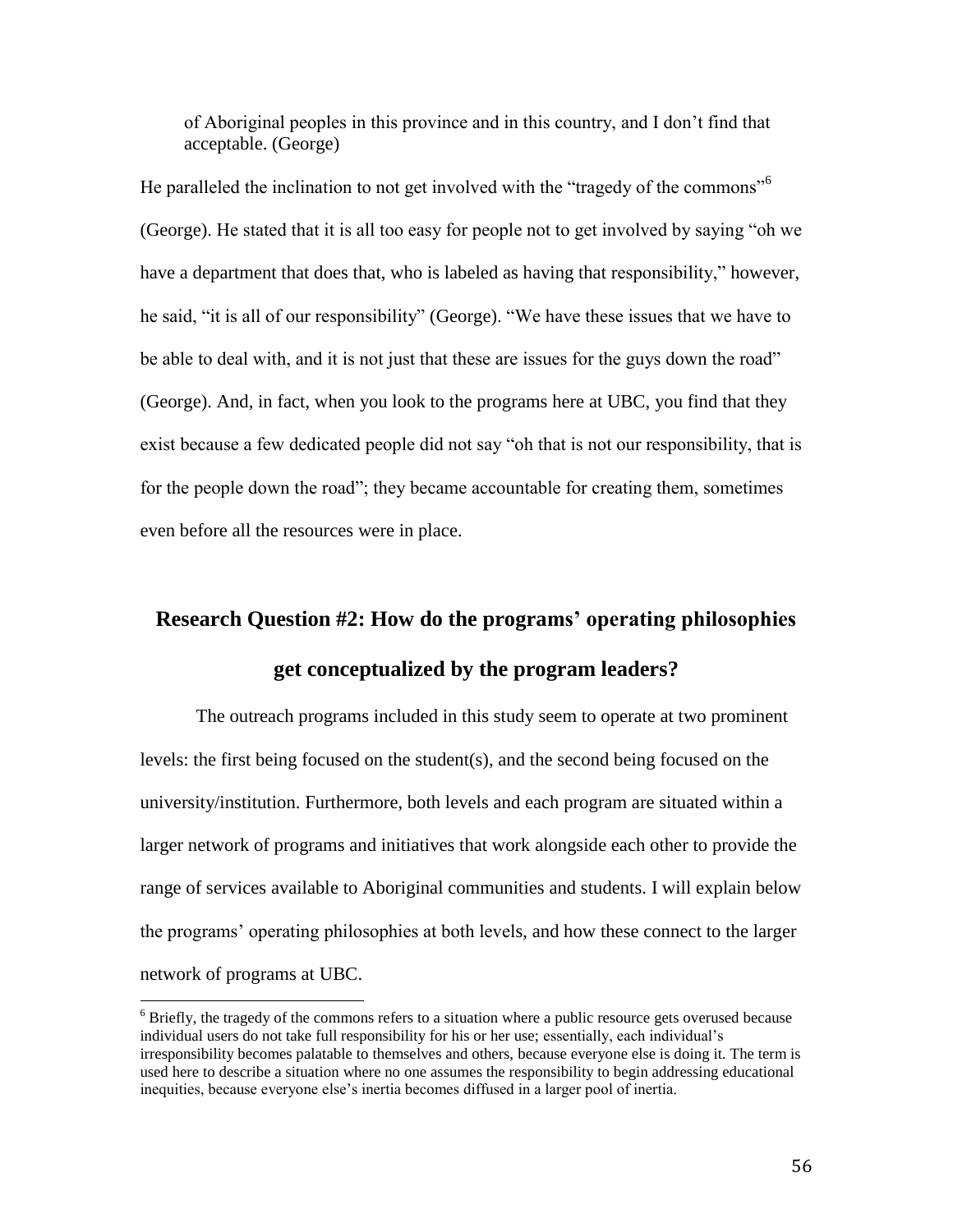# **The student**

The best framework that can be used to elucidate how these UBC outreach programs operate at the level of the student is a wholistic one, considering the physical, emotional, intellectual, and spiritual realms of the students and their needs. Although, as Susan said "all of these dimensions are in everything," so categorizing the programs' operations into the four different realms may be counterintuitive in terms of wholism; I recognize this limitation, and proceed to describe each practice below in terms of the dimension that seemed to make the most sense to me.

#### Physical

The physical needs of the students are attended to through the provision of a variety of supports, such as nutritious food, physical activity, financial support and quiet time. The emphasis on nutritious food and activity is highlighted when one participant stated:

We were always trying to make sure that they weren't just eating junk food. Good eating habits. When snack time came around we tried not to provide them with any chips or pop, so we always provided them with fruit and stuff. And then the concept of working out, and working out every morning. Or in the evening because some of them would want to go swimming in the evening. It was summer so we always used to take them over to the pool. So that would help them change. (Dan)

Another mentioned the inclusion of a scholarship: "you give the kids breakfast, you give them lunch, you give them a scholarship, they do math, they do English and they do sports" (Sarah). Additionally, not only is activity considered, but so too is quiet time: "and I think what helps is that in the evenings they have quiet time, so they can unwind from the day on their own, or with a friend if they want" (Susan).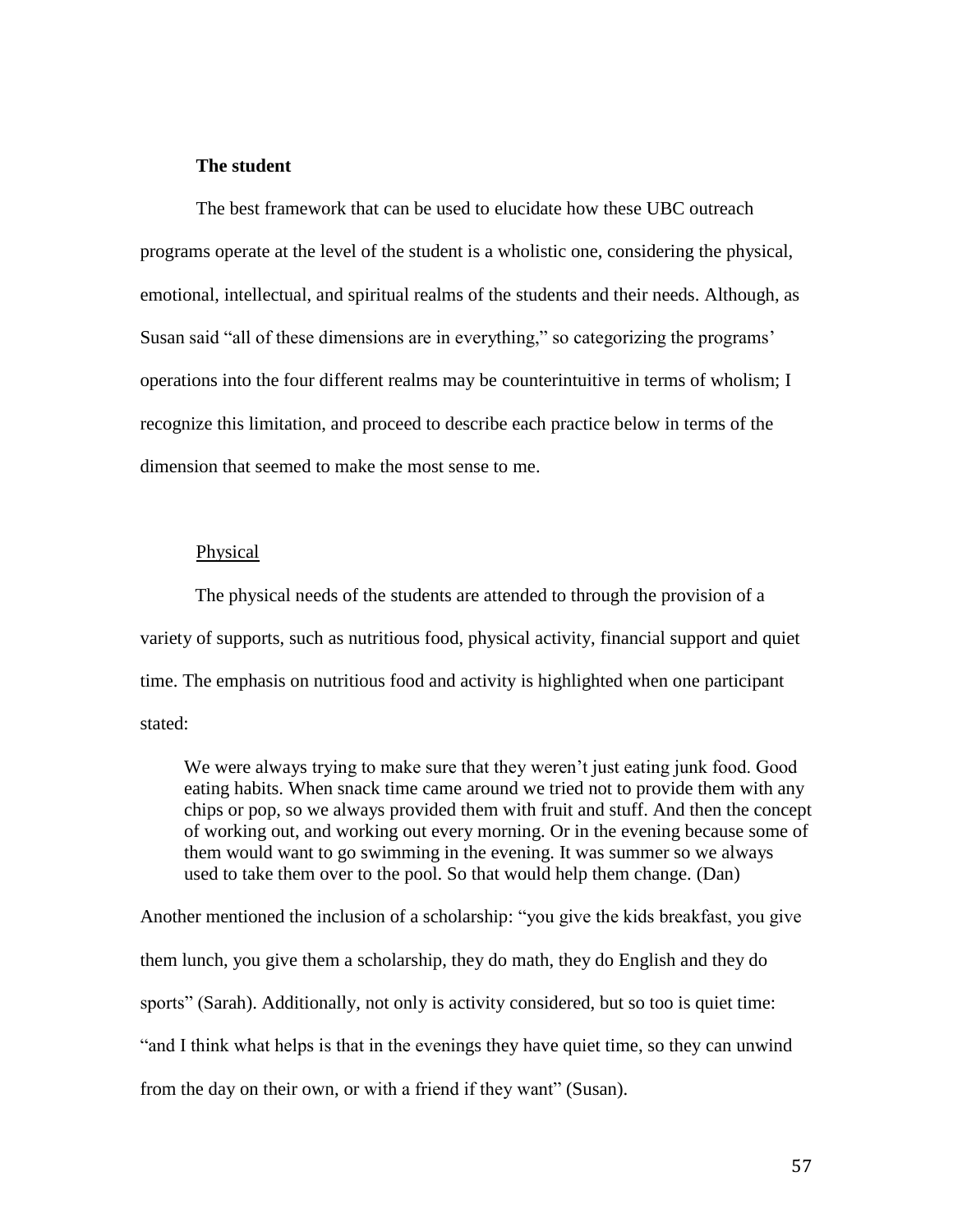On another level of physicality, the programs attend to the students' cultural safety, easing some of the stress that the students may otherwise experience in a culturally incongruous environment. Although the easing of stress may be considered more in the emotional realm, I include it here in the physical section as stress and anxiety have such immediate physical repercussions. One participant states that her program heavily depends on the First Nations House of Learning (FNHL) as "it's a place of safety, cultural safety if you will, within the university, I think that is really powerful, and I think that makes a big difference to our experience here" (Susan). Dan echoes this sentiment when he states that the longhouse "play(s) an important role." "I think" he continues, "that it provides the cultural component. It just lets students know that Aboriginal students are welcome here" (Dan). Creating this sense of familiarity and cultural safety for the students will work to ease some of the stress their body and mind may otherwise experience; the hypervigilance and anxiety that an Aboriginal student may experience in a predominately white, colonial institution can be averted and real learning can take place.

### Emotional

The emotional realm of the students is also attended to in a variety of ways: by stimulating their excitement, by connecting the teachings to the students' identity, by respecting each student, by recognizing the students' accomplishments and letting them know their contributions are valued, and by talking explicitly about the emotions the students are experiencing. Each of these methods of emotional support is discussed below.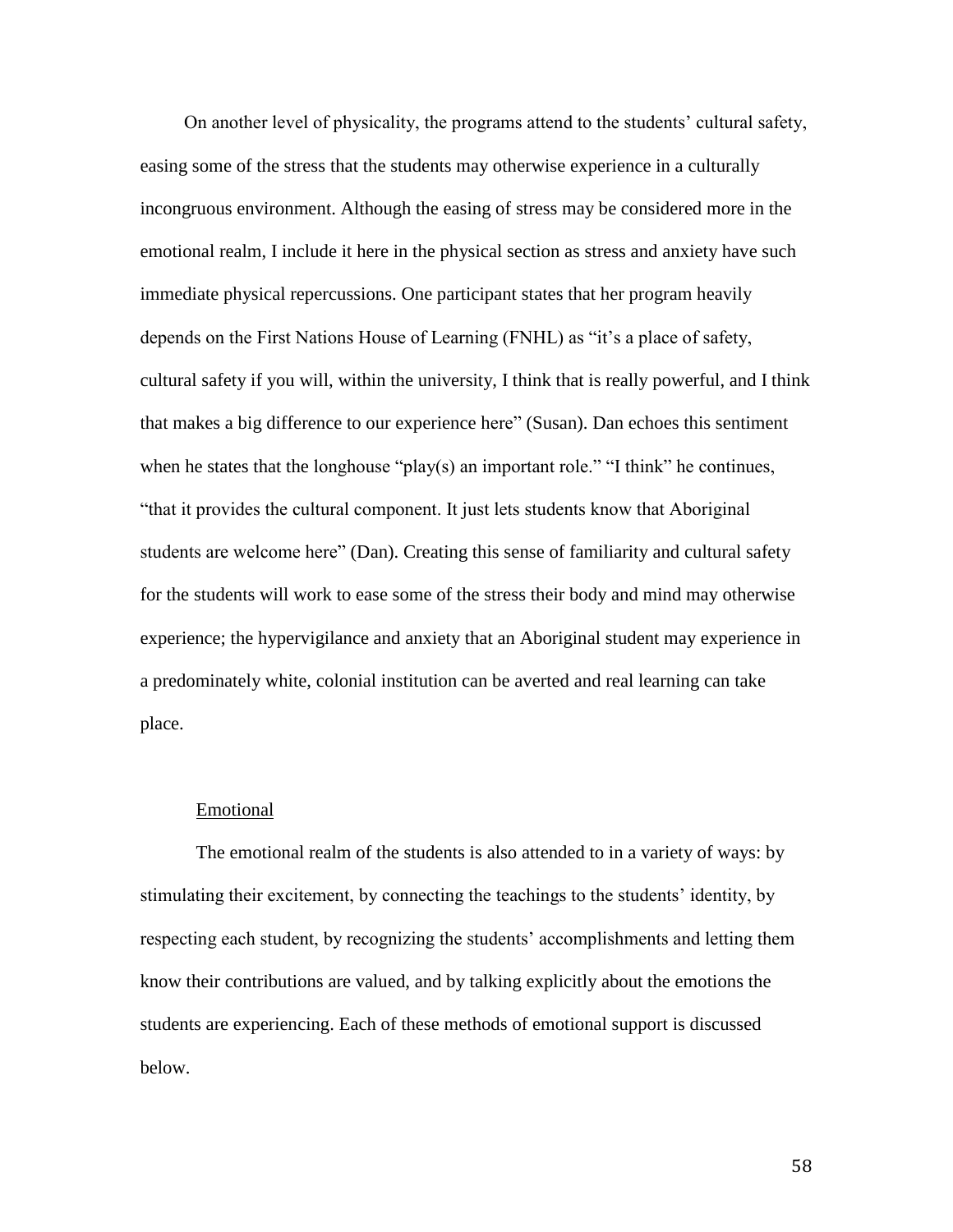As one participant said, these programs are "not just about introducing them [the students] to the maths and the sciences, but it's about getting them excited about it" (John). John's program attempts to excite the students by engaging them in high-quality, hands-on workshops, the kind of science learning that might entice students to reevaluate any preconceptions of science being boring. The visiting students, for example, get to participate in a type of science and math learning that takes the form of racing robotic cars, dropping an egg from four floors up, visiting the garden and making a salad out of harvested vegetables, and growing samples in petri dishes (Susan). In fact, when describing the reactions of the previous year's students, Susan assures that they "loved it!" The midwifery workshop stood out as being particularly exciting as afterwards many of the students said that they now wanted to become midwives (Susan).

Also stimulating the students' excitement for learning, and for the sciences and maths, is how the programs try to connect the two subjects to the students' identity. One participant, for example, said that when she teaches she emphasizes the Aboriginal contributions to maths and sciences in order to cultivate a sense of pride in the students: "it is important for the child, especially for their cultural pride … [to] see themselves reflected in the curriculum" (Sarah). She talks to the students about the "top of the line" mathematical theorizing done by the Mayans and she can see them getting proud (Sarah). Another participant reiterated this perspective: students get "really excited about math" when you "posit math as an Aboriginal thing," and talk about, for example, "the Mayans and Aztecs and [their] great mathematics" (John). Susan in fact, exclaimed that just after a one hour Aboriginal math session, her students left saying how much they all liked math now, "after one hour!" (Susan). To engage the students' interest more in his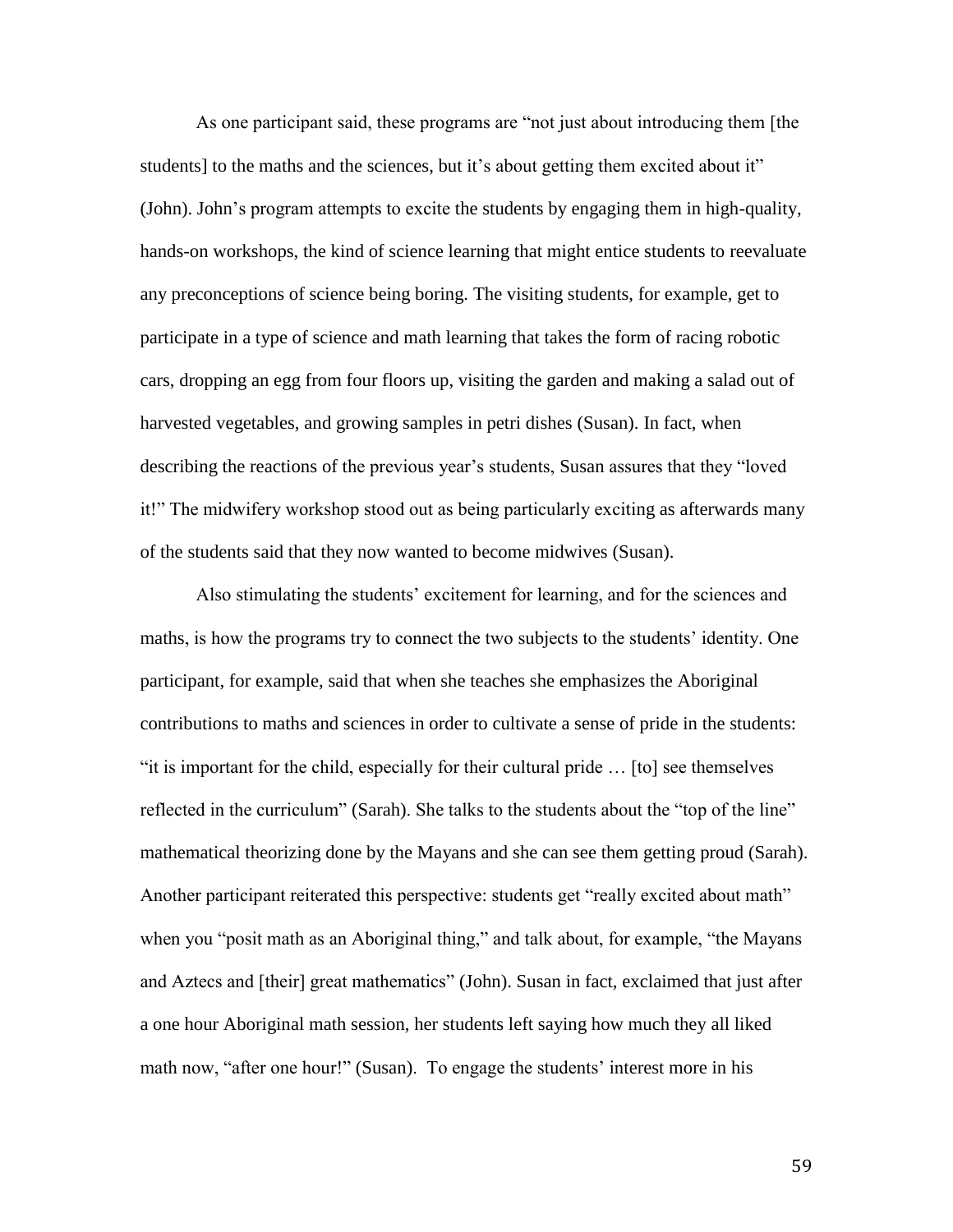workshop, Dan stated how he wants to rework his presentation this year into one that emphasizes the Aboriginal practices and advances in health care: "if we could present it in that way to Indigenous students, then I think indigenous students would be more interested" (Dan).

To additionally cultivate a sense of excitement, lessons are taught in a way that is connected to their lives: "If you connect it [the teachings] somewhere to themselves [to the students], to their self, people get excited" (John). John discussed this idea fervently, and stated that "learning has to be tied to identity before people can get into it. People have to really be able to connect. They have to see what they are learning in relationship to themselves" (John). Furthermore, John asserted, mainstream education typically neglects to make this connection to Aboriginal students' identity, and "it's a turn off, it disconnects people." Sarah said, "the Aboriginal child doesn't see himself reflected in the curriculum on a daily basis, and there is no reason for that … we should have some Aboriginal content … for all the kids to see and appreciate." Connecting the teachings to the students' lives was construed by the interviewees to be pivotal to the students' learning; once that connection is established, John said, the students become "self promoting" and they "turn on and they learn rapidly" (John). Cultivating this connection, this reconnection, to sciences and maths is one of the prominent goals of these outreach programs.

The programs also meet the students' emotional needs by showing a level of respect for them as learners. As one participant said, "I have very high expectations of these kids. I don't give them lower level math. No. For me, the books that I choose,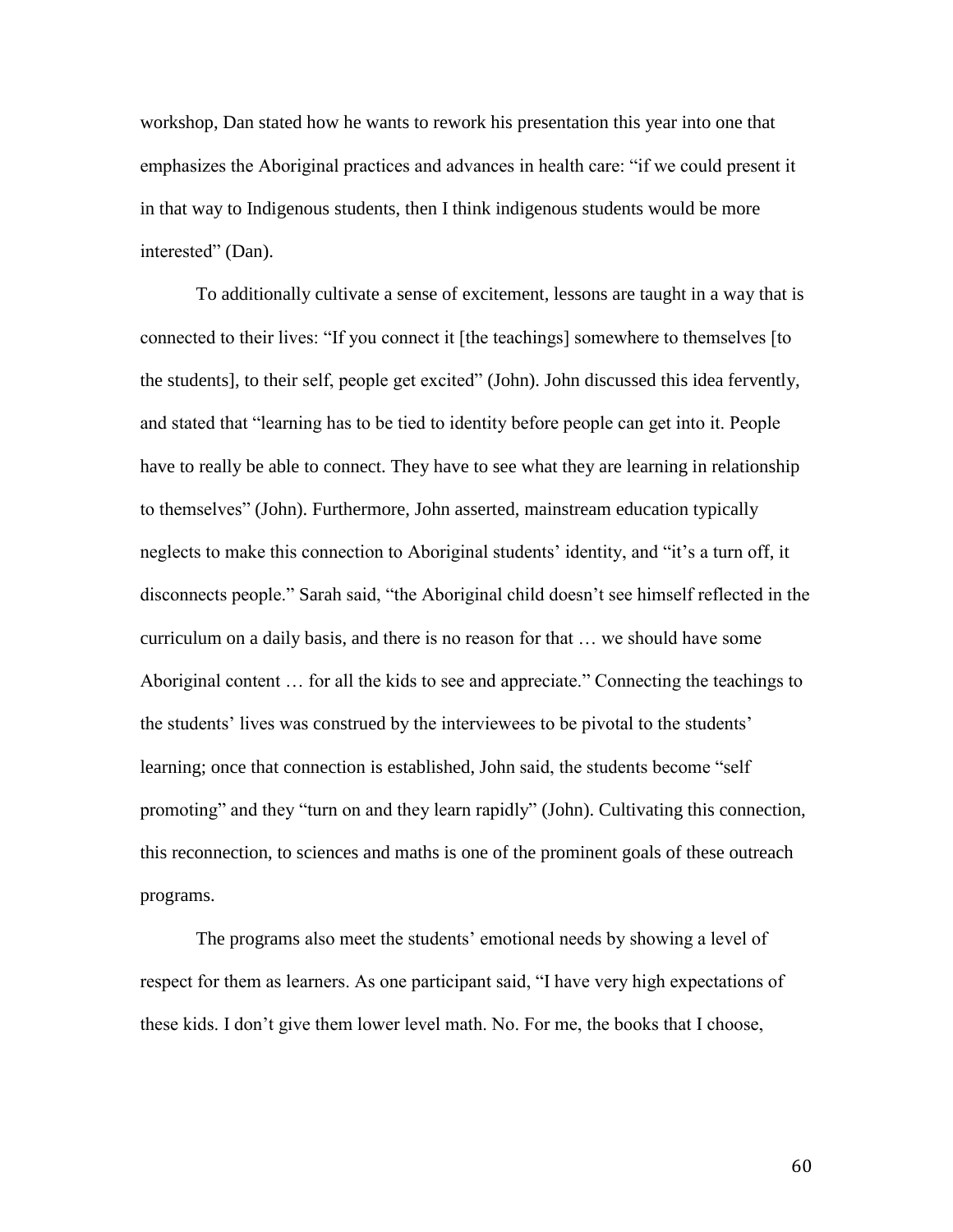everything, I expect them to perform as well as anyone else " (Sarah). She continues to

say:

you start challenging … the child until the child believes. A child can always sense if you are being paternalistic. So for me I don't say, "Oh that is great \*high patronizing voice\*" I don't use these … its like, "Hey, come on, let's see what you can do, let's see what you are made of." And they [the students] look at me like, "oh wow." Just engaging them and getting at the same level as I am, and working with them. (Sarah)

# Another participant said about respect that,

that is one of the things we always taught them to be. Even the instructors or faculty members would say "Yeah your kids are so polite. Every time we have other kids, they are chatting and chatting," but they would say that "these kids would come in and sit by the desks and not say anything and are quiet and polite and they don't make any noise, like the other high school students would." … I said that that is how we treat them. In order for them to earn respect they have to respect others first right? So I would say it impacted the high school students that way too right. (Dan)

The visiting students are treated with dignity and respect, both in terms of their learning

abilities and their person, which may be far different than the norm in many schools.

George for example, says how he "was stunned by how quickly every Aboriginal kid in

some schools are labeled learning disabled [or] learning problemed!"

Another way in which these outreach programs emotionally support the visiting Aboriginals students is by recognizing the students' accomplishments in the program and by valuing what they have to offer. One participant said "and that is the other thing I like too, [that] they actually have a grad ceremony for the students, just to honour the students for being brave enough to come to the program" (Dan). Honouring the students' accomplishments may not only stimulate feelings of pride again, but also shows the students that what they did at UBC is important. Additionally, as one participant said

about the programs' very existence, as well as their activities: they show the students, and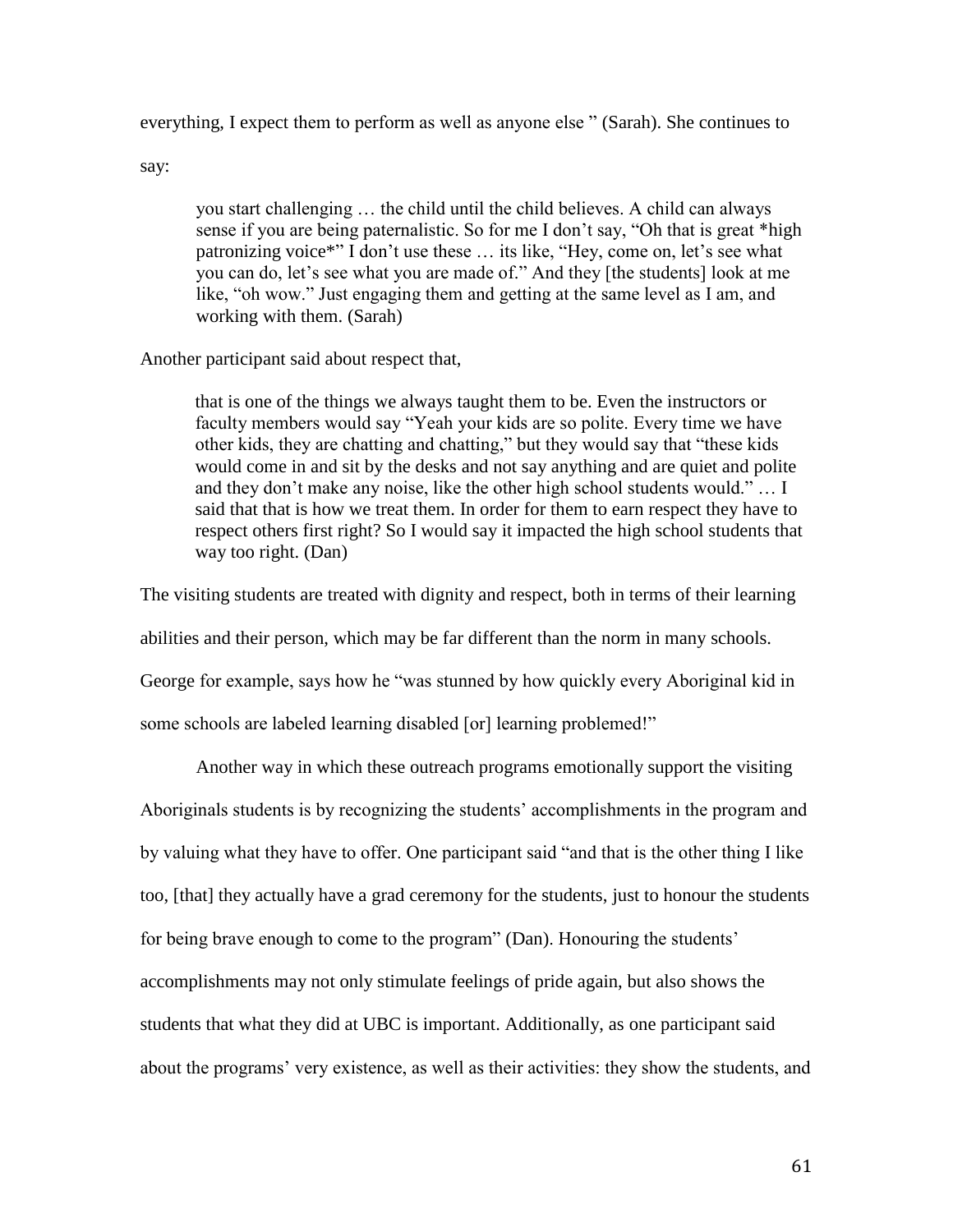the faculty, that Aboriginal students are needed and wanted here, that their contributions are valued (Susan).

Emotions are also sometimes explicitly talked about in these programs. One of the programs, for example, brought someone in to run a workshop specifically on emotions, talking about what an emotion is in general and what the students were feeling (John). In another way, emotions are often explicitly discussed in the talking circles that are included in some of the programs' agenda: "the Elder would have a closing talking circle with [the students] and sometimes she would pick an emotion and say 'who is feeling this or when have you felt this?'" (John). Additionally, in the talking circle the students "speak from their hearts" which helps them to be "really in touch with [their] emotions, where [they are] at, [their] emotional pulse if you will" (Susan).

In sum, these programs work to make UBC *feel* like a safe and welcoming place for the students. As one participant said,

we want [the students] to go away with a good successful feeling, that they can achieve, that they are welcome here at UBC, and that they could be comfortable here at UBC, and that they are supported here, that there are Aboriginal peoples here that understand, that it is a safe place. (Susan)

These programs help students to "say UBC is an OK place to be," and to help the "kids to develop a sense of safety here, wonder, excitement, [and] possibility" (Mike).

#### Intellectual

The students are stimulated intellectually by the very nature of the programs. In two of the programs included in this study, every morning and afternoon the students attend a workshop by a different department. One participant said that "workshops we go to and participate in are the mental [intellectual]" realm (Susan). These programs give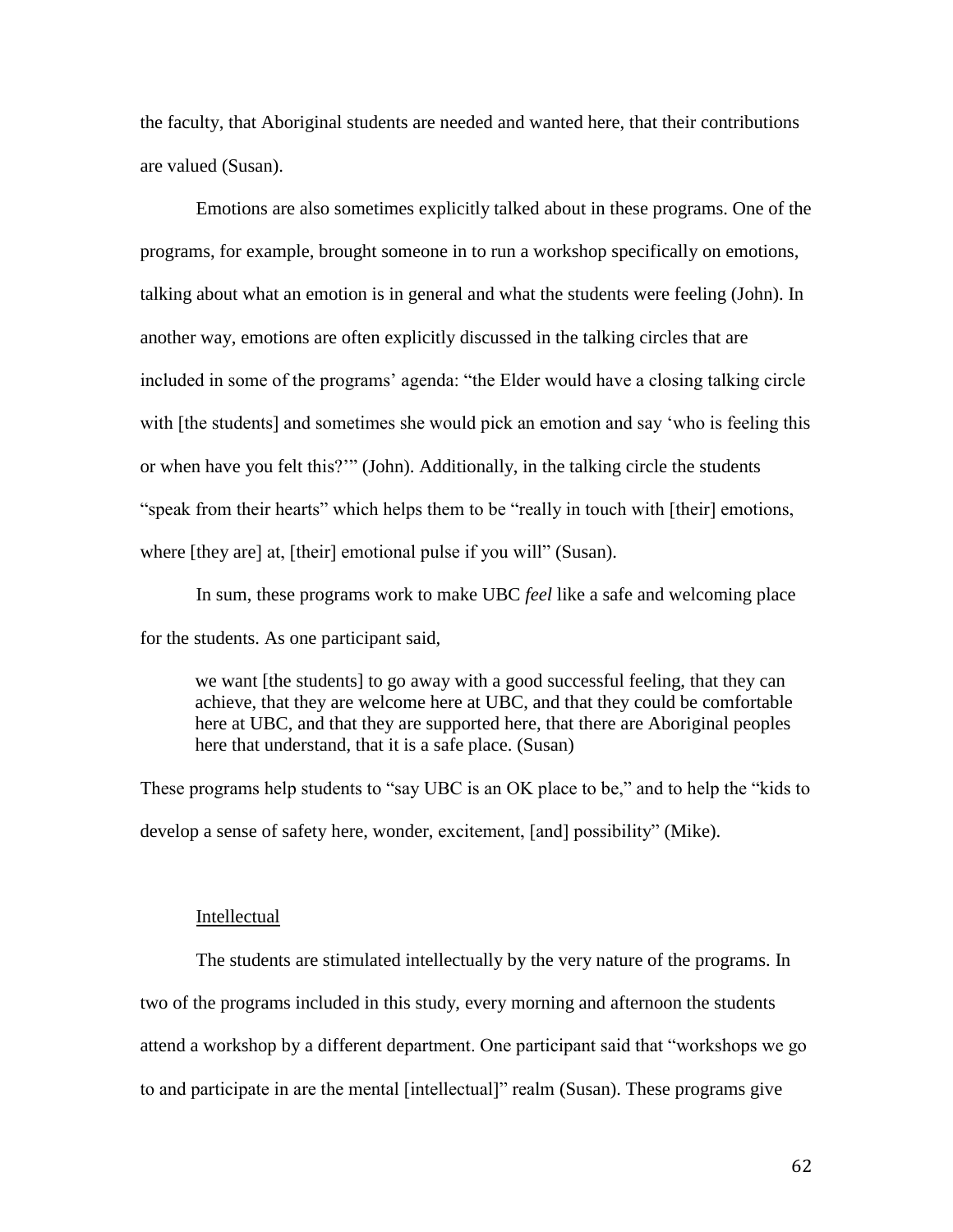students the chance to explore a variety of sciences, a chance to try on the different sciences and discover if they are something that the students are interested in pursuing further. Additionally, not only do students get a chance to learn about different sciences, but they also learn about university and post-secondary school (Mike). Susan said that her program "makes it [university] real for them. They come here and they've been to university already for a week. They have lived here like a student, we give them a taste of what it's like to be a student here."

Having these learning opportunities in the summer also attempts to address the June to September learning gap that, one participant says, disproportionately affects Aboriginal students: "[Program-name] is aimed at making a dent in the huge gap, summer gap, which impacts Aboriginal kids more than it does most other groups" (Ryan). He continues to say that Aboriginal students are more likely to come from a low socioeconomic status, which correlates with lower access to summer camps or summer sports, both of which offer varied learning opportunities. Most of "our kids," Ryan states, are "not learning anything new" from June to September, which he admits is "not true across the board, but it's a class thing" (Ryan). As two of the outreach programs explicitly target low-income students, they are offering students some learning opportunities that more affluent families might take for granted.

#### Spiritual

The spiritual needs of the students are attended to more infrequently and sporadically than their physical, emotional, and intellectual needs. In fact, only one program mentioned its inclusion, and they have done it through the presence of an Elder,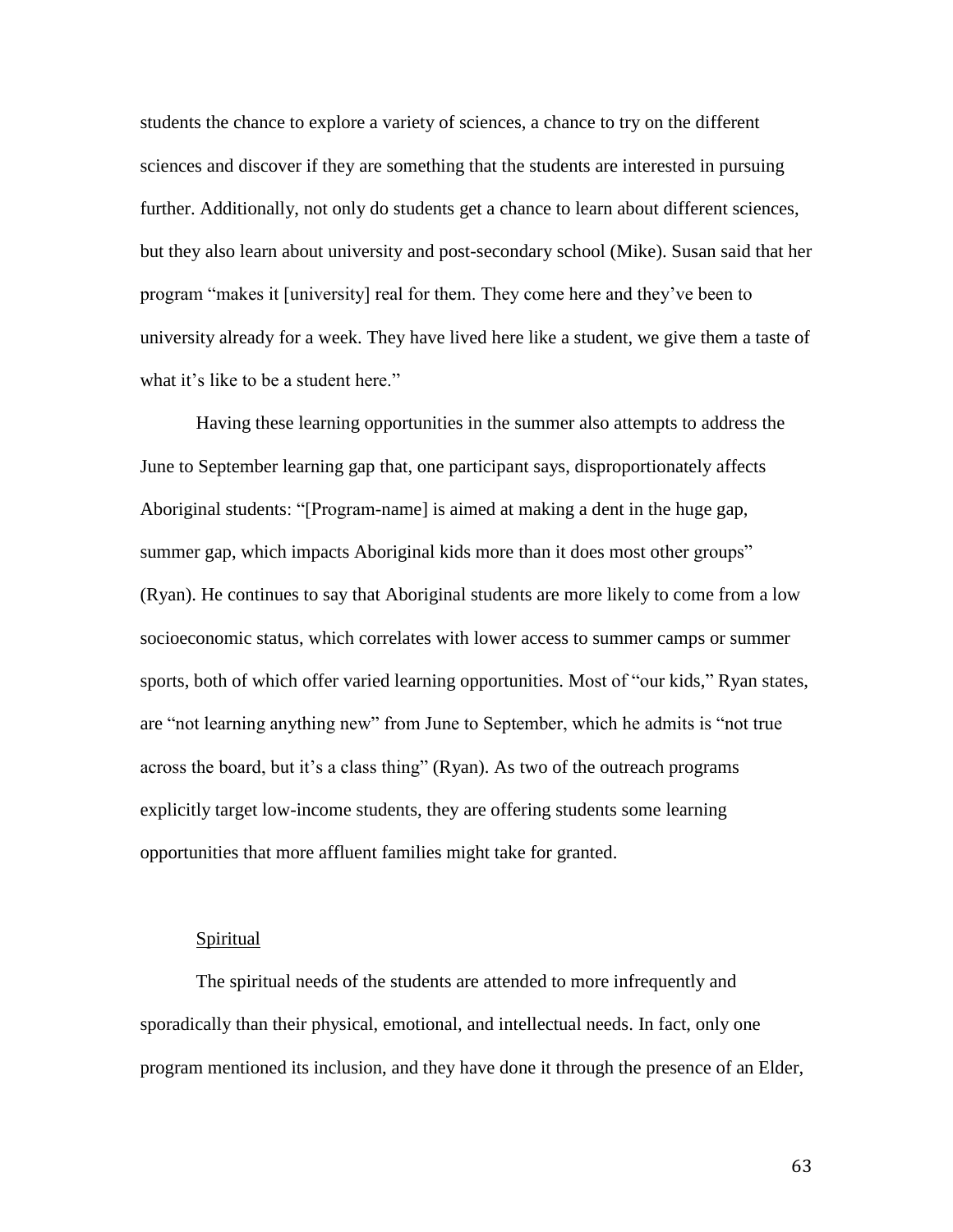and through the prayers and discussions the students partake in with the Elder (Susan). The Elder, for example, might explicitly "talk about spiritual principles and being a spiritual person" and bring the students' attention into that line of focus (John). Other ways this program works in the spiritual realm is by visiting the sweathouse area, talking about ceremonies, and smudging the spaces in which students spend a lot of time in order to "help with the transition here [to UBC], on a spiritual level" (John; Susan).

#### **The institution**

The second level of the outreach programs' operations is centered on the institution and institutional change. UBC was constructed by the interviewees to be "a bastion of colonialism" (John), "a bit behind the times" (John), and have classes that can be a little "heavy handed" and "lack sensitivity" (Susan). UBC was also, however, said to be "much better than it was 20 years ago," but "other institutions are [still] ahead of UBC in terms of their Indigenous awareness" (John). When asked if he thought his outreach program helped to elicit some of UBC's changes over the years, John responded with, "I do, absolutely." He continued to say that one person in particular at UBC has been "real[ly] responsible for the change"; "she has been here a long time, and she has *quietly* and *consistently* and *steadily* worked for changes, and to *make people aware* and she does it in a very *kind* and *beautiful fashion*" (John). Like this one person that John highlighted, I believe the outreach programs facilitate systematic change in a quiet, persistent, educative, and kind way. Just as I discussed the student-focused level in wholistic terms, I will also discuss the institutional level in wholistic terms, elucidating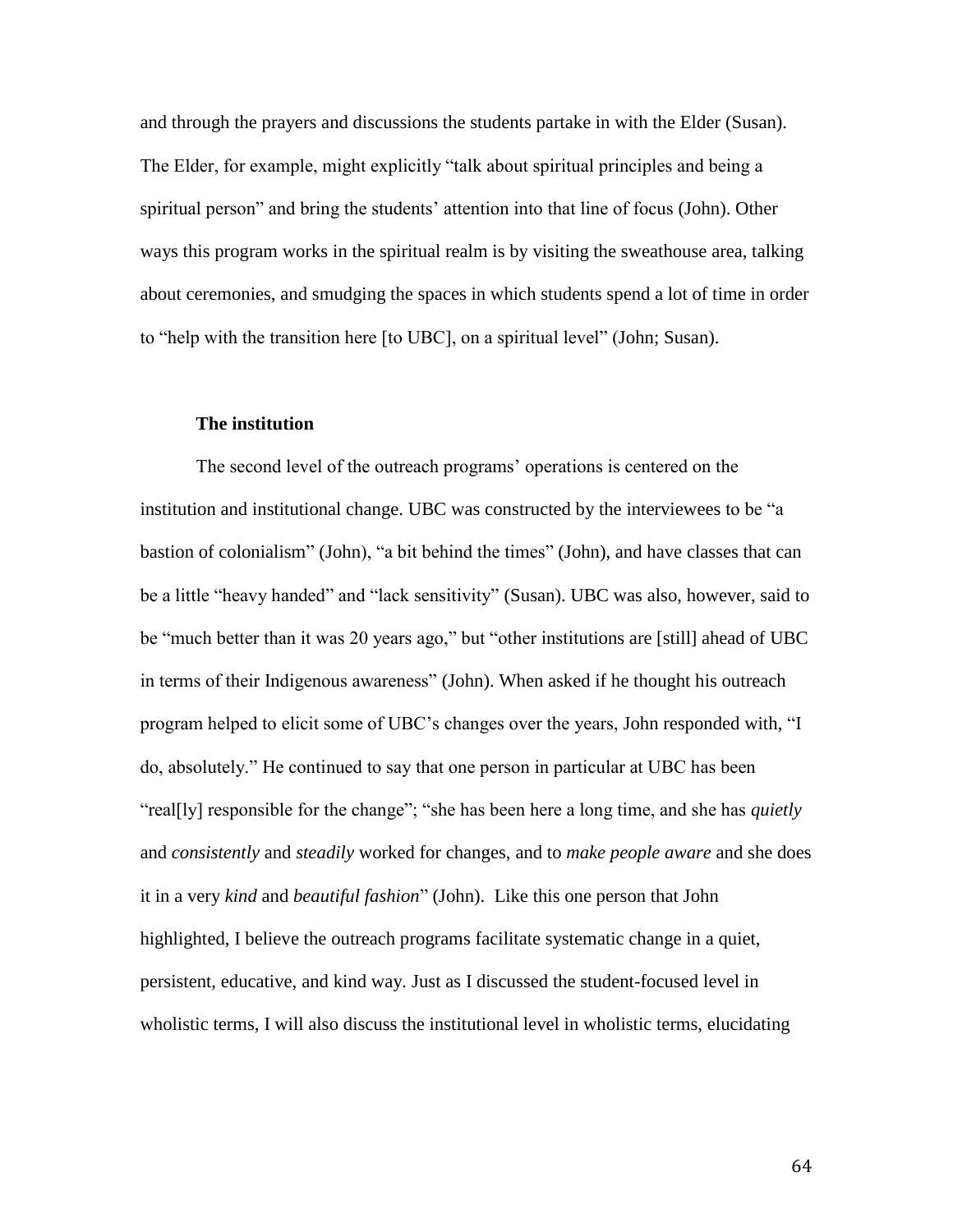how these outreach programs work to change the institution physically, emotionally, intellectually, and spiritually.

## **Physically**

On a physical level, these programs bring Aboriginal students to UBC and to a variety of different faculties and departments. For a couple of weeks each summer, a number of different UBC staff and faculty interact with Aboriginal students, therefore their personhoods cannot be ignored or their needs sloughed off to be met another day, or like George stated, be made out to be someone else's responsibility. Everyone with whom the visiting Aboriginal students interact, align the notion of more Aboriginal students being present at UBC; Aboriginal students become more visible and their presence becomes more standard. Not only do these programs change the physical composition of UBC for a couple of weeks, but they also send the message that Aboriginal students are wanted here, now and in the future: as one participant said, these programs also "send a powerful message [to both students and faculty] that *we want* Aboriginal students *here*" [Susan]. These programs work on "creating space for these kids, and developing a sense of place. Not just for the kids that we are bringing in, but for the university itself" (Ryan).

## **Emotionally**

Ryan states that one of the effects of these programs is that the faculty and student volunteers get to "rub shoulders with the kids" (Ryan), an event from which I believe an emotional reaction and connection will be evoked. Ryan continues to say that, the faculty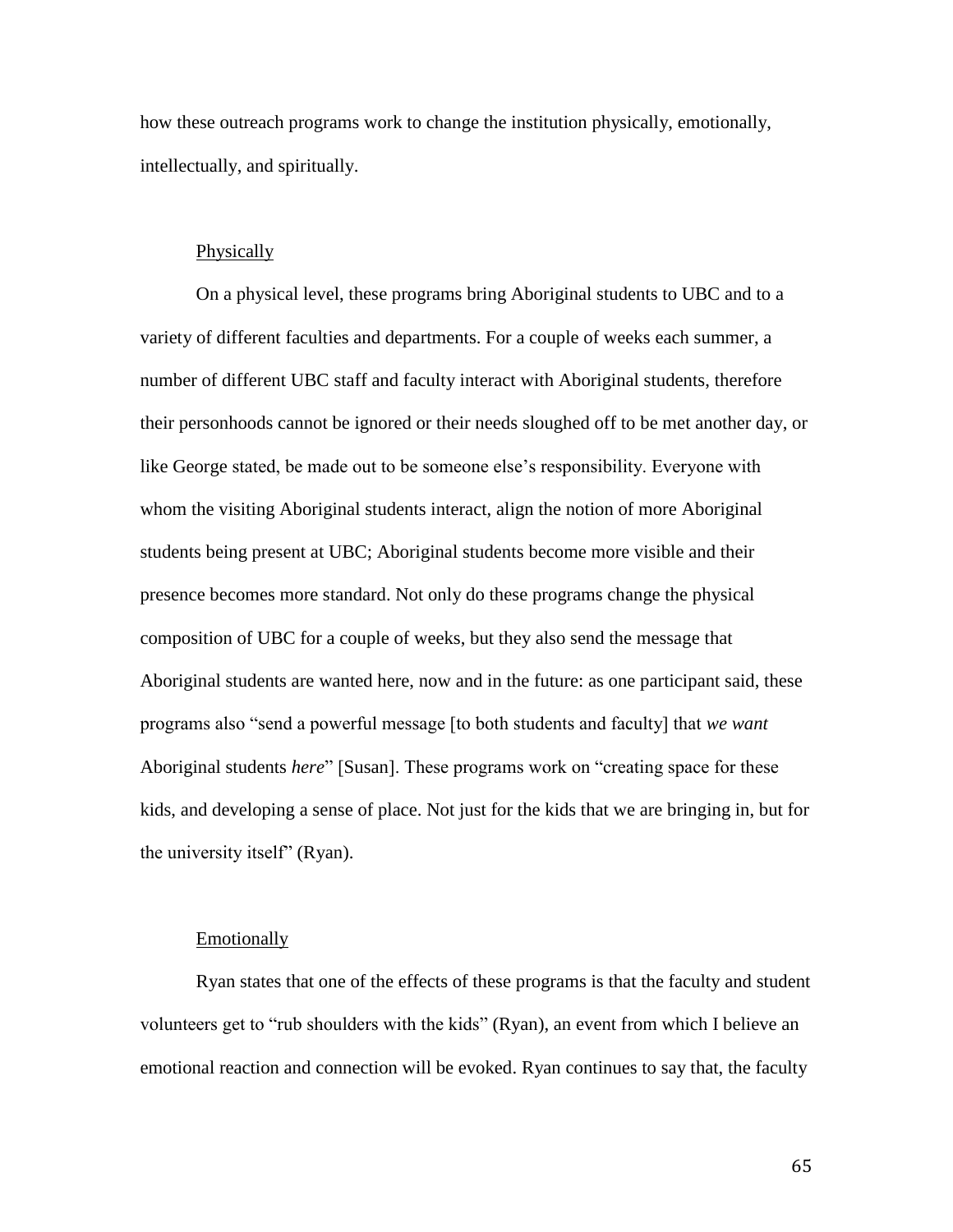volunteers "get to work with kids that share their interests in science and become a big part in helping [to] foster that interest in these kids. The bottom line, [is that] this interaction changes our faculty, staff and students … ." Mike states that the visiting Aboriginal students get to build relationships with program volunteers, and reciprocally, therefore, the departmental volunteers also get to build relationships with the outreach students. The visiting outreach students, as John said "are wonderful students, they are good kids, they are always very moving, [and] they each have their [own] story." By "rubbing shoulders" with the visiting Aboriginal students, the departmental volunteers - "the future profs and the future administrators in universities and its business" as Ryan calls them - have the chance of getting to know the students as wonderful, be moved by them, and get to know their stories; the volunteers get a chance to become emotionally connected to both the individual students and to the larger issue of providing better educational opportunities for Aboriginal students.

As the departmental volunteers develop an emotional connection to the visiting Aboriginal students and to the larger objective, the issue may grow "close(er) to their heart," which as Mike states, is why he is involved with his program at all, why he says "whatever I can do, I'll do basically." Recall that one of the reasons for these programs existing in the first place is because one dedicated person cared enough about the issue to go through the struggle of creating the program. Thus, if more people have this "issue closer to their heart," they may be more inclined to get involved, to, like Mike, change their typical academic answer from "no, I don't have time," to "yes, what is the next step." As George said, when you learn about the issue you get attached to it and you start "casting about for things to do NOW." You can get "drawn up by a sense of urgency …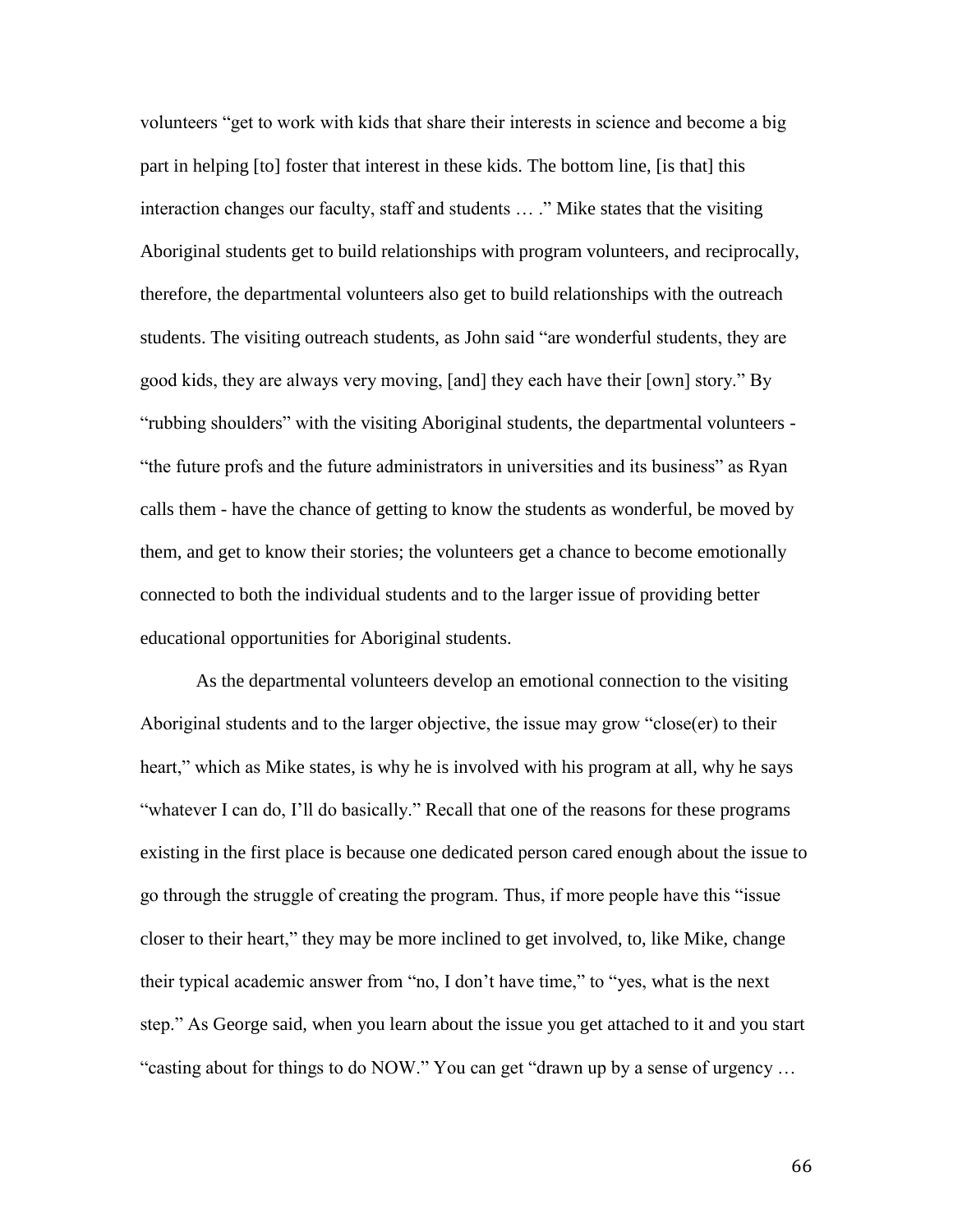[when] you know what the situation is, you know how bad it is" (George)<sup>7</sup>. Becoming emotionally connected to the issue changes the institution in the sense that more people may be compelled to get more involved, or continue to work towards the larger goal.

### Intellectually

l

Intellectually these programs give the volunteers a chance to interact with Aboriginal students, and therefore learn about them and their lives, potentially helping to dispel any preconceived stereotypes or misconceptions. Aboriginal students are made real for the program volunteers, just as reciprocally, UBC is made real for the Aboriginal students. As one participant said, we want the staff, faculty and student volunteers to see that "there isn't a lot to choose from, [between] them [the Aboriginal students] or other kids. We want to colonize their [the staff, faculty and student volunteers] minds and worldview with this idea that they can now include Aboriginal people as potential colleagues" (Ryan).

Not only will these programs help to destabilize stereotypes, but they will also help people build the right conceptualizations. As George said about his involvement, "I know myself when I do these things I tend to struggle a lot because I'm just completely learning as I'm going." He continues to say "It is a constant learning thing, and figuring out how to enter situations in a respectful way … You can't just go and say 'Here I am!' You have to be invited, and have things to offer" (George). In addition to learning about respect, Particiapnt-4 said that he has also been able to gain a *real* sense of the issue: "it has been very instructive for me to have spent as much time as I have with Elders and

<sup>&</sup>lt;sup>7</sup> He cautions though that even though you are compelled to do something now, you need to be thoughtful and careful, and think in the long term.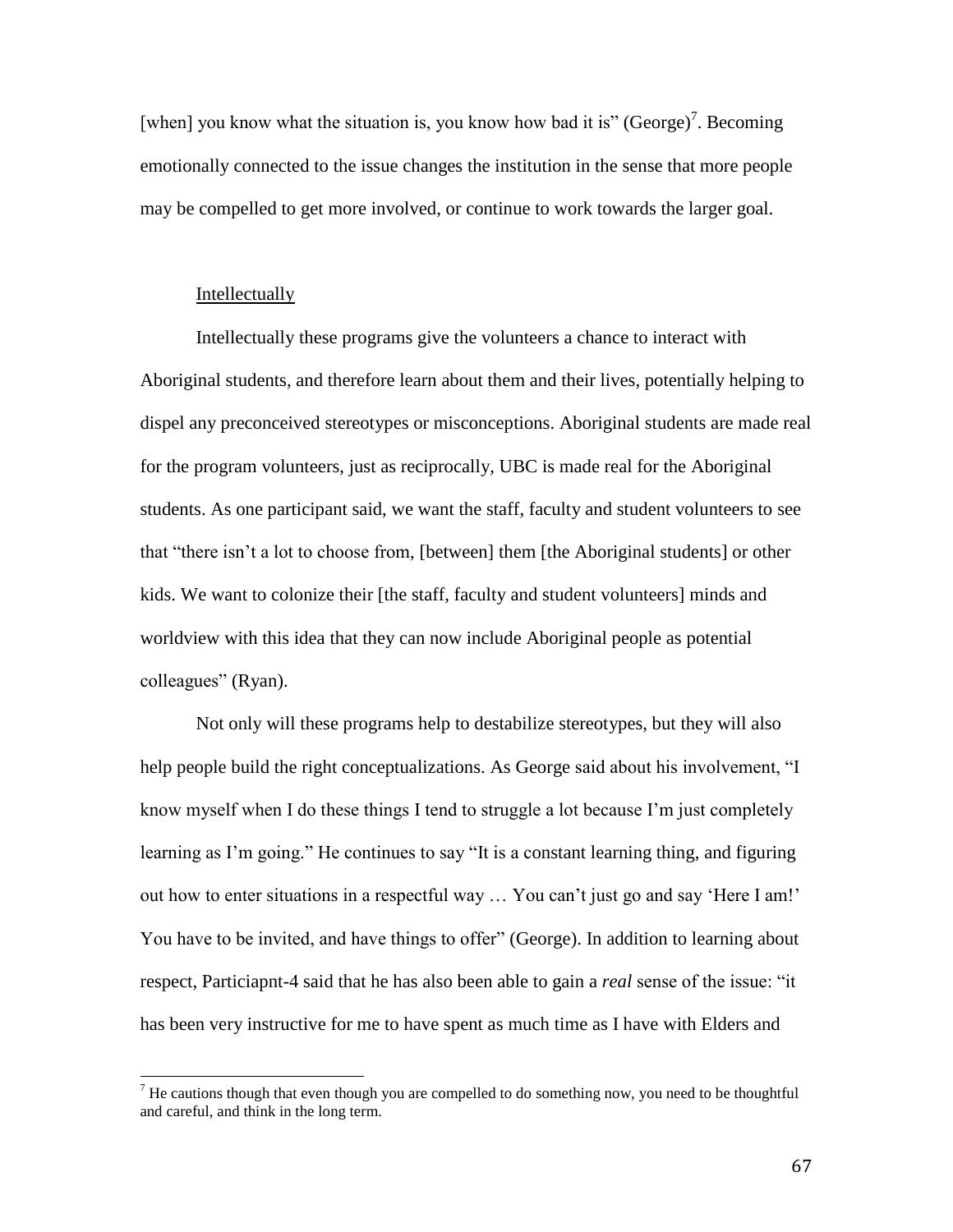teachers who teach at reserve schools to get a sense of the breadth of these issues" (George). Building the right conceptualization will be the result of repeated involvement, but as the programs run every year and include the same departments and perhaps the same volunteers, this long-term learning becomes plausible.

## Spiritually

None of the interviewees discussed how these outreach programs work to change the institution on a spiritual level. All of the spiritual-related experiences that the kids have in the programs are private. The only way UBC is challenged spiritually is by being affiliated with programs that host ceremonies and/or spiritually infused events and discussions.

# **Both the student and institution focused levels are couched within a network of partners**

The interviewees included in this study talked about their respective programs in terms of a larger network of programs, all working towards the larger goal of social justice for Aboriginal peoples and communities. One participant said, "The problem is huge and one person ... you can make a difference as an individual, but the important thing is to really create teams and to create the connections [that will] really put things, instruments, in place that will stay" (Sarah). She continued to say that, "[her subject area] is just one problem right? There are all these health issues and all these other things, that is why you need a team." Furthermore, when you do work in teams, as discussed by Mike, no one resource gets exhausted. The adage, "many hands make for light work,"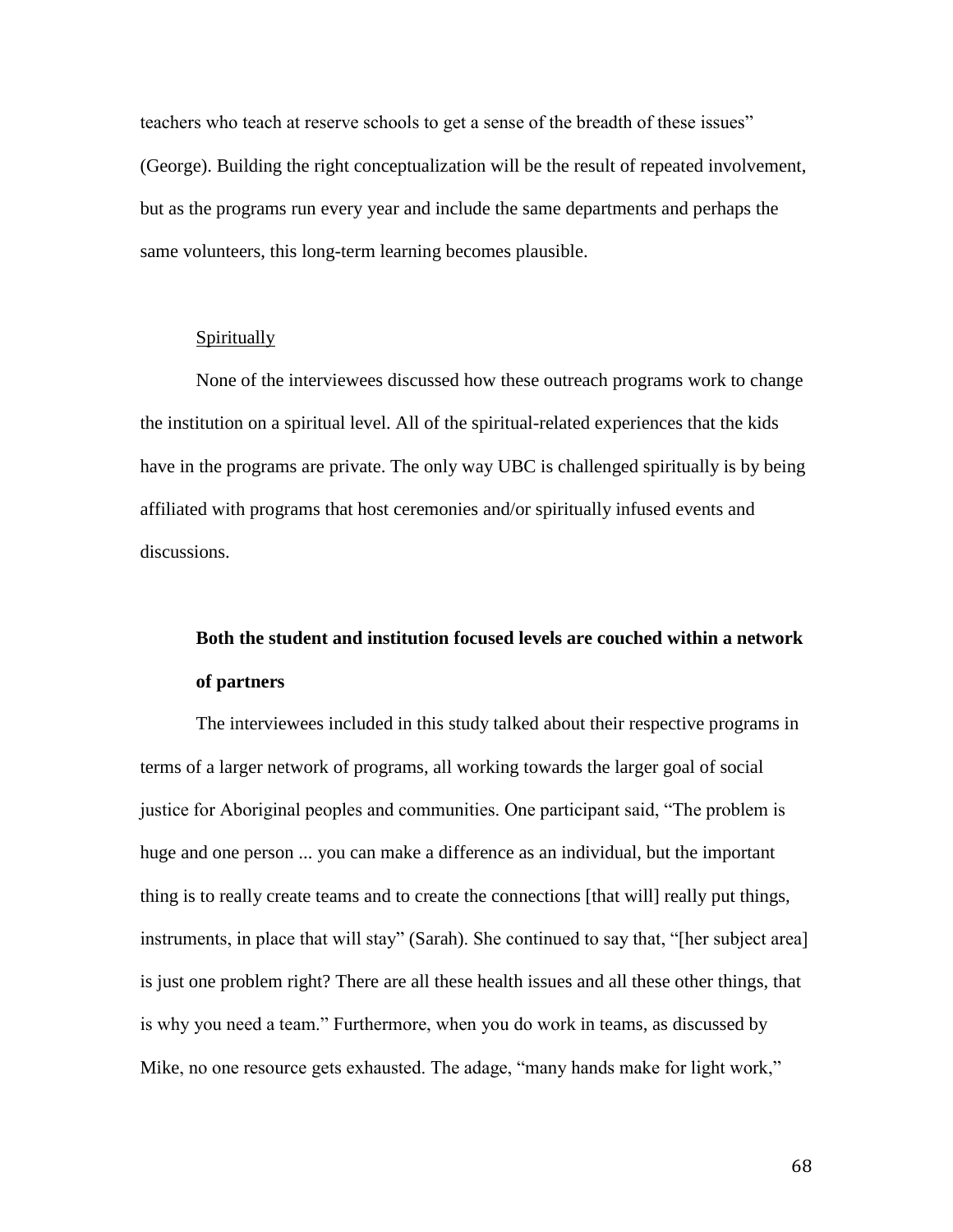seems to apply here. Yes there is a core group of people who work very hard to make these programs run, but for those programs that rely on a series of departmental workshops, the departmental volunteers do not get drained as they are only asked to provide a few hours of workshop time a year.

Regarding this network and team approach to outreach programming, George said, "so much of this is grassroots/small projects [which] will never be centrally coordinated, and I'm not sure that it [central coordination] is desirable as well." Two prominent reasons for needing more smaller, partner programs were made prominent in the interviews: 1) more programs result in a larger scope, and 2) more programs can better serve the diversity of Aboriginal students.

#### More programs result in a larger scope

During the interviews a number of ideas for new programs arose  $-e.g.$  one where UBC faculty went to the reserve to work with the students, one where UBC would host enrichment high school classes for high achieving Aboriginal students, or one where the graduates of previous outreach programs could become the counselors/mentors for the incoming outreach students – but the goals of these new desired programs were seen to fall outside the scope of the existing programs; another outreach contingent was deemed necessary to take on these goals. As Ryan stated about his program, "our little corporate model doesn't lend itself to [the incorporation of a new branch of programming]." He continued to say that he was good at delivering his program, but "we need to figure out who can come in and do the other stuff. It almost has to be another unit" (Ryan). The hiring of more staff in the one program would not help as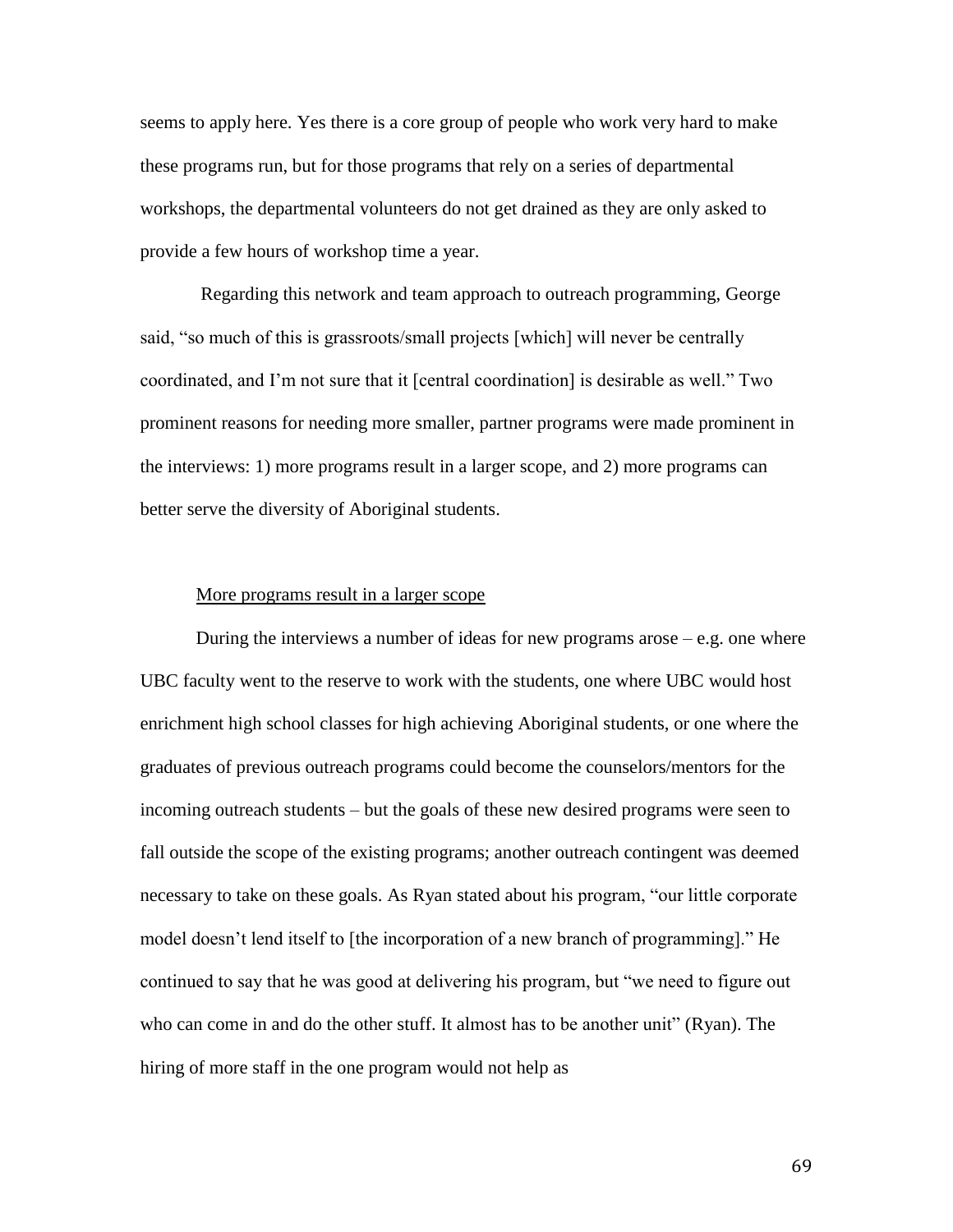they would get swallowed up in the mechanism of creating something for [the program's current scope]. You can't bring someone in because as soon as you bring someone in, maybe  $X$  of their job is to work with the other [new] kids, [but] they [will eventually] get consumed by the stuff for [the current students]. (Ryan)

It is as if the programs' established goals are seen to act as a centripetal force for new programming; establishing a new additional direction within an existing program, may be more difficult than to create a whole separate one as one would always have to be battling the gravitational pull of the existing goals.

Having a network of separate but connected programs not only bypasses the centripetal force conundrum, but involving more partner programs widens the scope of available resources and expertise. George, for example exclaimed how ideal one of his partnerships was because the partner organization allowed him to go beyond the walls of UBC, a place where he would not otherwise be able to go (George). His partnerships not only allow him to reach students outside of UBC, but it also allowed for their outreach work to incorporate more than just the expertise of UBC staff and faculty. Additionally, regarding program implementation skills, as Ryan said, "It is really hard to get someone who is really good at running a camp that is also good at running a career counseling group." Utilizing and appreciating partnerships, instead of wanting to maintain control or a monopoly allows the programs to provide a broad scope of programming. One of the programs, in-fact, hopes to create a resource package which outlines their lessons-learned and curricula so that others who wish to start their own program will have a jumping off point (Ryan; Mike).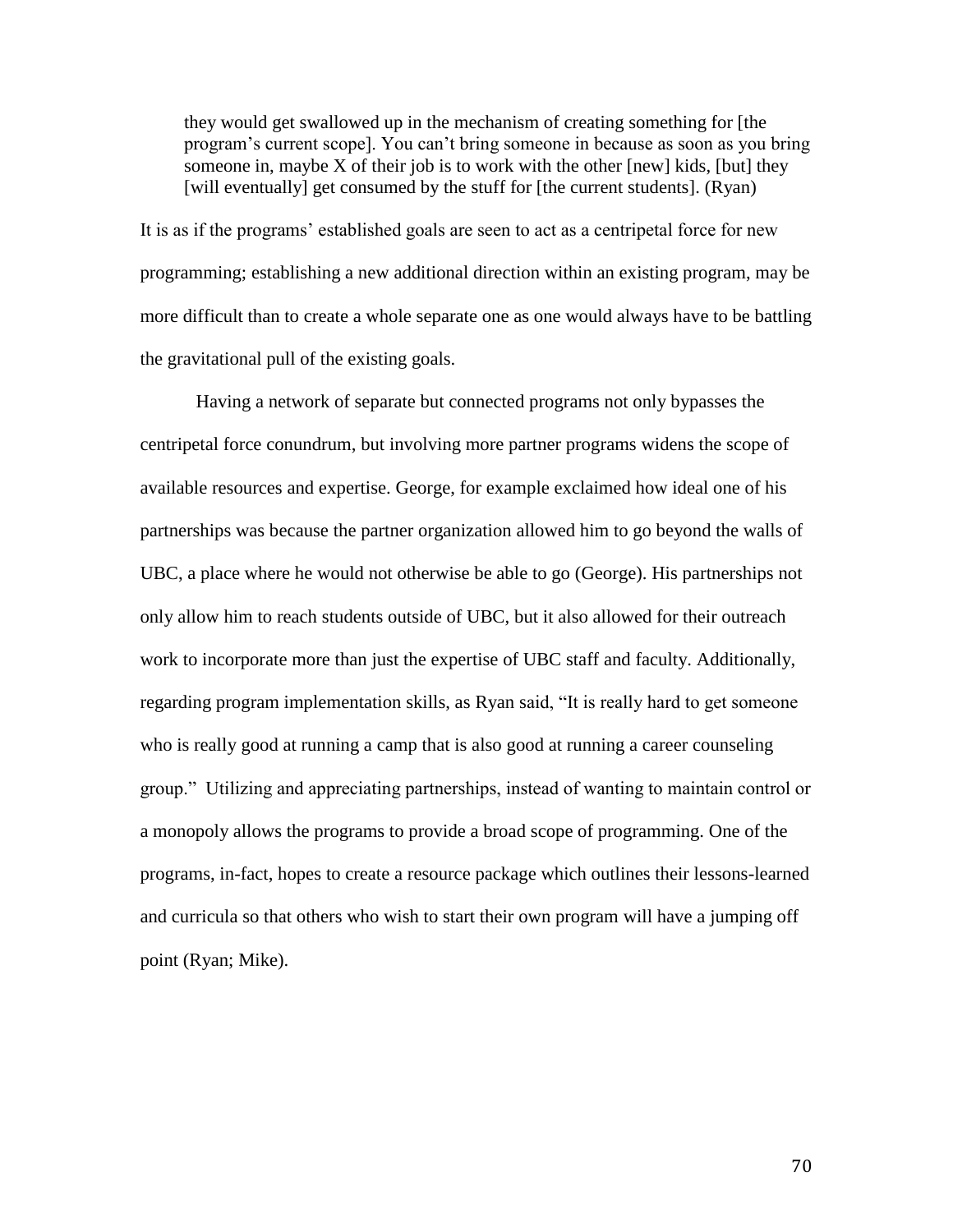#### More programs are better able to serve the diversity of Aboriginal students

The Aboriginal population is diverse and you cannot expect to create one Aboriginal program and have it apply to all Aboriginal students. Having different programs serve different dimensions of Aboriginality better ensures that the diversity of Aboriginal people gets served. One participant said, when trying to figure out the logistics of having one program for both province-wide Aboriginal students and innercity Vancouver Aboriginal students, that it would be too problematic and it was more pragmatic to offer two separate programs, each specializing the needs and experiences of a single population (Susan; Ryan). With a network of partner programs a multitude of Aboriginal students can have access to these camps, such as: high achieving, low achieving, status, non-status, urban, rural, on-reserve, off-reserve, and everything inbetween.

#### **Summary**

The outreach programs' operating philosophies are best understood in wholistic terms on two different levels. The programs operate at the level of the student by supporting their physical, emotional, intellectual and spiritual needs. Similarly, the programs work to make more room for Aboriginal students at UBC by the acting on the faculty, staff, and graduate student volunteers in physical, emotional, and intellectual ways. Both levels of operation however, are couched within a larger network of partner programs so that a larger scope of issues gets addressed and the diversity of Aboriginal students are served.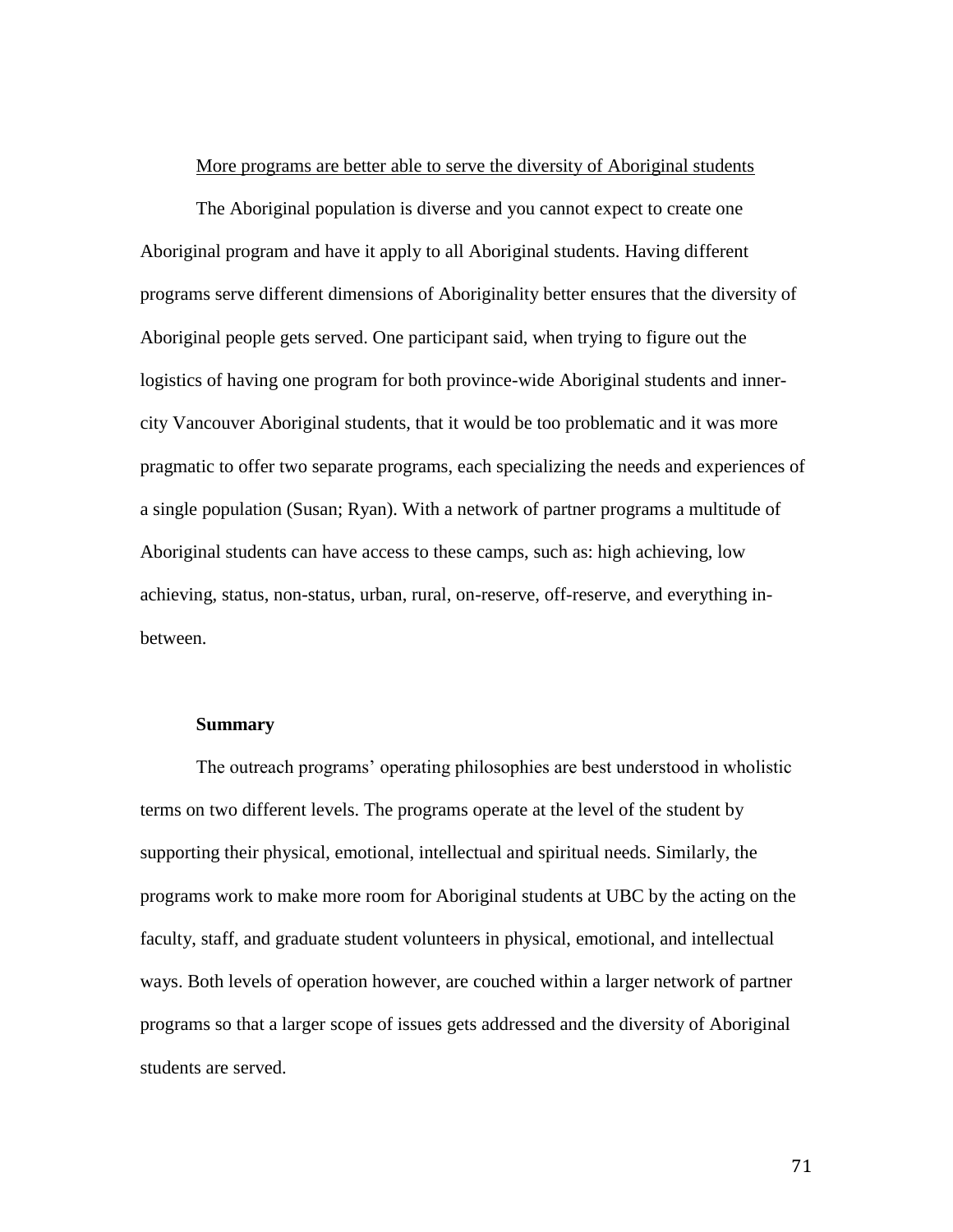# **Research Question #3: What are the perceived benefits and drawbacks of these programs, in terms of both the students and the university?**

There are a variety of perceived benefits and drawbacks to these outreach programs that were talked about by the interviewees. I will discuss them in four sections: benefits for the students, drawbacks for the students, benefits for the institution, and drawbacks for the institution. All four categories are only talked about in terms of *perceived* benefits and drawbacks as no actual evaluation of any of the programs has been conducted.

## **Benefits for the students**

The programs are perceived to be beneficial for the students along a variety of dimensions. The programs 1) motivate the students, 2) excite the students about learning, 3) provide the students with the opportunity to develop a network of supportive friends, 4) allow the students to experience a variety of successes, and 5) get the students used to university.

Motivating the students happens when the visiting Aboriginal students see possibilities for themselves, particularly with regards to interacting with current Aboriginal university students. As one participant said, "the kids can see that they [the university Aboriginal students] made it and they [the visiting k-12 Aboriginal students] can too" (Susan). When one cohort of students talked with an Aboriginal person in the faculty of medicine, for example, they responded with "wow there is an Aboriginal person working in the faculty of medicine?!" To this the kids were met with the response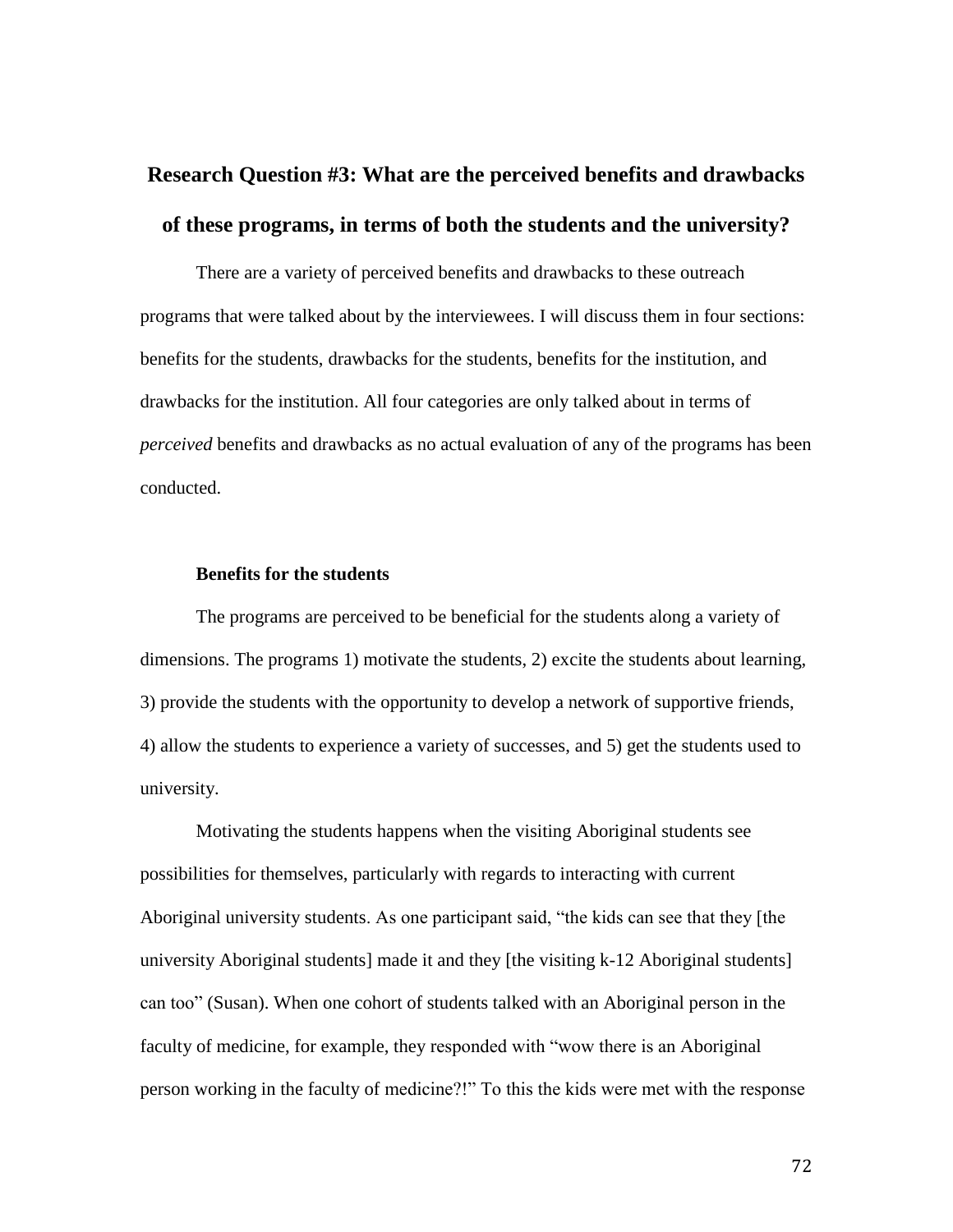of "well you can do anything you want right?" (Dan). These programs help the students say "Hey! I can do this" (Mike).

Excite the students about learning was referenced through several anecdotes regarding how students became excited learners. For example, when one student returned home after his completion of the outreach program, his mother called the program's administrator in utter shock because her son was "doing his homework, and was really excited about finishing school and going to college and university" (Dan). Other students became "excited about math" after having it posited as an Aboriginal thing (John). One interviewee said that "Many of the students said that they never thought they liked math before, but now they do" (Susan). These programs hope to develop a sense of "wonder, excitement, possibility" in the students (Mike).

With regards to developing a network of supportive friends, Mike said that "there are connections born when the kids get together that may help them go places." The friendships that develop between the students can be quite strong, for as Susan said, by the end of the program "most everyone is crying [because] they don't want to leave their friends." One former participant that Susan ran into, in fact said how she kept in touch with one of her friends from her particular cohort, and how they both became nurses together (Susan).

Experiencing a variety of successes is also one of the beneficial aspects of the outreach programs. Susan states that she hopes her students "go away with a good successful feeling, that they can achieve." They get to experience different success, such as in one workshop where all the students did some calculations and "were all successful and brilliant, and it was so great." Additionally, as Dan mentioned, each student gets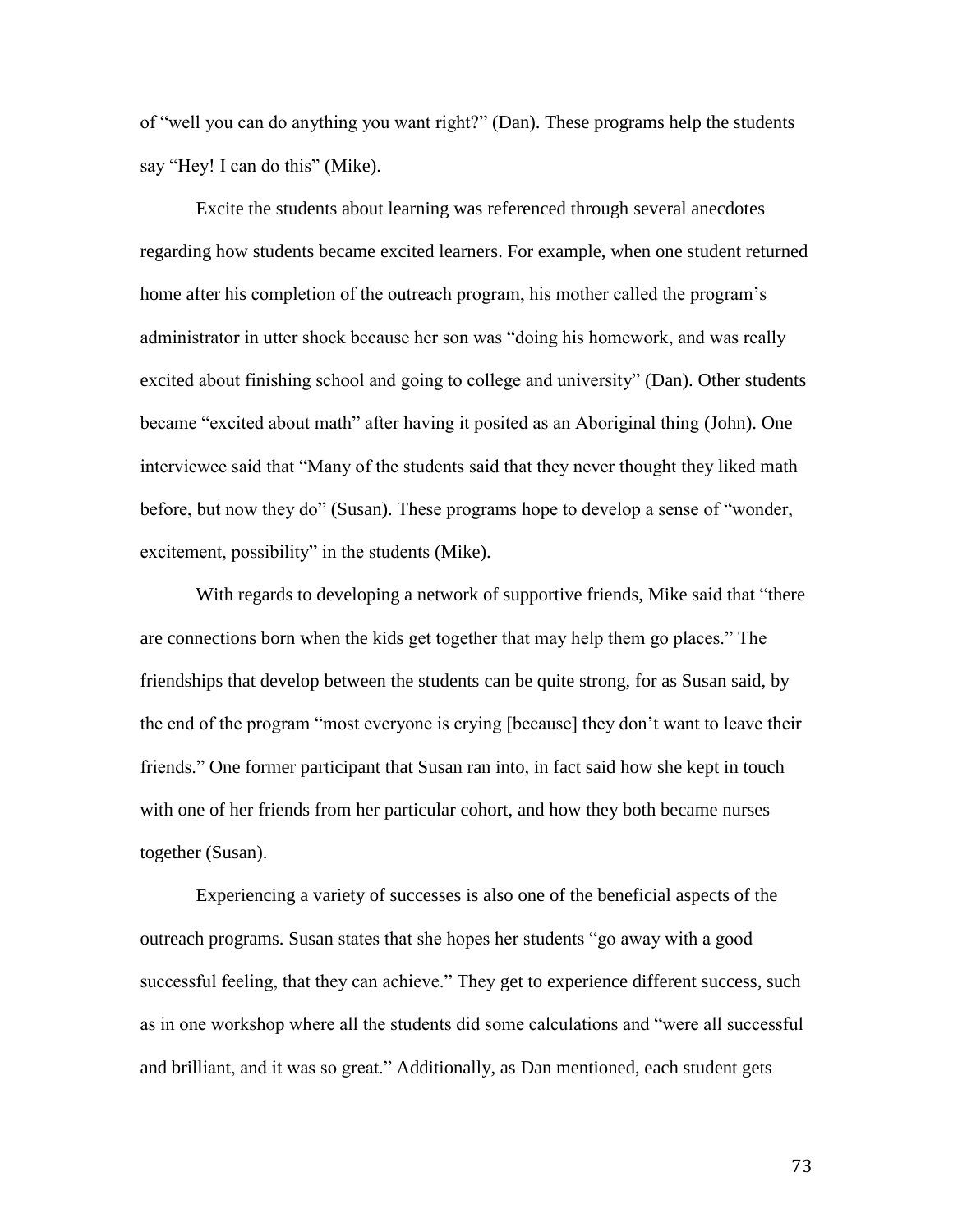honoured for their success during a graduation ceremony, marking the accomplishments of each student.

Helping the visiting students to become familiar with university was referenced in terms of outreach students being able to say that "they've been to university already for a week." Susan continues to say that "they have lived here like a student, we give them a taste of what it's like to be a student here;" it gives them a head start (Susan). As Dan states this familiarity may lower their apprehension about going to university. "When I first came here," Dan states, "I was very apprehensive [about] coming to a university. I thought this university was a city of its own. I never thought universities would be that big" and now, the visiting outreach students get to come here and experience it first hand, lowering their future apprehension.

#### **Drawbacks for the students**

The interviewees did not mention many drawbacks for the students. One participant, however, did say "that it might be hard to hear, but in some way" these programs could be "assimilating our students" (Dan). He said that his particular faculty, really promulgates a "culture of its own," one which says that students should not "bring [their] cultural beliefs into the program ... students [are instead] forced to learn, to be part of [the faculty's] culture. So that is where the comment about assimilation comes into it" (Dan). Similarly, the same participant said that "racism is still here, racism and discrimination and ignorance about our culture" (Dan). "We need to be frank with them [the students] about it," he continues, we need to say to them that "if you want to go to university or college" you have to know that "racism is well and alive out there" (Dan).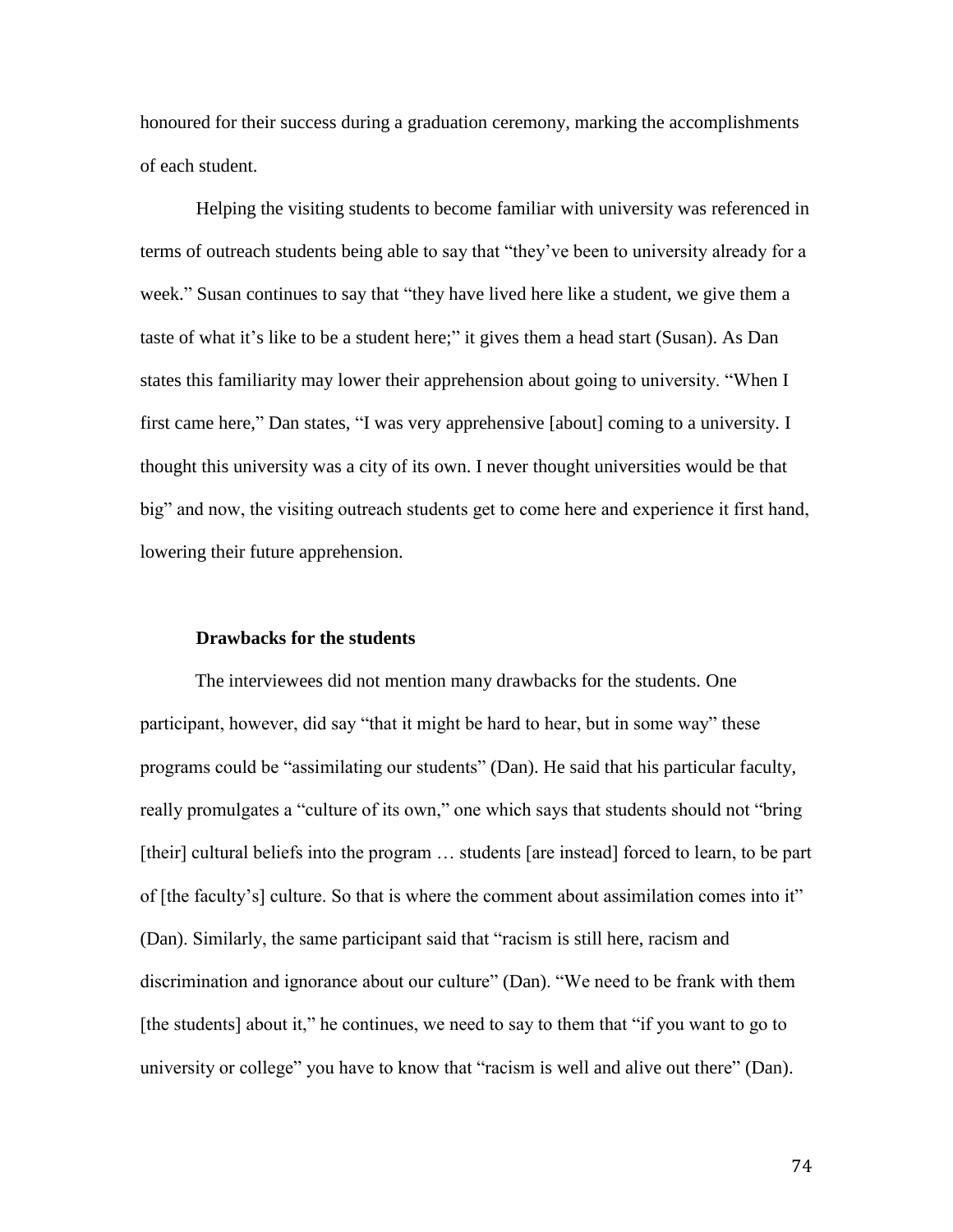Dan does this in a variety of his workshops in order to help the students prepare for the discrimination they may experience at UBC. Students sometimes ask him how he deals with it, and he says "I just feel sorry for the people, when they think that way" (Dan). Introducing and encouraging students to be open to a program and/or institution where racism is alive and well, and where assimilative practices exist can have serious consequences for the students.

### **Benefits for the institution**

These programs benefit UBC in the sense that they can "put UBC on the map with the other universities" (Dan). UBC, for example, Dan stated was "one of the first universities in Canada that had something like [his respective program]" (Dan). These programs enable UBC to say that they are supporting innovative programming not just for university level Aboriginal students, but also for Aboriginal students in the K-12 system; this is good PR for UBC.

Additionally, recall that one of the overarching reasons for the programs' existence in the first place is to boost the enrollment of Aboriginal students at UBC, thus the number of incoming students will hopefully increase. Demographics show too that Aboriginal populations are growing far faster than any other population (Martin-Hill, 2008), thus it is in UBC's best interest to not only foster the success of Aboriginal students in the K-12 system, but also make UBC attractive and welcoming to Aboriginal students. UBC is investing in their future by outreaching to a population in which they do not currently have a large stake.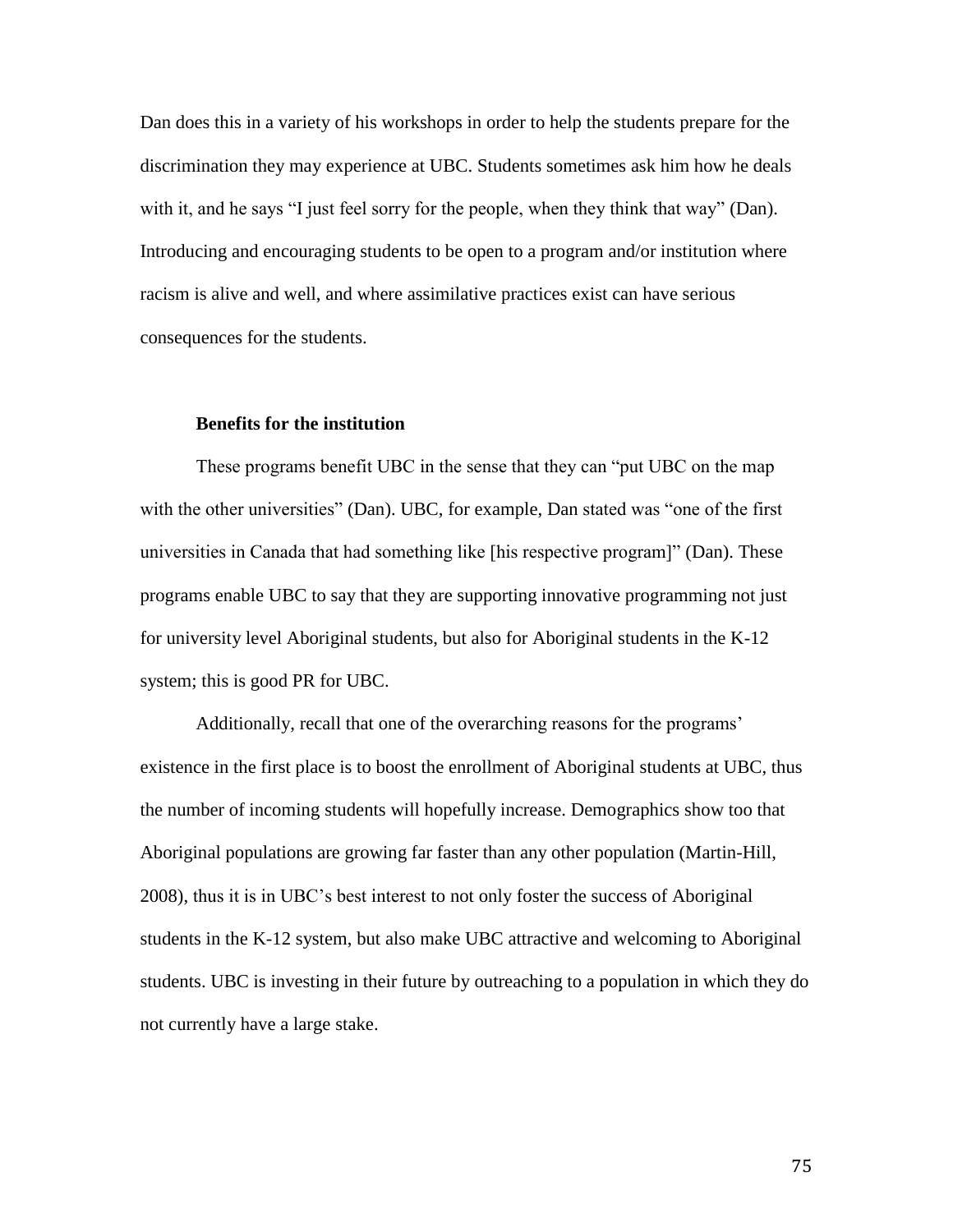Ethically speaking, these programs also benefit UBC in the sense that they help UBC to become a more responsive and responsible institution. As stated above, these programs work to create space at UBC for Aboriginal students, and this is something that is ethically the right thing to do. The institutional change – talked about above in terms of the physical, emotional, intellectual, and spiritual realms – that is slowly occurring benefits UBC in the sense that they will become a better university, one that is no longer described as being "behind the times" or "provincial" (John).

## **Drawbacks to the institution**

There were no drawbacks mentioned by the participants with regards for UBC as an institution. The closest thing to a drawback that was mentioned was the ever-present search for funding. Each interviewee talked about how it would be ideal to receive stable and long-term funding for their program, but the repercussion for this would be that the institution would be put under greater financial strain.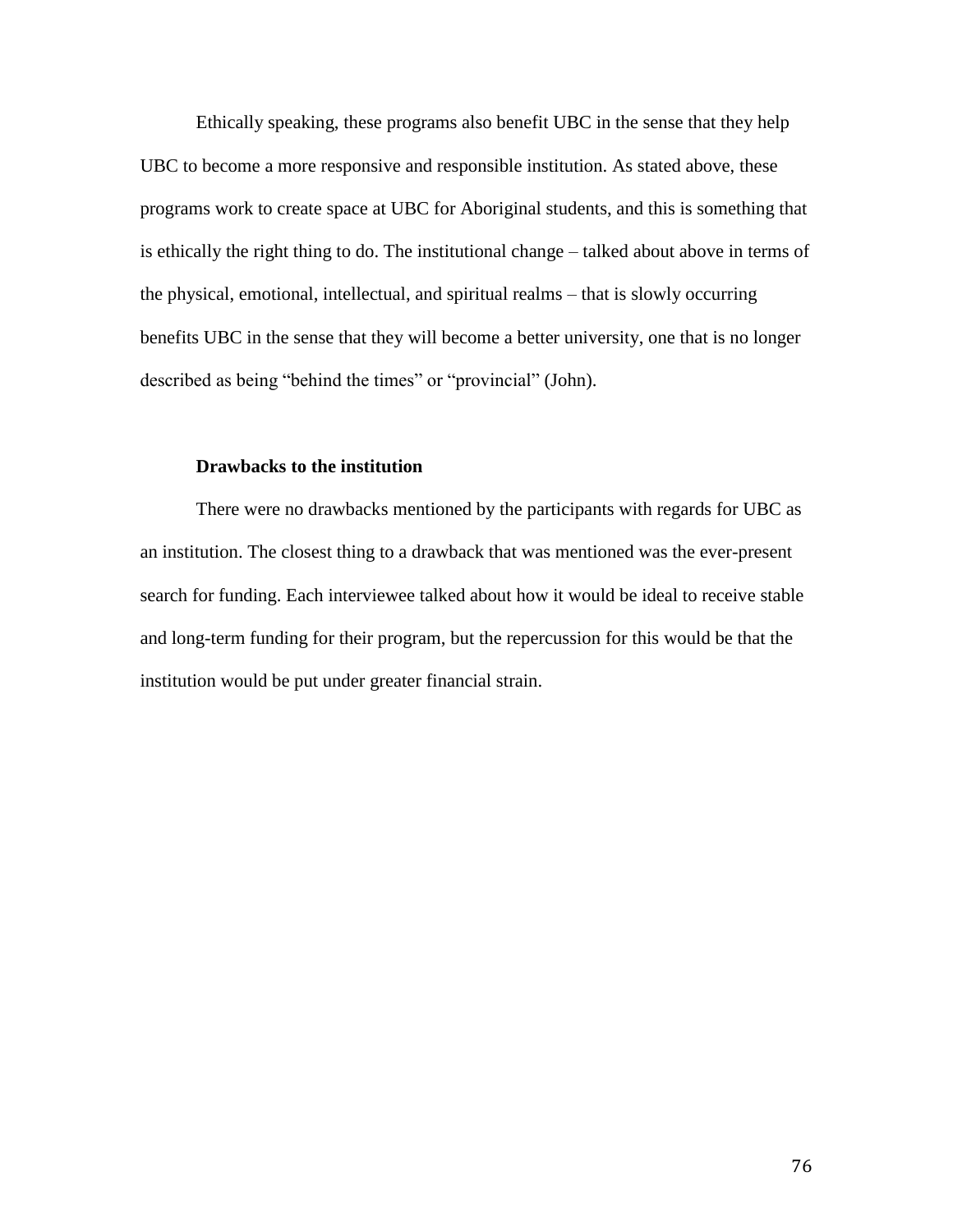## **Chapter 6**

## **DISCUSSSION**

Although many findings from the above analysis section may warrant further discussion, one of the most pervasive themes that has come out in this study is how outreach programs can create structural change in the university while also attending to the education of individual students. Below I discuss both of these two levels of focus. As well, I will also explore the programs' roots, as the establishment of each program was attributed to the leadership of one dedicated individual; I did not come across this finding in the literature review, and it deserves further examination. Consideration of "success" is also included in order to begin assaying the efficacy of outreach programs. Finally, some cautionary notes are taken into account.

## **Making systemic change**

Academia, as Kuokkanen (2007), states is typically "not a good host" to Aboriginal students (p.3). Universities are described in Aboriginal literature as being: places of "sanctioned ignorance" with regards to Indigenous knowledge systems (Kuokkanen, 2007, p. 6), as places that are often "adamantly and aggressively opposed to indigenous ways" (Alfred, 2004, p. 88), or places where Aboriginal people can become the "object of tenured browsing" (Cole, 2005, p.19). Even when Aboriginal peoples are welcomed into the university and allowed to express their ideas, Kuokkanen (2007) asserts, they are not *really* heard. Academia too often dictates the terms in which Aboriginal students can be heard, and too often demands the relinquishment of their ontologies and epistemologies (Kuokkanen, 2007). Faculty and staff can also portray a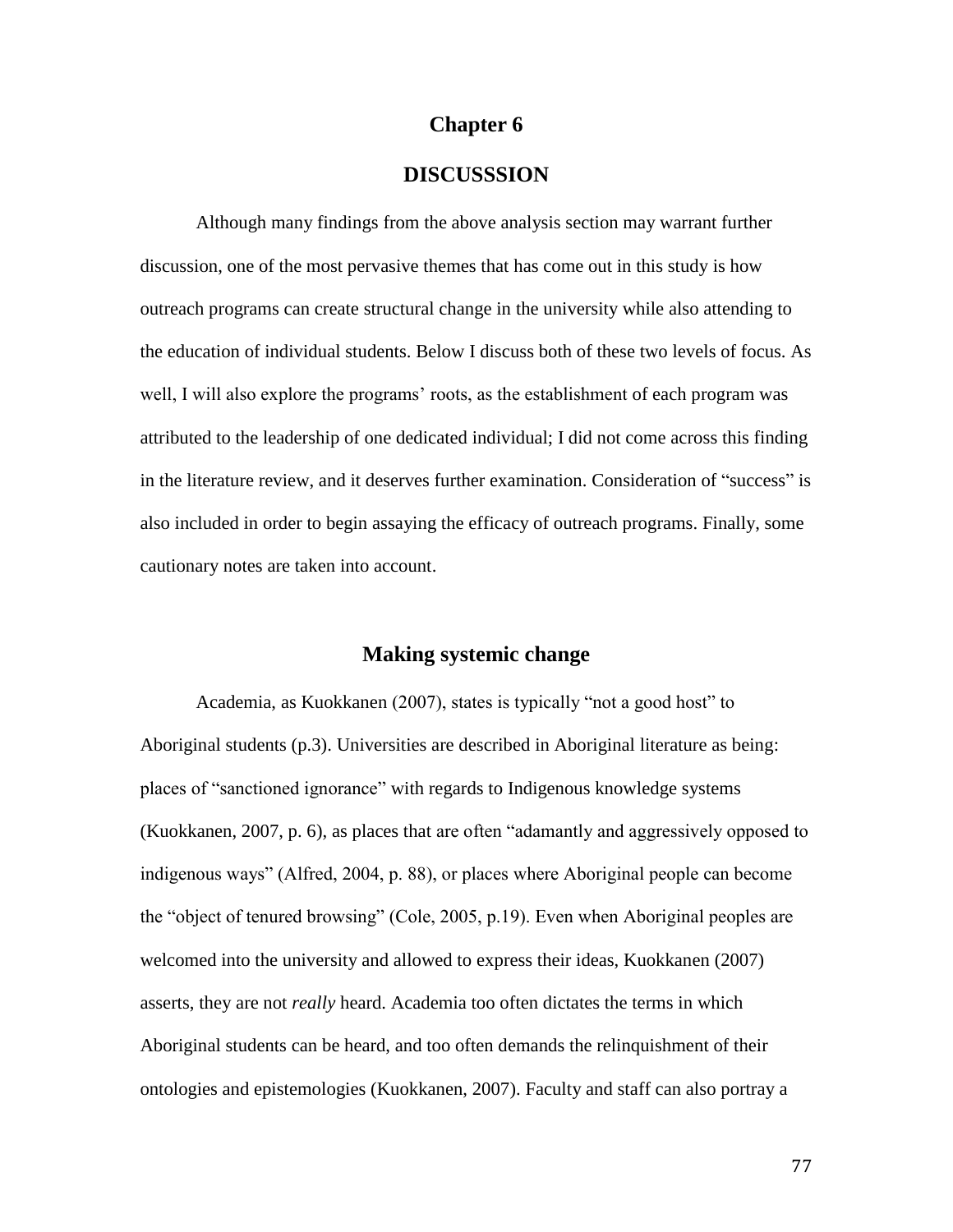lack of respect for Indigenous students, and have frequently been reported to belittle or patronize Aboriginal students' "emotional, tribal, and cultural matters" (Mihesuah, 2004, p. 192). It is in these ways, that the university participates in the on-going colonization of Indigenous peoples and perpetuates established systems of privilege (Mihesuah and Cavender Wilson, 2004). With the persistence of such unjustness, there has been a repeated call for systemic change in the academy, and in the education system in general. As Mihesuah and Cavendar Wilson (2004) state, "we are hungry for a change that will bring respect to our rights as Indigenous peoples" (p. 5).

Systemic change, however, is a slow process and, as Shawn Atleo (April 22, 2009), a National Aboriginal Chief, said during a panel discussion with John Ralston Saul and Jo-ann Archibald, change should not be too swift, but instead slow, methodical, and sustainable. Part of the initial steps to this slow, methodical, and sustainable change with regards to university settings, seems to be the creation of "space" for Indigenous peoples, values, epistemologies and research. Smith (2009), for example, described her seminal book, *Decolonizing Methodologies*, as not being an end-point, but instead as merely transitional and something that was intended to elbow-out some room in academia for real Indigenous scholarship. In fact, she said that much of the work done by her larger cohort of Indigenous scholars was with the goal of creating and fortifying a space for future Indigenous scholarship (Smith, 2009). Similarly, Cavender-Wilson (2004) also speaks of carving out a space in academia for Indigenous research: "our task is to challenge the academy as an agent of colonialism and to carve a place for our own traditions as legitimate subjects of scholarly study, but on our own terms" (p. 73). One participant in this study echoed this sentiment, when he stated that his program is about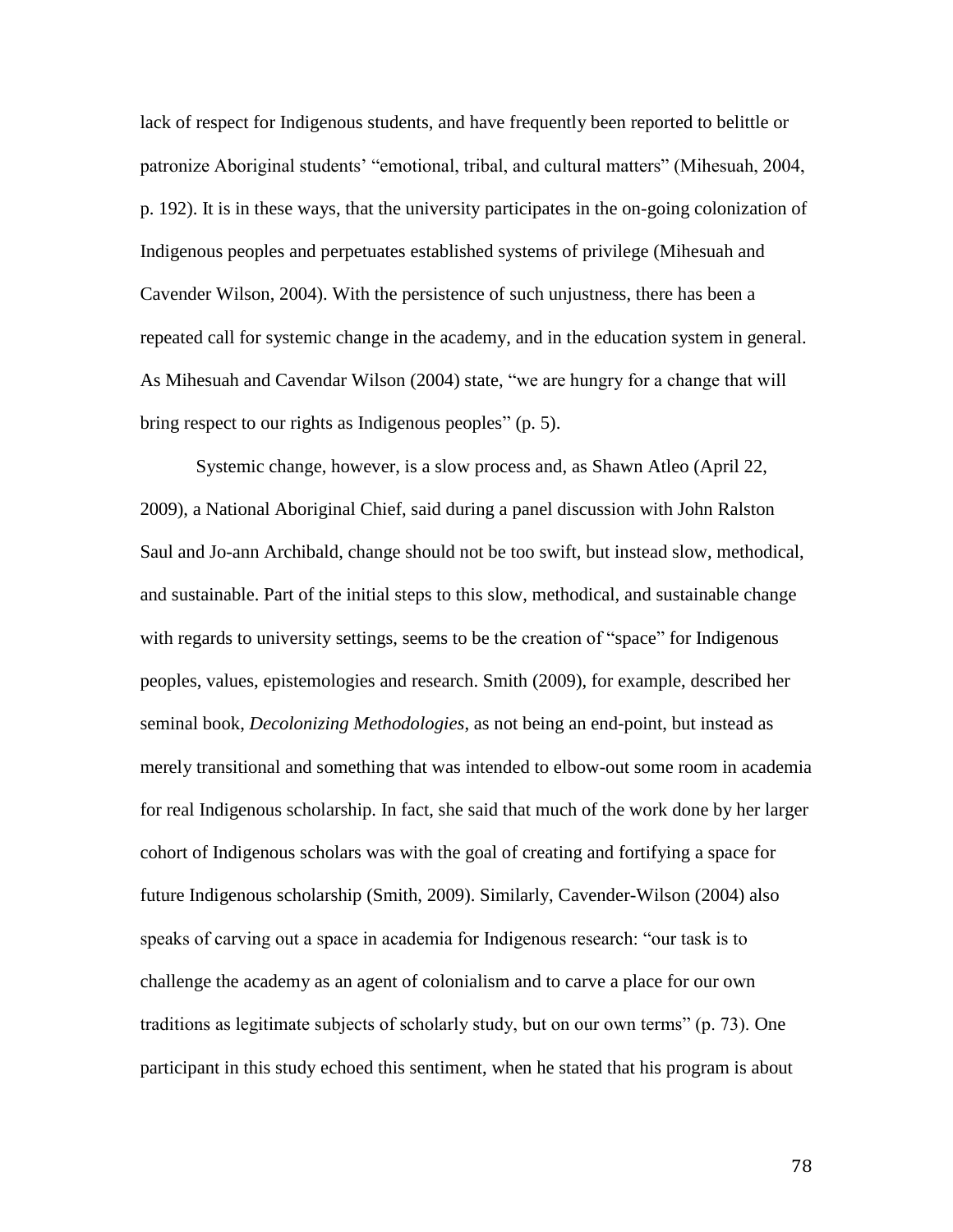"creating space for these kids, and developing a sense of place, not just for the kids that we are bringing in, but for the university itself" (Ryan).

### **Space and place**

When trying to discern what "creating space and a sense of place" means in this context, I rely on Mihesuah and Cavendar Wilson's (2004) introduction to their anthology, *Indigenizing the academy.* They discuss changing the academic institution so that it becomes a place and space: 1) "where Indigenous values and knowledges are respected," 2) that "supports research and methodologies which are useful to Indigenous nations," 3) which is "responsive and responsible to First Nations goals of selfdetermination and well-being, and 4) that "acknowledges and acts on our [Indigenous peoples] concerns and shows Indigenous peoples respect" (p. 3-9). From this discussion I understand "creating space and a sense of place" for Aboriginal students to be: helping to make the university environment to be one in which Indigenous values, knowledges, methodologies and people are indisputably respected instead of belittled, and to be one in which self-determination and well-being are actively cultivated. This, Mihesuah and Cavendar Wilson (2004) state, will shake the institution's foundations, for it can greatly challenge the generations of inbred knowledge validation within academia.

The outreach programs included in this study can indeed be seen as assisting in the elbowing out of some space in the academy for more Aboriginal scholarship. Although the programs do not directly address the epistemic violence that has been and continues to be brought upon Indigenous Knowledges, they do seem to try to change the university environment through informal professional development opportunities. The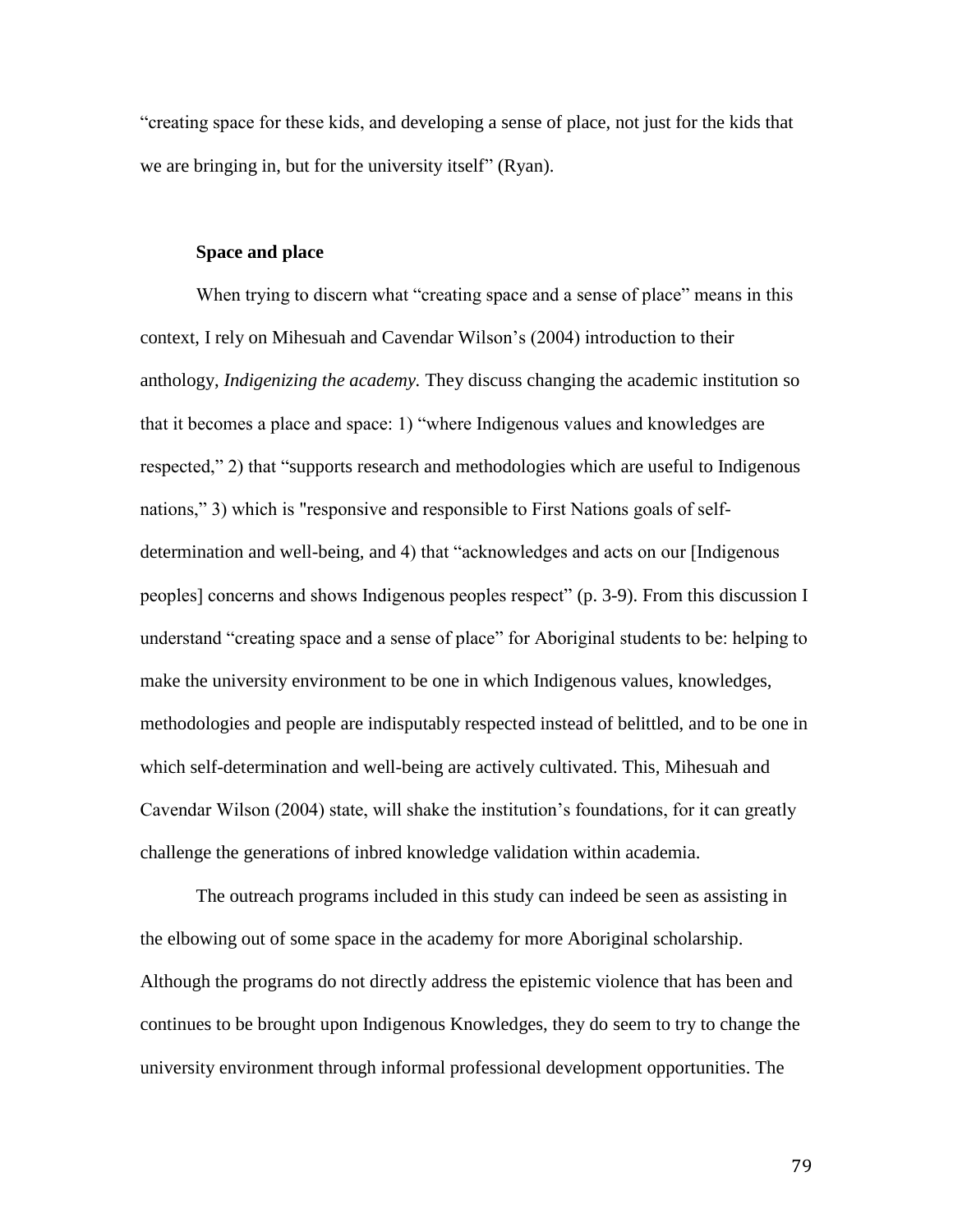outreach programs have professional development components in both the intellectual and emotional realms, both of which strive to make UBC a more respectful host to Aboriginal students.

The professional development opportunities in the intellectual realm occur when the non-Aboriginal faculty volunteers get to interact with the visiting Aboriginal students. As one of the participants in this study stated, these outreach programs "lead to [the] UBC personnel getting to know Aboriginal people as people" (Ryan). The faculty volunteers are able to learn from the visiting students and perhaps challenge some of their own assumptions. These interpersonal interactions can have the effect of dismantling a monolithic or colonial perception of "Aboriginal students" which can get created by newspapers, reports, conversations or books. Aboriginal students are no longer, for example, a theoretical entity completely separate from the faculty volunteer's lifeworld, but instead become a very real and diverse group of students. Faculty volunteers are not only able to foster their own intellectual growth, but their professional development could reverberate into such things as curriculum revisions.

Simultaneously, professional development in the emotional realm takes place by again starting with the physical presence of the visiting Aboriginal Students. This presence gives non-Aboriginal faculty volunteers the chance to interact with the visiting students, presenting the volunteers with the opportunity to emotionally relate and connect to the visiting students and Aboriginal educational issues. The faculty volunteers get to know the students as wonderful individuals, be moved by them, and get to know their stories; and, as one participant stated, this opportunity allows for Aboriginal education to have the chance to "grow closer to their hearts" (Mike). As seen in the analysis section,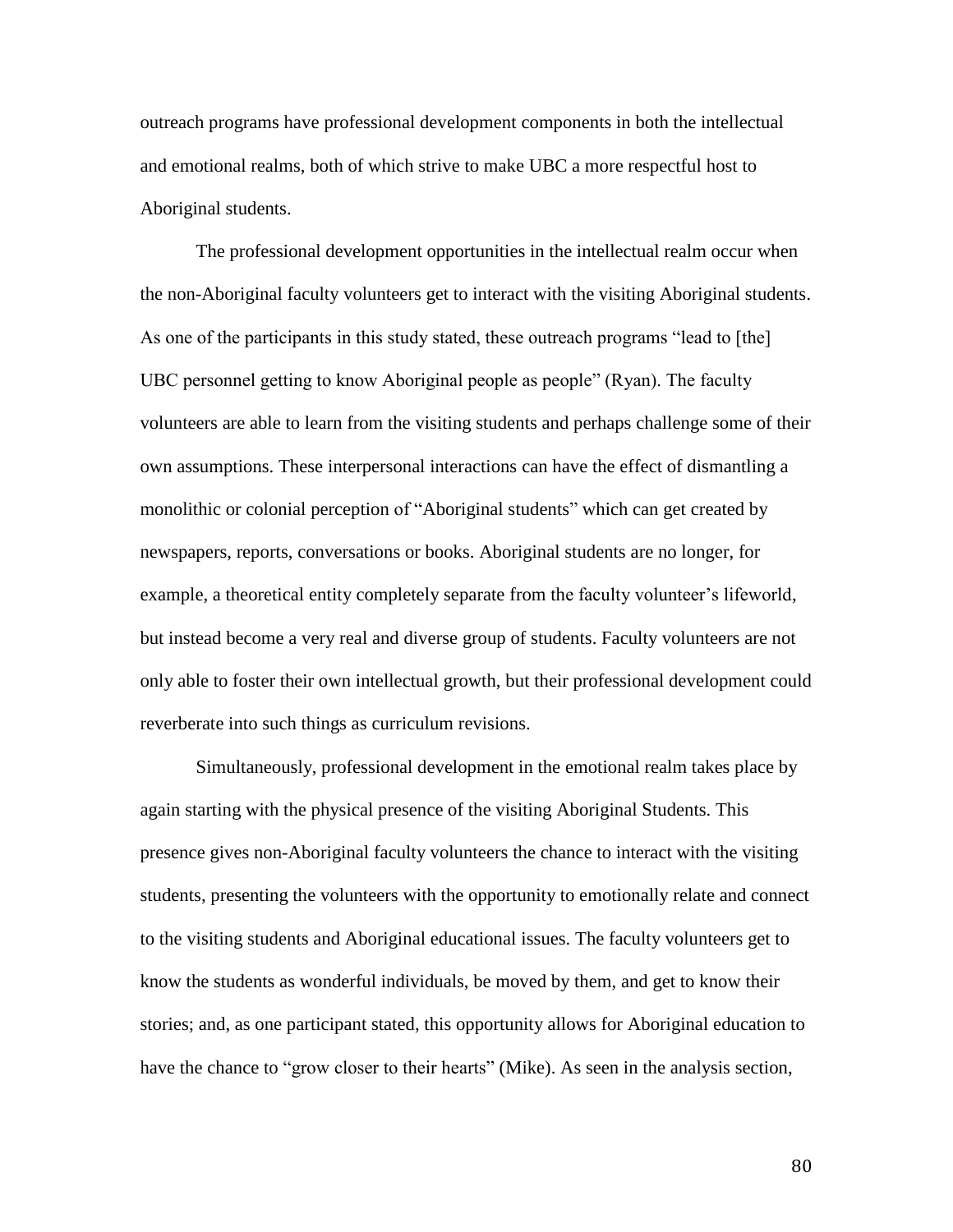having an issue "close to your heart" is often related to continued work and growth in that area, causing further change in the university through a proliferation of programs.

Both of these professional development realms can be placed in a cycle where every year these small professional developments become compounded with what happened the previous year before, all culminating in the *intent* of making UBC a better place for future Aboriginal students. Non-Aboriginal faculty volunteers, for example, will hopefully be less emotionally divested from educational inequities and rights, and more responsive to the diversity of Aboriginal students. Whether or not these programs actually do have an outcome of making UBC a safer place for Aboriginal students, Aboriginal research and Indigenous Knowledges is yet to be seen; although, when one participant was asked if he thought his outreach program helped to make UBC a safer place, he responded with "I do, absolutely" (John).

Much emphasis in this model of change is placed on the interaction between faculty volunteers and Aboriginal students in reference to Roslyn Ing's (June, 22, 2010) witness speech at the opening of the Critical Research in Health and Healthcare Inequities research institute. She stated in this presentation how inequities and misconceptions in health and healthcare endure partly because non-Aboriginal medical students who have never interacted with First Nations peoples are graduating form medical school, meaning that graduates have "no idea what First Nations people are like, but are supposed to doctor them." Ing (2010) maintained that it is difficult for the healthcare system to transform when First Nations people are being omitted from the healthcare professionals' education and lifeworld.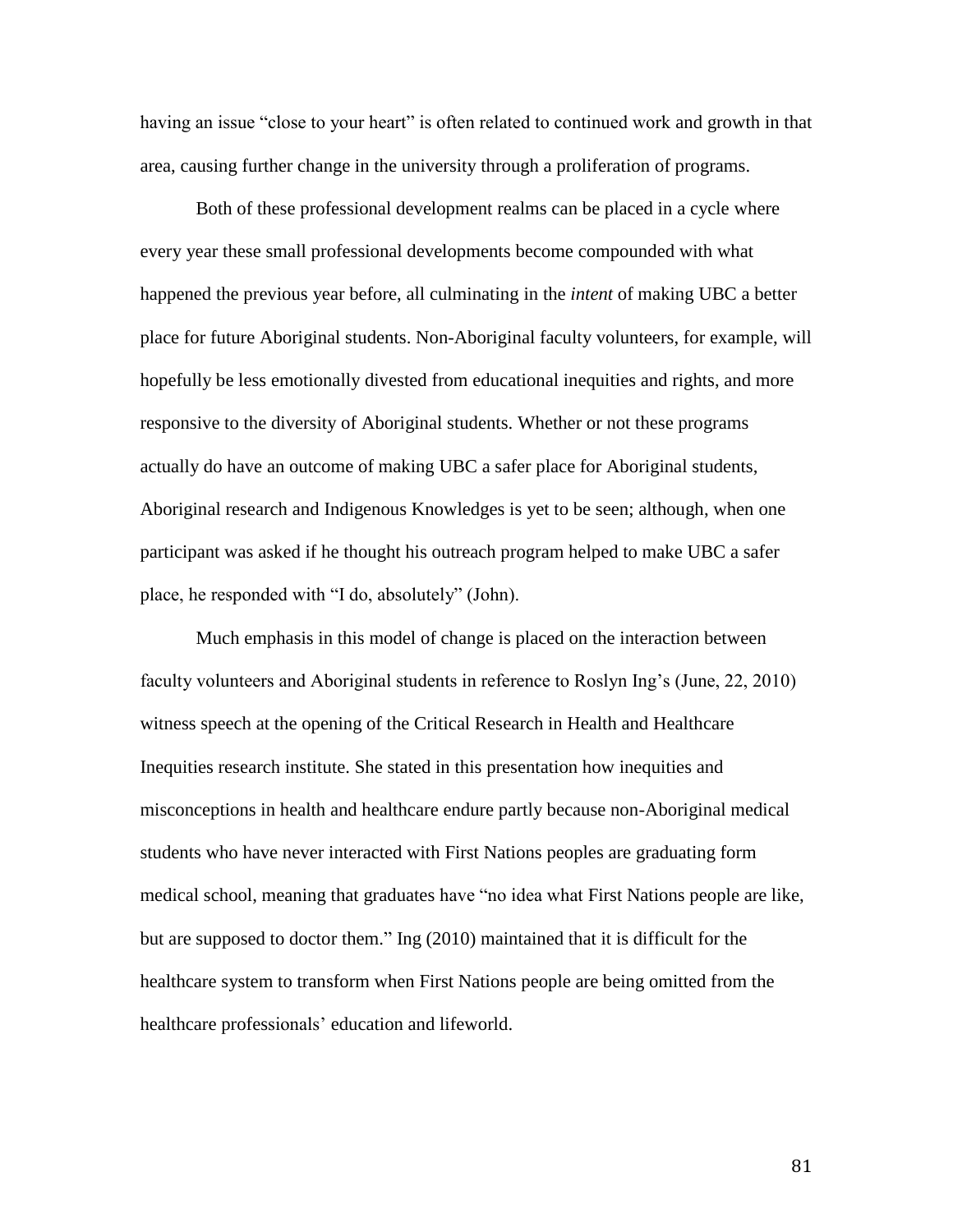The cycle of change resulting from professional development opportunities discussed above is a simplified, but it provides a rudimentary place to begin thinking about it and highlights how change can stem from small, incremental steps that can have an effect over a long period of time. Once the programs have been created, a process which would seemingly also facilitate systemic change $\delta$ , the cycle begins with the physical presence of more Aboriginal students, which in turn prompts 1) UBC to become a responsive environment through the professional intellectual development of faculty members, and 2) Aboriginal outreach initiatives to grow strong and plentiful as a result of the faculty volunteers increased commitment through an emotional connection. Both of these steps *theoretically* lead to the creation of a faculty and staff that will act as better hosts for Aboriginal students, which will hopefully, in-turn, lead to an increase in the physical presence of Aboriginal students at UBC. I emphasize theoretically here, as these Aboriginal outreach programs are a relatively new component of UBC's history, and staff, scholars, participants, and community members are currently trying to determine the benefits and ramifications of these programs as they proliferate and progress. Interviews with the faculty volunteers would show what kind of impact their participation in these outreach programs had for themselves.

#### **Microclimates and the Swiss cheese model of systemic change**

 $\overline{\phantom{a}}$ 

Indeed**,** the manner in which these UBC outreach programs operate is small in scale, and some may posit that systemic change does not result, but instead an isolated

<sup>8</sup> The *process* of creating these programs within departments, and the *process* of receiving faculty buy-in and institutionally based funding, are the *processes* of systemic change. This level of investigation on program creation falls beyond the scope of this study. Further studies regarding the process of program creation and *how* faculty become better sensitized to cultural and colonial impacts would be useful to illuminate impacts on systemic change.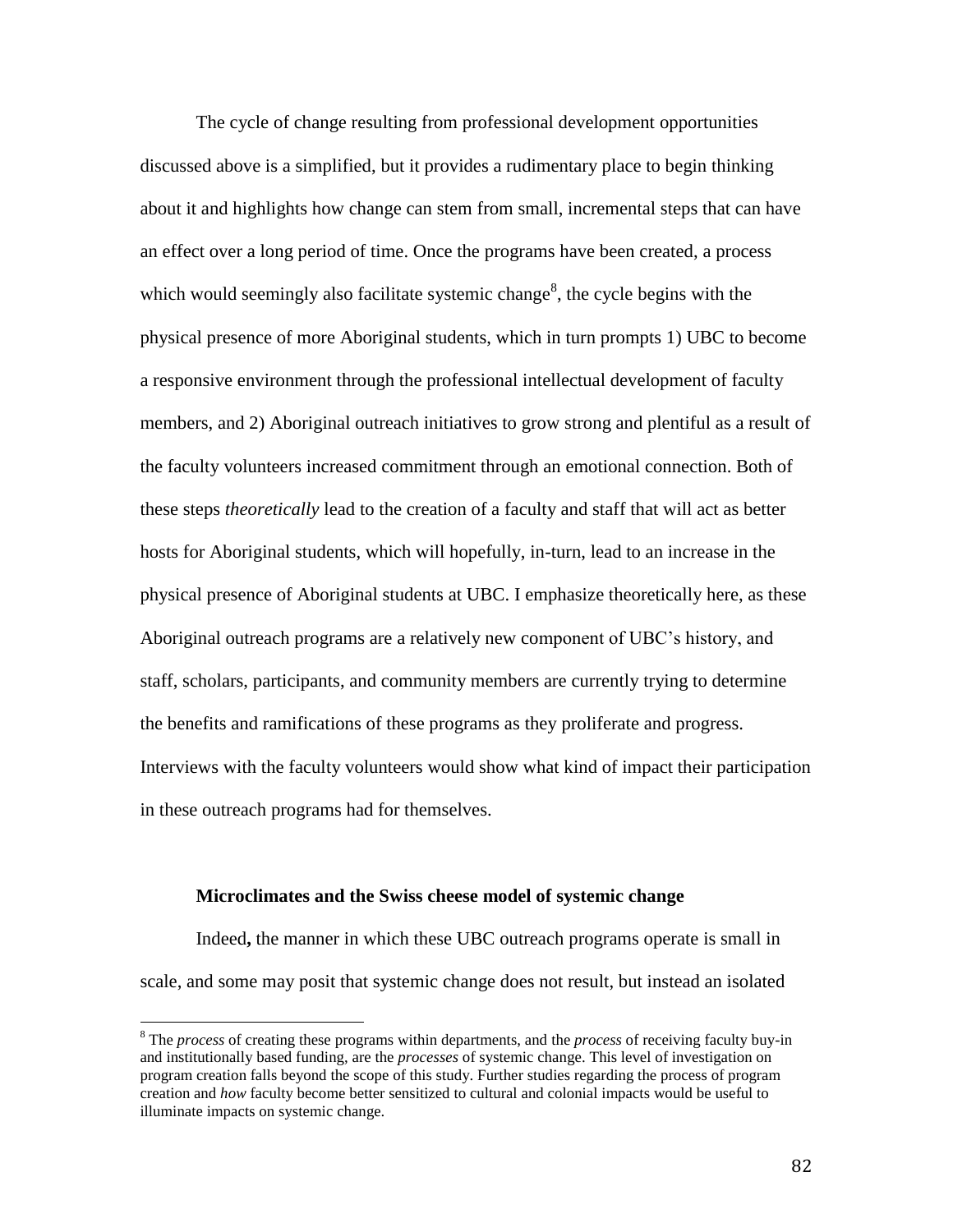microclimate of differently structured education gets created. Although these programs may do good things, the effects of the one program can get consumed and folded back into the larger inequitable university institution, and no real change has actually occurred. However, when many small initiatives act at the same time, many holes can begin to develop in the larger system, disrupting and destabilizing it until the system has more holes than structure. Small initiatives can accumulate to reach a critical mass, or as Westley, Zimmerman and Patton call it, a "phase transition point," where real change can begin to be seen.

At UBC, Aboriginal outreach programs act in concert with many other small initiatives. For example, the Teaching and Academic Growth centre is offering faculty members a professional development opportunity with their new course entitled, "Working in socially and culturally diverse classrooms: Teaching Aboriginal issues" (TAG, 2010). Additionally, Aboriginal peoples and/or issues now also have a presence in several research units, for example: the Aboriginal Fisheries Research unit, the Human Early Learning Partnership Project's Aboriginal research agenda, and eHealth's Aboriginal Community Engagement subgroup. Many undergraduate and graduate courses have also been created among faculties and departments such as the Faculty of Education, Women Studies, the School of Population and Public Health, Forestry, and Mining Engineering to name a few. Furthermore, there is also a physical presence of Aboriginal infrastructure such as the First Nations House of Learning, the Xwi7Xwa library, and even Edgar Heap of Bird's "Today your host is  $\ldots$ " art installation signs"

 $\overline{\phantom{a}}$ 

<sup>&</sup>lt;sup>9</sup> Heap of Bird's installation consists of 12 signs placed throughout UBC's campus, each of which says "AIBMULOC HSITIRB; TODAY YOUR HOST IS [Name of BC First Nation, such as Lil'wat]" (http://www.belkin.ubc.ca/outdoor/). The signs are intended to "make reference to the relationship between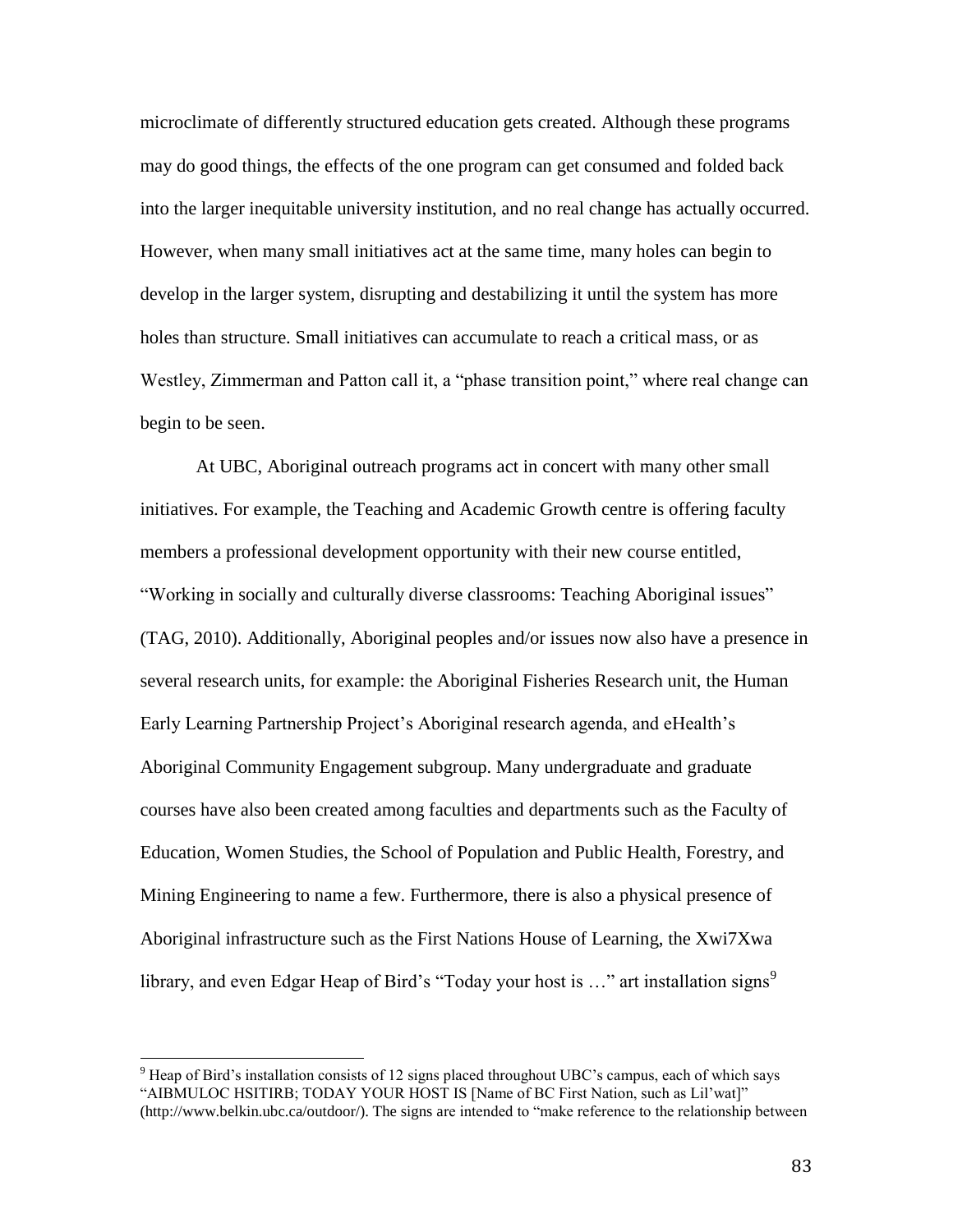found around campus. Other types of Aboriginal initiatives and services include Aboriginal student representatives in many different faculties, a UBC wide Aboriginal recruitment strategy, a First Nation Studies undergraduate degree, a variety of diplomas focused on Aboriginal topics, Institutes, and an Aboriginal teacher training program (Aboriginal Program and Services, n.d.).

These small initiatives can act together to perhaps not create the alternate system, but instead create an accumulation of Aboriginal initiatives and people that will eventually lead towards sustainable systemic change.

# **The students' wholistic education**

Although structural change was one of the outreach programs' goals, their primary focus remained with the students, on 1) their education and 2) their relationship with education. Attending to the students' education seemed to be primarily addressed through the fulfillment of their intellectual needs, as previously described in the data analysis section: exploring different types of sciences, learning about post-secondary schooling, and providing learning opportunities during the summer months. The students' *relationship* with education however, seems to be primarily cultivated by meeting the students' emotional, physical, and spiritual needs: providing scholarships, providing culturally safe spaces, connecting the teachings to the students' identities, respecting and valuing each student, allowing the students to have the opportunity to connect with Elders, and facilitating a space for spiritual connection. By attending to these extra-

 $\overline{\phantom{a}}$ 

First Nations and British Columbia," and to prompt the viewer "to consider and to potentially question [signs'] authoritative power" (http://www.belkin.ubc.ca/outdoor/).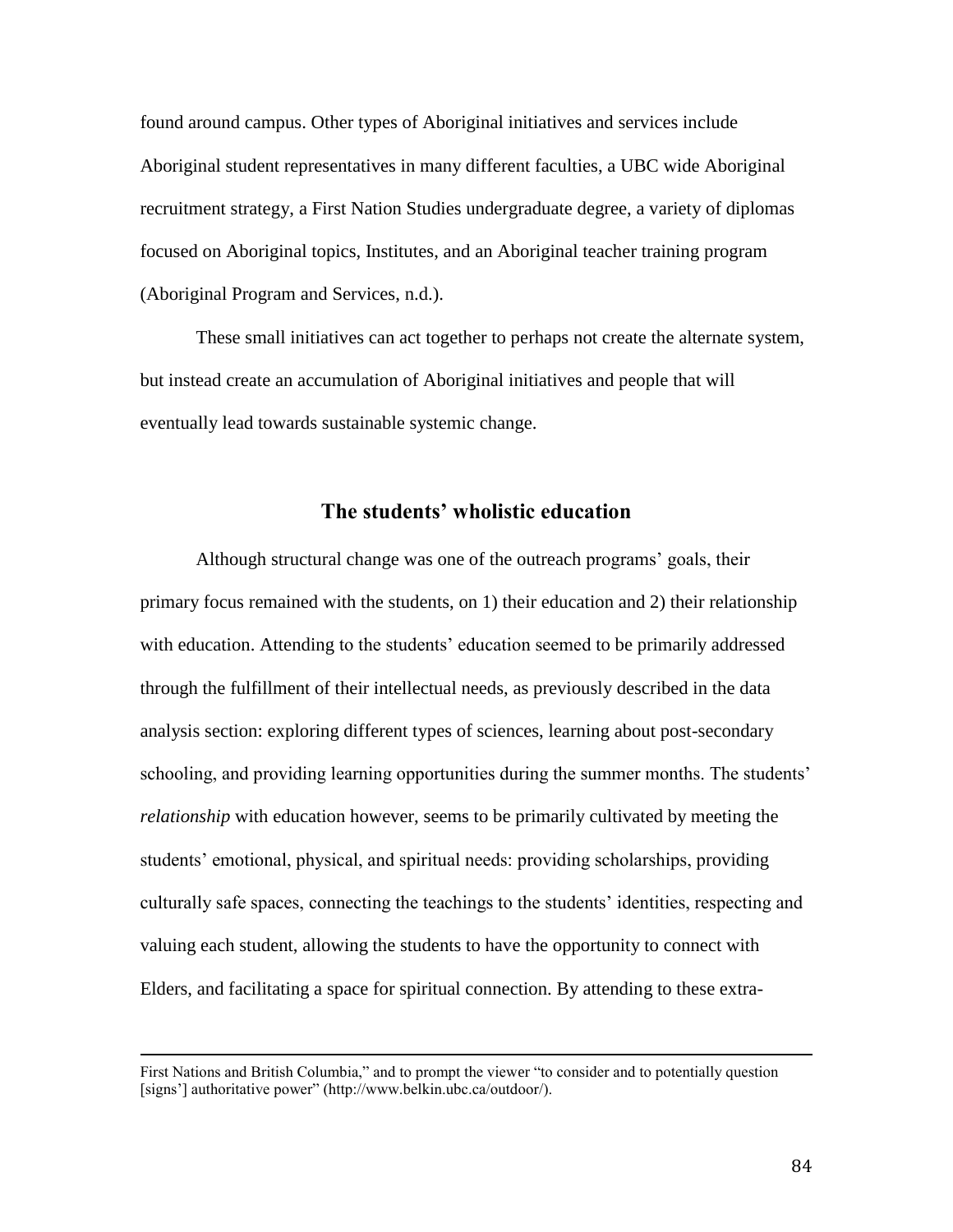intellectual needs of the students, Aboriginal students stand a better chance of having positive experiences with education which can be decisive to a person's perseverance in the education system.

Peoples' *actual experiences* with education, Ogbu and Simons (1998) state, are crucial with respect to their continued participation in education. Ogbu and Simons (1998) assert, for example, that it is the experiences of minority students "with education and with the opportunity structure or rewards of education that influence their behaviour much more than abstract beliefs about the importance of education" (Ogbu  $\&$  Simons, 1998, p. 173). It is not, therefore, enough to tout "stay in school" slogans, but instead there needs to be a creation of educational opportunities that promote positive experiences with the opportunity structure or reward system of education.

When the visiting Aboriginal students of the outreach programs experience education in the supportive and wholistically relevant environment that the outreach programs create, they can accrue positive educational experiences, which will in-turn cultivate their participation with future educational opportunities. Additionally, the successes experienced by the students in these programs are combined with the visibility of successful Aboriginal staff, faculty, and volunteers, allowing the visiting students to be able to ground the opportunity and reward structure of education that Ogbu and Simons (1998) discuss, in real world events, not theoretical beliefs about education. Although it is arguable that continued participation in the larger education system is a good thing, these outreach programs do strive for continued participation, and as such the analysis begins here.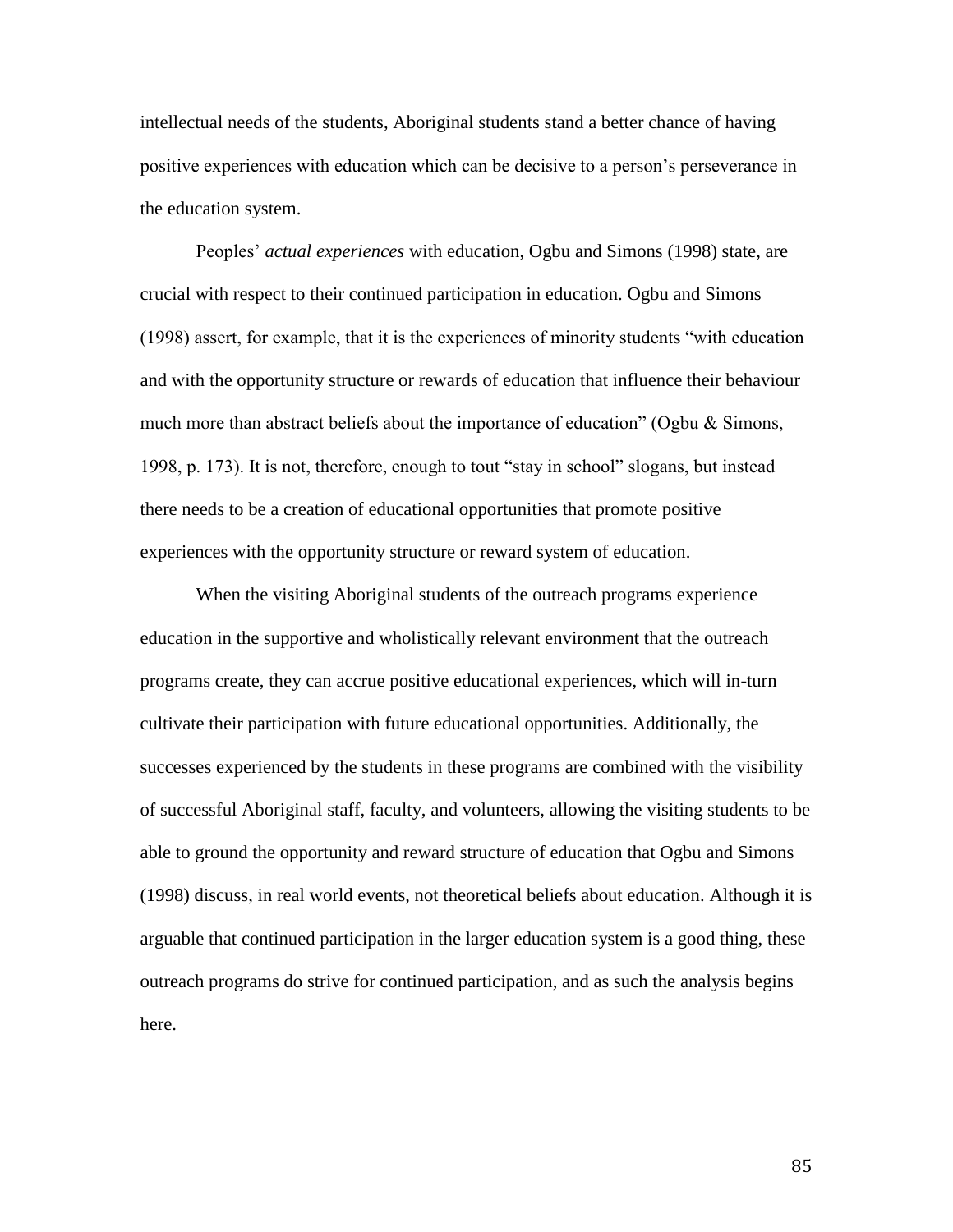In the cultivation of positive experiences with education, the outreach programs in this study pay extensive attention to the emotional needs of the students. As outlined in the analysis chapter, the programs included in this study operate in the emotional realm by cultivating the students': excitement, cultural identity, feelings of worth, and emotional self-awareness. This type of emotional support and exploration is indeed essential to the development of a positive relationship with education as per Ogbu and Simons (1998); but it is also critical to the students' scholastic attainment. It has been found for example, that "at-risk" students in classrooms with high emotional support achieve academic scores that are equal to their "low-risk" peers (Hymel et al., 2006). "Creating a caring and safe educational environment," Hymel et al. (2006) state, "is the foundation for … academic achievement" (p. 10). The programs included in this study couch education for the visiting Aboriginal students within emotional support, and therefore, help to repair the historical and often contemporaneous damage done by Canada's racist and emotionally traumatizing education system with respect to the experiences of many Aboriginal students.

Indeed, the programs' primary focus is to provide good educational opportunities for the visiting Aboriginal students. They provide the students with intellectually superior opportunities, and also cultivate the students' relationship with education through the provision of extra-intellectual supports and by exposing them to the positive side of the opportunity and reward structure of education. Much energy is placed on creating an emotionally supportive learning environment for the student, which is particularly crucial for the accumulation of positive experiences with education, and also foundational to scholastic achievement. With this matrix of programming, the outreach initiatives work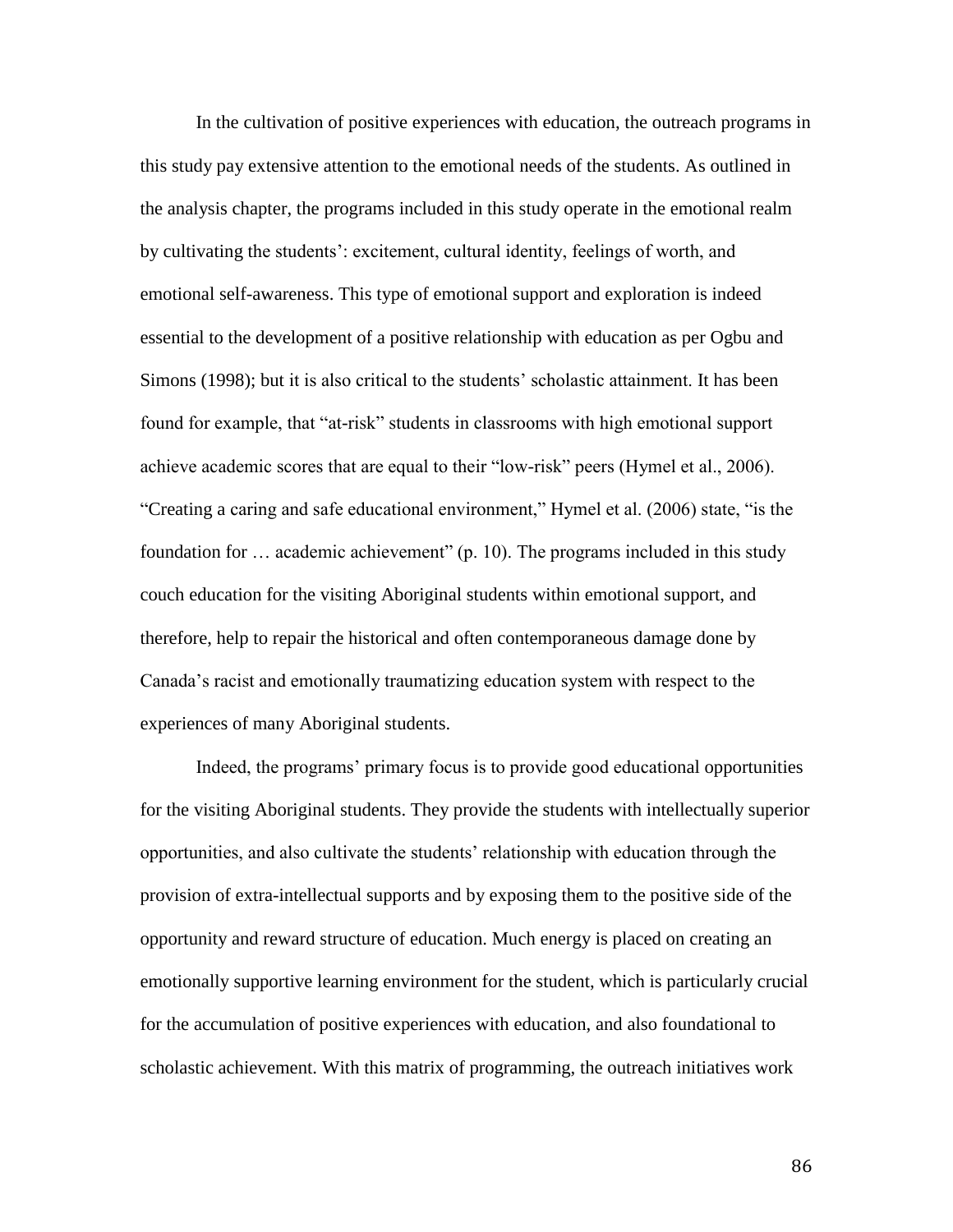towards their goal of improving the health status of Aboriginal people and communities by creating more ways for them to access the health benefits that correlate with postsecondary schooling.

## **One dedicated individual**

All of the successes experienced by the programs' attending students and all of the ways in which the programs aid system-level change are the result of the foundational work done by individual staff and faculty members. The creation of these outreach programs was not something mandated from the upper echelons of UBC who might decree that they want a program created by the end of the year and dedicate some funds to its creation. Instead, the organizational challenge of creating an outreach program was taken on by one person, or a small team of persons, whom decided that they would work toward creating more equitable educational opportunities for k-12 Aboriginal students.

The individual roots of outreach programs was not found within my initial literature review, and as such, this topic should be given further study within Aboriginal education. Upon a recent and random interaction I had with complexity theory, however, I discovered that complexity theory investigates the importance of the individual within the system and how they are positioned to initiate change; as such, future studies utilizing complexity theory may help to better understand the positionality of the individual. Westley, Zimmerman and Patton (2006), three complexity theorists, relay several stories where social change began due to the passion, historical experiences, and resources of one individual. The authors' state: "social innovation begins where the individual and the system meet. It takes courage to engage and stay engaged; it takes courage to act in the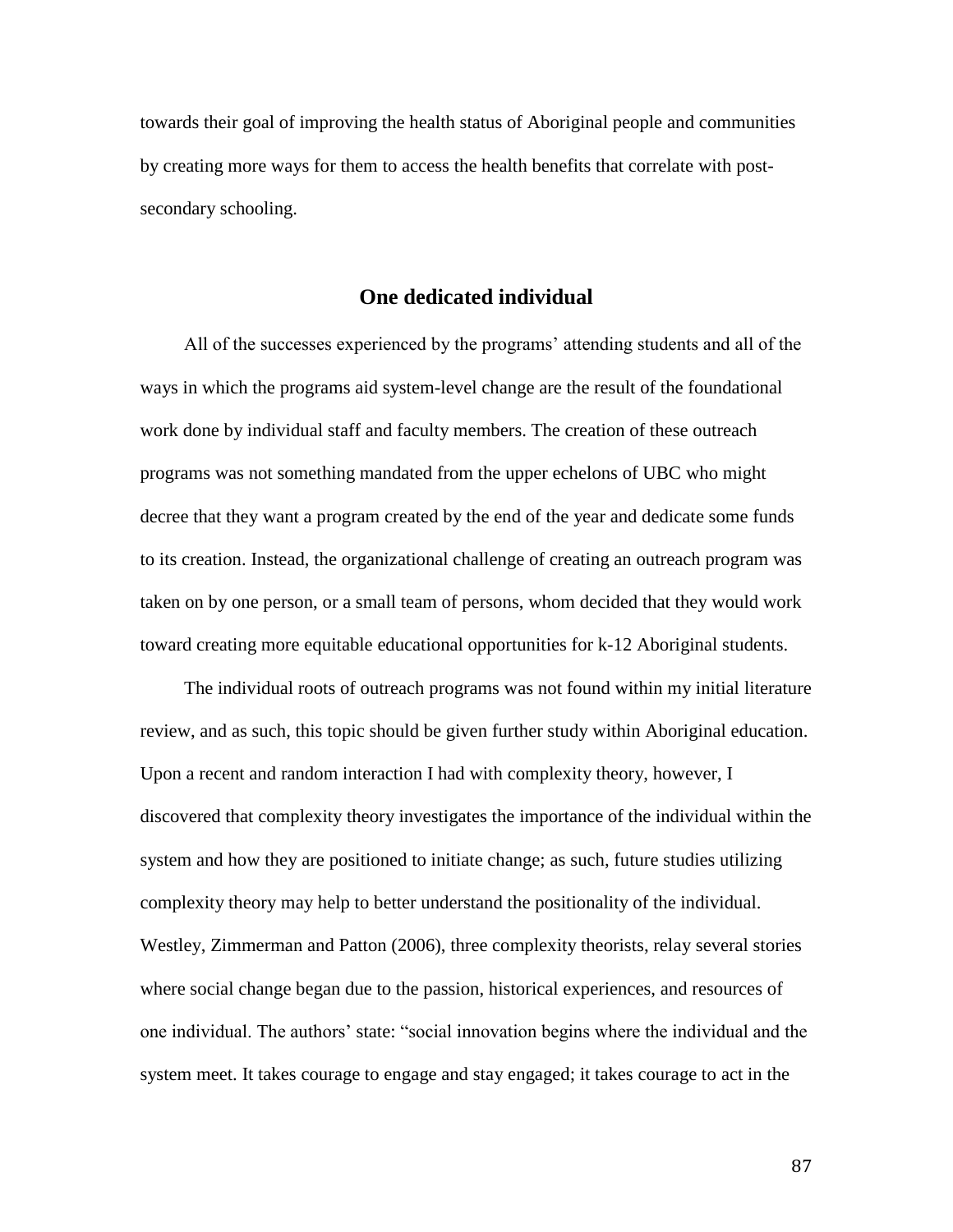absence of certainty and clarity. But to not engage … simply reinforces the walls inside and outside us" (Westley, Zimmerman & Patton, 2006, p.19).

To better understand the power of the individual to make change, I also utilize Haudenosuanne philosophy. Although the Huadenosuanne nations are a collective, they bestow great rights to the individual. John Mohawk (1992), a highly esteemed Six-Nations community member, states that their traditions recognize the "dignity and the rights of the individual and the rights of the individual against the powers of the state" (p. 26). He continues to state that individuals have responsibilities to each other, to the future generations, and to create institutions that "reflect on the rights and the sacredness of the individual" (Mohawk, 1992, p. 27). Oren Lyons (1992), a faith keeper of the Onondaga nation, states that the Huadenosuanne tradition maintains that "it was the nature of free men to defend freedom" (p. 33). Indeed, great power is attributed to the work of individuals. The Peacemaker, a great spiritual being who brought the Haudenosuanne people the Great Law of Peace a long time ago, was in-fact, just one individual who worked for, some say, a hundred years to restore peace to the once warring, merciless, and fierce Haudenosuanne nations (Lyons, 1992). The gravity and importance of individual work cannot be overlooked.

With this Haudenosuanne perspective of individuals and the work that they can do, one can see that those who assume responsibility for working towards peace and justice can be effective or powerful, and their labours which eventually may turn into established programming should not be taken for granted or overlooked. Additionally, UBC as an institution may currently be an exceptionally fertile environment for the cultivation of such individual efforts with regards to Aboriginal initiatives as UBC's TREK 2010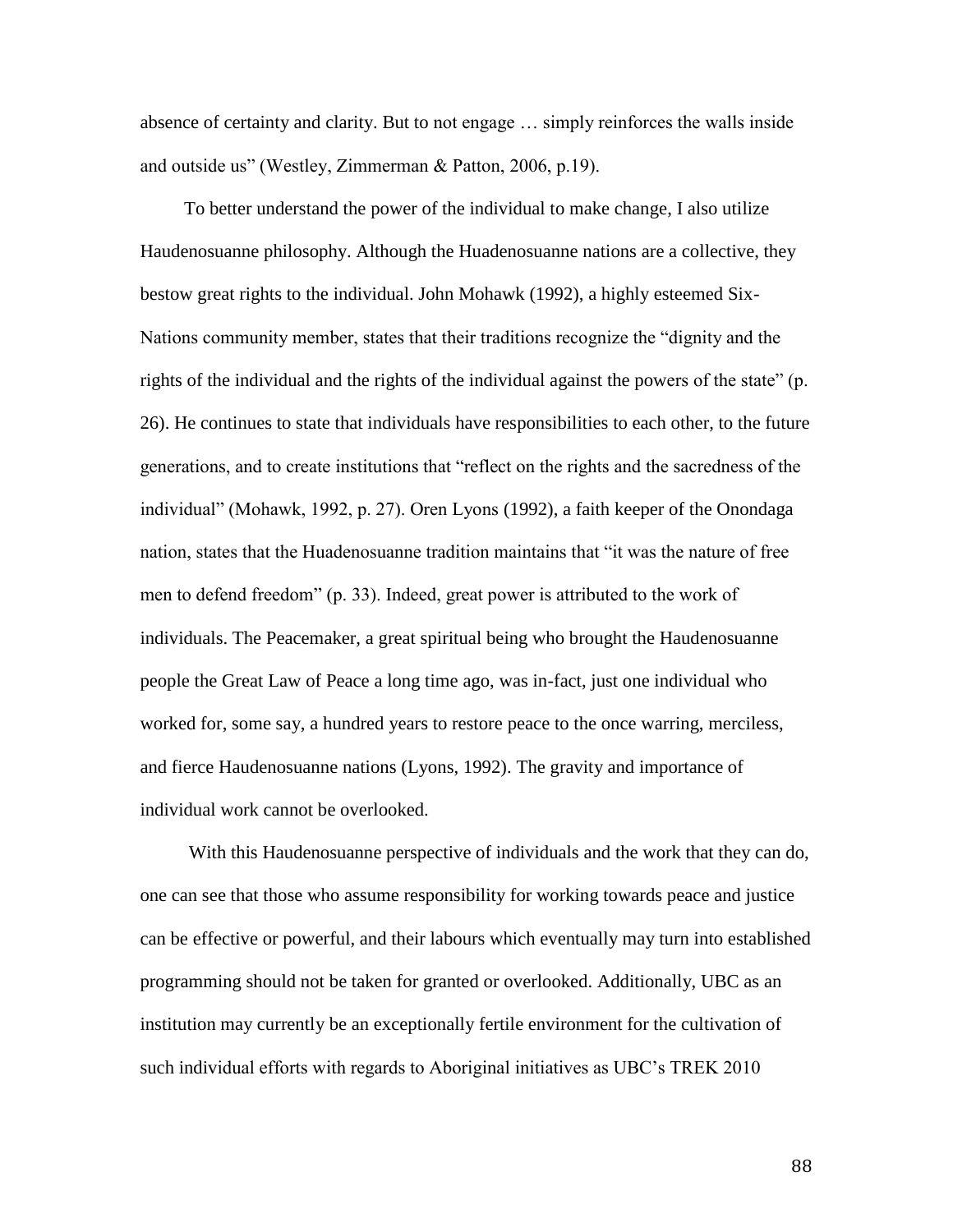documents state that UBC will work to "develop programs that will assist [in] increasing [the] numbers of Aboriginal youth [who] enroll in undergraduate, graduate, and continuing education programs at UBC" (Trek 2010, 2000). Additionally, the UBC Aboriginal strategic plan (2008), states that:

[outreach programs] for Aboriginal youth should be coordinated and assessed. Successful existing programs should be stabilized and, in some cases, expanded. New opportunities should be investigated. Partnerships with selected K-12 schools with high Aboriginal enrolments should be developed to provide universityoriented curriculum and support for Aboriginal students. Opportunities for partnerships with urban Aboriginal organizations to develop mentoring and community service learning opportunities should be actively explored.

As such, support and respect for those individuals who work in this area may be forthcoming.

## **Gauging Success in Aboriginal outreach programming**

The way that the programs have been positioned in this study is from a place which assumes they do good things, however no actual evaluation has been conducted. A necessary next step would be to conduct an evaluation where student voices were forefronted, as well as other key stakeholders in Aboriginal education initiatives, such as Aboriginal scholars, Elders, community members, faculty liaisons, and graduates. Incorporating a diversity of perspectives will help to get a better picture of what the programs are doing in the long and short term, and if they need to be modified to accomplish different or more radical goals.

Some indicators of success from a student's point of view have been gleaned from the literature and discussed below, as well as some speculations as to how the programs included in this study might address them.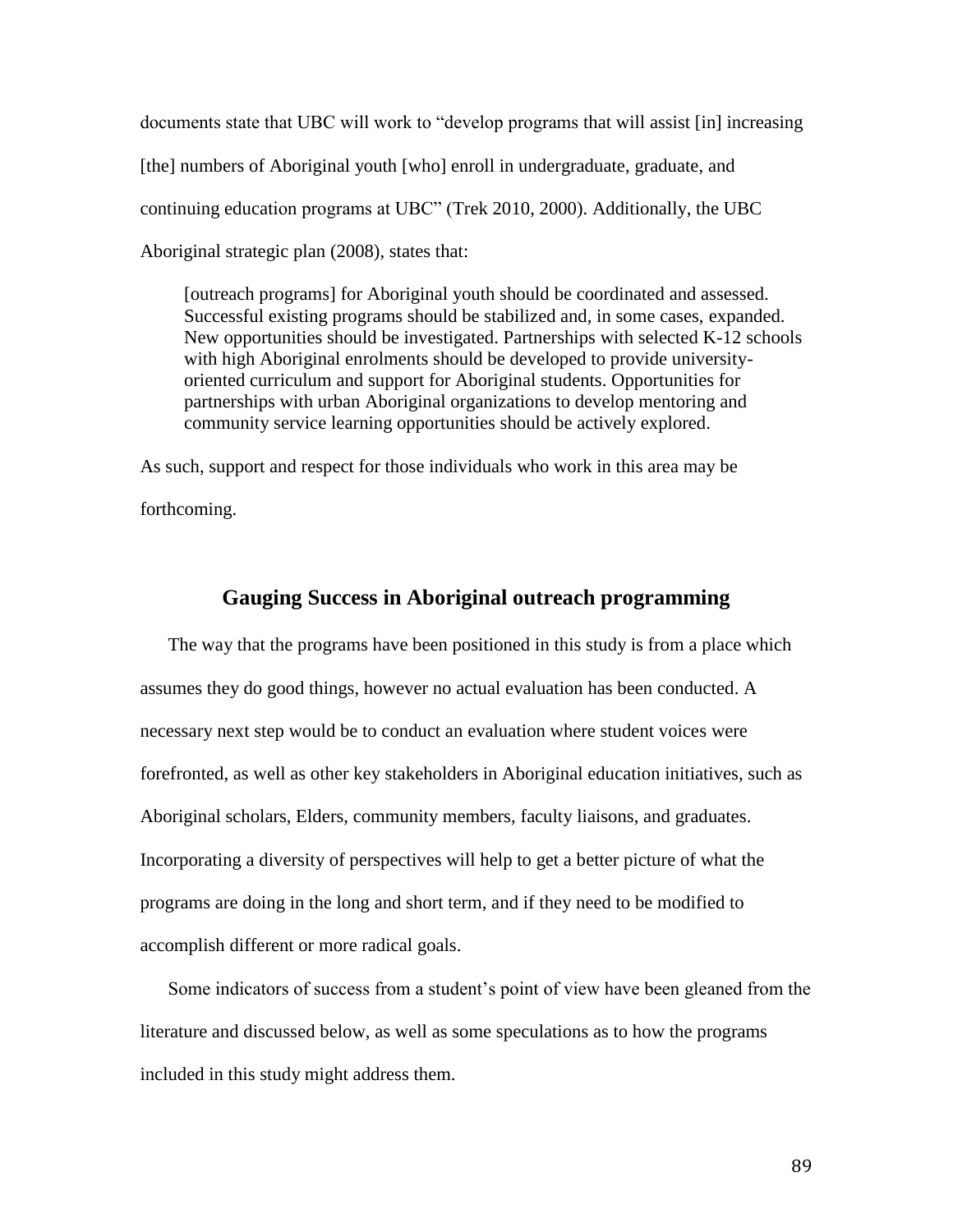- 1. Notions of success need to consider how and if the program raises the students' aspirations (Gandara, 2002). The programs included in this study might raise their students' aspirations by motivating the students to consider persisting through and/or excelling in subsequent grades, as well as eventually enrolling in postsecondary schooling.
- 2. Notions of success need to consider how and if the program helps students to expand their educational goals (Gandara, 2002). The programs included in this study might do this by introducing their students to multiple sects of sciences that may not be typically included in the k-12 system, such as nursing, engineering, or midwifery. The programs might also expand the students' goals by cultivating the idea and motivation for the visiting students to one day enroll in post-secondary education.
- 3. Notions of success need to consider how and if the program leads to "the production of socialized citizens who meet the needs of [their] community" (LaFrance, 2000, p.96). The programs included in this study might do this by promoting the pursuance of science and math careers, which are in high demand for Aboriginal communities; Aboriginal resources need Aboriginal scientists to manage them (MacIvor, 1995). Considering anything beyond this broad need however, would require a formal study that identified the specific needs of the relevant communities.
- 4. Notions of success need to consider how and if the program supports the students' cultural integrity. That is, how and if the programs help the students "remain strong and confident in their cultural knowledge" (Faculty-13, Northern-U as cited in Pidgeon, 2008, p. 146). The programs included in this study might cultivate the students' cultural integrity by 1) connecting the learning activities to the students' cultures, by 2) frequently visiting the FNHL where Indigenous Knowledges and cultures dominate, through 3) culturally responsive curriculum, through 4) the incorporation of cultural ceremonies such as smudging or salmon feasts, and by 5) the employment of an Elder.
- 5. Notions of success need to consider how and if the program supports their students to find their individual gift and contribute back to their community or the Aboriginal population as a whole (Staff-3, Southern-U as cited in Pidgeon, 2008). The programs included in this study, respect and honour the individual students for what they accomplish, and do not proselytize science and math, but instead desire for the students to find a field that they are interested in, thus it is possible that finding the students' individual gifts is forefronted. To really determine, however, if the programs help the students find their gift, one would need to talk with the student-graduates, which unfortunately fell outside of the scope of this study.
- 6. Notions of success need to consider how and if the program helps its students "to maintain a wholistic balance between the intellectual, physical, spiritual, and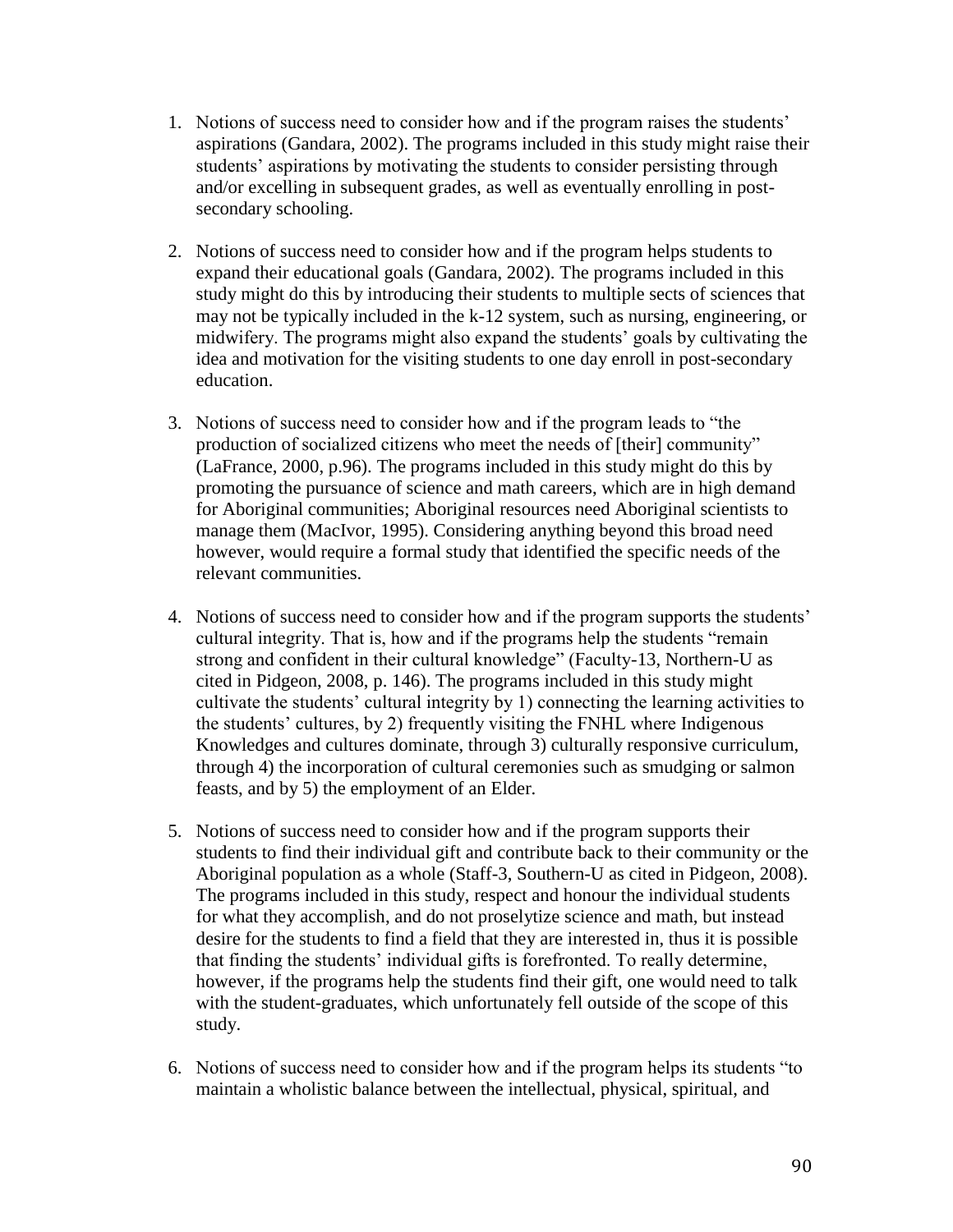emotional realms" (Pidgeon, 2008, p. 154). The programs included in this study attend to the students wholistic needs and hopefully foster some healthy habits in each realm, but how or if the programs help the students *maintain* wholistic balance when they are out of the program is indeterminable from the interviews in this study. Again, one would need to actually talk with the student-graduates of the programs.

- 7. Notions of success need to consider how and if the program helps to raise students' school retention, graduation, and job prospects (Pidgeon, 2008). The programs included in this study might accomplish these outcomes by: fostering the formation of supportive friendships amongst students with similar educative goals, by inspiring and motivating the students to pursue more education, by providing learning opportunities during the sometimes vacant summer holidays, and by preparing the students for their transition into subsequent grades.
- 8. Notions of success need to consider how and if the program includes the "seen Aboriginal face," meaning the inclusion of Aboriginal faces, Aboriginal architecture, respect for cultural protocols, and the inclusion of Indigenous knowledges and epistemologies in curricula and pedagogy (Pidgeon, 2008). The programs included in this study have "seen face" in the following ways: employing Aboriginal staff, employing Aboriginal Elders, recruiting as many Aboriginal faculty volunteers as possible, using the Aboriginal farm space and its smoke house, using the FNHL, using culturally responsive curricula, and hosting ceremonies such as sweats or smudging.

The above list outlines some considerations for gauging success and provides some speculations as to how the included outreach programs might accomplish these various dimensions of success; whether or not the programs actually *do* accomplish them is indeterminable from the interviews in this study. Some anecdotal evidence exists which supports the notion that these programs do meet some of these dimensions of success, but no formal evaluation exists. The above conjectures, however, regarding how the outreach programs may meet various dimensions of success could provide a preliminary starting place for a future evaluation of one or more of the outreach programs.

Some additional components of success may also need to be added which investigate the success of goals related to system level change. Anderson (1993) suggests some key indicators of systemic change are: changing vision statements, more public and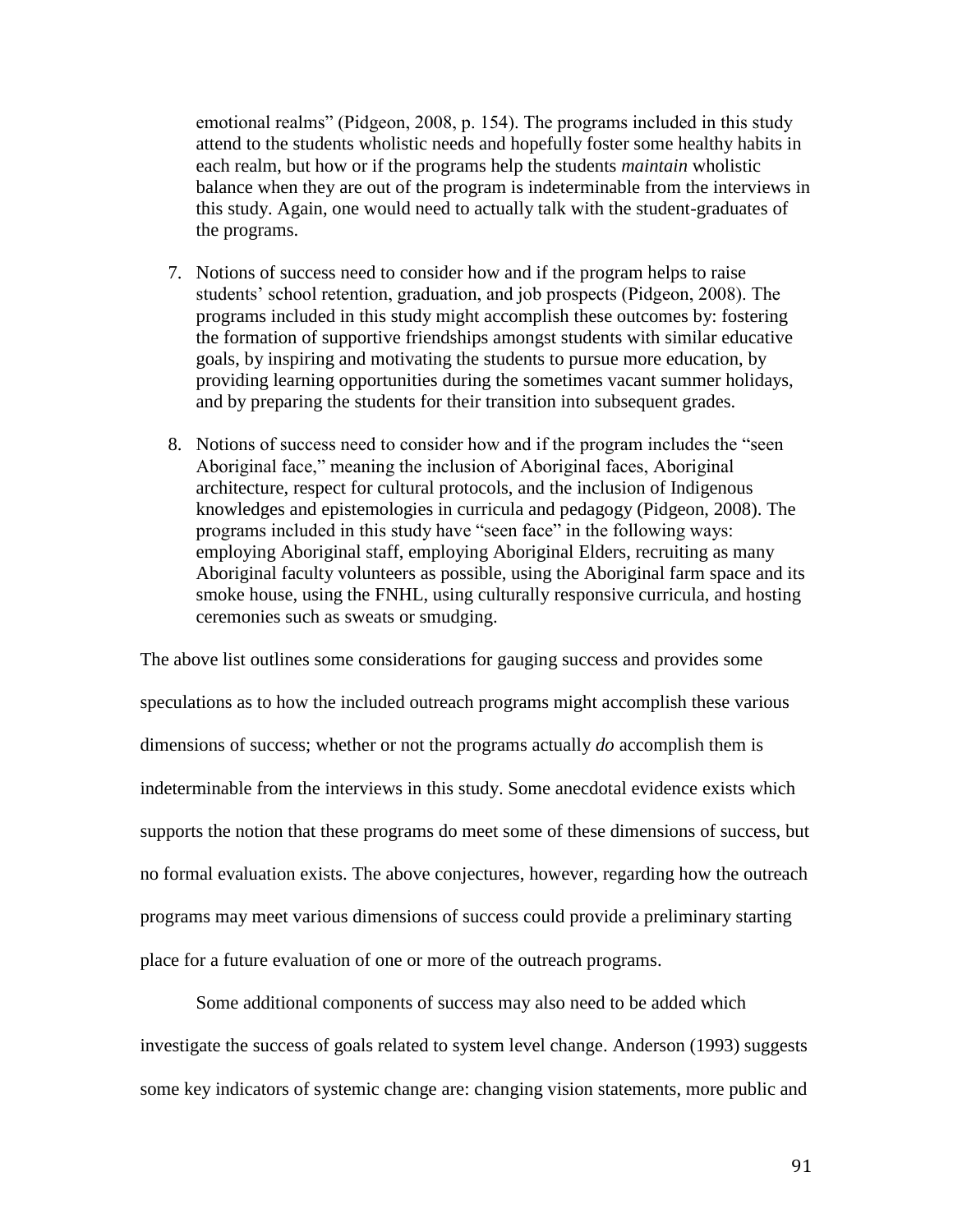political support, policy alignment, and continued research. Additionally as another author states, structural change can be indicated by "a change in practice, policies, programs or resources flow" (unknown, n.d., p. 15). Perhaps some of these specifics could be used as measures of success with broader levels of change. Refining indicators of success at the level of systemic change should be the focus of future studies, thereby producing what Pidgeon (2008), Gandara (2002) and LaFrance (2000) were able to do for the student realm.

## **Possible cautions and their management**

Although the programs included in this study seem to offer many advantages, there are also some cautionary notes that need to be raised. Two that are discussed below are the assimilative potential of these programs, and the lack of programming which might fall in the spiritual realm of the wholistic framework.

#### **The assimilative potential of outreach programs**

As discussed in the analysis section, two of the outreach programs' goals were 1) to introduce more Aboriginal students to post-secondary schooling, and 2) to get more Aboriginal students enrolling in post-secondary institutions, specifically UBC. Since universities typically promulgate western knowledges, these programs essentially encourage the visiting Aboriginal students to succeed in western oriented institutions; as such they could be seen as being potentially assimilative. Cole and O'Riley (2008) might say that by succeeding in institutions steeped in western values, Aboriginal students may be in danger of becoming buried underneath "layers of colonization" and getting "trapped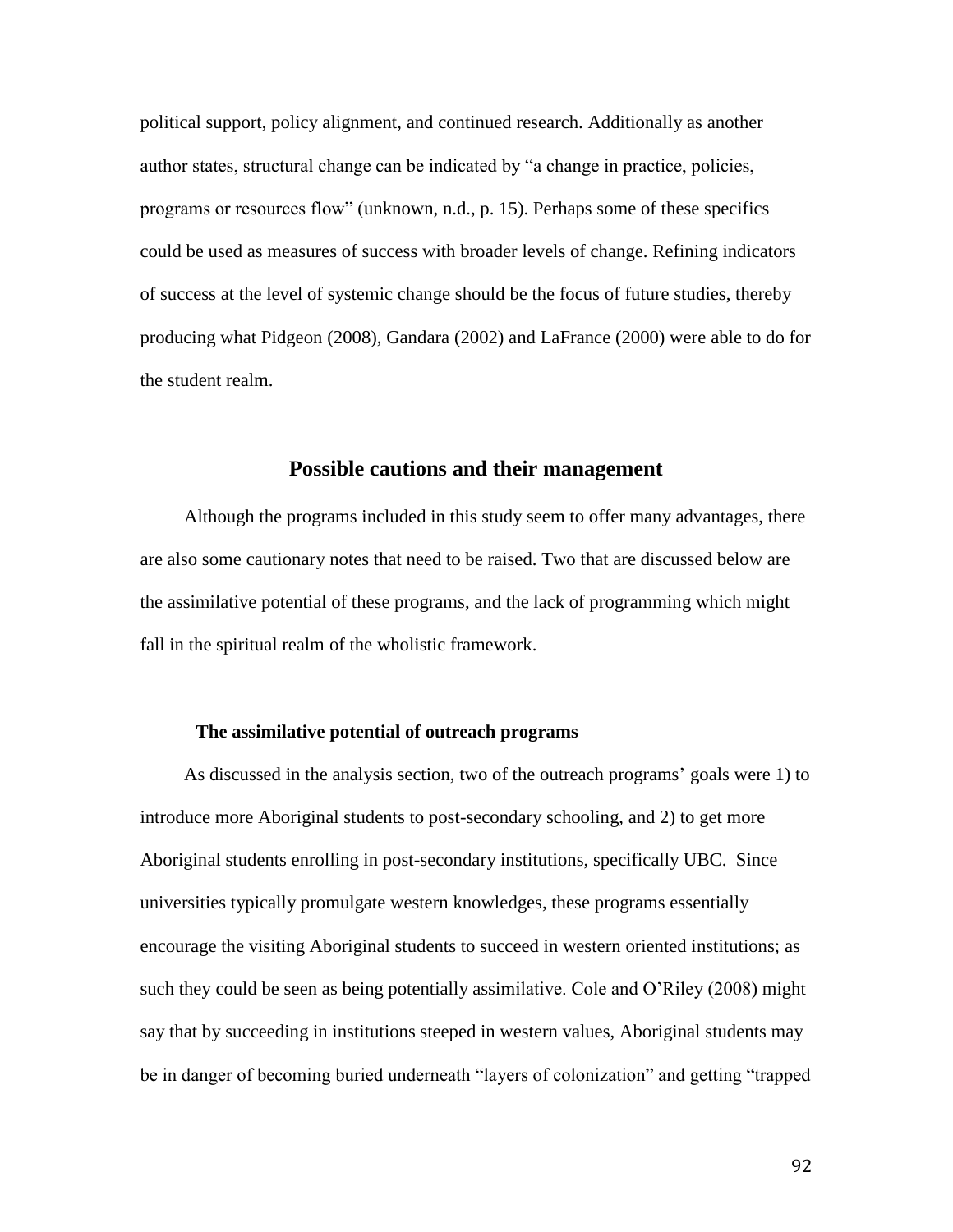inside Eurocentric assimilationist theories." They criticize that the bridges being built to university education are too often western bridges:

You know raven these bridges that they're talking about building are western bridges I wish they would just let us walk across the water on the rocks and through the shallows bridges aren't really Indian friendly or environmentally friendly they're just a way of moving products to consumer markets and field artillery to where the indians are raising a ruckus (Cole and O'Riley, 2008, p. 54).

One interviewee echoed these considerations when he stated that there is extreme pressure for Aboriginal students in his department to assimilate into the western culture that dominates his department (Dan).

This assimilative precaution evokes one of Hampton's twelve standards of Indigenous education: conflict, the tenth standard. There are indeed conflicts, tensions and struggles between Indigenous education and mainstream university education. The education system, at all levels, suffers from systemic racism and can promulgate assimilation. With this assimilative precaution, however, one must also consider the third goal of the outreach programs: to make more space for Aboriginal students at UBC. This goal speaks to a transformative agenda, which corresponds to Hampton's (1995) twelfth standard of Indigenous education, transformation. The outreach programs strive to transform the Eurocentric academy into something that is more reflexive and respectful of Aboriginal peoples, epistemologies and educational practices.

When programmatic goals of succeeding in a western institution are coupled with a goal of transforming the western institution, there may be fewer assimilative cautions as the programs exist within a broader context which recognizes systemic issues, and therefore may protect against them. One of my past professors once said that, yes there are problems with the university structure, but one can exploit it for the resources it does offer while still remaining strong within your cultural beliefs. These programs seem to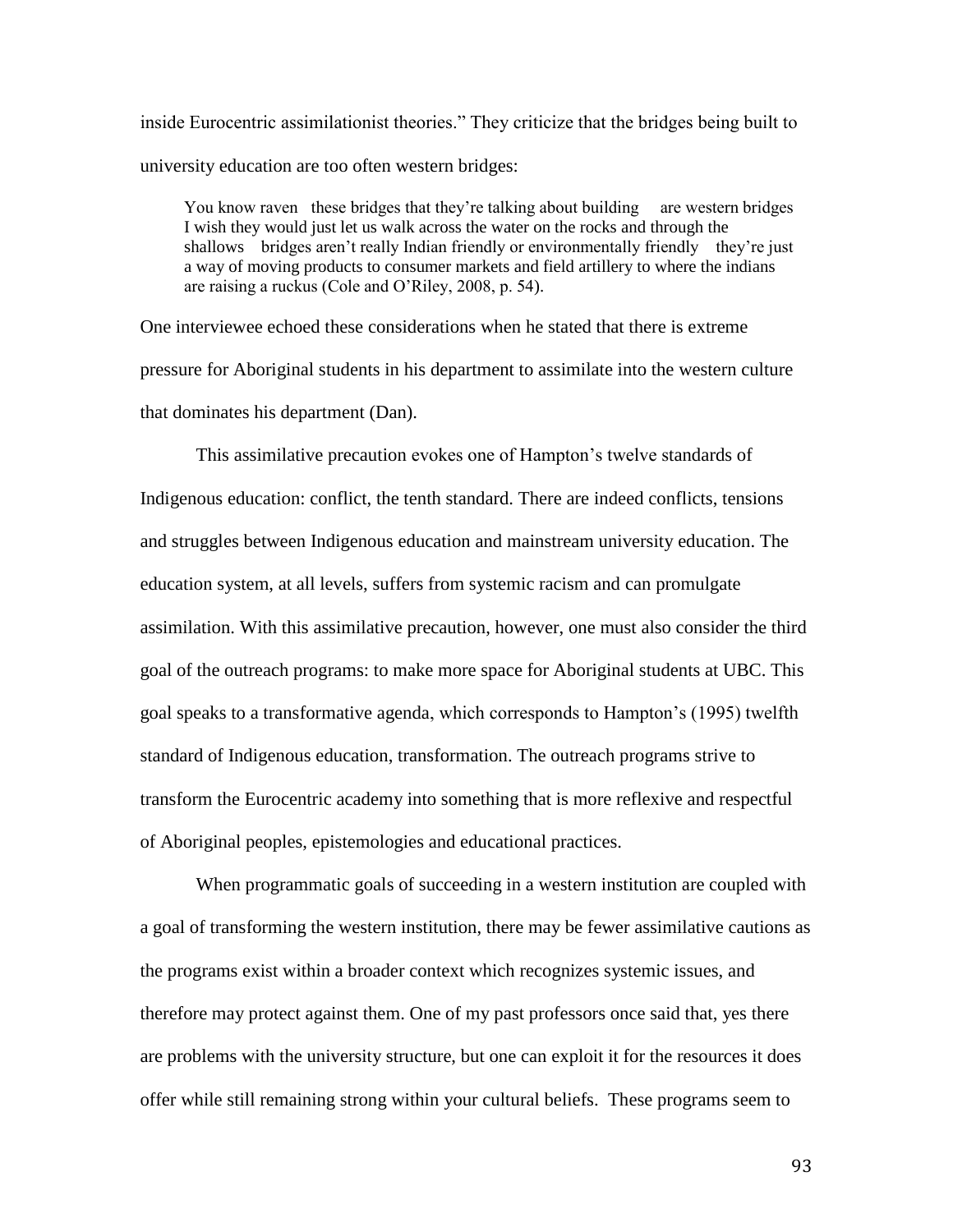balance the short-term goal of accessing or exploiting the benefits of having a university education with the long-term goal of systemic change and equitable education.

The programs included in this research, be they bridges or a "walk across the water on the rocks," seem to be intended to help its students succeed in the education system, stay connected to their cultures, and partake in educational instances that are more reflexive of Indigenous educational practices. Pidgeon (2008) might say that these programs are "pockets" where Indigenous Knowledges are respected and utilized. Pidgeon (2008) determined that Indigenous Knowledges typically have "pockets of presence" at universities through such things as curricula, Aboriginal oriented programs, and the practices of some Aboriginal staff, students and Elders. The programs in this study become "pockets" of Indigenous Knowledge, and therefore stave off assimilative cautions, through their culturally responsive curricula, the employment of Elders and Aboriginal staff, through the attention to the wholistic needs of the students, and through the utilization of other pockets of Indigenous Knowledges, such as the FNHL and the Aboriginal community Kitchen garden. These "pockets" of Indigenous Knowledges hopefully act as a retaining wall against the assimilative potential of university-hosted education.

#### **A lack of spiritually based programming**

Another caution, or rather omission to take note of, is the lack of programming that might fall in the spiritual realm. One program included in this study offered programming in this area by staffing an Elder and offering ceremonies, such as smudging and sweats; within the other programs included in this study, however, the spiritual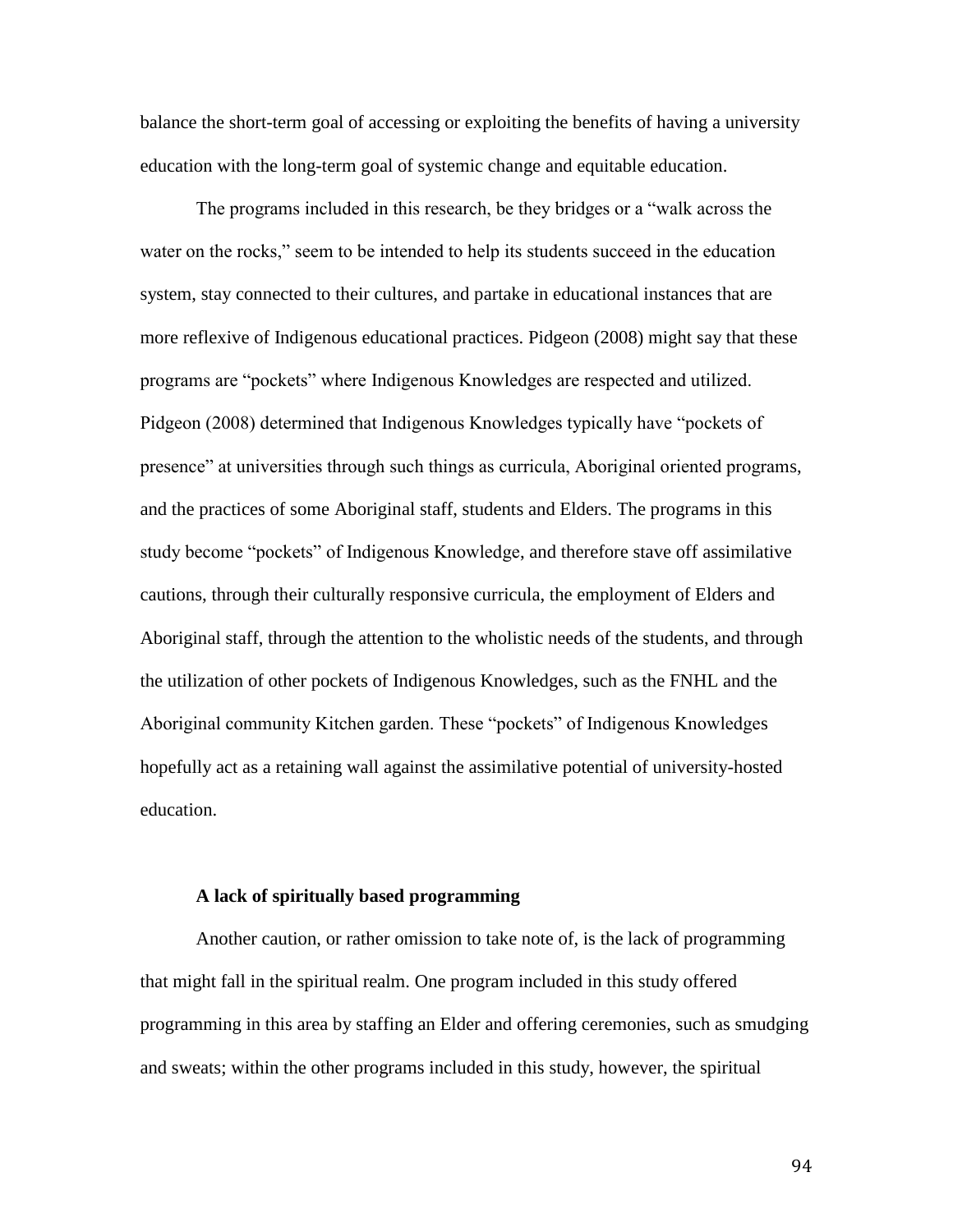component seemed to be missing. Including spiritual programming in university outreach programs, might be controversial, for one could argue that spirituality should be kept within a community, close to Elders and other knowledge keepers, and close to a specific land base. Additionally, construing ceremonies or other spiritually "infused" programming to fit a university setting might be considered dangerous as there is typically much protocol surrounding spiritual "events" to which university settings might not be amenable. Additionally, and more pragmatically speaking, the length of these outreach programs are approximately a week long, and not having spiritually related programming for such a short period of time may not have lasting effects for the students.

Not having spirituality salient in the programming, however, means that the outreach programming could be seen to be out of balance in wholistic terms. Not having programming which pays homage to spirituality means that students miss out on an opportunity to be mentored in how to combine spirituality and education. Similarly, the students may also begin to understand that spirituality and education should be kept as disparate items. As well, without spirituality being salient in the programming, the faculty volunteers will not get the chance to learn about respect for spiritual considerations of education and Aboriginal education. Not having this learning opportunity for the science and math faculty volunteers might be particularly detrimental, for these disciplines are often characterized by atheism, which can be particularly discriminatory and disrespectful towards students with spiritual beliefs and practices.

Indeed, the omission or inclusion of spiritual programming is controversial. I highlight it here to give voice to the issue, not to offer a solution. My undergraduate Indigenous Studies program dealt with this conundrum, not by offering ceremonies, but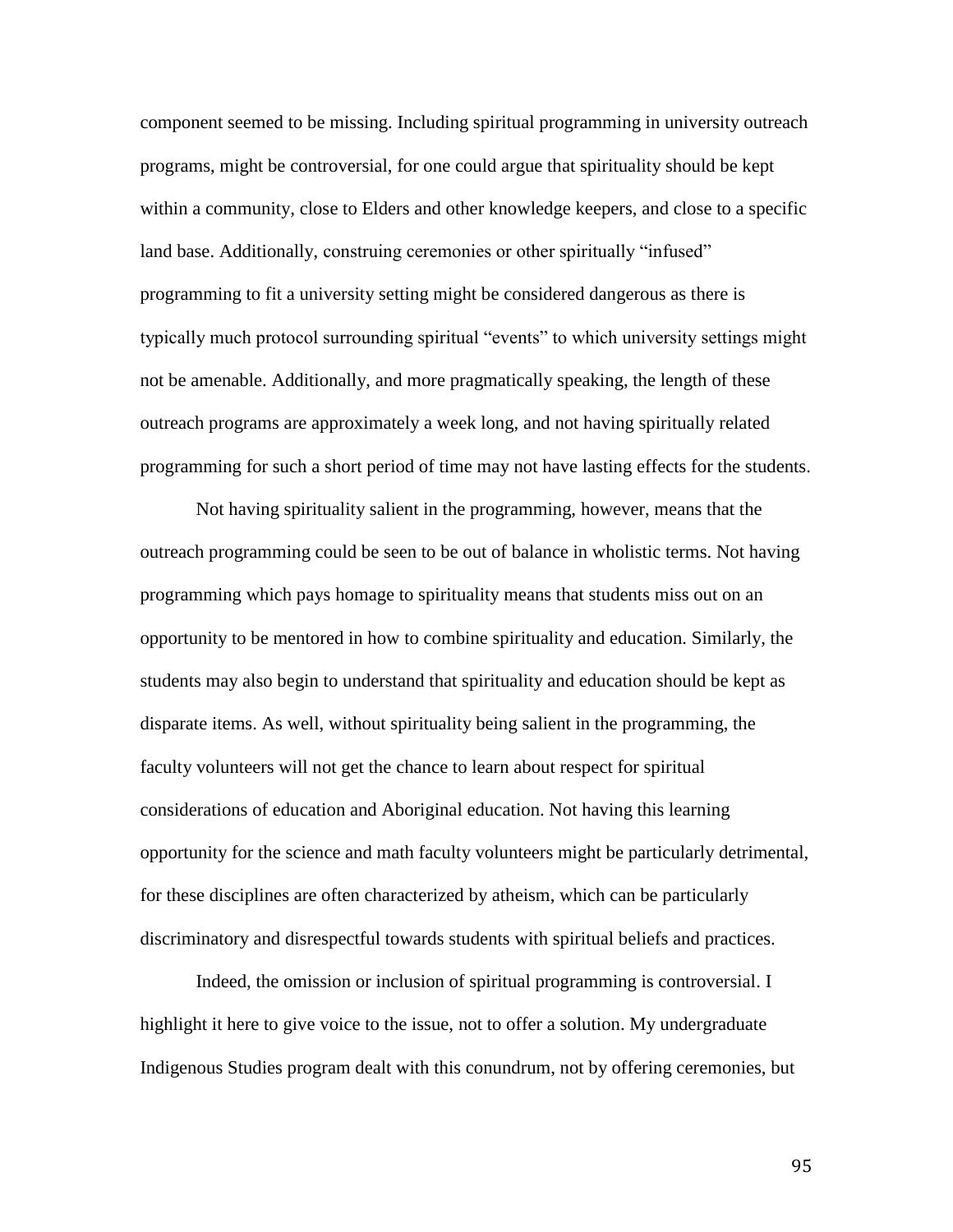by making one of the introductory level classes focused on better understanding some of the foundations of Indigenous spirituality. As a result, every student in the program acquired a respectful and informed perspective of it, and those students participating in ceremonies or rituals knew their professors and fellow students would provide a safe space for the people who partook in a spiritual life. This method of making spirituality salient through discussions and creating a respectful environment for it, worked for there were two large First Nation reserves close by which hosted the actual ceremonies and rituals themselves. Additionally, this method of understanding spiritual foundations might have worked since students had a whole semester for learning; the faculty volunteers for these outreach programs, however, do not have this time, they only have a day or afternoon with the students.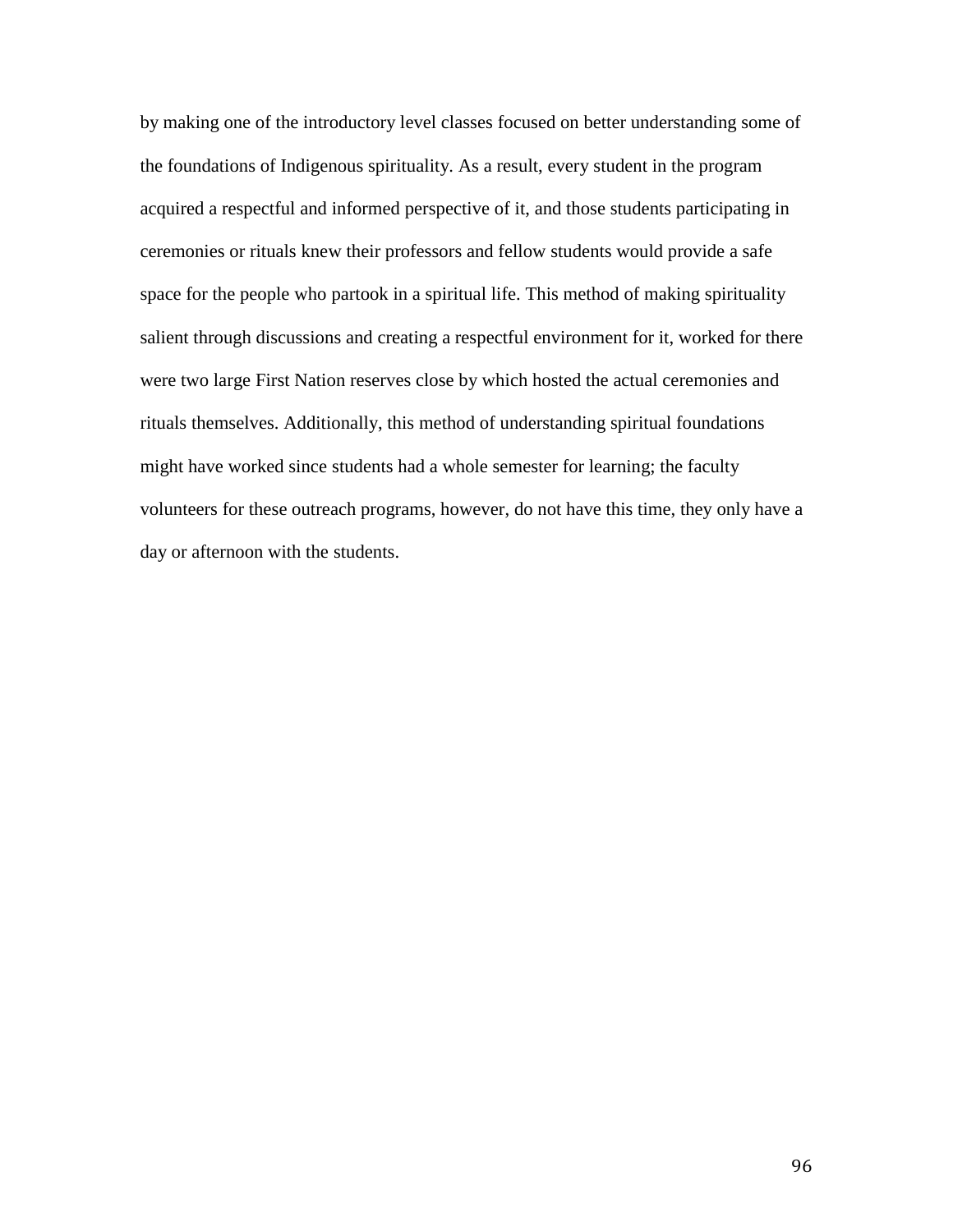# **Chapter 7**

# **REVISITING THE GUSWENTHA**

# **The framework**

Now that we have discussed a few of the programs' components at both the student and system level, as well as notions of success, we can re-consider the Guswentha which was briefly introduced in the theoretical positioning section.



Figure 3

A replica of the framework of the Guswentha Belt, also called the Two Row Wampum Belt. An exact image of the belt could not be inserted due to copyright issues.

The Guswentha depicts two parallel purple lines that are separated by three rows of the white beads, which symbolizes the expected relationship between the Haudenosuanne nation and the European nations. The two parallel purple lines represent two separate and distinct nations traveling down the same river together: one of the purple lines represent the Huadenosuanne peoples, and the other represents the European peoples. The lines are parallel and, as such, never touch: symbolizing that both nations are sovereign and autonomous, never to interfere with the governing of each other's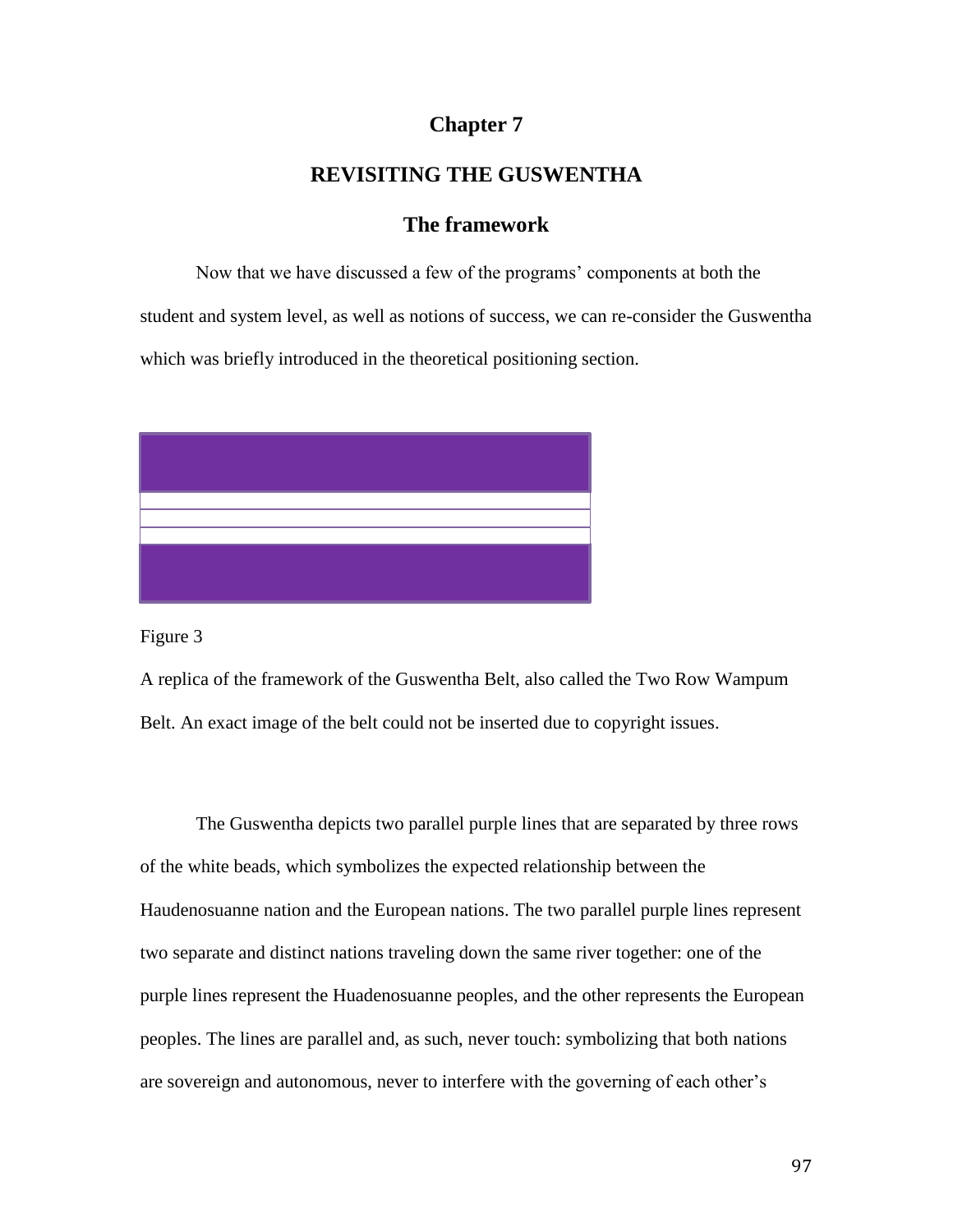nations. The three rows of white beads between the two lines represent peace, friendship, and respect: symbolizing how the relations between the two nations should be enacted and characterized. These three characteristics keep the nations separate, yet also bind them both together (Turner, 2006). The Guswentha represents a treaty which metaphorically states that each nation should stay within their own vessel, never trying to interfere with or steer the other while traveling down the same river. It is a treaty of respect, dignity, integrity, non-interference and emphasizes the autonomy of each nation (Turner, 2006).

The Guswentha is used in this study because it helps to frame social justice and power from an Indigenous Knowledge framework. Alfred (1999) states, that the three rows of beads – symbolizing peace, friendship, and respect – separating the two nations "explain what is meant by a just relationship" (p. 48): when two groups build a relationship with each other through peace, friendship, and respect, justice will ensue. So long as the two nations do not interfere with the other's "autonomy, freedom or power," their relationship with each other would be "peaceful, harmonious, and just" (Alfred, 1999, p. 52). Power, within the Two Row Wampum, exists in the "context of respect for the autonomy and distinctive nature of each partner" (Alfred, 1999, p. 52). Social justice as constructed by the principles within the Guswentha, is the result of relationships that are founded on respect, peace, friendship, autonomy, and freedom; these are the vehicles through which social justice can be achieved.

In addition to the symbolism of the Guswentha treaty, the symbolism of the actual wampum beads themselves may also help us to negotiate the terrain of justice and power from an Indigenous Knowledge standpoint. Wampum "is a symbol of a people's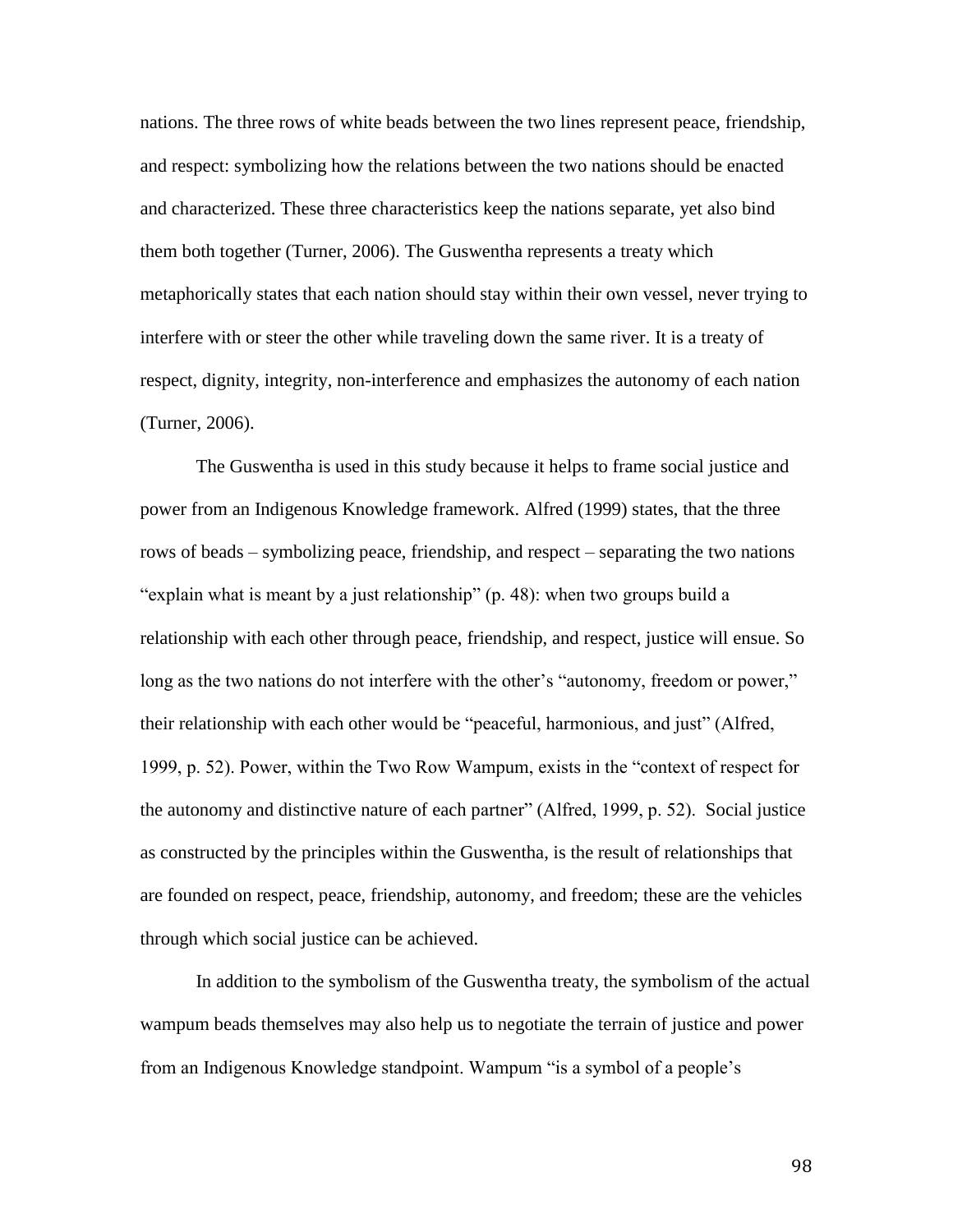successful accomplishment of coming to one mind about how they were going to go on from [a place of conflict] in a permanent relationship of peace and tranquility between the two sides" (Mohawk, 1988, p. xiv). When exchanging wampum beads, certain rituals must also be enacted which "clear the peoples minds so that they can conduct business" (Mohawk, 1988, p. xiv). They need to brush off the places they will sit and the clothing that they wear, and they must remove the things they acquired while getting to that place; they must wipe away any blood from their clothing or tears from their eyes; and, they need to clear any lumps from their throats or tightness in their chests (Mohawk, 1988).

These rituals attached to the exchange of the wampum beads could implicate additional ways to think about justice and how to arrive at justice. It is the result of coming to one mind, or rather, fully understanding the other's perspectives and coming to a full agreement from both sides. It is the result of trying to brush away or lay aside any variables that may confound or muddle negotiations, such as privileges, biases, or power imbalances (brushing off the seats and clothing, and removing anything they acquired while coming to that place). It is the result of trying to lay aside past wrongs and grievances (wiping blood from clothes, wiping tears from eyes, clearing lumps from throats, clearing tightness from chests). The rituals attached to the exchange of wampum beads, are done so that everyone involved can "recognize that they will [be] deal[ing] with human beings at a human to human [equitable] level" (Mohawk, 1988, p. xiv).

In sum, we can learn from the Guswentha and the wampum that some dimensions of social justice are: premising relationships on respect, peace, friendship, autonomy, and freedom; and trying to clear from the environment and each other, any biases, power imbalances, past wrongs, and ill-will so that everyone involved can fully understand each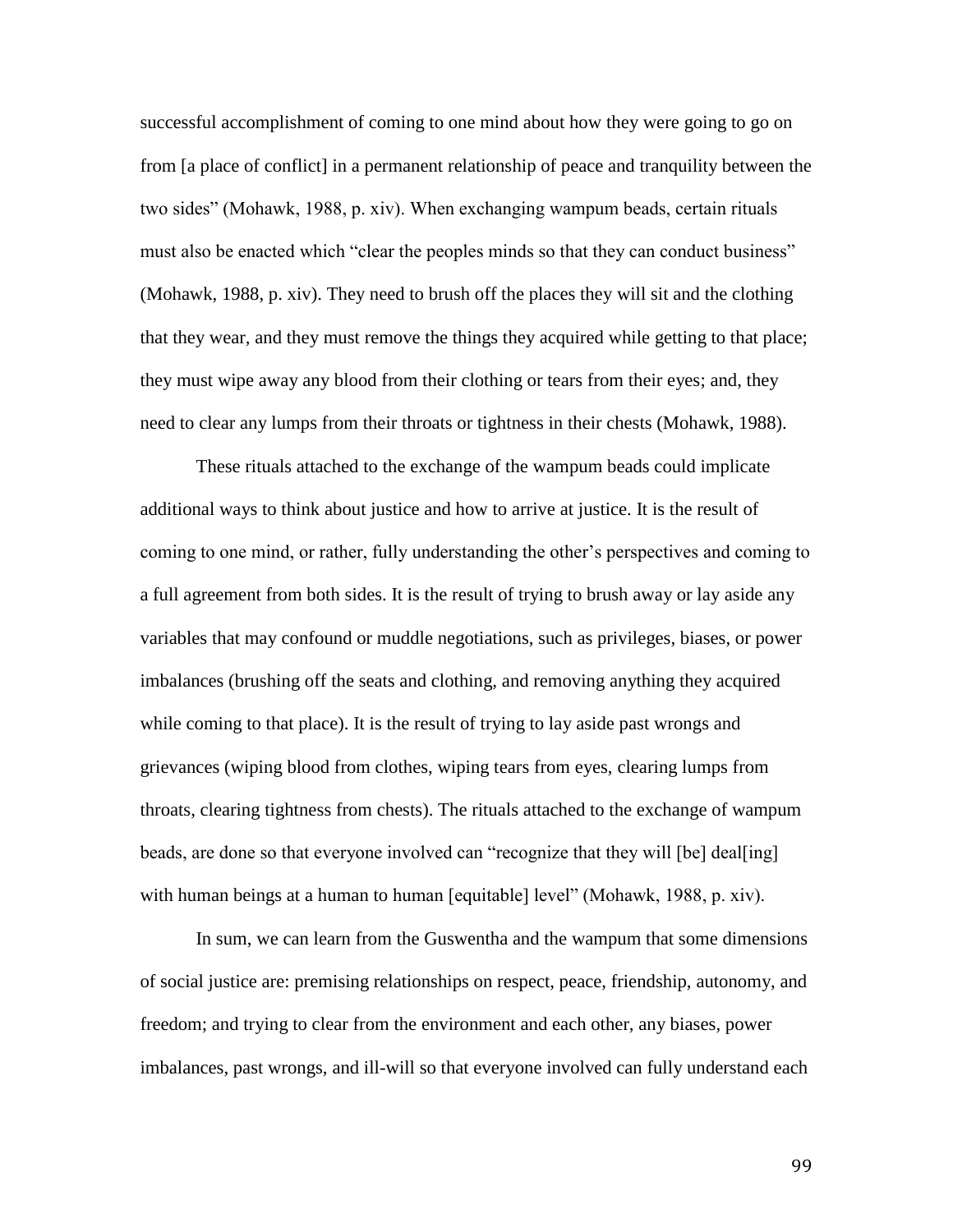other and come to full agreement. As John Mohawk (1988) says, "our power to create peace and a peaceful resolution depends on our ability to see the other side, the other people's humanity" (p. xv).

#### **The Guswentha's relationship to education and outreach programs**

As describe above, the Guswentha states that neither Indigenous nations nor the Eurocanadian nations should steer the other's "vessel," that is, interfere with the integrity and autonomy of each other's nation. Both nations should be free and self-determining. Canada, however, with its blatant assimilative policies, resulting in such things as residential schools, the 60's scoop, and forced enfranchisement, broke this treaty and began to interfere with the governance of Indigenous nations; they began to 'steer the other ship.' In actuality, with Canada's genocidal policies, it might be fair to say that the Eurocanadian ship attempted to sink the Indigenous ships, and then allow any survivors to board the Eurocandain ship as inferior citizens.

Education was one specific tool used for perverting the Guswentha agreement. Not only were residential schools implemented, where Aboriginal children were forcibly removed from their community and treated with the utmost disrespect; but, in the schools where Eurocanadian children attended, the ideology of *terra nullus* and Manifest Destiny were propagated, cultivated, and instilled in the minds of Eurocanadian children. This combination of 1) attacking Indigenous nations through their children's health and wellbeing, and 2) ingraining in Eurocanadian children a racist ideology with regards to the worth and rights of Aboriginal nations was a perfect-storm to create long lasting injustices. Even when residential schools were disbanded in the 1980's, the racist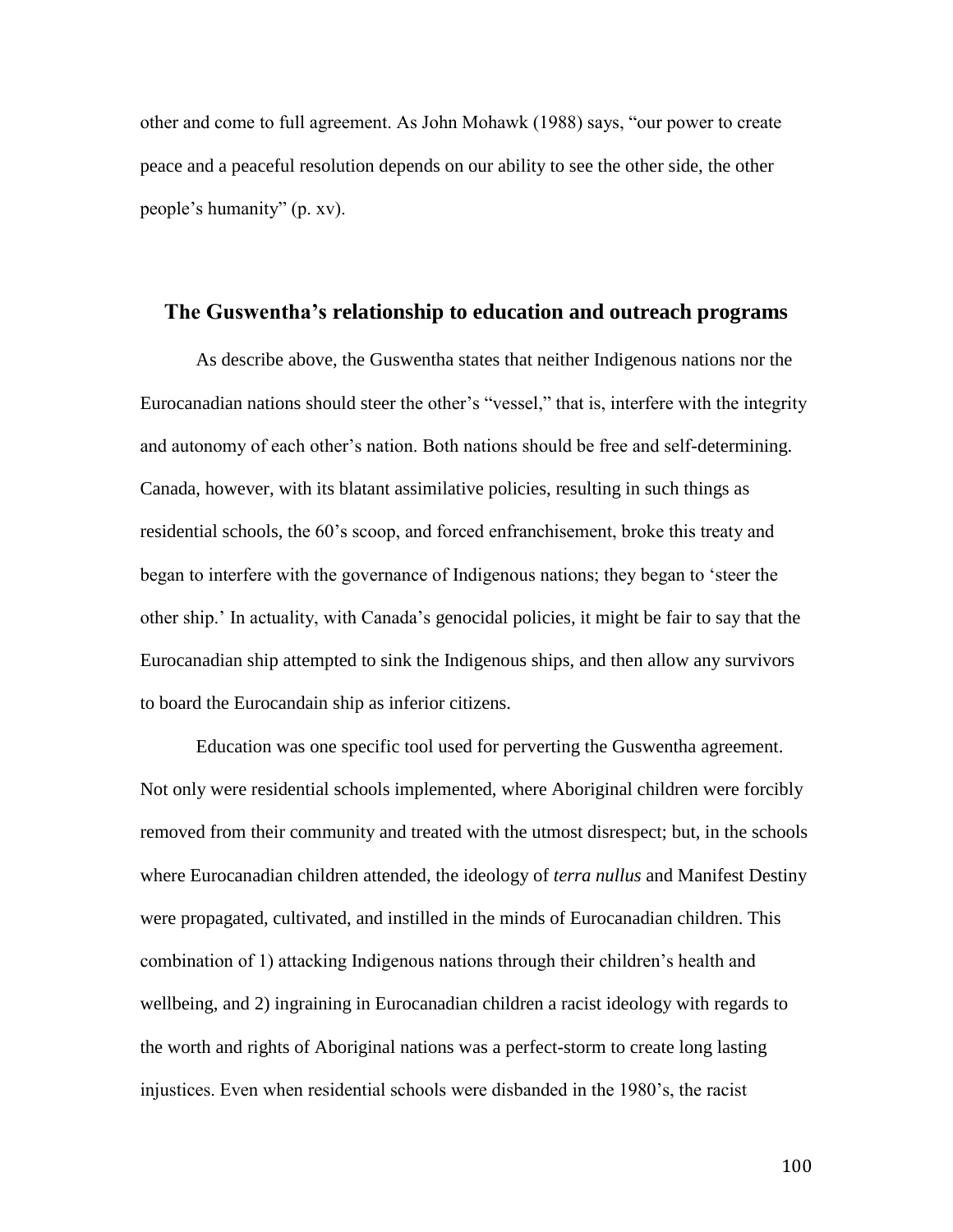curricula in Eurocanadian schools persisted and did little else than to continue to indoctrinate both Aboriginal and non-Aboriginal students with notions about the superiority of western philosophies and the inferiority of Aboriginal peoples and nations. The education system has undermined and violated the autonomy and dignity of Aboriginal nations, and can almost be considered the antithesis of a peaceful, friendly and respectful institution that is required by the Guswentha. Education was instead, implemented in such a way as to destroy the Indigenous nations' 'ships.'

When considering all of the work currently happening in the area of Aboriginal education, including the outreach programs included in this study, one might understand these programs as trying to reestablish the just relationships that the Guswentha symbolizes: those which are characterized by peace, friendship, and respect. The outreach programs, for example, might 1) instill in the faculty volunteers a notion of *respect* for Aboriginal students as intelligent learners, 2) cultivate a *friendship* with Aboriginal education in which the faculty volunteers might become emotionally connected to the 'issue,' and 3) help lay a groundwork where faculty volunteers might be more open to approaching Indigenous Knowledges with *peace* instead of superiority. These outreach programs, along with other Aboriginal education initiatives, could indeed be seen as trying to reestablish just relationships among and between Aboriginal students/nations and Eurocanadian institutions/nation, in addition to providing better educational opportunities to the visiting students.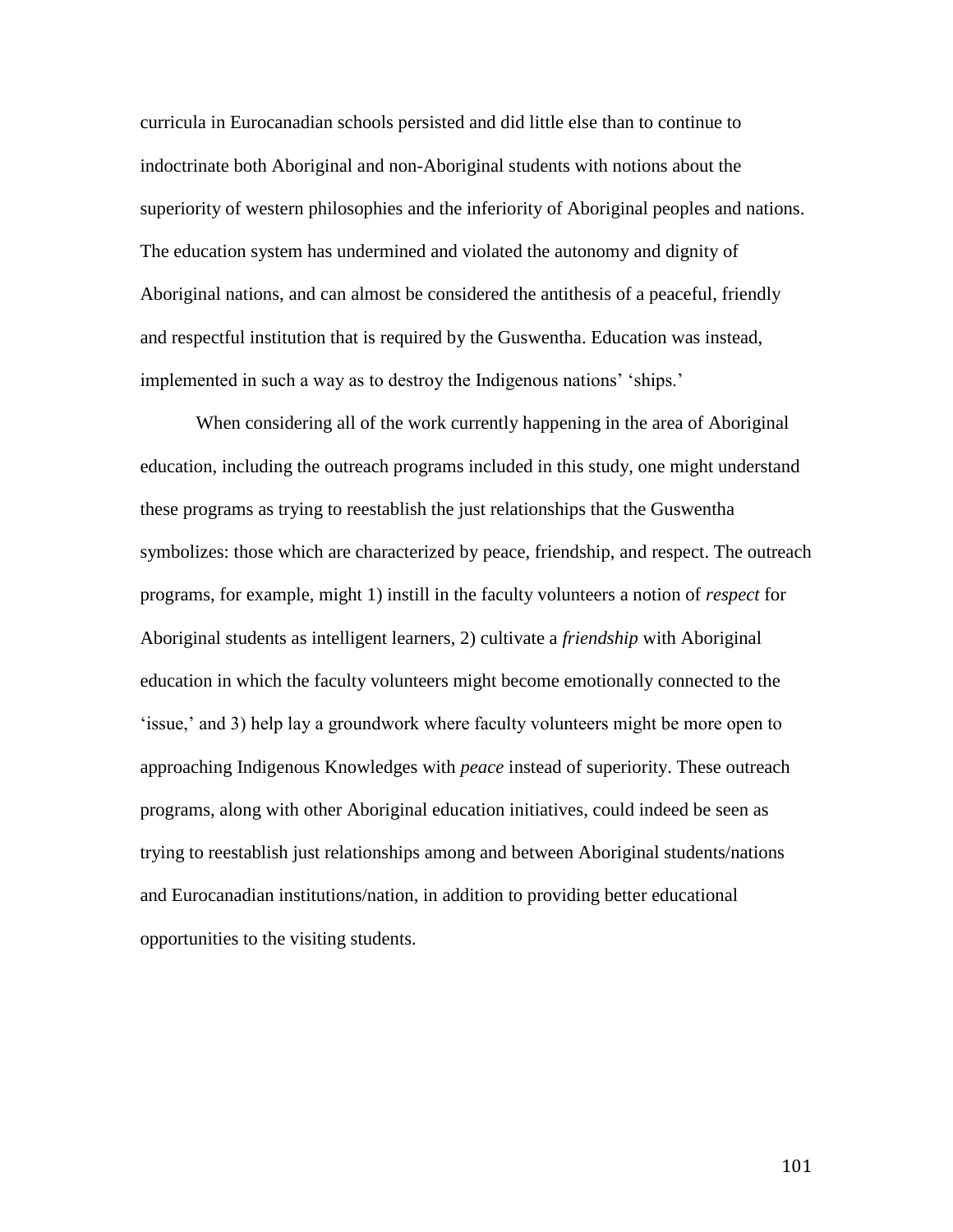I have constructed Figure 5 below which helps to illuminate how these programs operate in terms of the principles in the Guswentha.



### Figure 4

How the Guswentha structure may apply to education, with the outreach programs operating along the black lines.

Figure 5 depicts a structure which would understand outreach programs to prompt learning and education within each nation: the students would learn from each other, from the Elders, and from other Indigenous teachers in a manner that is indicative of the values of Indigenous nations and Indigenous Knowledges. Similarly, the Eurocanadian/non-Aboriginal volunteers would also learn from each other and from their teachers in a manner that is congruent with western practices. Concurrently, each participant, whether they be visiting Aboriginal students or faculty volunteers, would also be learning from each other through the peaceful, friendly and respectful interactions; then bringing that "between-nation" learning back to their respective cycles of learning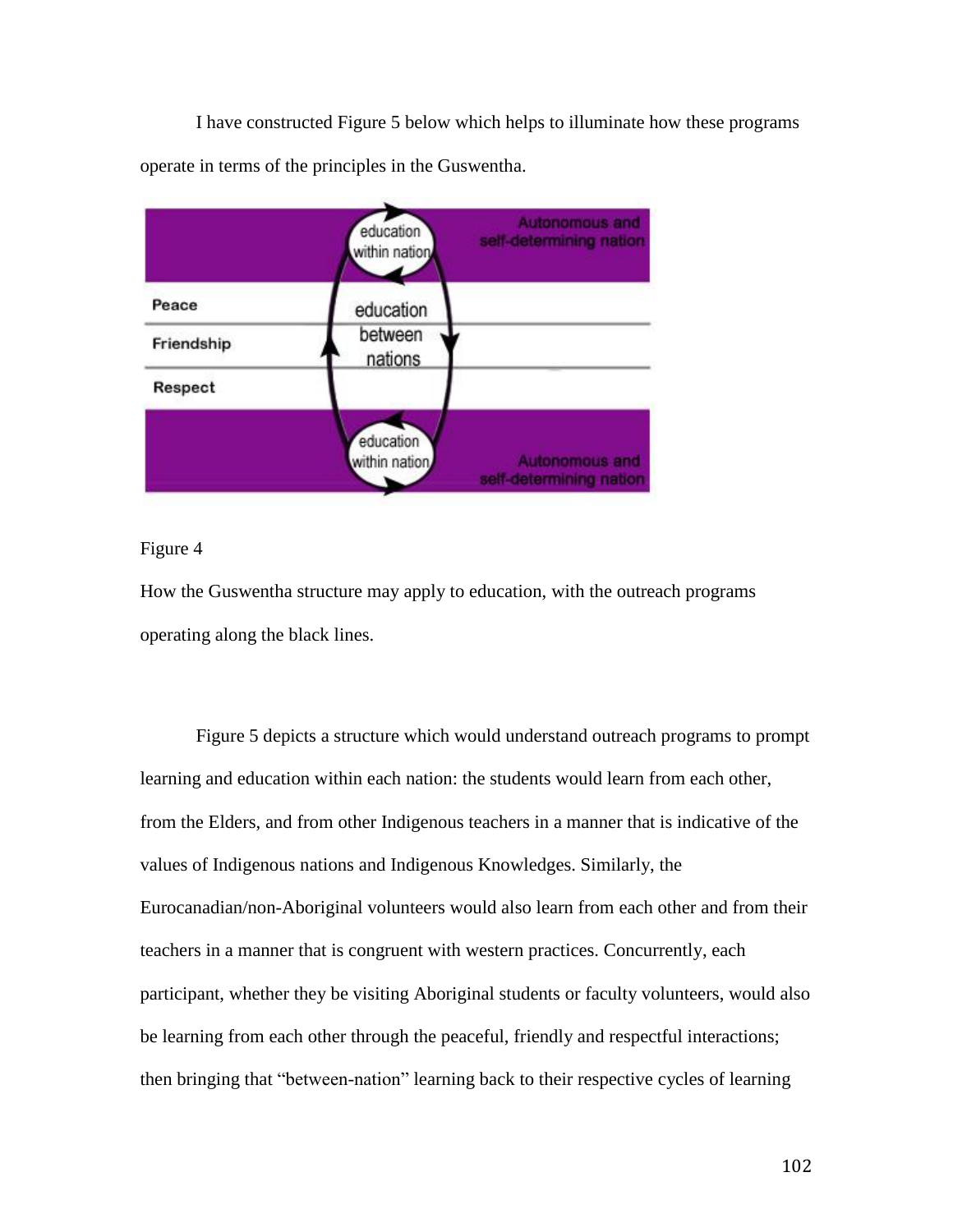within their own grouping. In this way, social justice and the re-establishment of just relationships and educational opportunities may be one step closer.

By understanding these programs in terms of the Guswentha, one can again conceptualize how these programs work on at least two levels: the first focusing on the students and the second focusing on the larger university institution. The students are able to capitalize on enhanced educational opportunities and extend their learning, and the involved faculties and faculty volunteers get to learn better practices in terms of relating to Aboriginal students which will eventually lead to the establishment of a more just institution that relies on just relationships. These outreach programs balance structural change goals with increased access goals. Neither goal violates the Guswentha's noninterference principle, but instead is trying to reinstate the system of relationships which is touted in the Guswentha. Disentangling the two purple lines depicted in the Guswentha becomes a priority.

#### **Summary**

The outreach programs included in this study, indeed, are complex and operate on different levels. Two of the levels that have been given voice in this study are that which focuses on the individual students, and that which focuses on the university as an institution. The students receive increased educational opportunities as well as opportunities to cultivate a positive relationship with education. The faculty volunteers, as agents of the university institution, receive the chance to interact with Aboriginal students and issues in a respectful way and become part of systemic justice. Notions of success need to be considered on both levels, and notions of success need to include more

103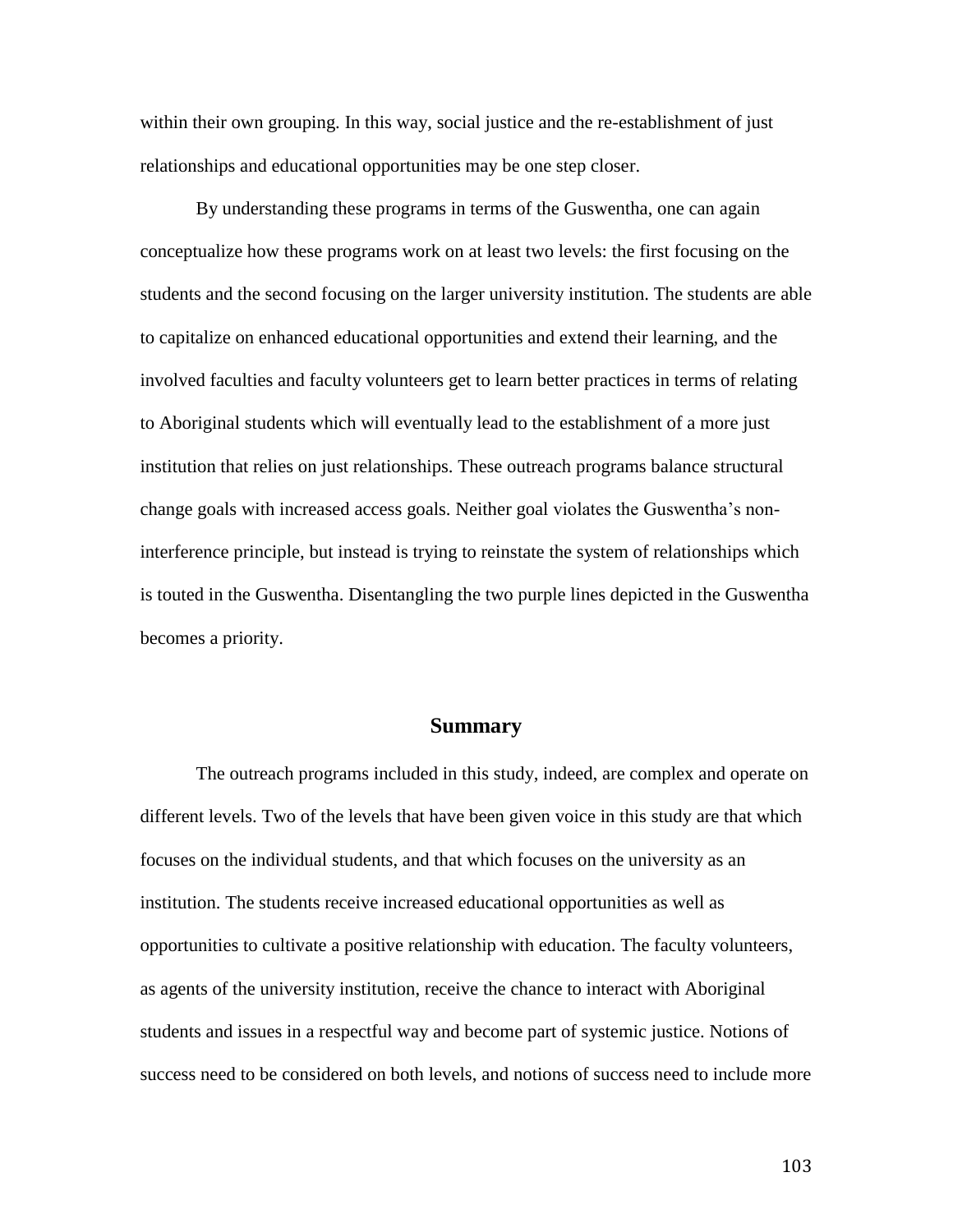than just the typical indices, such as graduation, but also cultural factors such as students maintaining a connection to their community. Future studies in this area would benefit from incorporating student voices and delving more into this notion of success at both the student level and institutional level.

The Guswentha offers a good framework to help understand outreach programs and institutional change. It redirects discussions of social justice and social inequities to the establishment of just relationships between Aboriginal and non-Aboriginal communities and institutions, characterized by interactions made through peace, friendship, and respect. Outreach programs can be seen to help establish these just relationships, by helping faculty volunteers to develop a *respect* for Aboriginal students as learners, by helping to cultivate a *friendship* between faculty volunteers and Aboriginal education, and by helping to establish a framework in which faculty volunteers might approach Indigenous Knowledges with *peace* instead of superiority.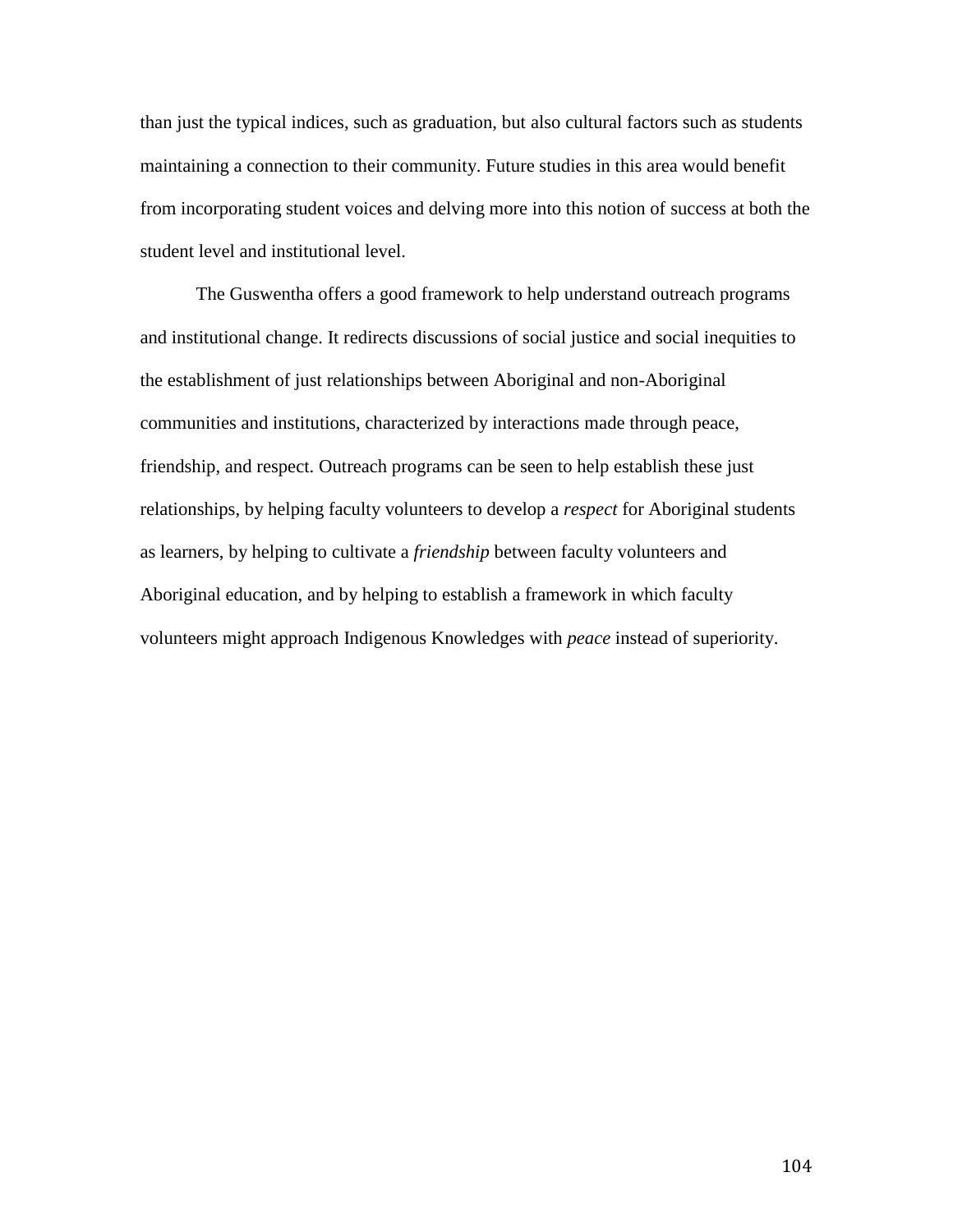## **References**

- Aboriginal Program and Services. (n.d.). *Aboriginal program and services at UBC*. Retrieved September, 2010 from http://aboriginal.ubc.ca/about/aboriginalprograms-services/.
- Aboriginal strategic plan. (2008). *Implementation priorities for the Aboriginal strategic plan.* Retrieved September, 2010 from http://ansep.uaa.alaska.edu/pre\_college.html.
- Alfred, T. (1999). Peace, power, righteousness: An Indigenous manifesto. Oxford: Oxford University Press.
- Alfred, T. (2004). Warrior scholarship: Seeing the university as a ground of contention. In Abbott Mihesuah, D. & Cavender Wilson, A. (Eds.) *Indigenizing the academy: Transforming scholarship and empowering communities* (pp. 88-99). University of Nebraska Press.
- Anderson, B. (1993). The stages of systemic change. *Inventing New Systems, 51, 1,* 14- 17.
- Angmarlik, Pauloosi. (1999). I never say what I have heard, I only tell what I have experienced, because I do not want to lie. In P. Kulchuyski, D. McCaskill, & David Newhouse (Eds.) *In the words of Elders: Aboriginal Cultures in Transition (pp. 199-216).* Toronto: University of Toronto Press.
- ANSEP Alaska Native Science and Engineering Program. (n.d.). Pre-college component. Retrieved September, 2009 from http://ansep.uaa.alaska.edu/pre\_college.html
- Archibald, J. (2008). *Indigenous Storywork: Educating the Heart, Mind, Body and Spirit*. Vancouver: UBC Press.
- Armstrong, J. (2000). A holistic education, teachings from the Dance House: We cannot afford to lose one Native child. In M. K. a. P. A. Nee-Benham with J. E. Cooper (Eds.) *Indigenous Educational Models for Contemporary Practice: In our Mother's Voice* (pp. 35-43). New Jersey: Lawrence Erlbaum Associates Inc.
- Athie-Martinez, M. (2010). *Learning from inside: The perspectives of Elders, teachers, math educators and mathematics in the process of developing culturally responsive curriculum.* Unpublished master's thesis, University of British Columbia, British Columbia.
- Atleo, Shawn. (Aprill 22, 2009). *Question and answer panel session with Shawn Atleo, Jo-ann Archibald, and John Ralston Saul's after John Ralston Saul's CBC Ideas lecture*, Chan Centre, Vancouver, BC.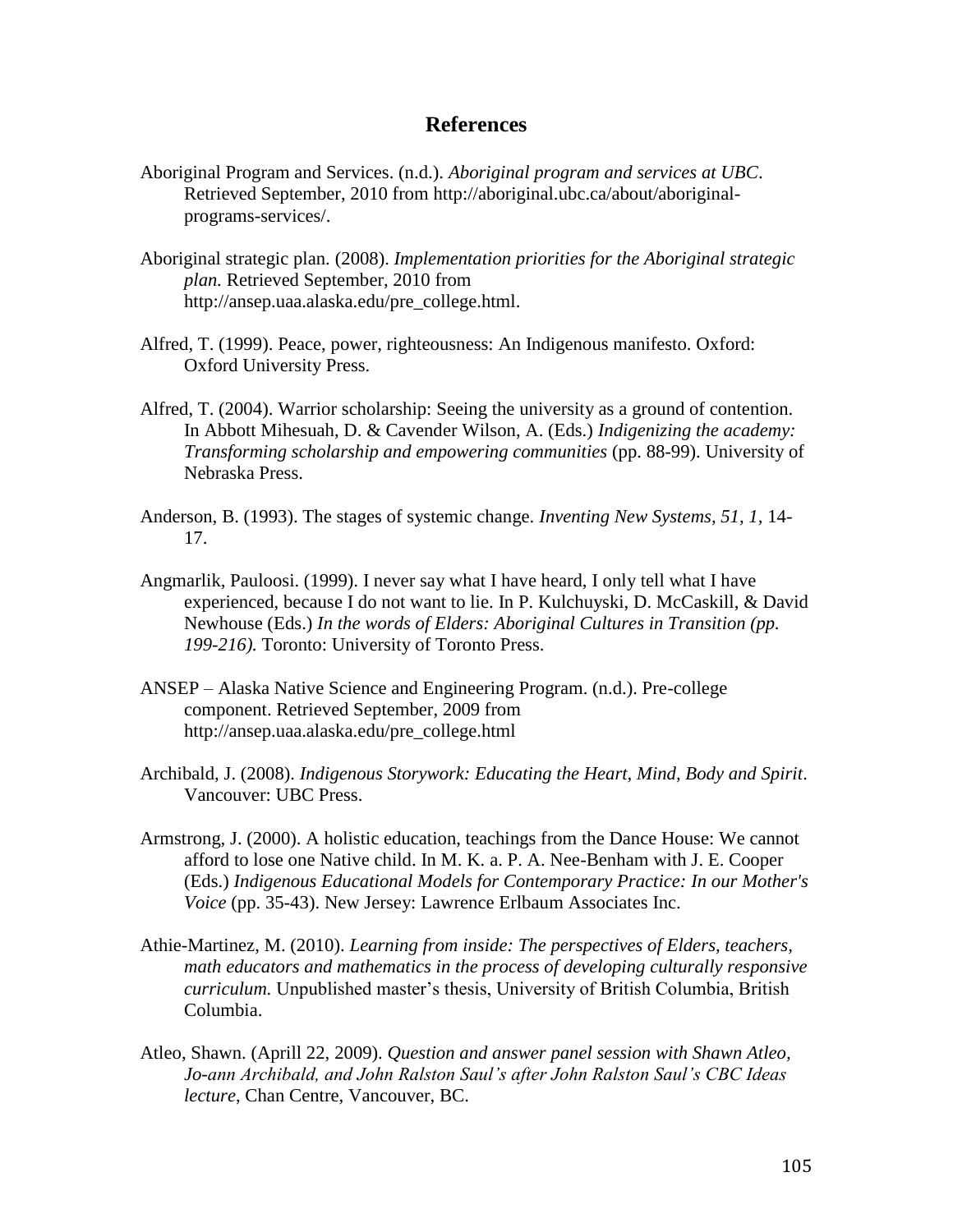- Ball, J. & Simpkins M. (2004). "The Community within the Child." *American Indian Quarterly, 38(3)*, 480-495.
- Barnhardt, R. and Kawagley, A.O. (2005). Indigenous Knowledge Systems and Alaska Native Ways of Knowing. *Anthropology and Education Quarterly, 36, 1*, p. 8–23.
- Battiste, M. (2002). *Indigenous knowledge and pedagogy in First Nations education: A literature review with recommendations.* Ottawa, ON: Indian and Northern Affairs Canada.
- Battiste, M. (2004). *Animating sites of postcolonial education: Indigenous Knowledge and the humanities.* CSSE Plenary Address, Manitoba.
- Battiste, M. (2008). The struggle and renaissance of Indigenous knowledge in Eurocentric education. In M. Villegas, S. R. Neugebauer, & K. R. Venegas (Eds.) *Indigenous knowledge and education: Sites of struggle, strength, and survivance* (pp. 85-91). Harvard Educational Review.
- Battiste, M. & Henderson, J.Y. (2000). *Protecting Indigenous knowledge and heritage: A global challenge*. Saskatoon, Saskatchewan: Purich Publishing.
- BC Min. of Ed. (2009). *Aboriginal Report 2003/04 - 2007/08: How are we Doing?* Victoria, BC: Ministry of Education.
- Benedict, E. (1999). I would say when you search after truth, truth is that which you will find that is dependable and is of use to you. In P. Kulchuyski, D. McCaskill,  $\&$ David Newhouse (Eds.) *In the words of Elders: Aboriginal Cultures in Transition (pp. 377-416).* Toronto: University of Toronto Press.
- Blondin, George. (1999). I still am in love with the land, I am still in love with my history. In P. Kulchuyski, D. McCaskill, & David Newhouse (Eds.) *In the words of Elders: Aboriginal Cultures in Transition (pp. 377-416).* Toronto: University of Toronto Press.
- Bonaparte, D. (2005). The Two Row Wampum Belt: An Akwesasne Tradition of the Vessel and Canoe. Originally published in *The People's Voice*. Retrieved September 2010 from http://www.wampumchronicles.com/tworowwampumbelt.html.
- Bredo, E. and Feinberg, W. (1982) "The interpretive approach to social and education research." *Knowledge and values in social and educational research.* Philadelphia: Temple University Press.
- Britannia doing something to improve native numbers. (2008, April 9). The Vancouver Sun. Retrieved from: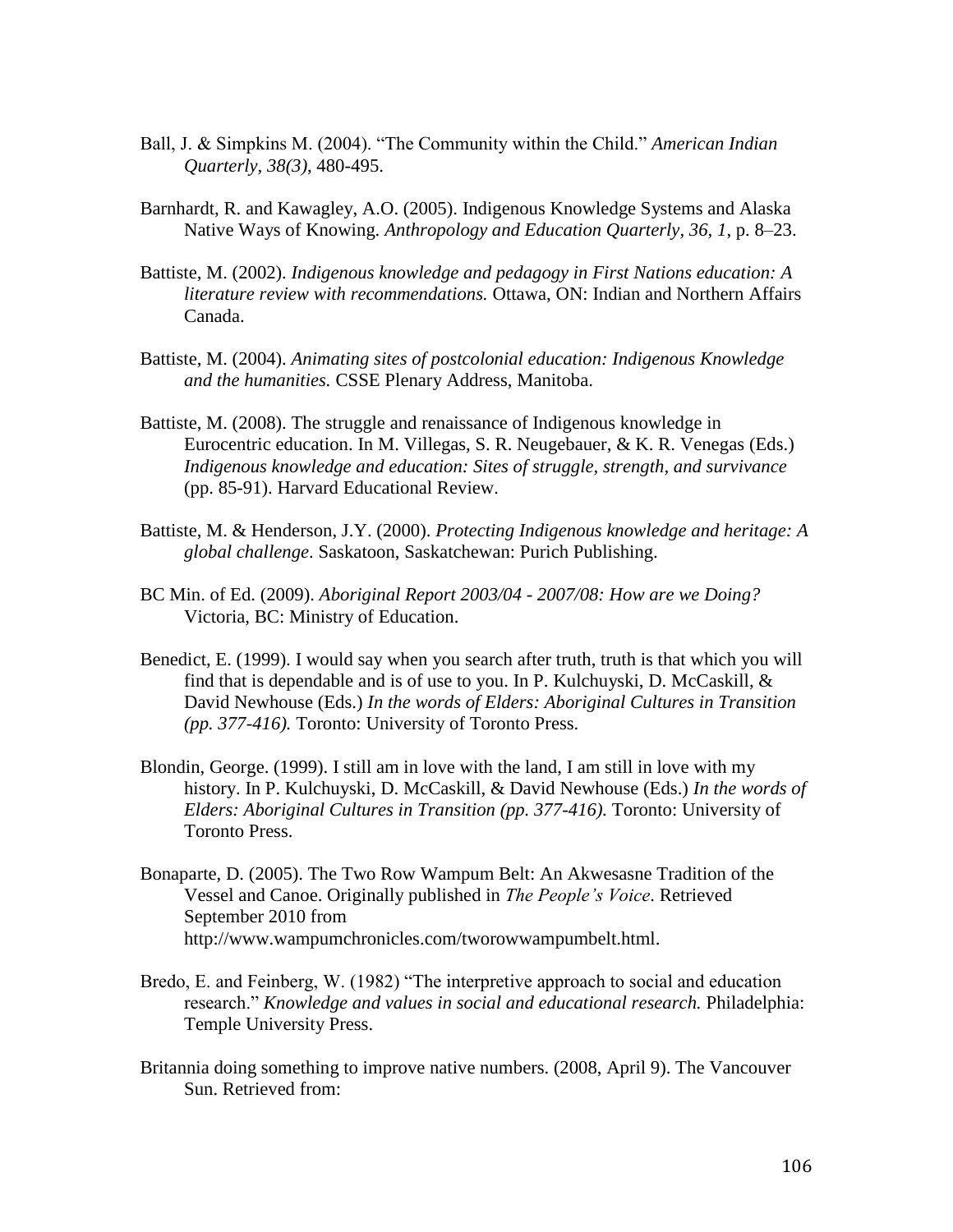http://www.canada.com/vancouversun/news/westcoastnews/story.html?id=72f1459 1-19dd-42af-aee4-cb14f52f8544.

- Cajete, G. (2000). *Naive Science: Natural Laws of Interdependence.* Santa Fe: Clear Light Publishers.
- Cajete, G. (2005). American Indian Epistemologies. *New Directions for Student Services, 109,* p.69-78
- Casetllano, MB., Davis, L. and Lahache, L. (2000). Introduction. In M.B. Castellano, L. Davis & L. Lahache (Eds.) *Aboriginal Education: Fullfilling the promise (pp. xi-1)*. Vancouver, BC: UBC Press.
- Class Action (2001). Book Review of Anne Bishop's *Becoming an Ally: Breaking the Cycle of Oppression*. North Hampton, MA: Author.
- Cavender Wilson, A. (2004). Reclaiming our humanity: Decolonization and the recovery of Indigenous Knowledge. In Abbott Mihesuah, D. & Cavender Wilson, A. (Eds.) *Indigenizing the academy: Transforming scholarship and empowering communities* (pp. 69-87). University of Nebraska Press.
- Cochrane, K. (2009). *An articulation of Indigenous and sociocultural approaches: Theory, methodology, and application to Indigenous school engagement.* Unpublished master's thesis, University of British Columbia, British Columbia.
- Cole, P. (2002). aboriginalizing methodology: considering the canoe. *Qualitative Studies in Education, 15, 4*, p. 447-459.
- Cole, P. (2004). trick(ster)s of aboriginal research: or how to use ethical review strategies to perpetuate cultural genocide. *Native Studies Review, 15, 2,* 7-29.
- Cole, P. (2006). *Coyote raven go canoeing: coming home to the village.* Montreal: McGill-Queen's Press.
- Cole, P. & O'Riley, P. (2002). Much Rezadieux about (Dewey's) Goats in the Curriculum: Looking Back on Tomorrow Yesterday. In W.E.Doll, & N. Gough (Eds.), *Curriculum Visions* (pp. 132-148). New York, New York: Peter Lang Publishing, Inc.
- Cole, P. and O'Riley, P. (2005). Coyote and Raven Talk about the Business of Education or How Did Wall Street Bay Street and Sesame Street Get Into the Pockets of Publicly Funded Universities or Vice Versa? *Workplace, A Journal of Academic Labor, 7, 1,* Special Issue M. Bryson, S. Petrina, and L. Weir (Eds.). p. 15-28.
- Cole, P. and O'Riley, P. (2008). Coyote & Raven Discuss Methodology, Complexity Theory and Aboriginality. *Complicity: An International Journal of Complexity and*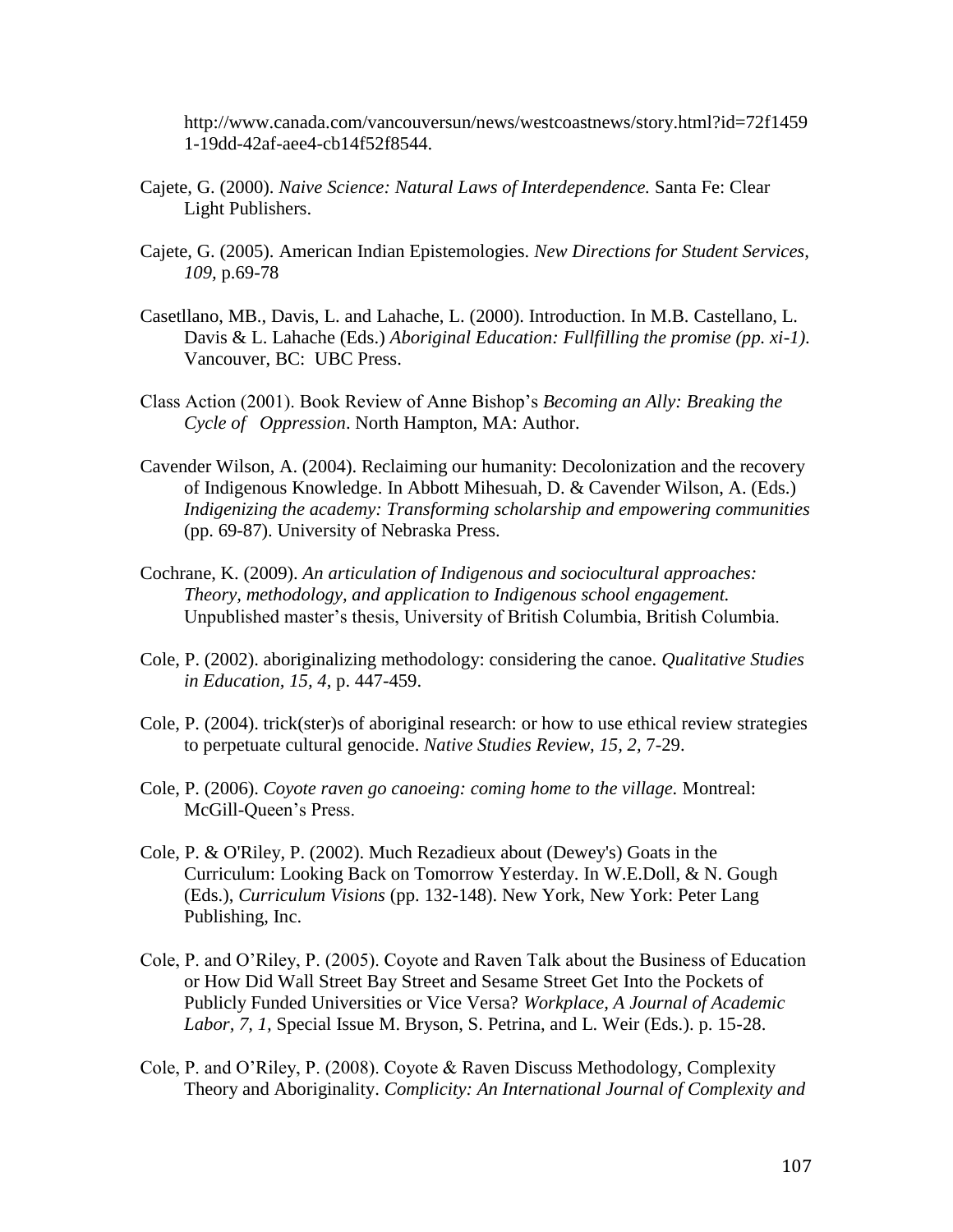*Education, 5,* p. 49-62.

Deloria, V. Jr. (1992). *God is red*. Colorado: Fulcrum Publishing.

- Duran, E. and Duran, B. (1995). *Native American Postcolonial Psychology.* New York: State University of New York Press.
- Elkins, J., Elkins, N. & Hemmings, S. (2008). GeoJourney: A Field-Based, Interdisciplinary Approach to Teaching Geology, Native American Cultures, and Environmental Studies. *Journal of College Science Teaching, 37, 3,* 18-28.
- Enns, S. and Rayner, A. (2009). *Aboriginal bridging project resource Handbook - DRAFT*. Vancouver: UBC Forestry Department.Felicity 2006 a participant in Cole's 2006
- Gandara, P. (2001) *Paving the Way to Postsecondary Education: K-12 Interventions for Underrepresented Youth.* Washington D.C.: National Center for Education Statistics.
- Gandara, P. (2002). Meeting common goals: Linking k-12 and college interventions. . In Tierney and Hagedorn (Eds.) *Increasing access to college: Extending possibilities for all students.* New York: State University of New York Press. pp. 81-104.
- Grande, S. (2004). *Red pedagogy: Native american social and political thought*. Oxford, ENG: Rowman & Littlefield Publishers, Inc.
- Hagedorn, L. S. and Tierney. W. G. (2002). Introduction. In Tierney and Hagedorn (Eds.) *Increasing access to college: Extending possibilities for all students.* New York: State University of New York Press. pp 1-14.
- Hampton, E. (1995). Towards a redefinition of Indian education. In M. Battiste and J. Barman (Eds.) *First Nations Educaiton in Canada: The Circle Unfolds* (pp. 5-46). Vancouver: UBC Press.
- Hodgson-Smith, K. L. (2000). Issues of pedagogy in Aboriginal education. In M.B. Castellano, L. Davis & L. Lahache (Eds.) *Aboriginal Education: Fulfilling the promise* (pp. 156-170). Vancouver, BC: UBC Press.
- Hymel, S., Schonert-Reichl, K., and Miller, L.D. (2006). Reading, 'riting', 'rithmetic and relationships: Considering the social side of education. *Exceptionality Education Canada,* 16 (3), 1-44.
- ILC Innovative Learning Centre. (n.d.). University of Winnipeg: The innovative Learning Centre: Partners in Community Education. [Brochure]. Winnipeg, MB: Winnipeg University. Retrived September, 2009 from http://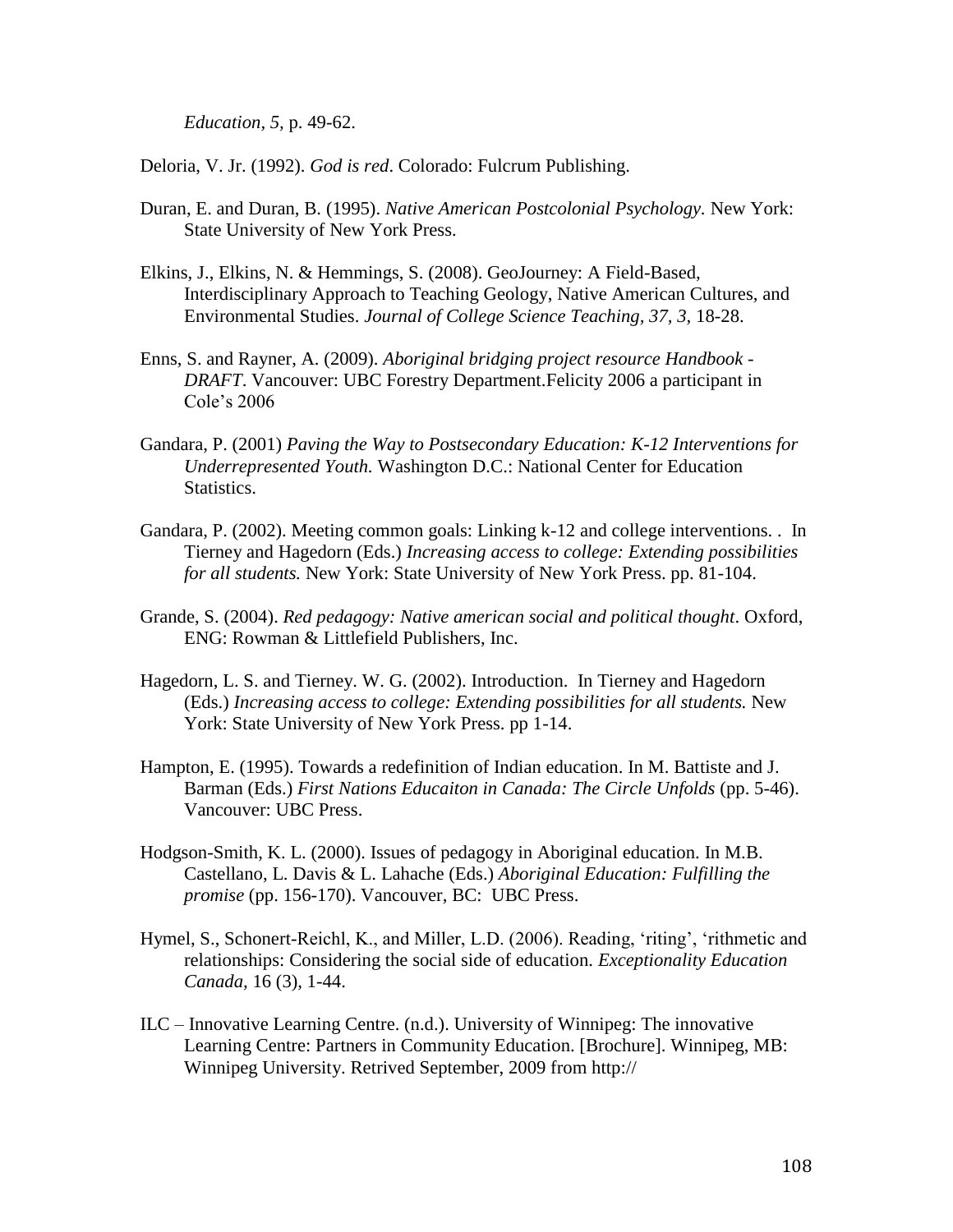www.uwinnipeg.ca/index/cms-filesystem-action/pdfs/admin/innovative-learningcentre-brochure-08.pdf

- Ing, Roslyn. (June 22, 2010). *Witness to Madeleine Keteskwew Dion Stout's inaugural speech of the launch of the Critical Research in Health and Healthcare Inequities research institute*. Speech presented at UBC, Vancouver, BC.
- Jun, A. and Colyar, J. (2002). Parental guidance suggested: Family involvement in college preparation programs. . In Tierney and Hagedorn (Eds.) *Increasing access to college: Extending possibilities for all students.* New York: State University of New York Press. pp. 195-216.
- Kawagley, A. O. & Barnhardt, R. (1998). Education indigenous to place: Western science meets Native reality. Retrieved, April 10, 2008 from http://www.ankn.uaf.edu/EIP.html.
- Kirkness, V. J. & Barnhardt, R. (1991). First nations and higher education. *Journal of American Indian Education, 30, 1,* 1-15.
- Kulchyski, P., McCaskill, D. and Newhouse, D. (1999). Introduction. In P. Kulchuyski, D. McCaskill, & David Newhouse (Eds.) *In the words of Elders: Aboriginal Cultures in Transition (pp. 37-66).* Toronto: University of Toronto Press.
- Kuokkanen, R. (2007). *Reshaping the university: Responsibility, Indigenous epistemes, and the logic of the gift*. Vancouver: UBC Press.
- LaFrance, B. T. (2000). Culturally negotiated education in First Nations communities: Empowering ourselves for future generations. In M.B. Castellano, L. Davis & L. Lahache (Eds.) *Aboriginal Education: Fulfilling the promise (pp. 101-113.).* Vancouver, BC: UBC Press.
- Lipka, J. Sharp, N., Adams, B., Sharp, F. (2007). Creating a third space for authentic biculturalism: Examples from math in a cultural context. *Journal of American Indian Education, 46, 3,* 94-115.
- Lyons, Oren. (1992). Land of the free, home of the brave. In J. Barreiro (Ed.) *Indian roots of American democracy (pp. 30-35)*. Ithaca, New York: Akwe:kon Press.
- MacIvor, M. (1995). Redefining Science Educaiton for Aboriginal Students. In M. Battiste and J. Barman (Eds.) *First Nations Educaiton in Canada: The Circle Unfolds* (pp. 73-100). Vancouver: UBC Press.
- MacMillan, H., MacMillan, A, Offord, D, & Dingle, J (1996). Aboriginal health. *Canadian Medical Association Journal*, 155, (11): 1569-1578.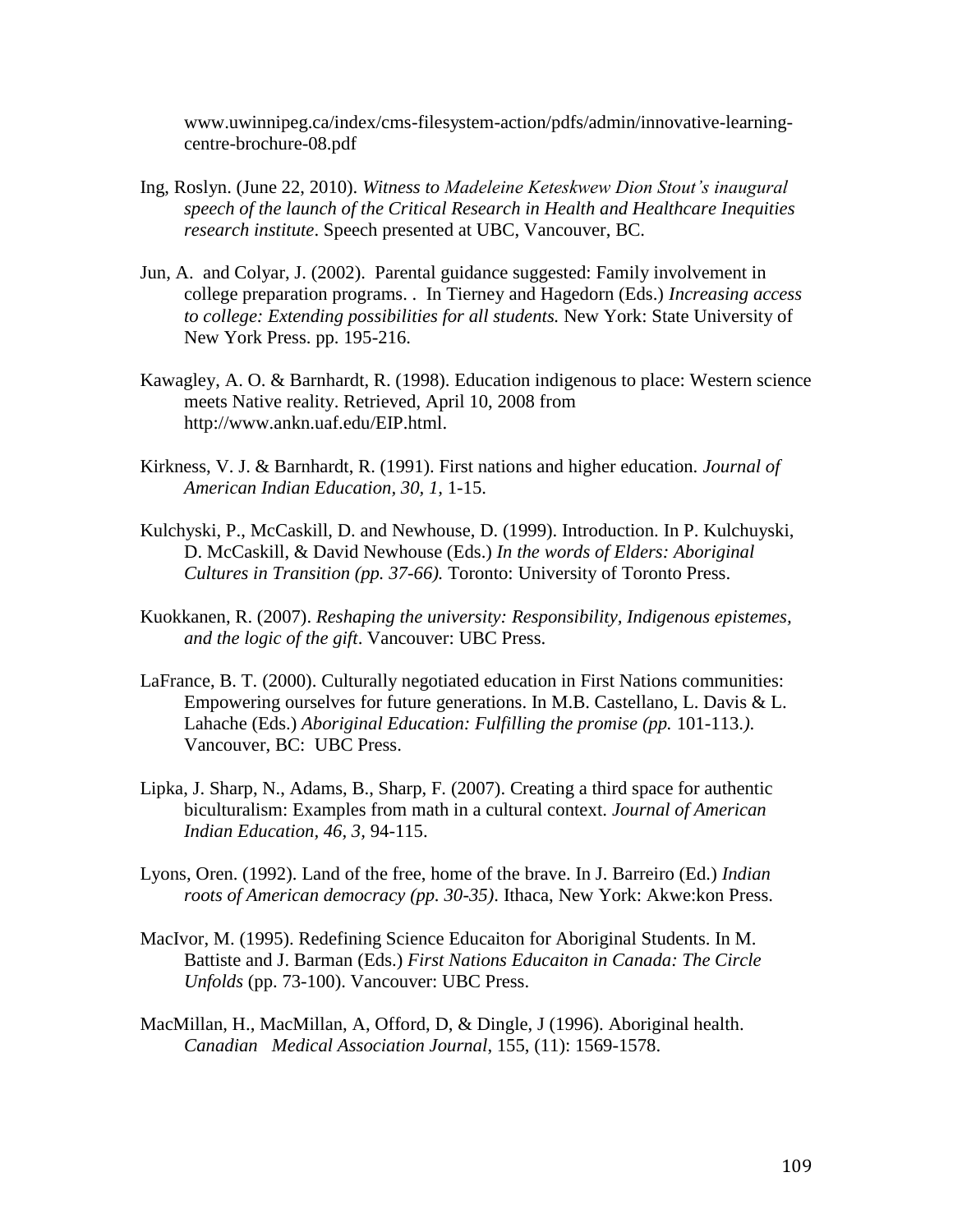- Markowitz, D. G. (2004). Evaluation of the long-term impact of a university high school summer science program on students' interest and perceived abilities in science. *Journal of Science Education and Technology, 13, 3*, p. 395-407.
- Martin-Hill, D. (2008). *The Lubicon lake nation: Indigenous Knowledge and power*. Toronto: University of Toronto Press.
- McConnell, P.R. (2002). Perspective on Cole and O'Riley. In W.E.Doll, & N. Gough (Eds.), *Curriculum Visions* (pp. 149-153). New York, New York: Peter Lang Publishing, Inc.
- Mihesuah, D. A. (2004). Academic gatekeepers. In Abbott Mihesuah, D. & Cavender Wilson, A. (Eds.) *Indigenizing the academy: Transforming scholarship and empowering communities* (pp. 31-47). University of Nebraska Press.
- Mihesuah, D.A. and Wilson, A. C. (2004). Introduction. In Abbott Mihesuah, D. & Cavender Wilson, A. (Eds.) *Indigenizing the academy: Transforming scholarship and empowering communities* (pp. 88-99). University of Nebraska Press.
- Mohawk, John. (1992). The Indian way is a thinking way. In J. Barreiro (Ed.) *Indian roots of American democracy (pp.20-29)*. Ithaca, New York: Akwe:kon Press.
- Mohawk, John. (1988). A symbol more powerful than paper. In J. Barreiro (Ed.) *Indian roots of American democracy (pp.xiv-xvi)*. Ithaca, New York: Akwe:kon Press.
- Mosher, Liza. (1999). We have to go back to the original teachings. In P. Kulchuyski, D. McCaskill, & David Newhouse (Eds.) *In the words of Elders: Aboriginal Cultures in Transition* (pp. 141-166)*.* Toronto: University of Toronto Press.
- NAEP Native Acces to Engineering Program. (n.d.). Introduction to about us. Retrieved September, 2009 from http://www.nativeaccess.com/aboutus/index.html.
- Niles (Wakshe), M. D. (2007). *White mountain Apache tribe early childhood intervention: project dream feather.* A proposal for William T. Grant Foundation. School of Social Work: Arizona State University.
- Ogbu, J.U. & Simons, H.D. (1998). Voluntary and involuntary minorities: A culturalecological theory of school performance with some implications for education. *Anthropology and Education Quarterly, 29(2),* 155-188.
- Parent, A. (2009). *Keep Them Coming Back for More: Urban Aboriginal Youth's Perceptions and Experiences of Wholistic Education in Vancouver.* Unpublished master's thesis, University of British Columbia, British Columbia.
- Penashue, Elizabeth. (1999). I really believe in the land and I care about my people. In P. Kulchuyski, D. McCaskill, & David Newhouse (Eds.) *In the words of Elders:*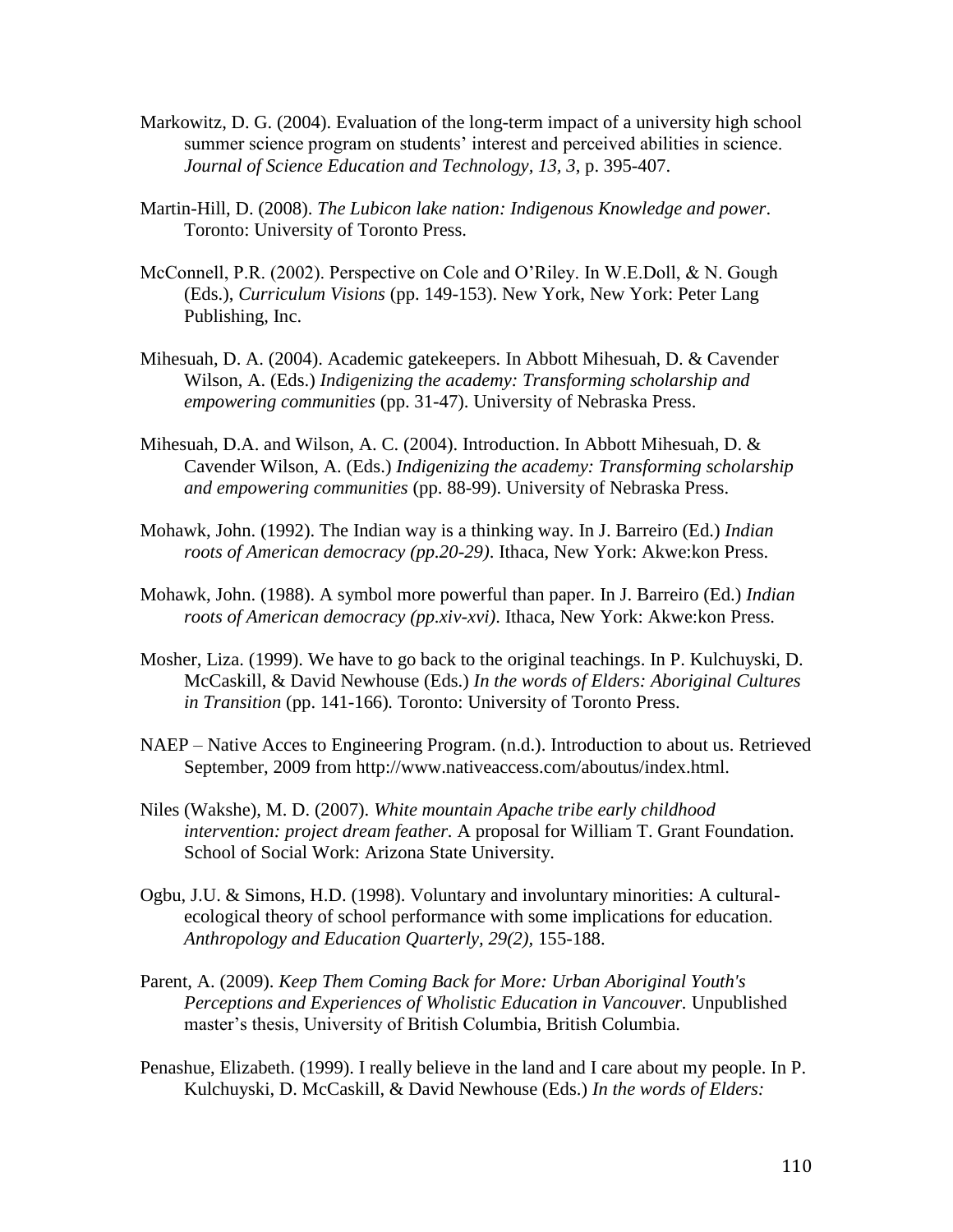*Aboriginal Cultures in Transition (pp. 199-216).* Toronto: University of Toronto Press.

- Perna, L.W. and Cooper, M. A. (2006). Intervening early and successfully in the education pipeline. In McPerson and Schapiro (Eds.) *A symposium on access and persistence*. Washington, DC: Advisory Committee on Student Financial Assistance.
- Pidgeon, M. E. (2008). *It takes more than good intentions: Institutional accountability and responsibility to Indigenous higher education*. Unpublished doctoral dissertation, University of British Columbia, British Columbia.
- Royal Commission on Aboriginal Peoples (RCAP). (1996). *Gathering of strength, Volume 3*. Ottawa: Minister of Supply and Services.
- Richards, L. & Morse, J. (2007). *User's guide to qualitative method* (2nd ed.). Thousand Oaks, CA: Sage Publications.
- Smith, L. T. (1999). *Decolonizing methodologies: Research and indigenous peoples.* New York: St. Martin's Press.
- Smith, L. T. (April 6, 2009). *Presentation for UBC's search for a senior tier 1, Canada Research Chain in Indigenous Education, UBC, Vancouver, BC.*
- Swail, W. S. (2000). Preparing America's disadvantaged for college: Programs that increase college opportunity. *New Directions for Institutional Research, 107*, p. 85- 101.
- Swail, W. S. and Perna, L. W. (2002). Pre-college outreach programs: A national perspective. In Tierney and Hagedorn (Eds.) *Increasing access to college: Extending possibilities for all students.* New York: State University of New York Press. pp 15-34.
- TAG. (2010). *Working in Socially and Culturally Diverse Classrooms: Teaching Aboriginal Issues.* Retrieved September, 2010 from http://events.ctlt.ubc.ca/series/viewHistory/133.
- Thomas, J. (1992). Words that come before all else. In J. Barreiro (Ed.) *Indian roots of American democracy.* Ithica, NY: Cornell University Press.
- Tierney, W. G. with Jun, A. (1999). *Tracking school success: Preparing low income urban youth for college*. Los Angeles: Center for Higher Education Policy Analysis.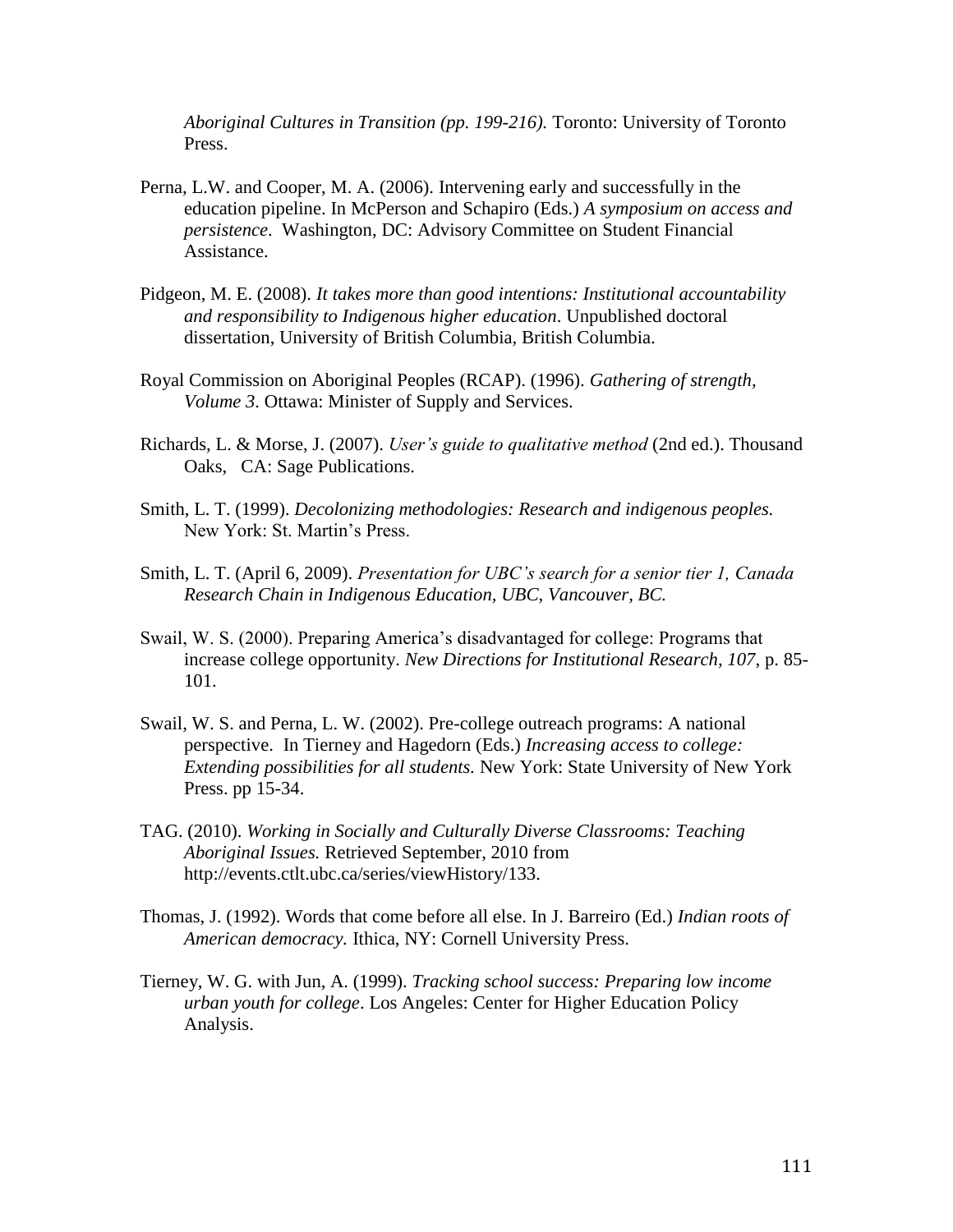- Tierney, W. G., Colyar, J. E., and Corwin, Z. B. (2003). *Preparing for college: Building expectations, changing realities.* Los Angeles, CA: Center for Higher Education Policy Analysis.
- Trek 2010. (2000). *Goals and Strategies.* Retrieved September, 2010 from http://www.trek2000.ubc.ca/principles/people.html.
- Turner, D. (2006). *This is not a peace pipe: Towards a critical Indigenous philosophy.*  Toronto: University of Toronto.
- Hurd Nitsh, Twylah. (1999). My heritage was so ingrained in me that I knew I would never lose it. In P. Kulchuyski, D. McCaskill, & David Newhouse (Eds.) *In the words of Elders: Aboriginal Cultures in Transition (pp. 37-66).* Toronto: University of Toronto Press.
- UBC Science. (n.d.) Mathematics Outreach Endowment. Retrieved September, 2009, from: [http://www.science.ubc.ca/support/giving/math.](http://www.science.ubc.ca/support/giving/math)
- Ward, Albert. (1999). I have seen a real beautiful thing. In P. Kulchuyski, D. McCaskill, & David Newhouse (Eds.) *In the words of Elders: Aboriginal Cultures in Transition (pp. 37-66).* Toronto: University of Toronto Press.
- Wesley-Esquimaux, C. C., & Smolewski, M. (2004). *Historic trauma and Aboriginal healing*. Ottawa, ON.: Aboriginal Healing Foundation.

Westley, Zimmerman, and Patton (2006). *Getting to maybe*. USA: Vintage Canada.

- Wilder Research. (2007). Increasing postsecondary enrollment: A literature review of the effectiveness of outreach programs ot improve postsecondary education enrollment and success of underrepresented youth – Brief. Minnesota: Wilder Foundation.
- Williams, L. (2000). Urban aboriginal eduation: The Vancouver experience. In M.B. Castellano, L. Davis & L. Lahache (Eds.) *Aboriginal Education: Fullfilling the promise (pp. 129-146)*. Vancouver, BC: UBC Press.